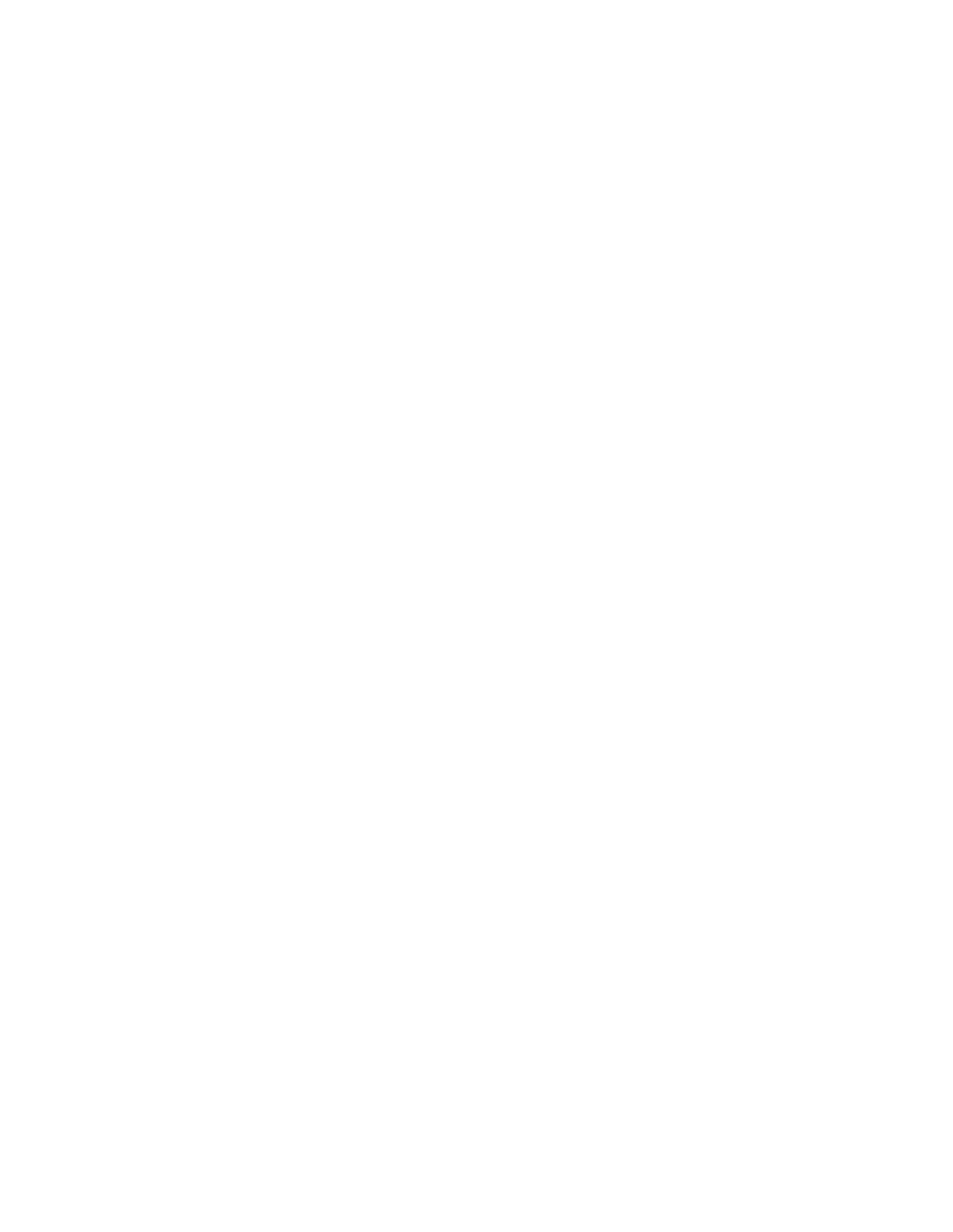# **CALIFORNIA AIR QUALITY LEGISLATION 2012 ANNUAL SUMMARY**

*This 2012 Legislative Summary is dedicated to Bruce D. Oulrey in recognition of his many years of excellent service to the Office of Legislative Affairs.*

> Prepared by: California Air Resources Board Office of Legislative Affairs 1001 "I" Street Sacramento, California 95814 (916) 322-2896

> > October 2012

If you have a disability-related accommodation need, please go to http://www.arb.ca.gov/html/ada/ada.htm for assistance or contact the ARB's ADA Coordinator at (916) 323-4916.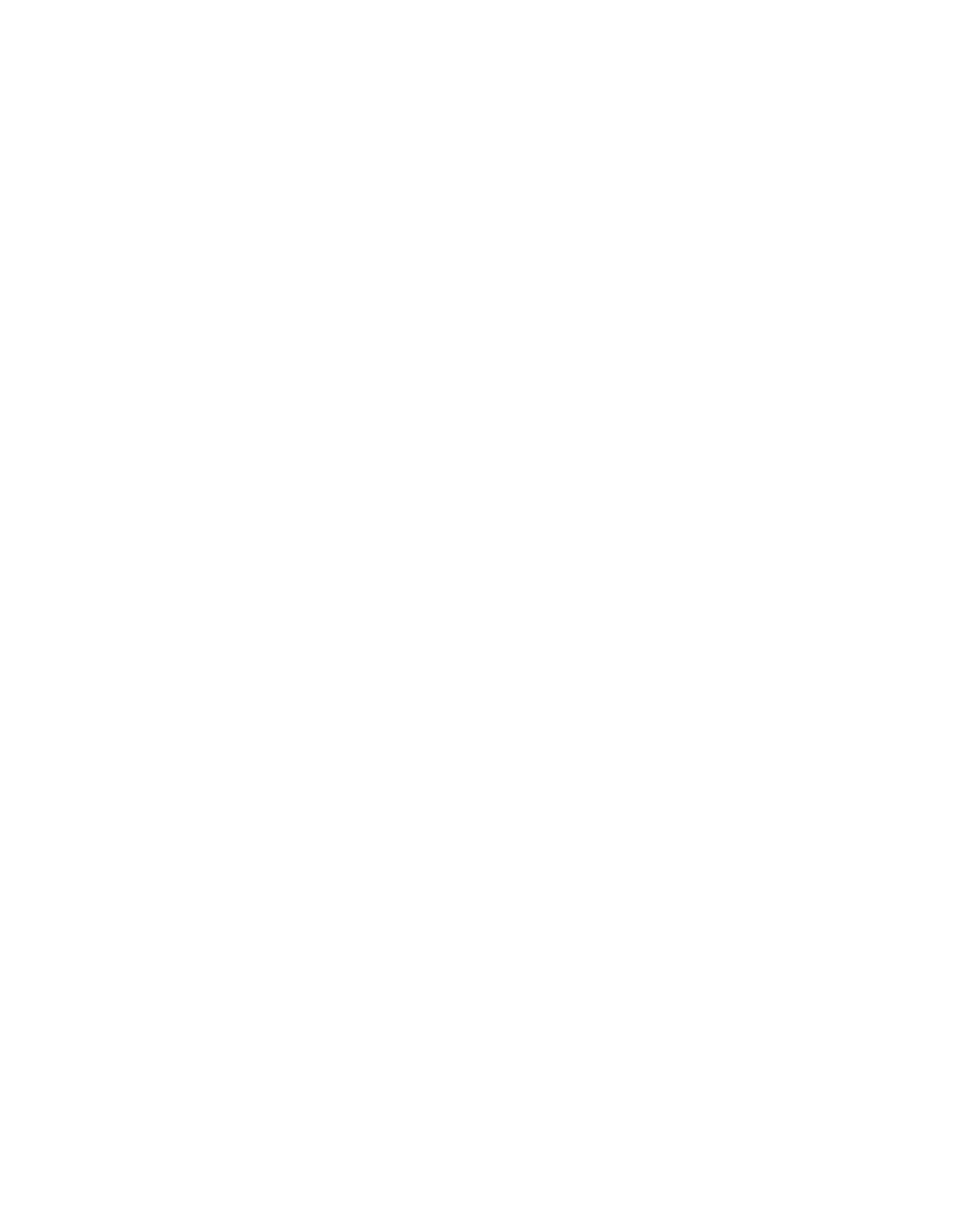## Table of Contents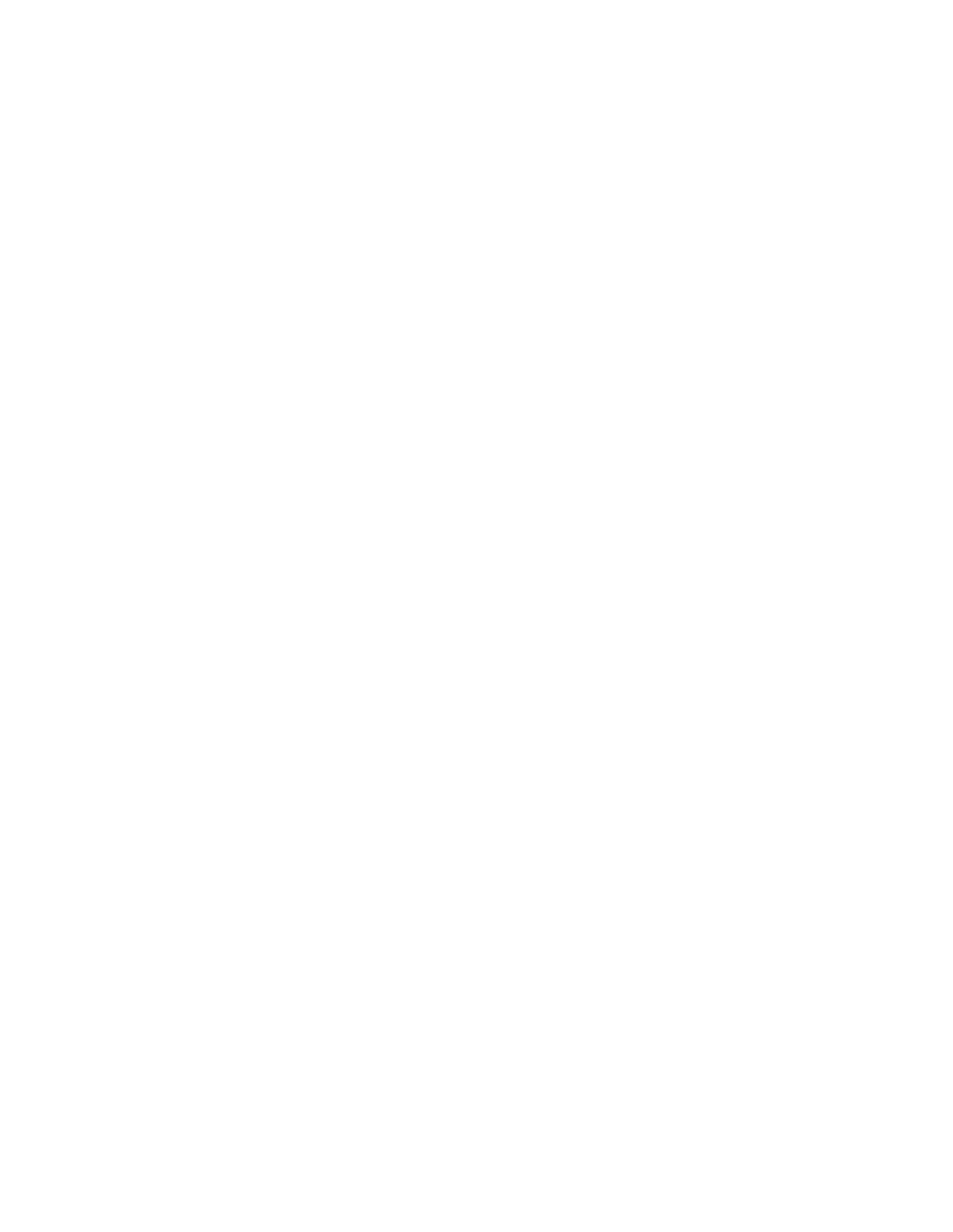# **INTRODUCTION**

The Air Resources Board (ARB) is a department of the California Environmental Protection Agency (Cal/EPA). ARB, in partnership with local air districts, oversees all air pollution control efforts to attain and maintain health-based air quality standards in California.

ARB's Office of Legislative Affairs serves as the principal resource on air quality-related legislative issues for Cal/EPA and the Governor's Office. As the Administration's key air quality legislative staff, ARB's Office of Legislative Affairs provides technical expertise and policy advice relating to pending legislation. The Office of Legislative Affairs also serves as a resource to the Legislature and its legislative staff.

This year, the Legislature introduced over 2,100 bills. ARB's Office of Legislative Affairs monitored over 250 bills. As in previous years, since the passage of AB 32 (the California Global Warming Solutions Act of 2006), the number of climate- and energyrelated bills tracked by the office remained at over 50 percent.

In total, ARB legislative staff monitored 65 greenhouse gas-related bills, 74 energy- and fuels-related bills, 48 motor vehicle-related bills, 48 administrative-related bills, and 20 other air quality-related bills. Fifty bills affecting air quality and climate change were signed into law (*i.e.*, "chaptered") and 8 were vetoed. A listing of chaptered and vetoed bills may be found on pages 81 and 89, respectively.

In addition to working on legislation, ARB participated in three special hearings, all related to AB 32 and the Cap-and-Trade program. The "Legislative Hearings" section begins on page 103.

This summary contains brief descriptions of the legislation tracked by the Office of Legislative Affairs during the second year of the 2011-2012 Legislative Session. Bills are displayed by author, subject, and in numerical order. Year-end status is noted as Chaptered, Vetoed, Dead, or N/A (which refers to bills that related to air quality in some previous version but subsequently were amended to remove the air quality provisions).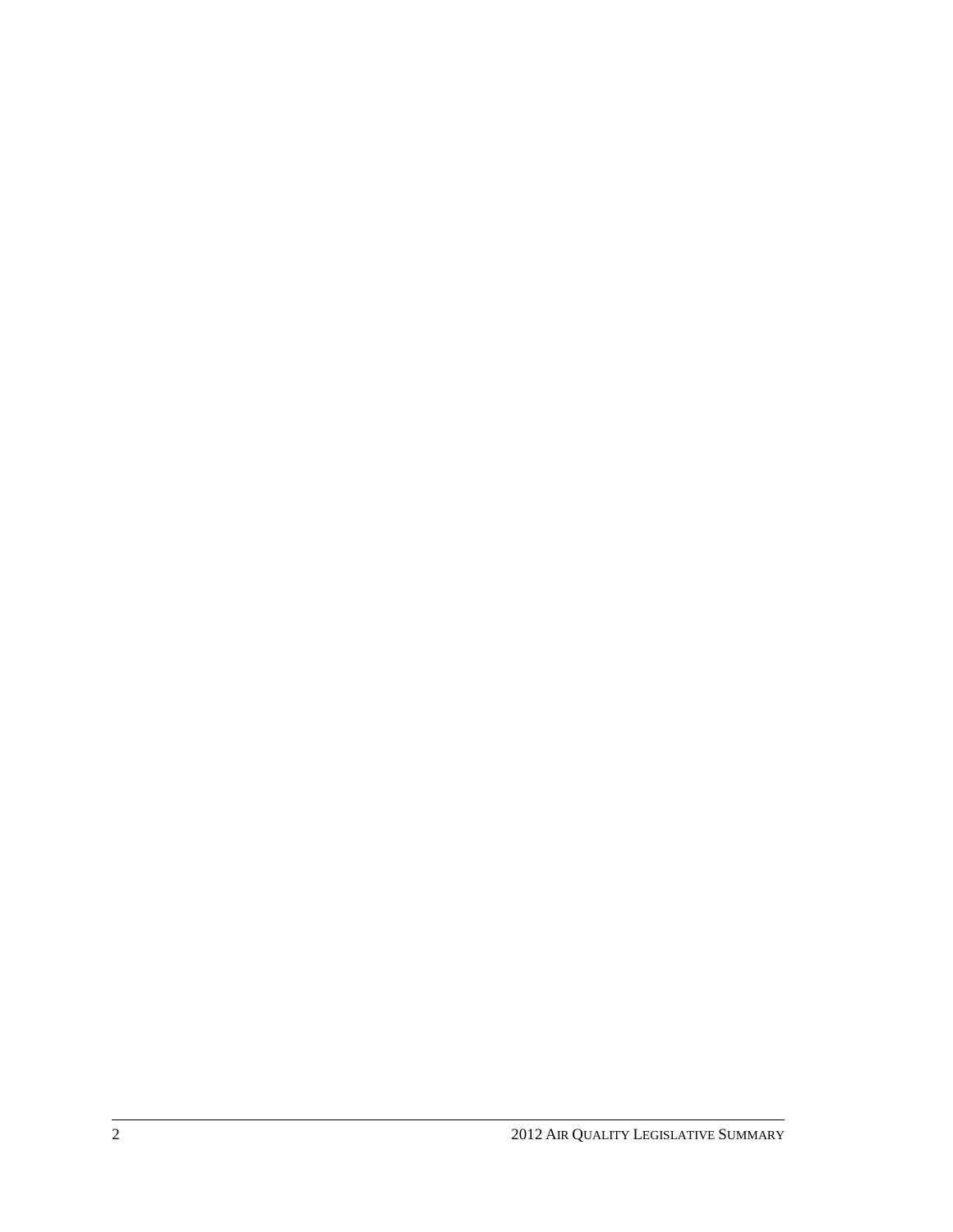# **ACRONYMS**

| AB             | <b>Assembly Bill</b>                                                           |
|----------------|--------------------------------------------------------------------------------|
| AB 32          | California Global Warming Solutions Act of 2006 (Núñez and Pavley,             |
|                | Chapter 488)                                                                   |
| <b>ACB</b>     | <b>Assembly Committee on Budget</b>                                            |
| <b>AJR</b>     | <b>Assembly Joint Resolution</b>                                               |
| <b>ARB</b>     | <b>Air Resources Board</b>                                                     |
| <b>BAAQMD</b>  | Bay Area Air Quality Management Agency                                         |
| <b>BAR</b>     | <b>Bureau of Automotive Repair</b>                                             |
| BT&H           | Business, Transportation and Housing Agency                                    |
| <b>CAEATFA</b> | California Alternative Energy & Advanced Transportation Financing<br>Authority |
| <b>CAISO</b>   | California Independent System Operator                                         |
| Cal/EPA        | California Environmental Protection Agency                                     |
| Cal/OSHA       | Division of Occupational & Safety Hazards                                      |
| Caltrans       | California Department of Transportation                                        |
| <b>CEC</b>     | California Energy Commission                                                   |
| <b>CEQA</b>    | California Environmental Quality Act                                           |
| <b>CPCFA</b>   | California Pollution Control Financing Authority                               |
| <b>CPUC</b>    | California Public Utilities Commission                                         |
| DG             | <b>Distributed Generation</b>                                                  |
| <b>DGS</b>     | Department of General Services                                                 |
| <b>DOF</b>     | Department of Finance                                                          |
| <b>DMV</b>     | Department of Motor Vehicles                                                   |
| <b>DPR</b>     | Department of Pesticide Regulation                                             |
| <b>DTSC</b>    | Department of Toxic Substances Control                                         |
| E85            | 85 Percent Ethanol Blended Gasoline                                            |
| EIR            | <b>Environmental Impact Report</b>                                             |
| EV             | Electric Vehicle                                                               |
| <b>FIT</b>     | Feed-in-Tariff                                                                 |
| <b>GHG</b>     | Greenhouse Gas                                                                 |
| IOU            | <b>Investor-Owned Utility</b>                                                  |
| N/A            | Not Applicable                                                                 |
| <b>NEM</b>     | Net Energy Metering                                                            |
| OAL            | Office of Administrative Law                                                   |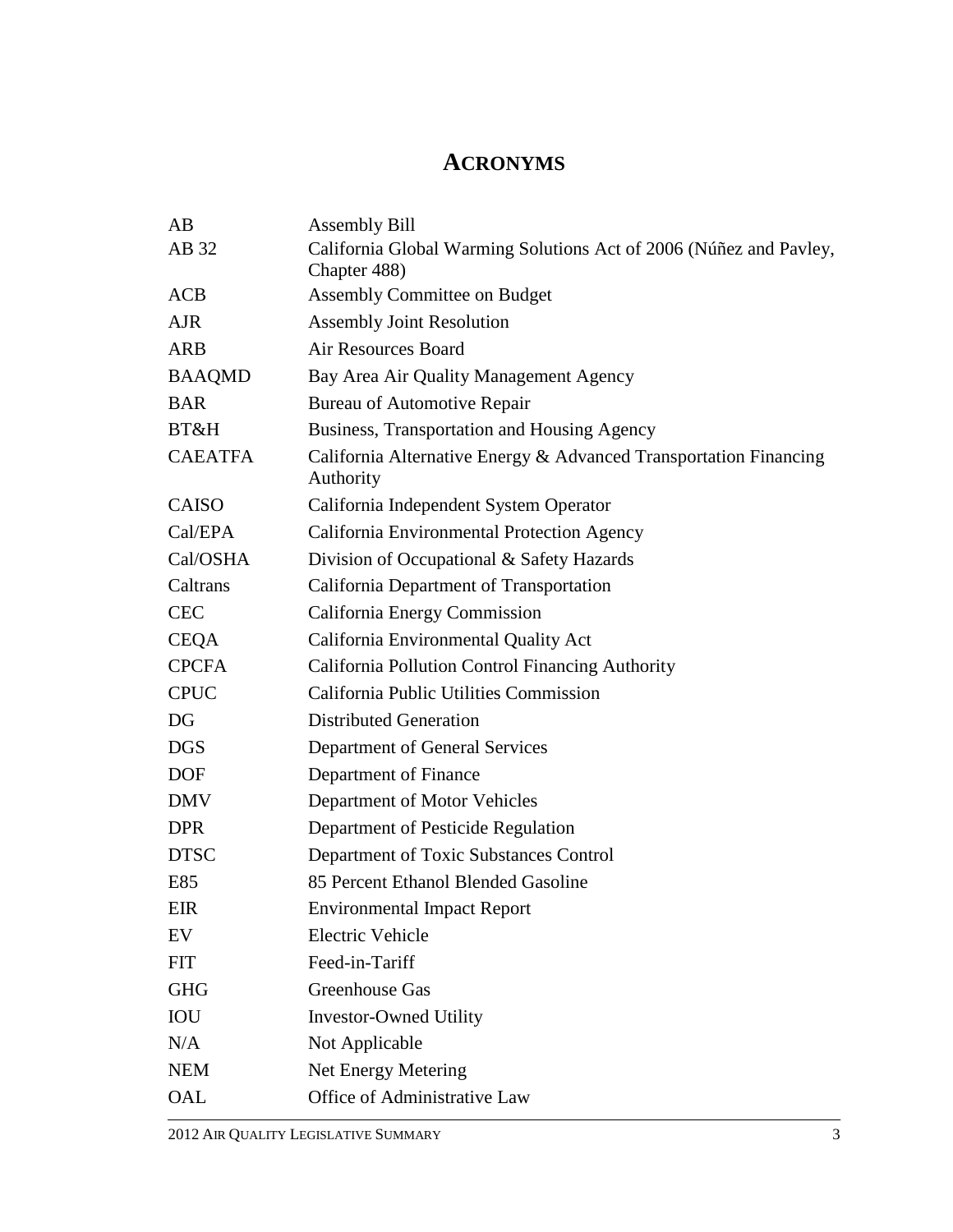| <b>OEHHA</b>      | <b>Office of Environmental Health Hazard Assessment</b> |
|-------------------|---------------------------------------------------------|
| <b>OPR</b>        | Governor's Office of Planning & Research                |
| <b>PGC</b>        | <b>Public Goods Charge</b>                              |
| <b>PIER</b>       | <b>Public Interest Energy Research</b>                  |
| POU               | Publicly-Owned Utility                                  |
| RD&D              | <b>Research Development and Demonstration</b>           |
| RES.              | Resolution                                              |
| <b>RPS</b>        | Renewables Portfolio Standard                           |
| SB.               | Senate Bill                                             |
| <b>SCAQMD</b>     | <b>South Coast Air Quality Management District</b>      |
| <b>SCR</b>        | <b>Senate Concurrent Resolution</b>                     |
| <b>SCB&amp;FR</b> | Senate Committee on Budget and Fiscal Review            |
| <b>SGIP</b>       | <b>Self-Generation Incentive Program</b>                |
| <b>SJVAPCD</b>    | San Joaquin Valley Air Pollution Control District       |
| <b>SWRCB</b>      | <b>State Water Resources Control Board</b>              |
| <b>VMT</b>        | <b>Vehicle Miles Traveled</b>                           |
|                   |                                                         |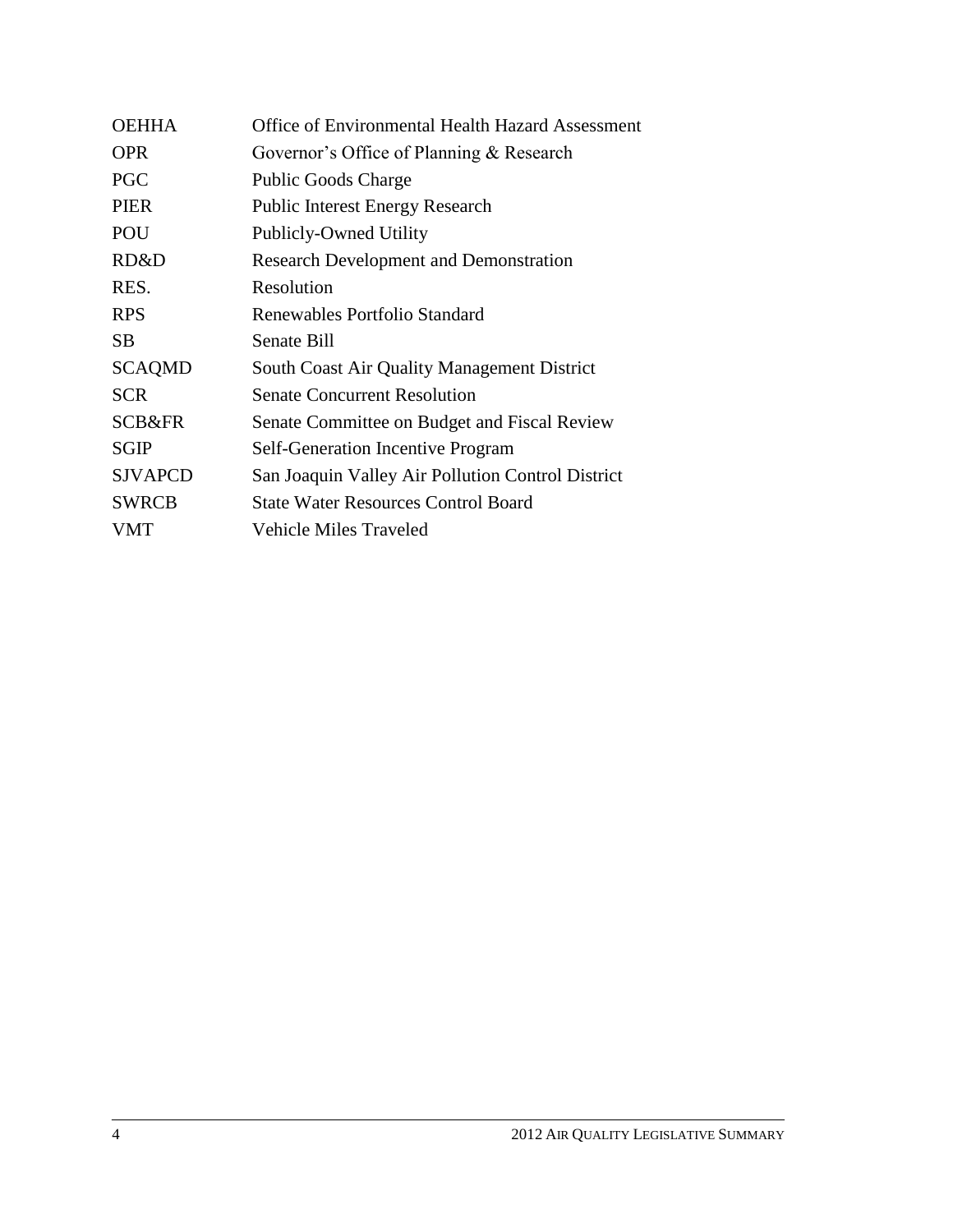# **BILLS BY SUBJECT**

**(Bills may appear under multiple subject headings.)**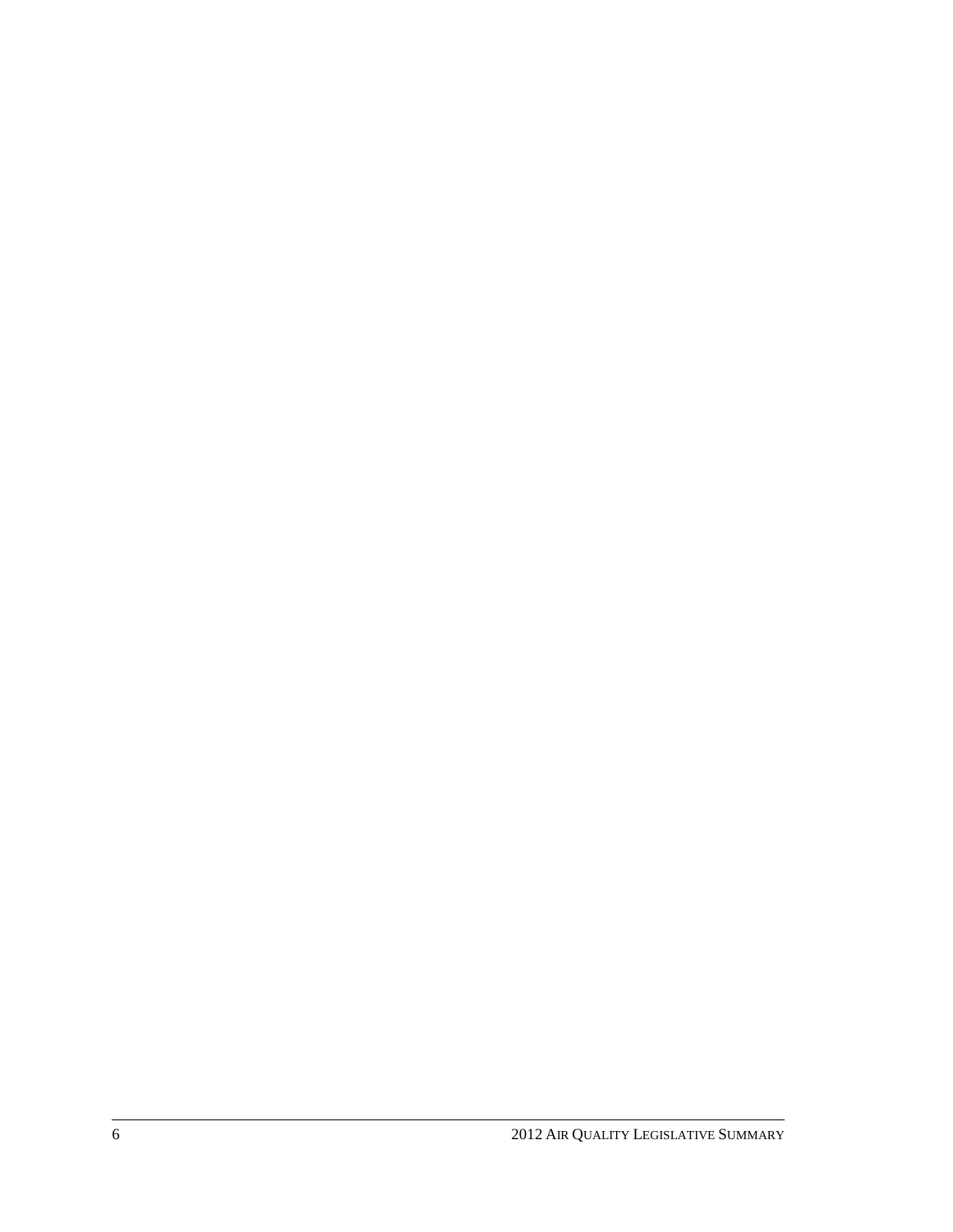## **ADMINISTRATION**

| AB 146        | Dickinson        | <b>Sacramento Region Board Member</b>              | Chapter 522 |
|---------------|------------------|----------------------------------------------------|-------------|
| AB 338        | Wagner           | <b>Effective Date of Regulations</b>               | Dead        |
| AB 425        | Nestande         | One-Time Regulation Review                         | Dead        |
| AB 429        | Knight           | <b>Effective Date of Regulations</b>               | Dead        |
| AB 535        | Morrell          | <b>Five-Year Regulation Review</b>                 | Dead        |
| AB 586        | Garrick          | Legislative Review of Regulations                  | Dead        |
| AB 769        | Hueso            | Prohibition of Benefits for Boardmembers           | Dead        |
| <b>AB 800</b> | Huber            | Time Reporting for Boards and Commissions          | Dead        |
| AB 838        | Hill             | <b>Regulatory and Policy Review</b>                | N/A         |
| AB 904        | Skinner          | <b>Energy Efficiency/Street Parking</b>            | Dead        |
| AB 942        | Huber            | Penalty Revenue to General Fund                    | Dead        |
| AB 991        | Olsen            | Licensing and Permit Center                        | Dead        |
| AB 1037       | Pérez, V.        | <b>Economic Impact Analysis: Small Business</b>    | Dead        |
| AB 1057       | Olsen            | Tax Exemption for Air Pollution Mitigation         | Dead        |
| AB 1095       | Berryhill, B.    | <b>Dispute Resolution</b>                          | N/A         |
| AB 1213       | Nielsen          | Legislative Review of Regulations                  | Dead        |
| AB 1257       | Knight           | <b>Board Member Requirements Spot Bill</b>         | Dead        |
| AB 1322       | <b>Bradford</b>  | <b>Regulation Philosophy and Principles</b>        | Dead        |
| AB 1332       | Donnelly         | <b>ARB</b> Abolishment                             | Dead        |
| AB 1409       | Pérez, V.        | <b>Regulations and Small Businesses</b>            | Dead        |
| AB 1504       | Morrell          | <b>Economic Impact Analysis: Major Regulations</b> | Dead        |
| AB 1537       | Cook             | Repeal of Major Regulations                        | Dead        |
| AB 2090       | Berryhill, B.    | Economic Impact Analysis: Major Regulations        | Dead        |
| AB 2091       | Berryhill, B.    | New or Emerging Technology                         | Dead        |
| AB 2506       | Pérez, V.        | Legislative Review of Proposed Regulations         | Dead        |
| SB 71         | Leno             | <b>Obsolete Mandated Reports</b>                   | Chapter 728 |
| SB 153        | Strickland       | <b>Salary Prohibition for Specified Boards</b>     | Dead        |
| SB 236        | Anderson         | Public Records Act Spot Bill                       | Dead        |
| SB 353        | <b>Blakeslee</b> | <b>Economic Impact Analysis: Major Regulations</b> | Dead        |
| SB 357        | Dutton           | Obsolete Equipment/ARB Regulations                 | Dead        |
| SB 366        | Calderon         | <b>Regulation Review and Permit Streamlining</b>   | Dead        |
| SB 400        | Dutton           | Economic Impact Analysis: Review                   | Dead        |
| SB 553        | Fuller           | <b>Effective Date of Regulations</b>               | Dead        |
| SB 560        | Wright           | Economic Impact Analysis: Small Business           | Dead        |
| SB 639        | Cannella         | <b>Economic Impact Analysis: Review</b>            | Dead        |
| SB 688        | Wright           | Legislative Review of Regulations                  | Dead        |
| SB 904        | Yee              | Cal/EPA Organization Spot Bill                     | Dead        |
| SB 975        | Wright           | <b>Regulatory Authority: Training</b>              | Vetoed      |
| SB 1025       | Lowenthal, A.    | <b>Regulatory Review by State Agencies</b>         | Dead        |
| SB 1099       | Wright           | <b>Effective Dates of Regulations</b>              | Chapter 295 |
| SB 1257       | Hernandez        | <b>Utility User Tax Exemption</b>                  | Chapter 213 |
| SB 1520       | Calderon         | <b>Administrative Procedure</b>                    | Chapter 766 |
| <b>SCR 47</b> | DeSaulnier       | Health in All Policies                             | Chapter 56  |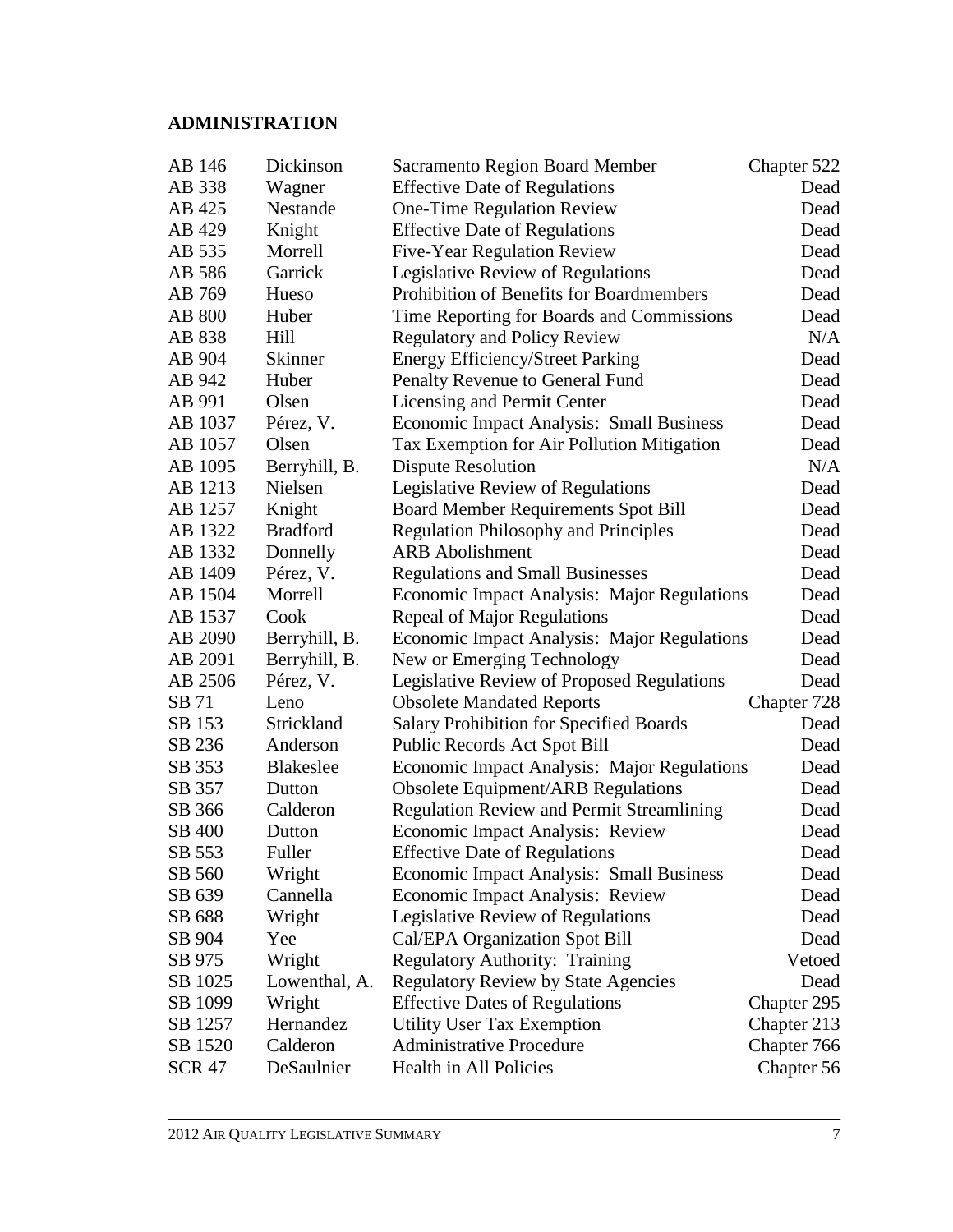## **AGRICULTURAL OPERATIONS AND AGRICULTURAL WASTE**

| AB 642  | Calderon | Algae as Biomass in Salton Sea               | Dead        |
|---------|----------|----------------------------------------------|-------------|
| AB 921  | Allen    | <b>Agricultural Water Use Efficiency</b>     | Dead        |
| AB 1113 | Galgiani | <b>NEM Biogas Digesters</b>                  | Dead        |
| AB 2390 | Chesbro  | <b>Biomass Electricity Incentive Program</b> | Dead        |
| SB 237  | Wolk     | Cap-and-Trade: Agriculture                   | Dead        |
| SB 1122 | Rubio    | Bioenergy FIT                                | Chapter 612 |

## **AIR DISTRICTS**

| Berryhill, B. | <b>Transported Air Pollutants</b>             | Dead        |
|---------------|-----------------------------------------------|-------------|
| Perea         | <b>SJVAPCD's Expedited Permit Process</b>     | N/A         |
| DeSaulnier    | Bay Area Regional Planning                    | Dead        |
| Yee.          | Commute Benefit Policies Pilot Program        | Chapter 871 |
| DeSaulnier    | <b>Metropolitan Transportation Commission</b> | Dead        |
| Vargas        | <b>SCAQMD Consumer Products Exemption</b>     | Dead        |
|               |                                               |             |

### **BUDGET/FUNDING**

| AB 535  | Morrell           | <b>Five-Year Regulation Review</b>      | Dead        |
|---------|-------------------|-----------------------------------------|-------------|
| AB 796  | Blumenfield       | Clean Economy Jobs Program              | Vetoed      |
| AB 1464 | Blumenfield       | 2012-13 Budget                          | Chapter 21  |
| AB 1478 | ACB               | <b>Budget Trailer Bill</b>              | N/A         |
| SB 234  | Hancock           | Proposition 1B: Shore Power Projects    | Vetoed      |
| SB 358  | Cannella          | Air Quality Funds: Excluded from Income | Dead        |
| SB 758  | Fuller            | Tire Fee                                | Dead        |
| SB 1018 | <b>SCB&amp;FR</b> | <b>Budget Trailer Bill</b>              | Chapter 39  |
| SB 1339 | Yee               | Commute Benefit Policies Pilot Program  | Chapter 871 |

## **Climate Change**

| AB 145  | Pan            | High-Speed Rail Authority                         | N/A         |
|---------|----------------|---------------------------------------------------|-------------|
| AB 277  | Galgiani       | <b>High-Speed Rail Power Supply</b>               | Dead        |
| AB 1186 | <b>Skinner</b> | <b>Energy Efficiency Grants</b>                   | Vetoed      |
| AB 2624 | Smyth          | <b>Sustainable Communities Strategies Funding</b> | Dead        |
| SB 1029 | Senate Budget  | High-Speed Rail Funding                           | Chapter 152 |
| SB 1128 | Padilla        | <b>Alternative Energy Financing</b>               | Chapter 677 |
| SB 1189 | Hancock        | High-Speed Rail Funding                           | Dead        |

## **CARL MOYER PROGRAM**

| SB 898  | Steinberg | Carl Moyer Program                 | Dead |
|---------|-----------|------------------------------------|------|
| SB 1455 | Kehoe     | Air Quality Fees/Alternative Fuels | Dead |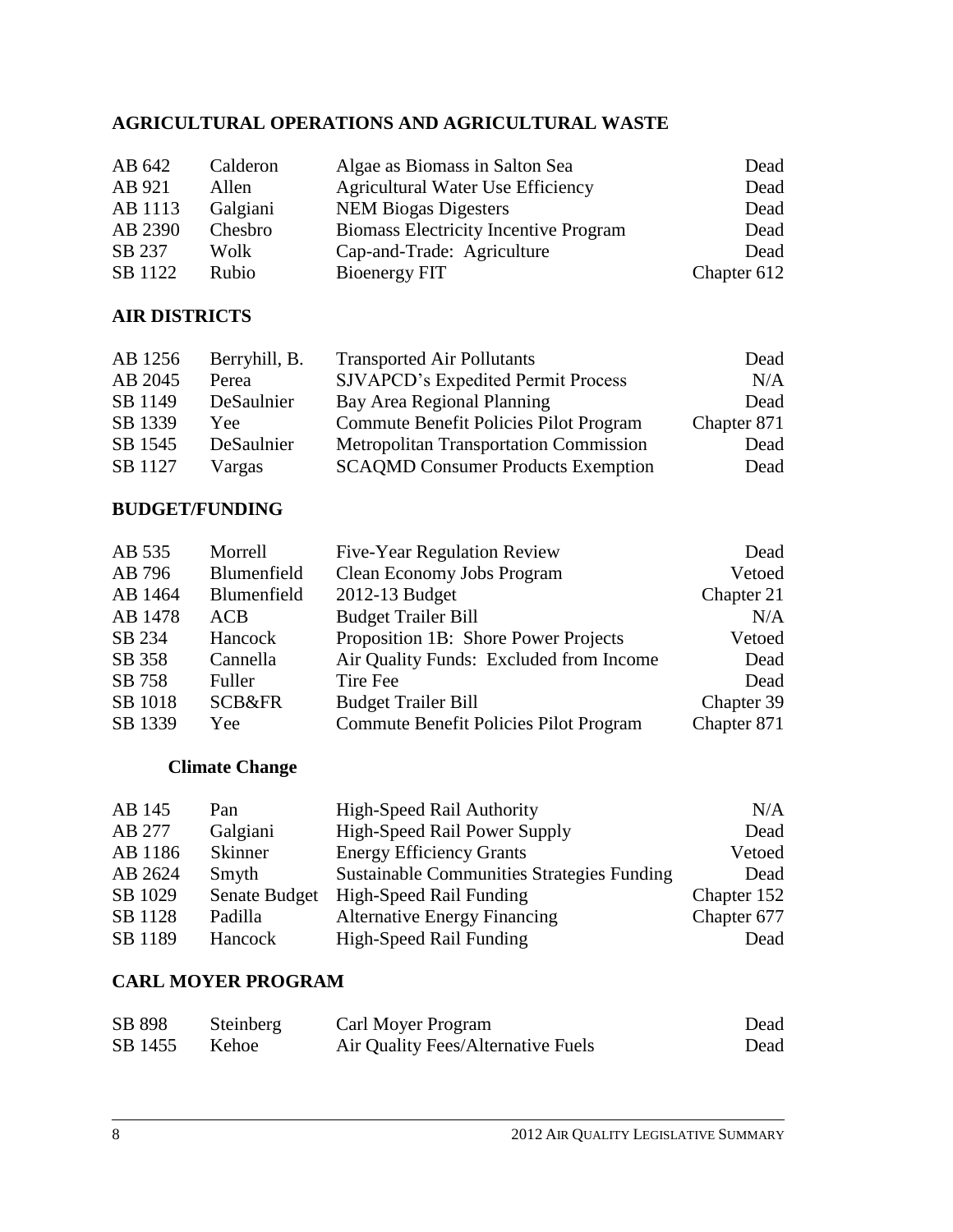## **CLEAN TECHNOLOGY**

| AB 796  | <b>Blumenfield</b> | Clean Economy Jobs Program                | Vetoed    |
|---------|--------------------|-------------------------------------------|-----------|
| AB 2644 | <b>Butler</b>      | <b>Electric Vehicle Charging Stations</b> | Dead      |
| SB 730  | <b>Kehoe</b>       | Plug-In Electric Vehicle Pilot Program    | Chapter 5 |
| SB 880  | Corbett            | <b>Electric Vehicle Charging Stations</b> | Chapter 6 |

## **CLIMATE CHANGE**

| AB 296  | Skinner        | Urban Heat Island Effect/Cool Pavement    | Chapter 667 |
|---------|----------------|-------------------------------------------|-------------|
| AB 347  | Galgiani       | AB 32 Voluntary Early Action              | Dead        |
| AB 693  | Huffman        | Sonoma Climate Protection Authority       | Chapter 599 |
| AB 1095 | Berryhill, B.  | <b>Dispute Resolution</b>                 | N/A         |
| AB 1186 | <b>Skinner</b> | <b>Energy Efficiency Grants</b>           | Vetoed      |
| AB 1702 | Logue          | AB 32 Spot Bill                           | Dead        |
| AB 2347 | Achadjian      | AB 32: Jobs Leakage                       | Dead        |
| SB 455  | Payley         | <b>Timberland Conversion Mitigation</b>   | Dead        |
| SB 533  | Wright         | AB 32 Regulations                         | N/A         |
| SB 758  | Fuller         | Tire Fee                                  | Dead        |
| SB 1066 | Lieu           | <b>Coastal Commission: Climate Change</b> | Chapter 611 |
| SB 1507 | Fuller         | Aerodynamic Tractor/Trailer Regulation    | Dead        |

## **California Environmental Quality Act**

| AB 890  | Olsen     | CEQA: Exemption for Roadway Repair            | Chapter 528 |
|---------|-----------|-----------------------------------------------|-------------|
| AB 995  | Cedillo   | <b>CEQA:</b> Expedited Transit Project Review | Dead        |
| AB 1185 | Torres    | <b>CEQA:</b> Project Exemption                | Dead        |
| AB 1444 | Feuer     | CEQA: Record of Proceedings                   | Dead        |
| AB 1570 | Perea     | CEQA: Record of Proceedings                   | Dead        |
| AB 2163 | Knight    | CEQA: Expedited Judicial Review               | Dead        |
| AB 2245 | Smyth     | CEQA: Exemption for Bicycle Lanes             | Chapter 680 |
| SB 52   | Steinberg | CEQA: Judicial Review Streamlining            | Dead        |
| SB 785  | Dutton    | CEQA: Spot Bill                               | Dead        |
| SB 984  | Simitian  | CEQA: Record of Proceedings                   | Dead        |
| SB 1380 | Rubio     | CEQA: Exemption for Bike Plans                | Dead        |

## **Cap-and-Trade**

| AB 333  | Grove          | Cap-and-Trade                             | Dead        |
|---------|----------------|-------------------------------------------|-------------|
| AB 347  | Galgiani       | AB 32 Voluntary Early Action              | Dead        |
| AB 485  | Ma             | Cap-and-Trade Revenue: Electric Utilities | Dead        |
| AB 1532 | Pérez, J.      | Cap-and-Trade Revenue                     | Chapter 807 |
| AB 1906 | Nestande       | Cap-and-Trade Revenue: Electric Utilities | Dead        |
| AB 2404 | <b>Fuentes</b> | Cap-and-Trade Revenue                     | Dead        |
| AB 2529 | Wieckowski     | Cap-and-Trade Revenue: Electric Utilities | Dead        |
| SB 237  | Wolk           | Cap-and-Trade: Agriculture                | Dead        |
|         |                |                                           |             |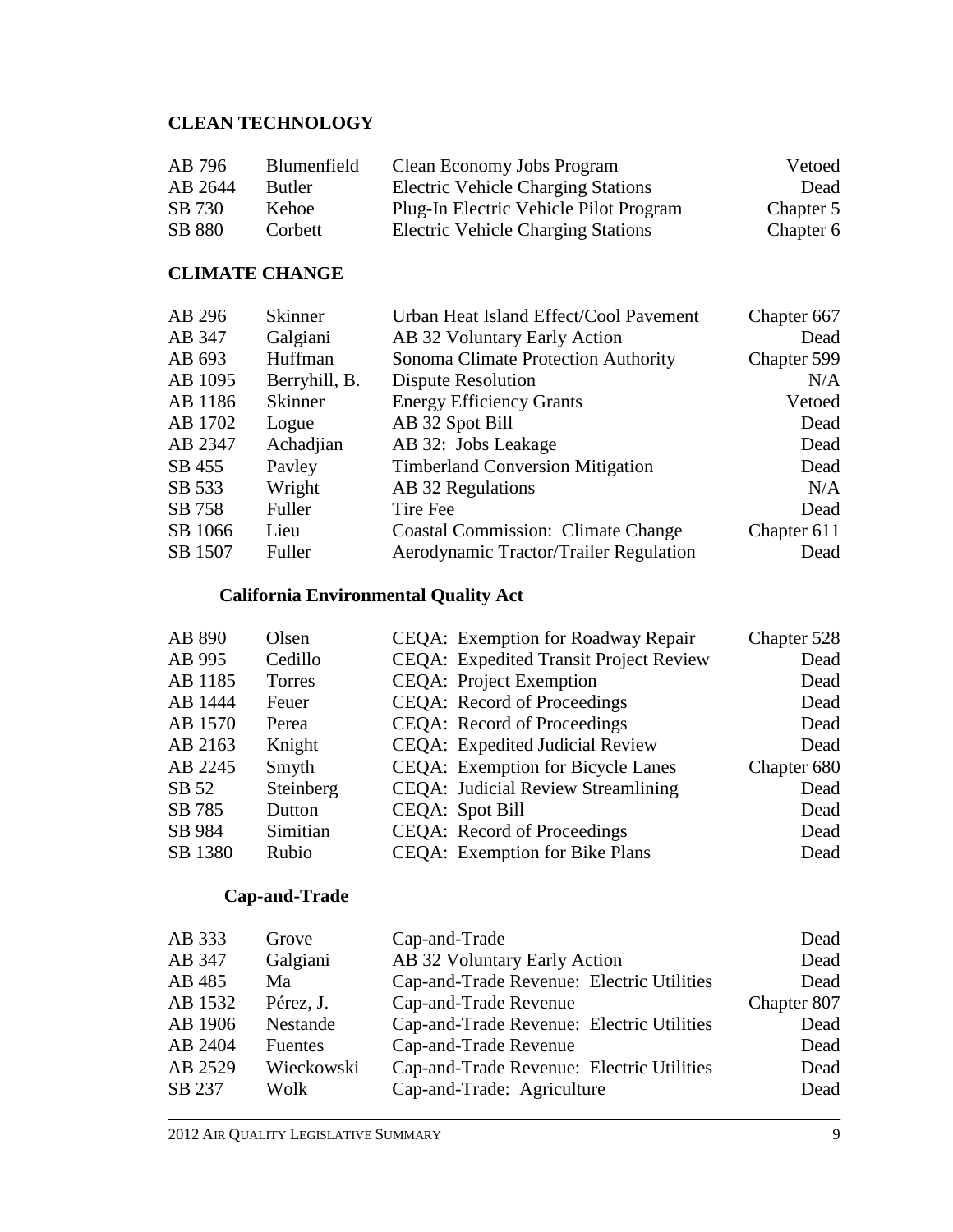| SB 535  | De León | Cap-and-Trade Revenue         | Chapter 830 |
|---------|---------|-------------------------------|-------------|
| SB 669  | Rubio   | Carbon Sequestration          | Dead        |
| SB 864  | Fuller  | Cap-and-Trade Spot Bill       | Dead        |
| SB 1139 | Rubio   | Carbon Capture and Storage    | Dead        |
| SB 1535 | Padilla | Cap-and-Trade: Water Agencies | Dead        |
| SB 1572 | Payley  | Cap-and-Trade Revenue         | Dead        |

## **Climate Action Team, Climate Adaptation**

| AB 296  | <b>Skinner</b> | Urban Heat Island Effect/Cool Pavement    | Chapter 667 |
|---------|----------------|-------------------------------------------|-------------|
| SB 1283 | <b>Alquist</b> | Bay Area Sea Level Rise Planning Act      | Dead        |
| SB 1066 | L 1eu          | <b>Coastal Commission: Climate Change</b> | Chapter 611 |

## **Energy Conservation & Renewables**

| AB 204  | Halderman       | <b>Biomass Tax Exemption</b>                    | Dead        |
|---------|-----------------|-------------------------------------------------|-------------|
| AB 284  | Nestande        | <b>Renewable Energy Siting</b>                  | N/A         |
| AB 391  | Pan             | <b>POU Excess RPS Credit</b>                    | N/A         |
| AB 603  | Pérez, V.       | <b>Renewable Energy Siting</b>                  | Dead        |
| AB 642  | Calderon        | Algae as Biomass in Salton Sea                  | Dead        |
| AB 644  | Blumenfield     | <b>Renewable Energy Siting</b>                  | N/A         |
| AB 721  | <b>Bradford</b> | RPS Eligibility for California Solar Initiative | Dead        |
| AB 723  | <b>Bradford</b> | <b>PGC</b>                                      | Dead        |
| AB 724  | <b>Bradford</b> | <b>PGC</b>                                      | Dead        |
| AB 850  | Gordon          | <b>Energy Efficiency in State Facilities</b>    | Dead        |
| AB 865  | Nestande        | <b>Solar Energy Property Tax Exclusion</b>      | Dead        |
| AB 904  | <b>Skinner</b>  | <b>Energy Efficiency/Street Parking</b>         | Dead        |
| AB 915  | Fletcher        | California Solar Initiative Spot Bill           | Dead        |
| AB 932  | Blumenfield     | <b>Renewable Transition Financing Act</b>       | Dead        |
| AB 1054 | <b>Skinner</b>  | <b>Clean Energy Financing</b>                   | N/A         |
| AB 1073 | Fuentes         | <b>Energy Efficiency Requirements</b>           | Chapter 14  |
| AB 1113 | Galgiani        | <b>NEM Biogas Digesters</b>                     | Dead        |
| AB 1124 | <b>Skinner</b>  | Low-Income Energy Efficiency Program            | N/A         |
| AB 1214 | <b>Skinner</b>  | <b>RPS Transmission Planning and Approval</b>   | Dead        |
| AB 1261 | Fletcher        | Local Government Renewable Energy Spot Bill     | Dead        |
| AB 1303 | Williams        | <b>PGC</b> and Energy Programs                  | N/A         |
| AB 1361 | Perea           | <b>State Agency NEM</b>                         | Dead        |
| AB 1376 | Nestande        | Renewable Energy Tax Exemption                  | Dead        |
| AB 1771 | Valadao         | <b>Hydroelectricity RPS Eligibility</b>         | Dead        |
| AB 1900 | Gatto           | <b>Biomethane Pipeline Standards</b>            | Chapter 602 |
| AB 1990 | Fong            | FIT for Environmental Justice                   | Dead        |
| AB 2075 | Fong            | <b>NEM</b> for Fuel Cells                       | Dead        |
| AB 2165 | Hill            | <b>NEM</b> for Fuel Cells                       | Chapter 603 |
| AB 2187 | <b>Bradford</b> | <b>RPS</b> Contract Grandfathering              | Chapter 604 |
| AB 2196 | Chesbro         | <b>RPS</b> Eligibility for Biomethane           | Chapter 605 |
| AB 2234 | Hill            | <b>NEM Eligibility</b>                          | Dead        |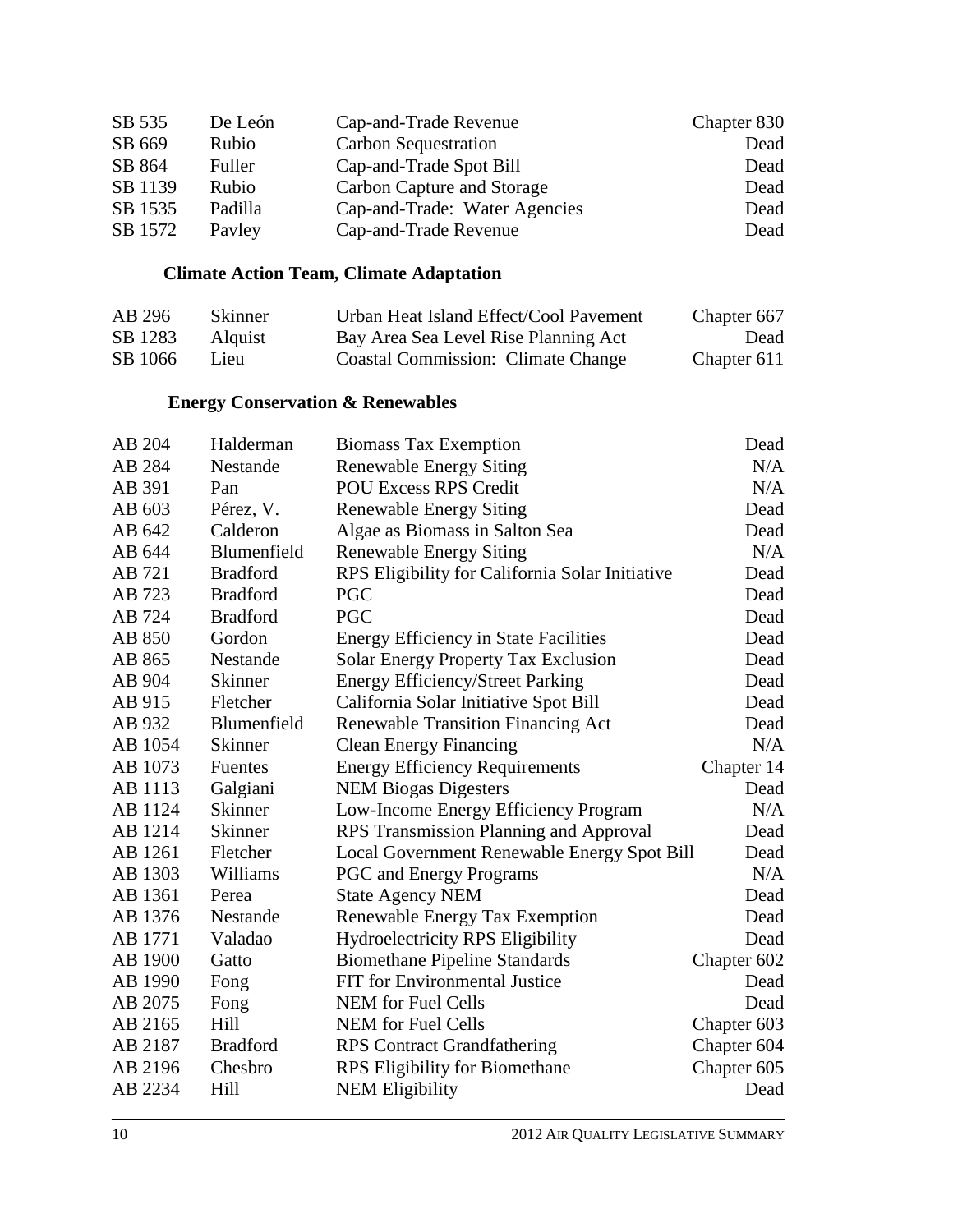| AB 2339       | Williams         | <b>Geothermal Heat Pumps</b>                           | Chapter 608      |
|---------------|------------------|--------------------------------------------------------|------------------|
| AB 2390       | Chesbro          | <b>Biomass Electricity Incentive Program</b>           | Dead             |
| AB 2409       | Allen            | <b>Energy Efficiency Financing</b>                     | Dead             |
| AB 2514       | <b>Bradford</b>  | <b>NEM Reporting</b>                                   | Chapter 609      |
| AB 2629       | Morrell          | <b>Conservation Easements</b>                          | Dead             |
| <b>AJR 35</b> | Williams         | Coal Exportation                                       | RES. Chapter 139 |
| SB 23         | Simitian         | <b>RPS</b> Cleanup                                     | Dead             |
| SB 35         | Padilla          | PGC, RD&D, and Renewable Energy Program                | N/A              |
| SB 58         | Runner           | Photovoltaic Demonstration Project                     | Dead             |
| SB 286        | Wright           | Redevelopment Agency Energy Efficiency                 | Dead             |
| SB 297        | Cannella         | Hydroelectricity RPS Eligibility                       | Dead             |
| SB 343        | De León          | <b>Energy Efficiency</b>                               | Dead             |
| SB 370        | <b>Blakeslee</b> | Multiple Meters for NEM                                | Dead             |
| SB 372        | <b>Blakeslee</b> | DG                                                     | Dead             |
| SB 383        | Wolk             | <b>Community-Based Renewable Energy</b>                | N/A              |
| SB 410        | Wright           | <b>PIER Reauthorization</b>                            | Dead             |
| SB 564        | Evans            | <b>Energy Efficiency Investments</b>                   | Dead             |
| SB 594        | Wolk             | Multiple Meters for NEM                                | Chapter 610      |
| SB 686        | Padilla          | <b>Advanced Manufacturing Sales Tax Exclusion</b>      | Dead             |
| SB 843        | Wolk             | <b>Community-Based Renewable Energy</b>                | Dead             |
| SB 854        | <b>Blakeslee</b> | 40 Percent RPS by 2027                                 | Dead             |
| SB 870        | Padilla          | PGC, RD&D, Natural Gas Surcharge                       | Dead             |
| SB 971        | Cannella         | Hydroelectricity RPS Eligibility                       | Dead             |
| SB 1122       | Rubio            | <b>Bioenergy FIT</b>                                   | Chapter 612      |
| SB 1128       | Padilla          | Advanced Manufacturing Sales Tax Exclusion Chapter 677 |                  |
| SB 1130       | De León          | <b>Commercial Energy Efficiency Retrofitting</b>       | Dead             |
| SB 1268       | Payley           | <b>Energy Conservation Assistance Account</b>          | Chapter 615      |
| SB 1332       | Negrete McLeod   | <b>POU FIT</b>                                         | Chapter 616      |
| SB 1537       | Kehoe            | New Charges for NEM                                    | Vetoed           |

#### **Fuels and Vehicles**

| SB 1076 | Emmerson     | Tire Inflation Regulation          | Chapter 329 |
|---------|--------------|------------------------------------|-------------|
| SB 1455 | Kehoe.       | Air Quality Fees/Alternative Fuels | Dead        |
| SB 1485 | <b>Kehoe</b> | E85 Fuel Tax Exemption             | Chapter 493 |

# **Land Use Planning**

| AB 31   | Beall          | Local Development around High-Speed Rail | Dead        |
|---------|----------------|------------------------------------------|-------------|
| AB 296  | <b>Skinner</b> | Urban Heat Island Effect/Cool Pavement   | Chapter 667 |
| AB 904  | <b>Skinner</b> | <b>Energy Efficiency/Street Parking</b>  | Dead        |
| AB 931  | Dickinson      | Infill Housing                           | Dead        |
| AB 2308 | <b>Torres</b>  | Land Use Regional Housing                | Chapter 58  |
| SB 878  | DeSaulnier     | <b>Sustainable Communities Strategy</b>  | N/A         |
| SB 985  | La Malfa       | High-Speed Rail Bond Suspension          | Dead        |
|         |                |                                          |             |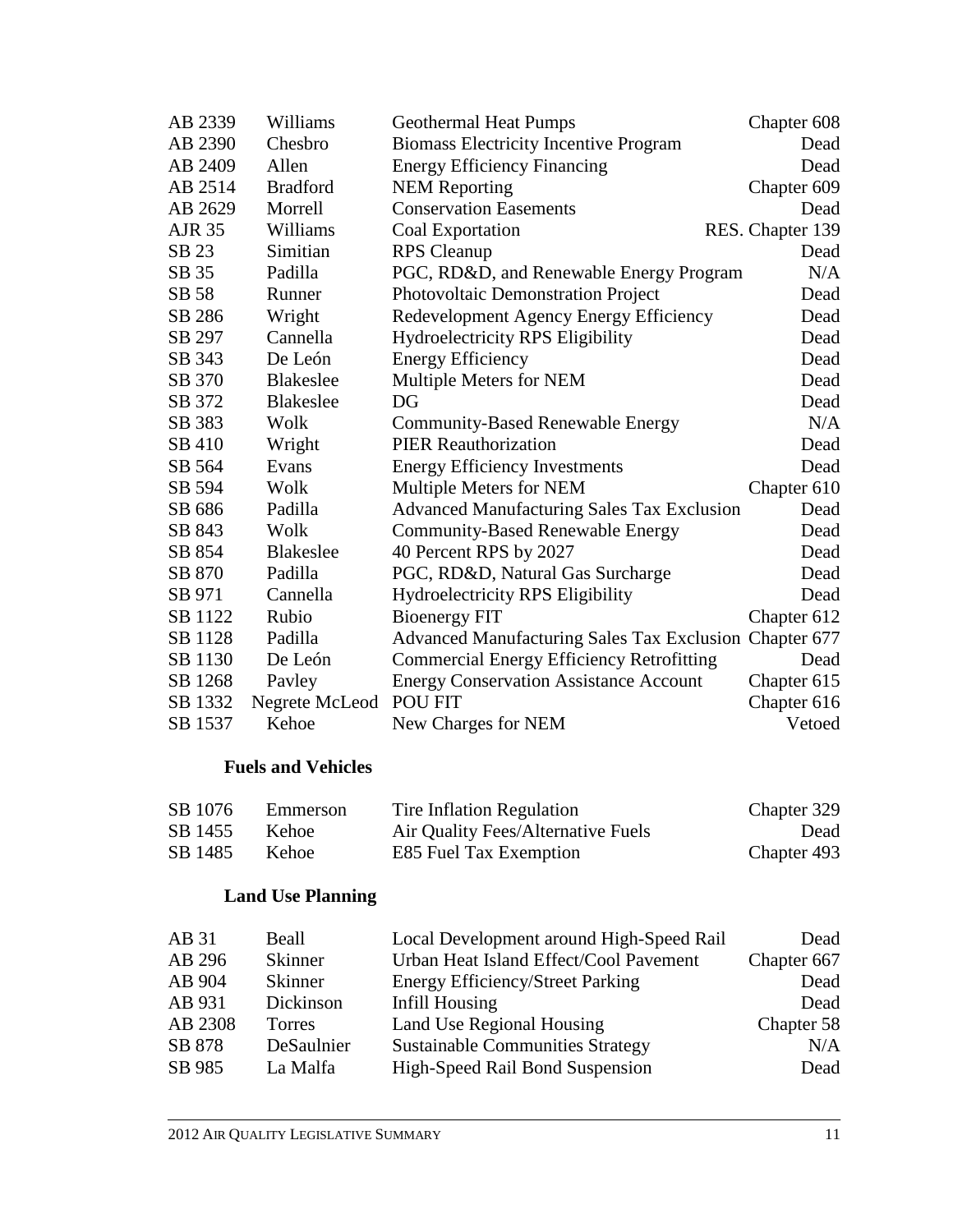## **Offsets**

| AB 1180       | <b>Bradford</b> | <b>GHG Offset Credits</b>                | Dead |
|---------------|-----------------|------------------------------------------|------|
| AB 1285       | <b>Fuentes</b>  | <b>Regional GHG Emissions Reduction</b>  | Dead |
| AB 2563       | Smyth           | <b>GHG Offset Credits</b>                | Dead |
| SB 143        | Rubio           | <b>Energy-Related GHG Offset Credits</b> | N/A  |
| SB 246        | De León         | <b>GHG Offset Credits</b>                | Dead |
| <b>SB 800</b> | Hancock         | <b>GHG Emissions Offset Fund</b>         | Dead |

#### **Tax Credits and Other Incentives**

| AB 204  | Halderman       | <b>Biomass Tax Exemption</b>                           | Dead        |
|---------|-----------------|--------------------------------------------------------|-------------|
| AB 864  | Huffman         | Eligibility for SGIP                                   | Dead        |
| AB 865  | Nestande        | Solar Energy Property Tax Exclusion                    | Dead        |
| AB 932  | Blumenfield     | <b>Renewable Transition Financing Act</b>              | Dead        |
| AB 1054 | Skinner         | <b>Clean Energy Financing</b>                          | N/A         |
| AB 1113 | Galgiani        | <b>NEM Biogas Digesters</b>                            | Dead        |
| AB 1339 | Gorell          | <b>Emergency Generator Tax Credit</b>                  | Dead        |
| AB 1376 | Nestande        | Renewable Energy Tax Exemption                         | Dead        |
| AB 2249 | <b>Buchanan</b> | Solar Water Heating Incentive Program                  | Chapter 607 |
| AB 2390 | Chesbro         | <b>Biomass Electricity Incentive Program</b>           | Dead        |
| SB 358  | Cannella        | Air Quality Funds: Excluded from Income                | Dead        |
| SB 686  | Padilla         | <b>Advanced Manufacturing Sales Tax Exclusion</b>      | Dead        |
| SB 1128 | Padilla         | Advanced Manufacturing Sales Tax Exclusion Chapter 677 |             |

## **COMPLIANCE (See ENFORCEMENT/PENALTIES)**

## **EMISSION REDUCTION INCENTIVES**

| AB 1608       | Wieckowski | Air Quality Improvement Program           | Dead   |
|---------------|------------|-------------------------------------------|--------|
| AB 1836       | Fletcher   | Air Quality Improvement Program Spot Bill | Dead   |
| AB 2412       | Swanson    | Air Quality Improvement Fund              | Dead   |
| AB 2450       | Hall       | Clean Vehicle Rebate Program              | Dead   |
| SB 234        | Hancock    | Proposition 1B: Shore Power Projects      | Vetoed |
| SB 898        | Steinberg  | Carl Moyer Program                        | Dead   |
| SB 1455       | Kehoe      | Air Quality Fees/Alternative Fuels        | Dead   |
| <b>SCR 76</b> | Emmerson   | Lower-Emission School Bus Program         | Dead   |

#### **ENERGY**

| AB 37   | Huffman         | <b>Smart Meter Alternatives</b>        | Dead        |
|---------|-----------------|----------------------------------------|-------------|
| AB 204  | Halderman       | <b>Biomass Tax Exemption</b>           | Dead        |
| AB 1186 | Skinner         | <b>Energy Efficiency Grants</b>        | Vetoed      |
| AB 2227 | <b>Bradford</b> | <b>POU Reporting Requirements</b>      | Chapter 606 |
| SB 37   | Simitian        | <b>Liquefied Natural Gas Terminals</b> | Dead        |
| SB 142  | Rubio           | <b>Electrical Rates</b>                | Dead        |
|         |                 |                                        |             |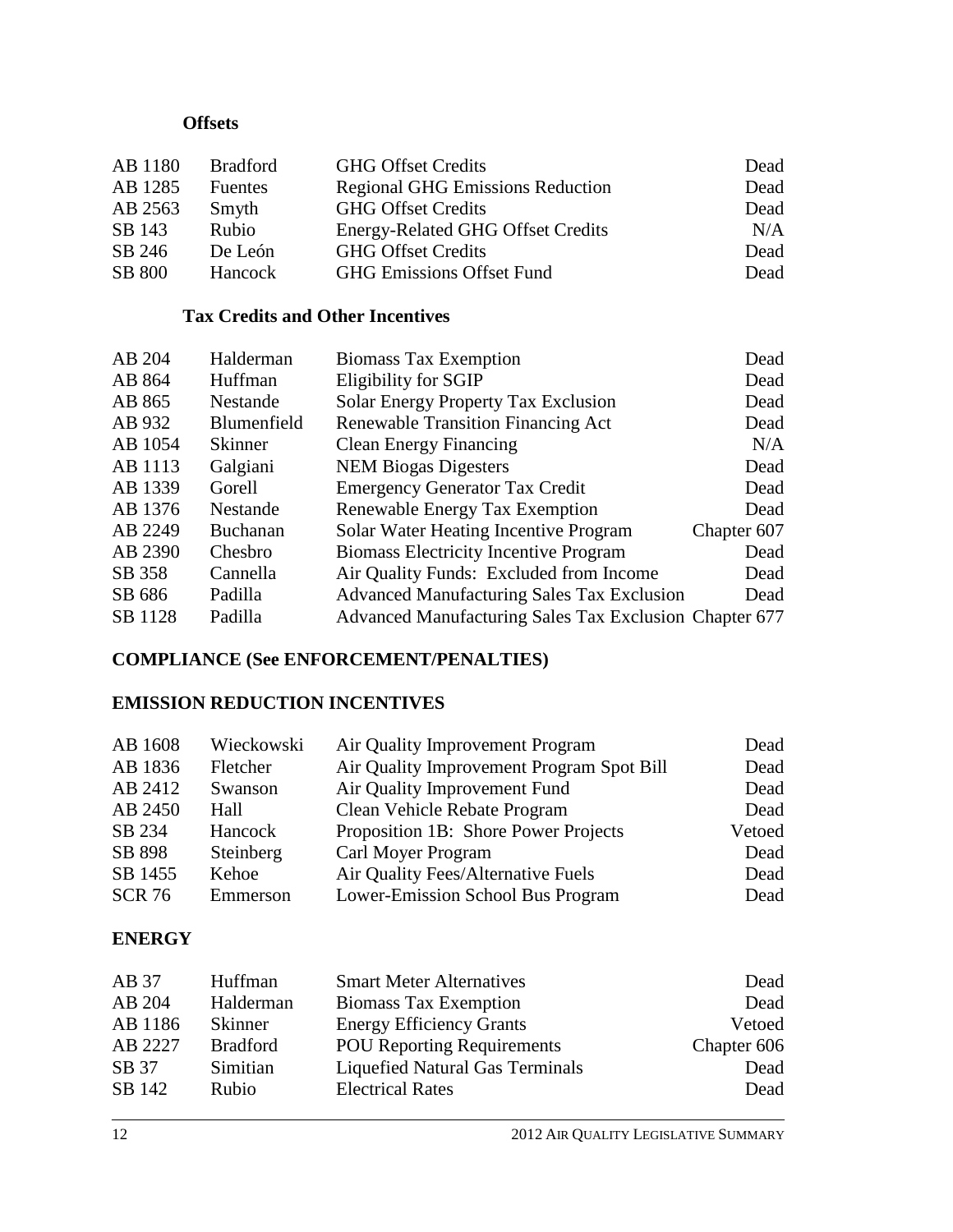| SB 672  | Fuller  | Interregional Parity of Electric Rates                 | Dead        |
|---------|---------|--------------------------------------------------------|-------------|
| SB 673  | Fuller  | <b>Energy Policy Report Spot Bill</b>                  | Dead        |
| SB 686  | Padilla | <b>Advanced Manufacturing Sales Tax Exclusion</b>      | Dead        |
| SB 1128 | Padilla | Advanced Manufacturing Sales Tax Exclusion Chapter 677 |             |
| SB 1409 | Payley  | <b>Energy Security</b>                                 | Chapter 617 |

## **Distributed Generation**

| AB 864  | Huffman          | Eligibility for SGIP                           | Dead        |
|---------|------------------|------------------------------------------------|-------------|
| AB 1054 | Skinner          | <b>Clean Energy Financing</b>                  | N/A         |
| AB 1113 | Galgiani         | <b>NEM Biogas Digesters</b>                    | Dead        |
| AB 1261 | Fletcher         | Local Government Renewable Energy Spot Bill    | Dead        |
| AB 1302 | Williams         | DG                                             | Dead        |
| AB 1303 | Williams         | <b>PGC</b> and Energy Programs                 | N/A         |
| AB 1361 | Perea            | <b>State Agency NEM</b>                        | Dead        |
| AB 1990 | Fong             | <b>FIT</b> for Environmental Justice           | Dead        |
| AB 2075 | Fong             | <b>NEM</b> for Fuel Cells                      | Dead        |
| AB 2135 | Blumenfield      | <b>Solar Distributed Generation Technology</b> | Dead        |
| AB 2165 | Hill             | <b>NEM</b> for Fuel Cells                      | Chapter 603 |
| AB 2234 | Hill             | <b>NEM Eligibility</b>                         | Dead        |
| AB 2390 | Chesbro          | <b>Biomass Electricity Incentive Program</b>   | Dead        |
| AB 2514 | <b>Bradford</b>  | <b>NEM Reporting</b>                           | Chapter 609 |
| SB 370  | <b>Blakeslee</b> | Multiple Meters for NEM                        | Dead        |
| SB 372  | <b>Blakeslee</b> | DG                                             | Dead        |
| SB 383  | Wolk             | <b>Community-Based Renewable Energy</b>        | N/A         |
| SB 594  | Wolk             | Multiple Meters for NEM                        | Chapter 610 |
| SB 843  | Wolk             | <b>Community-Based Renewable Energy</b>        | Dead        |
| SB 1332 | Negrete McLeod   | POU FIT                                        | Chapter 616 |
| SB 1537 | Kehoe            | New Charges for NEM                            | Vetoed      |

# **Energy Efficiency**

| AB 723  | <b>Bradford</b> | <b>PGC</b>                                   | Dead        |
|---------|-----------------|----------------------------------------------|-------------|
| AB 724  | <b>Bradford</b> | <b>PGC</b>                                   | Dead        |
| AB 850  | Gordon          | <b>Energy Efficiency in State Facilities</b> | Dead        |
| AB 904  | <b>Skinner</b>  | <b>Energy Efficiency/Street Parking</b>      | Dead        |
| AB 1054 | <b>Skinner</b>  | <b>Clean Energy Financing</b>                | N/A         |
| AB 1073 | <b>Fuentes</b>  | <b>Energy Efficiency Requirements</b>        | Chapter 14  |
| AB 1124 | <b>Skinner</b>  | Low-Income Energy Efficiency Program         | N/A         |
| AB 1186 | Skinner         | <b>Energy Efficiency Grants</b>              | Vetoed      |
| AB 1303 | Williams        | <b>PGC</b> and Energy Programs               | N/A         |
| AB 2339 | Williams        | <b>Geothermal Heat Pumps</b>                 | Chapter 608 |
| AB 2409 | Allen           | <b>Energy Efficiency Financing</b>           | Dead        |
| SB 286  | Wright          | Redevelopment Agency Energy Efficiency       | Dead        |
| SB 343  | De León         | <b>Energy Efficiency</b>                     | Dead        |
| SB 564  | Evans           | <b>Energy Efficiency Investments</b>         | Dead        |
|         |                 |                                              |             |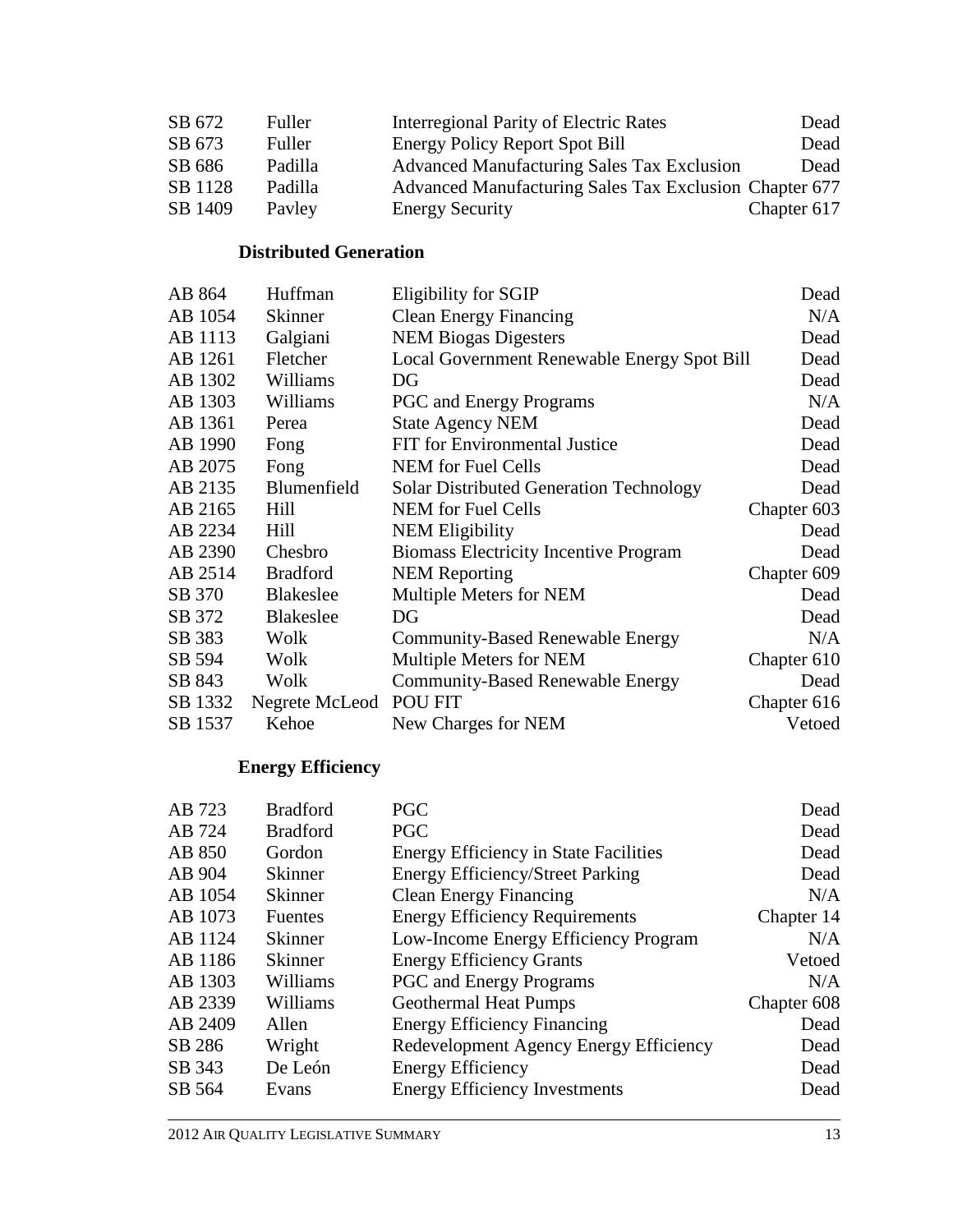| SB 1130 | De León | <b>Commercial Energy Efficiency Retrofitting</b> | Dead        |
|---------|---------|--------------------------------------------------|-------------|
| SB 1268 | Payley  | <b>Energy Conservation Assistance Account</b>    | Chapter 615 |

# **Public Goods Charge**

| AB 723  | <b>Bradford</b> | PGC                                     | Dead |
|---------|-----------------|-----------------------------------------|------|
| AB 724  | <b>Bradford</b> | <b>PGC</b>                              | Dead |
| AB 1303 | Williams        | <b>PGC</b> and Energy Programs          | N/A  |
| SB 35   | Padilla         | PGC, RD&D, and Renewable Energy Program | N/A  |
| SB 410  | Wright          | <b>PIER Reauthorization</b>             | Dead |
| SB 870  | Padilla         | PGC, RD&D, Natural Gas Surcharge        | Dead |

# **Renewable Energy**

| AB 284  | Nestande         | <b>Renewable Energy Siting</b>                  | N/A         |
|---------|------------------|-------------------------------------------------|-------------|
| AB 391  | Pan              | <b>POU Excess RPS Credit</b>                    | N/A         |
| AB 603  | Pérez, V.        | <b>Renewable Energy Siting</b>                  | Dead        |
| AB 642  | Calderon         | Algae as Biomass in Salton Sea                  | Dead        |
| AB 644  | Blumenfield      | <b>Renewable Energy Siting</b>                  | N/A         |
| AB 721  | <b>Bradford</b>  | RPS Eligibility for California Solar Initiative | Dead        |
| AB 724  | <b>Bradford</b>  | <b>PGC</b>                                      | Dead        |
| AB 865  | Nestande         | <b>Solar Energy Property Tax Exclusion</b>      | Dead        |
| AB 915  | Fletcher         | California Solar Initiative Spot Bill           | Dead        |
| AB 932  | Blumenfield      | <b>Renewable Transition Financing Act</b>       | Dead        |
| AB 1054 | <b>Skinner</b>   | <b>Clean Energy Financing</b>                   | N/A         |
| AB 1113 | Galgiani         | <b>NEM Biogas Digesters</b>                     | Dead        |
| AB 1214 | <b>Skinner</b>   | RPS Transmission Planning and Approval          | Dead        |
| AB 1261 | Fletcher         | Local Government Renewable Energy Spot Bill     | Dead        |
| AB 1303 | Williams         | <b>PGC</b> and Energy Programs                  | N/A         |
| AB 1361 | Perea            | <b>State Agency NEM</b>                         | Dead        |
| AB 1376 | Nestande         | Renewable Energy Tax Exemption                  | Dead        |
| AB 1771 | Valadao          | <b>Hydroelectricity RPS Eligibility</b>         | Dead        |
| AB 1900 | Gatto            | <b>Biomethane Pipeline Standards</b>            | Chapter 602 |
| AB 1990 | Fong             | FIT for Environmental Justice                   | Dead        |
| AB 2187 | <b>Bradford</b>  | <b>RPS</b> Contract Grandfathering              | Chapter 604 |
| AB 2196 | Chesbro          | RPS Eligibility for Biomethane                  | Chapter 605 |
| AB 2234 | Hill             | <b>NEM Eligibility</b>                          | Dead        |
| AB 2249 | <b>Buchanan</b>  | Solar Water Heating Incentive Program           | Chapter 607 |
| AB 2390 | Chesbro          | <b>Biomass Electricity Incentive Program</b>    | Dead        |
| AB 2514 | <b>Bradford</b>  | <b>NEM Reporting</b>                            | Chapter 609 |
| SB 23   | Simitian         | <b>RPS</b> Cleanup                              | Dead        |
| SB 35   | Padilla          | PGC, RD&D, and Renewable Energy Program         | N/A         |
| SB 58   | Runner           | Photovoltaic Demonstration Project              | Dead        |
| SB 297  | Cannella         | <b>Hydroelectricity RPS Eligibility</b>         | Dead        |
| SB 370  | <b>Blakeslee</b> | Multiple Meters for NEM                         | Dead        |
| SB 383  | Wolk             | <b>Community-Based Renewable Energy</b>         | N/A         |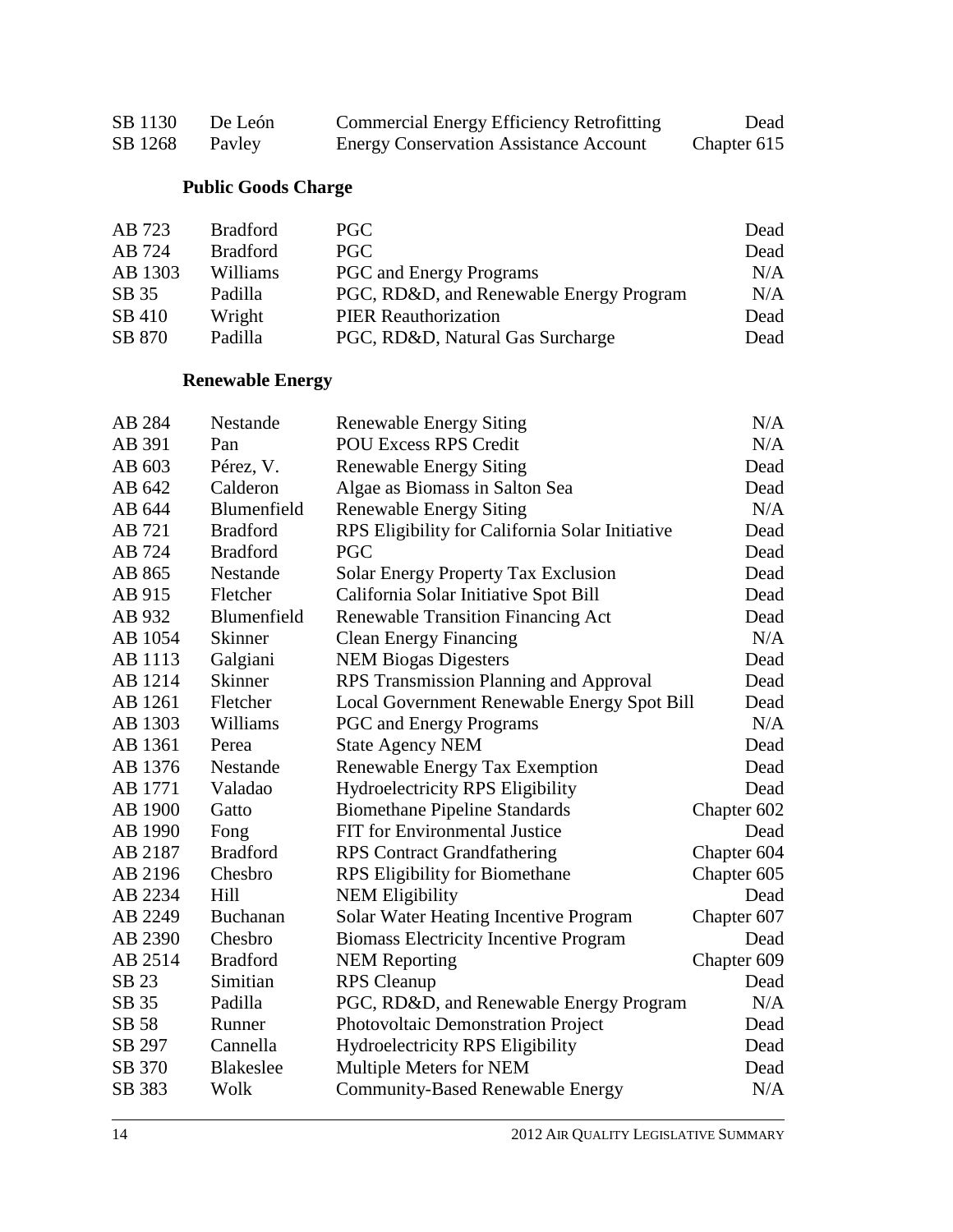| SB 594  | Wolk                   | Multiple Meters for NEM                 | Chapter 610 |
|---------|------------------------|-----------------------------------------|-------------|
| SB 843  | Wolk                   | <b>Community-Based Renewable Energy</b> | Dead        |
| SB 854  | Blakeslee              | 40 Percent RPS by 2027                  | Dead        |
| SB 881  | Corbett                | <b>Renewable Energy Siting</b>          | Dead        |
| SB 971  | Cannella               | Hydroelectricity RPS Eligibility        | Dead        |
| SB 1122 | Rubio                  | Bioenergy FIT                           | Chapter 612 |
|         | SB 1332 Negrete McLeod | <b>POU FIT</b>                          | Chapter 616 |
| SB 1537 | Kehoe                  | New Charges for NEM                     | Vetoed      |

## **ENFORCEMENT/PENALTIES**

| AB 128  | Logue         | Alternatives to Assessing ARB Penalties    | Dead |
|---------|---------------|--------------------------------------------|------|
| AB 382  | Nestande      | Air Inspector's Conduct and Penalties      | Dead |
| AB 1057 | Olsen         | Tax Exemption for Air Pollution Mitigation | Dead |
| AB 1095 | Berryhill, B. | <b>Dispute Resolution</b>                  | N/A  |
| AB 1721 | Donnelly      | Penalties                                  | Dead |
| AB 2605 | Cedillo       | <b>Air Pollution Control Penalties</b>     | Dead |
| SB 23   | Simitian      | <b>RPS</b> Cleanup                         | Dead |

#### **FUELS**

| AB 371  | <b>Butler</b>  | <b>State Alternative Fuel Vehicles</b> | Dead        |
|---------|----------------|----------------------------------------|-------------|
| AB 523  | Valadao        | CEC AB 118 Funding for Corn Ethanol    | Chapter 183 |
| AB 638  | <b>Skinner</b> | <b>Alternative Fuels</b>               | Dead        |
| AB 642  | Calderon       | Algae as Biomass in Salton Sea         | Dead        |
| AB 2583 | Blumenfield    | <b>Alternatively Fueled Vehicles</b>   | Chapter 676 |
| SB 1455 | Kehoe          | Air Quality Fees/Alternative Fuels     | Dead        |
| SB 1485 | Kehoe          | E85 Fuel Tax Exemption                 | Chapter 493 |

#### **GOODS MOVEMENT**

| AB 937  | Mendoza       | <b>ARB</b> Shoreside Power Regulation  | Dead        |
|---------|---------------|----------------------------------------|-------------|
| AB 950  | Pérez, J.     | <b>ARB</b> Shoreside Power Regulation  | Dead        |
| AB 1064 | Furutani      | <b>Shore Power Projects</b>            | Dead        |
| AB 1770 | Lowenthal, B. | <b>Transportation Projects Funding</b> | Chapter 316 |
| SB 12   | Corbett       | Aerodynamic Devices: Trucks            | Chapter 727 |
| SB 234  | Hancock       | Proposition 1B: Shore Power Projects   | Vetoed      |
| SB 862  | Lowenthal, A. | Southern California Goods Movement     | Dead        |
| SB 1507 | Fuller        | Aerodynamic Tractor/Trailer Regulation | Dead        |

## **GREEN BUILDINGS & BUILDING EFFICIENCY**

| AB 723  | <b>Bradford</b> | PGC                                     | Dead |
|---------|-----------------|-----------------------------------------|------|
| AB 724  | <b>Bradford</b> | PGC                                     | Dead |
| AB 904  | Skinner         | <b>Energy Efficiency/Street Parking</b> | Dead |
| AB 1054 | <b>Skinner</b>  | <b>Clean Energy Financing</b>           | N/A  |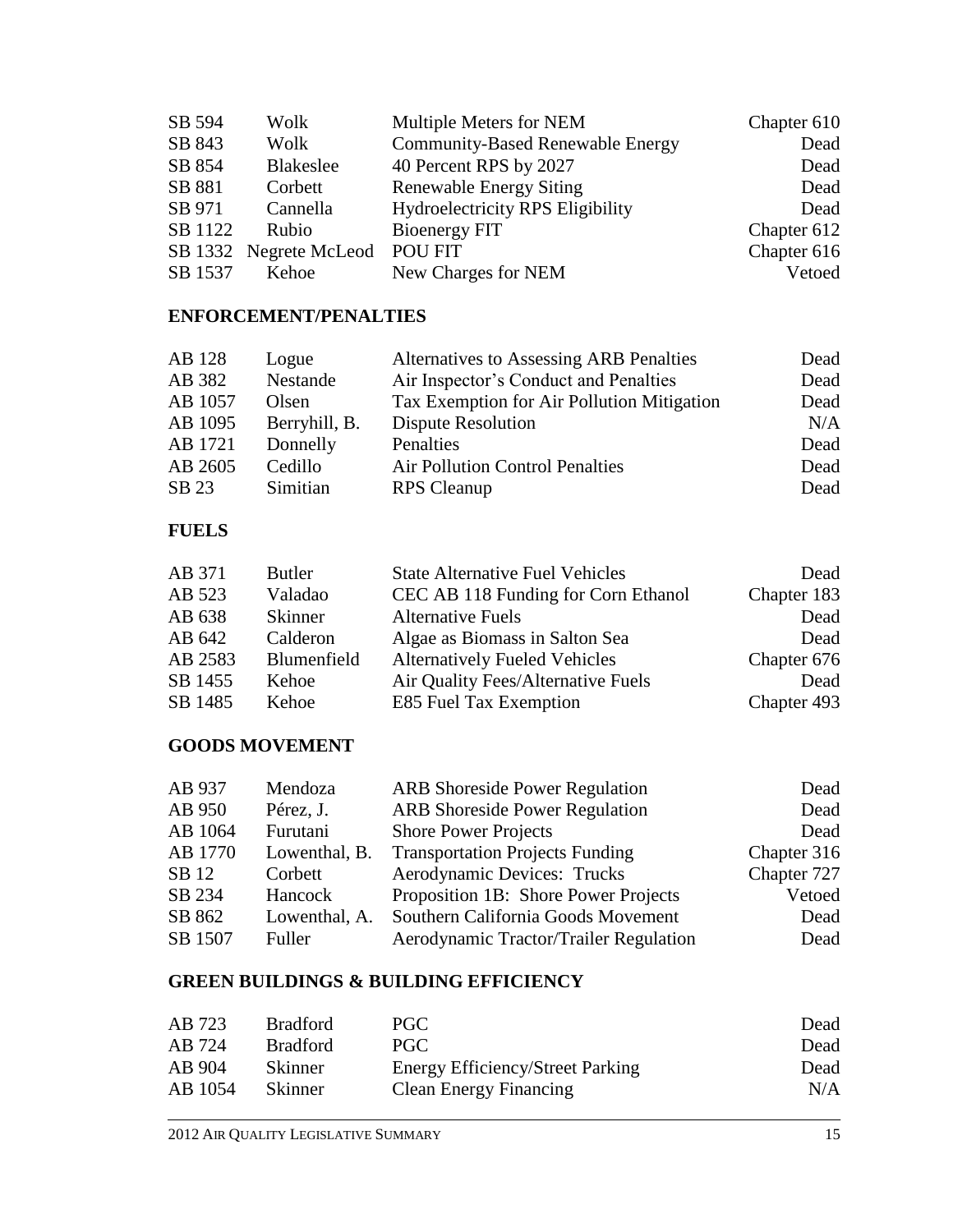| AB 1073 | <b>Fuentes</b> | <b>Energy Efficiency Requirements</b>            | Chapter 14 |
|---------|----------------|--------------------------------------------------|------------|
| AB 1303 | Williams       | <b>PGC</b> and Energy Programs                   | N/A        |
| AB 2135 | Blumenfield    | <b>Solar Distributed Generation Technology</b>   | Dead       |
| SB 286  | Wright         | Redevelopment Agency Energy Efficiency           | Dead       |
| SB 343  | De León        | <b>Energy Efficiency</b>                         | Dead       |
| SB 1130 | De León        | <b>Commercial Energy Efficiency Retrofitting</b> | Dead       |

#### **GREEN JOBS AND THE ECONOMY**

| AB15    | Pérez, V.       | Renewables Workforce Investment Board | Dead        |
|---------|-----------------|---------------------------------------|-------------|
| AB 724  | <b>Bradford</b> | PGC.                                  | Dead        |
| AB 2576 | Davis           | General Plan Spot Bill                | N/A         |
| SB 763  | Steinberg       | California Performance Plus Program   | Dead        |
| SB 1116 | Leno.           | Capital Access Loan Program           | Chapter 274 |

#### **GREENHOUSE GASES (See CLIMATE CHANGE and/or ENERGY)**

#### **HEAVY DUTY DIESEL (See MOTOR VEHICLES and/or CARL MOYER PROGRAM)**

#### **INDOOR AIR**

| AB 217  | Carter     | <b>Smoking Prohibition</b>          | Vetoed      |
|---------|------------|-------------------------------------|-------------|
| SB 575  | DeSaulnier | Smoking in the Workplace            | Dead        |
| SB 1394 | Lowenthal  | Carbon Monoxide and Smoke Detectors | Chapter 420 |

#### **LAND USE**

| AB 343  | Atkins    | <b>Sustainable Community Redevelopment</b>    | Dead        |
|---------|-----------|-----------------------------------------------|-------------|
| AB 441  | Monning   | <b>Transportation Planning</b>                | Chapter 365 |
| AB 605  | Dickinson | <b>OPR GHG Trip Reduction Guidelines</b>      | Dead        |
| AB 995  | Cedillo   | <b>CEQA:</b> Expedited Transit Project Review | Dead        |
| AB 1627 | Dickinson | <b>OPR Manual to Reduce VMT</b>               | Dead        |
| SB 907  | Evans     | <b>State Infrastructure Master Plan</b>       | Dead        |
| SB 1151 | Steinberg | <b>Sustainable Communities Investments</b>    | Dead        |
| SB 1156 | Steinberg | <b>Sustainable Communities Investments</b>    | Vetoed      |

#### **LOCOMOTIVES (See GOODS MOVEMENT)**

#### **LOW EMISSION VEHICLES (See MOTOR VEHICLES)**

#### **MOTOR VEHICLES**

| AB 344  | Mendoza | <b>Diesel Pollution Regulations</b> | Dead        |
|---------|---------|-------------------------------------|-------------|
| AB 1706 | Eng     | <b>Transit Buses</b>                | Chapter 771 |
| AB 2024 | Mendoza | <b>Diesel Pollution Regulations</b> | Dead        |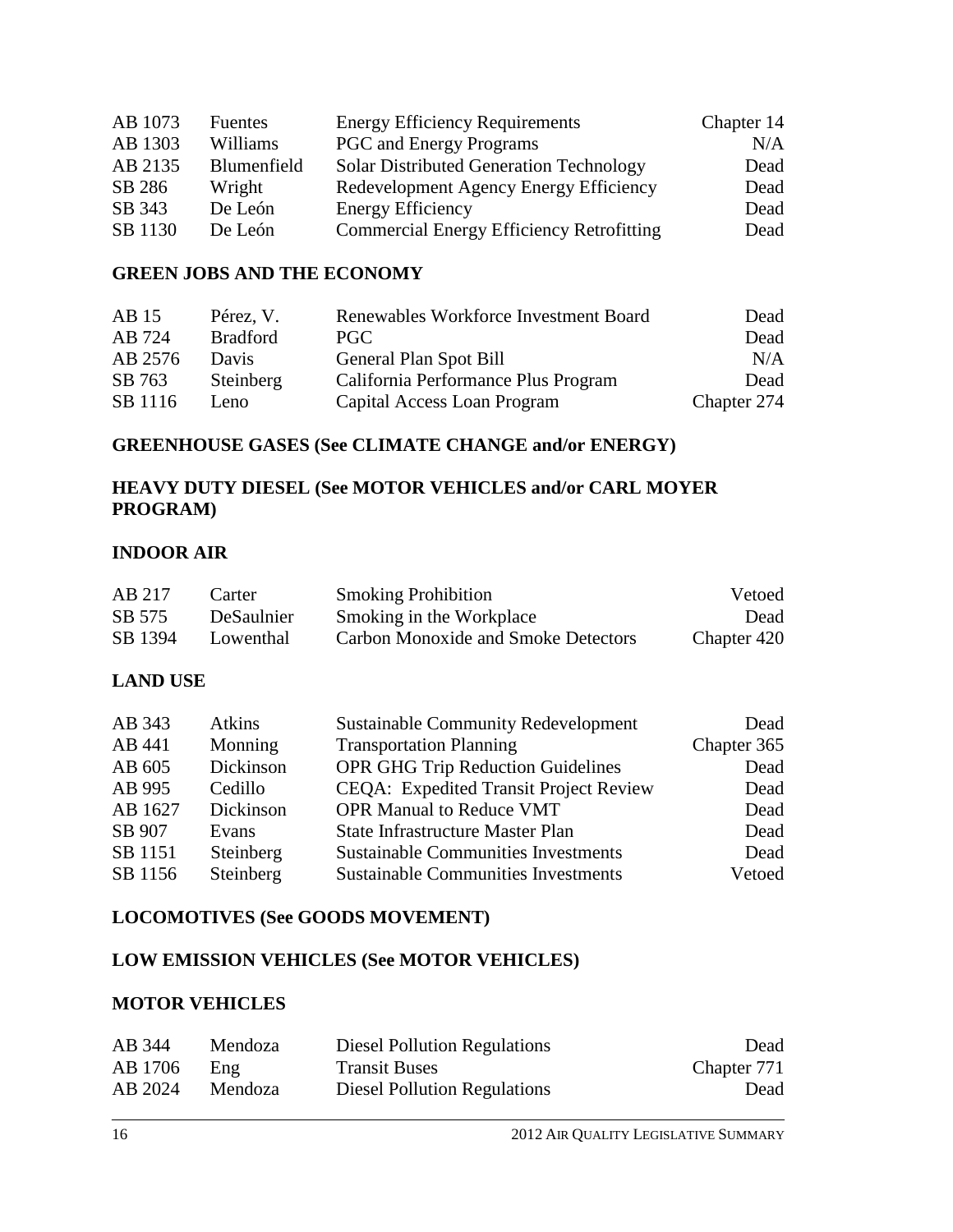|                     | TT' I A            |                    |
|---------------------|--------------------|--------------------|
| Chapter 376<br>Dead | Williams<br>Wright | AB 2488<br>SB 1230 |
|                     |                    |                    |
|                     |                    |                    |

#### **High-Occupancy Vehicle Lanes**

| AB 2405        | Blumenfield | High-Occupancy Toll Lanes              | Chapter 674 |
|----------------|-------------|----------------------------------------|-------------|
| AB 2581 Conway |             | High-Occupancy Vehicle Lanes Spot Bill | Dead        |

#### **Low Emission Vehicles and Zero Emission Vehicles**

| AB 371        | <b>Butler</b> | <b>State Alternative Fuel Vehicles</b> | Dead      |
|---------------|---------------|----------------------------------------|-----------|
| SB 730        | Kehoe         | Plug-In Electric Vehicle Pilot Program | Chapter 5 |
| <b>SCR 76</b> | Emmerson      | Lower-Emission School Bus Program      | Dead      |

#### **EV Infrastructure**

| AB 1054       | <b>Skinner</b>  | Public Lands: Oil and Gas Leases          | Dead        |
|---------------|-----------------|-------------------------------------------|-------------|
| AB 2583       | Blumenfield     | <b>Alternatively Fueled Vehicles</b>      | Chapter 676 |
| AB 2631       | <b>Fletcher</b> | Electric Vehicles: Offstreet Parking      | Dead        |
| <b>SB 880</b> | Corbett         | <b>Electric Vehicle Charging Stations</b> | Chapter 6   |

### **Registration Fees**

| AB 205  | Hagman   | Tax Credit for Motor Vehicle Registration Costs | Dead |
|---------|----------|-------------------------------------------------|------|
| AB 2652 | Furutani | Vehicle Registration: Fiscal Responsibility     | Dead |
| SB 1445 | Cannella | Vehicle Registration Fee                        | Dead |

## **School Buses**

| AB 344  | Mendoza  | <b>Diesel Pollution Regulations</b> | Dead |
|---------|----------|-------------------------------------|------|
| AB 2024 | Mendoza  | Diesel Pollution Regulations        | Dead |
| SCR 76  | Emmerson | Lower-Emission School Bus Program   | Dead |

#### **Smog Check**

| AB 441  | Monning         | <b>Transportation Planning</b>         | Chapter 365 |
|---------|-----------------|----------------------------------------|-------------|
| AB 474  | Jones           | <b>Smog Check Certificate Validity</b> | Dead        |
| AB 1613 | Donnelly        | Smog Check                             | Dead        |
| AB 2289 | <b>Jeffries</b> | <b>Specially Constructed Vehicles</b>  | Dead        |
| SB 519  | La Malfa        | Smog Check                             | Dead        |
| SB 1224 | La Malfa        | <b>Smog Check Exemption</b>            | Dead        |

#### **Vehicle Retirement Programs**

| SB 901 | <b>Steinberg</b> | <b>Enhanced Fleet Modernization Program</b> | Dead |
|--------|------------------|---------------------------------------------|------|
|--------|------------------|---------------------------------------------|------|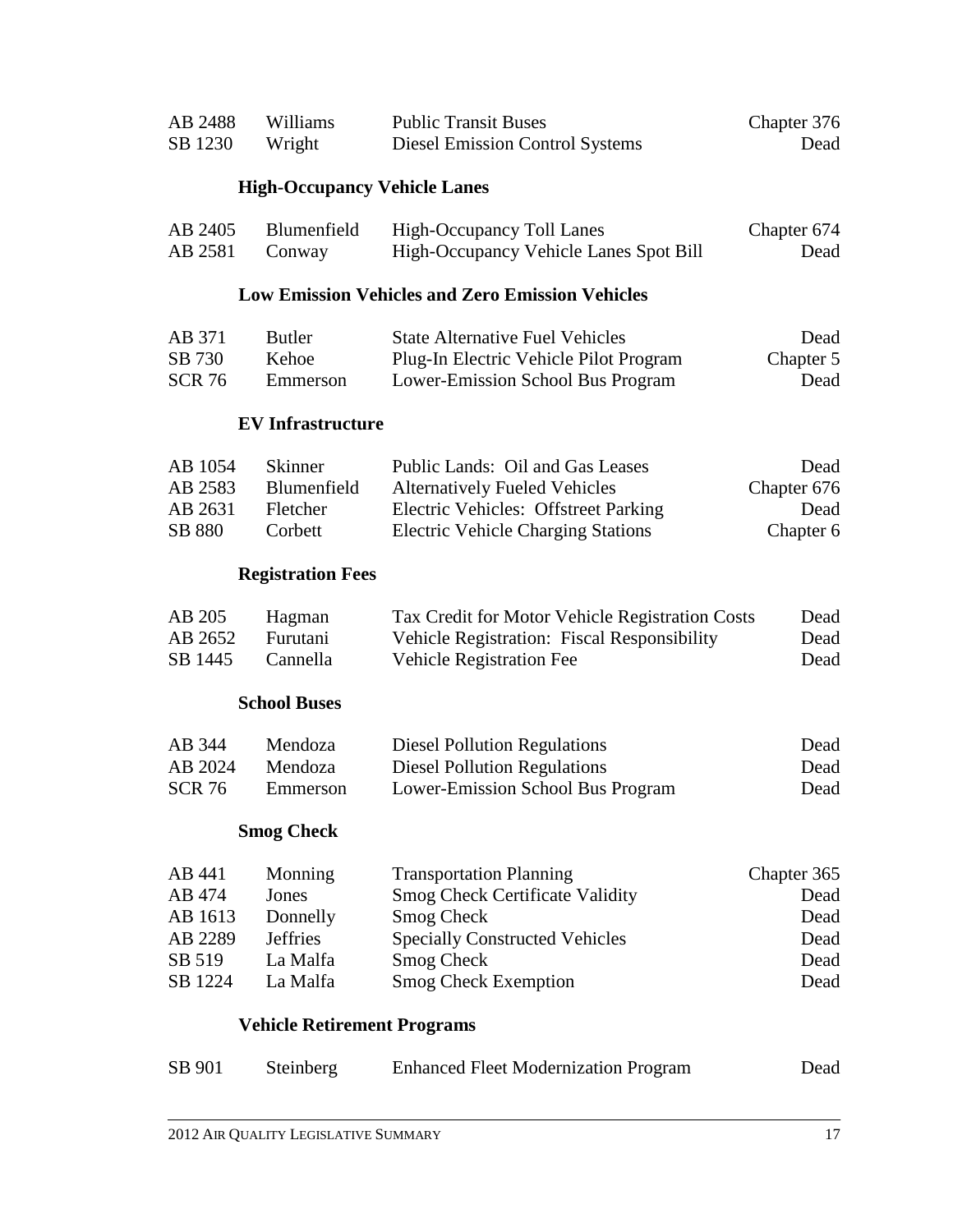## **PENALTIES (See ENFORCEMENT/PENALTIES)**

## **PORTS (See GOODS MOVEMENT)**

## **REPORTS (See ADMINISTRATION)**

## **SCHOOL BUSES (See MOTOR VEHICLES)**

## **TOXICS**

| AB 553  | Monning  | Hazardous Materials Safety Limits                | Dead |
|---------|----------|--------------------------------------------------|------|
| AB 1176 | Williams | Pesticide Toxic Air Contaminants                 | Dead |
| AB 1959 | Williams | <b>Building Standards for Indoor Air Quality</b> | Dead |
| AB 2166 | Feuer    | Green Chemistry                                  | Dead |
| SB 178  | Simitian | Green Chemistry Advisory Panel                   | Dead |
| SB 682  | Rubio    | Oil Field Injection Wells                        | Dead |
| SB 711  | Rubio    | Oil Field Injection Wells                        | Dead |

## **Diesel Emissions**

| AB 344  | Mendoza       | <b>Diesel Pollution Regulations</b>       | Dead        |
|---------|---------------|-------------------------------------------|-------------|
| AB 1099 | Lowenthal, B. | <b>Heavy-Duty Truck Registration</b>      | Dead        |
| AB 1339 | Gorell        | <b>Emergency Generator Tax Credit</b>     | Dead        |
| AB 1910 | Ma            | Portable Equipment Registration Program   | Dead        |
| AB 1922 | Lara          | Periodic Smoke Inspection Program         | Chapter 242 |
| AB 2024 | Mendoza       | <b>Diesel Pollution Regulations</b>       | Dead        |
| AB 2499 | Conway        | Periodic Smoke Inspection Program         | Dead        |
| AB 2267 | Hall          | Marine Resources and Preservation         | Dead        |
| SB 357  | Dutton        | <b>Obsolete Equipment/ARB Regulations</b> | Dead        |
| SB 1230 | Wright        | <b>Diesel Emission Control Systems</b>    | Dead        |

#### **MISCELLANEOUS**

| AB 744  | Pérez, J. | Intellectual Property                       | Chapter 463 |
|---------|-----------|---------------------------------------------|-------------|
| AB 939  | Pérez, V. | <b>Salton Sea Restoration</b>               | Dead        |
| AB 1410 | Pérez, V. | <b>Salton Sea Restoration</b>               | Dead        |
| AB 1459 | Huber     | <b>Obsolete Atmospheric Acidity Statute</b> | Chapter 186 |
| SB 1221 | Lieu      | Air Quality Spot Bill                       | N/A         |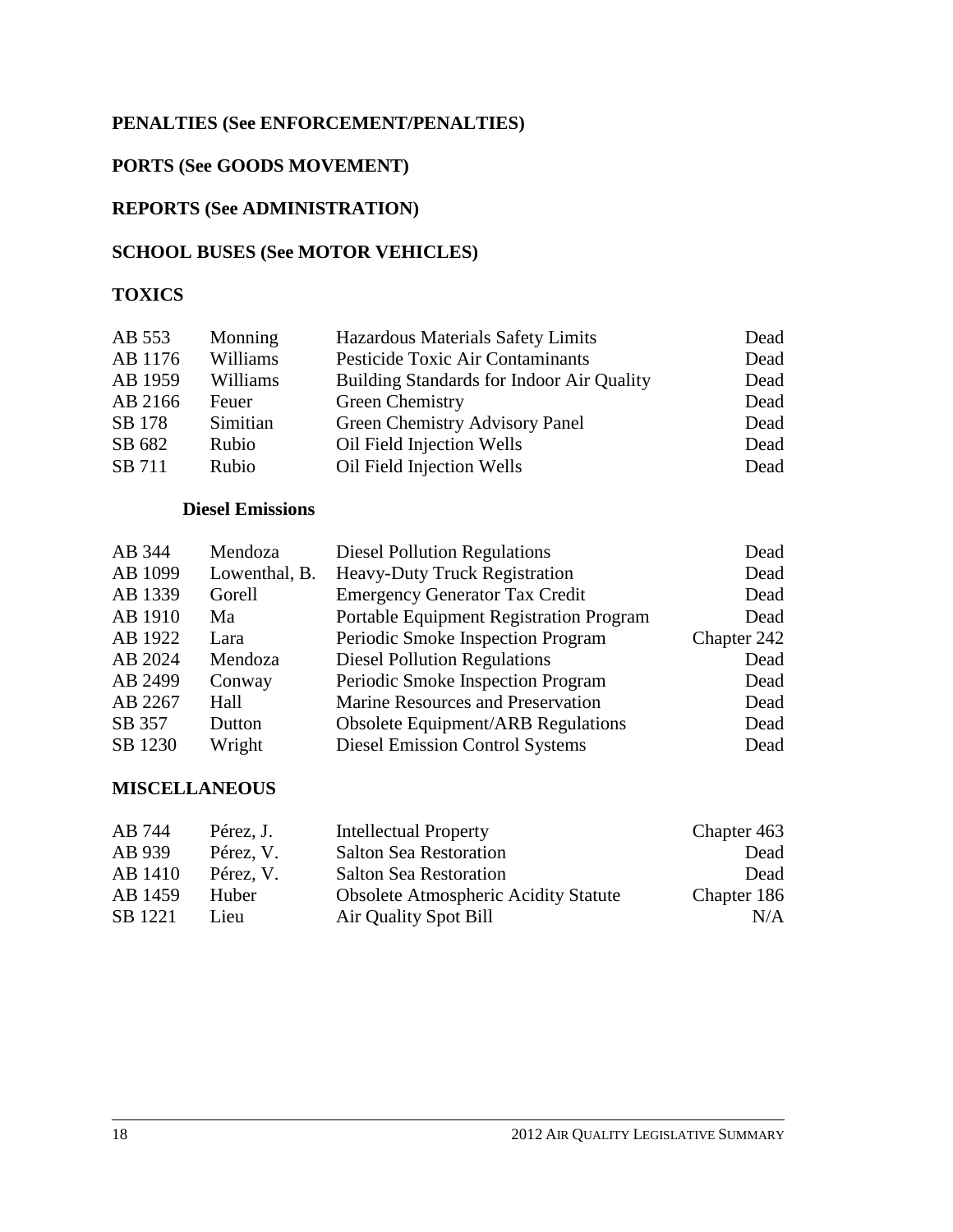# **BILLS BY AUTHOR**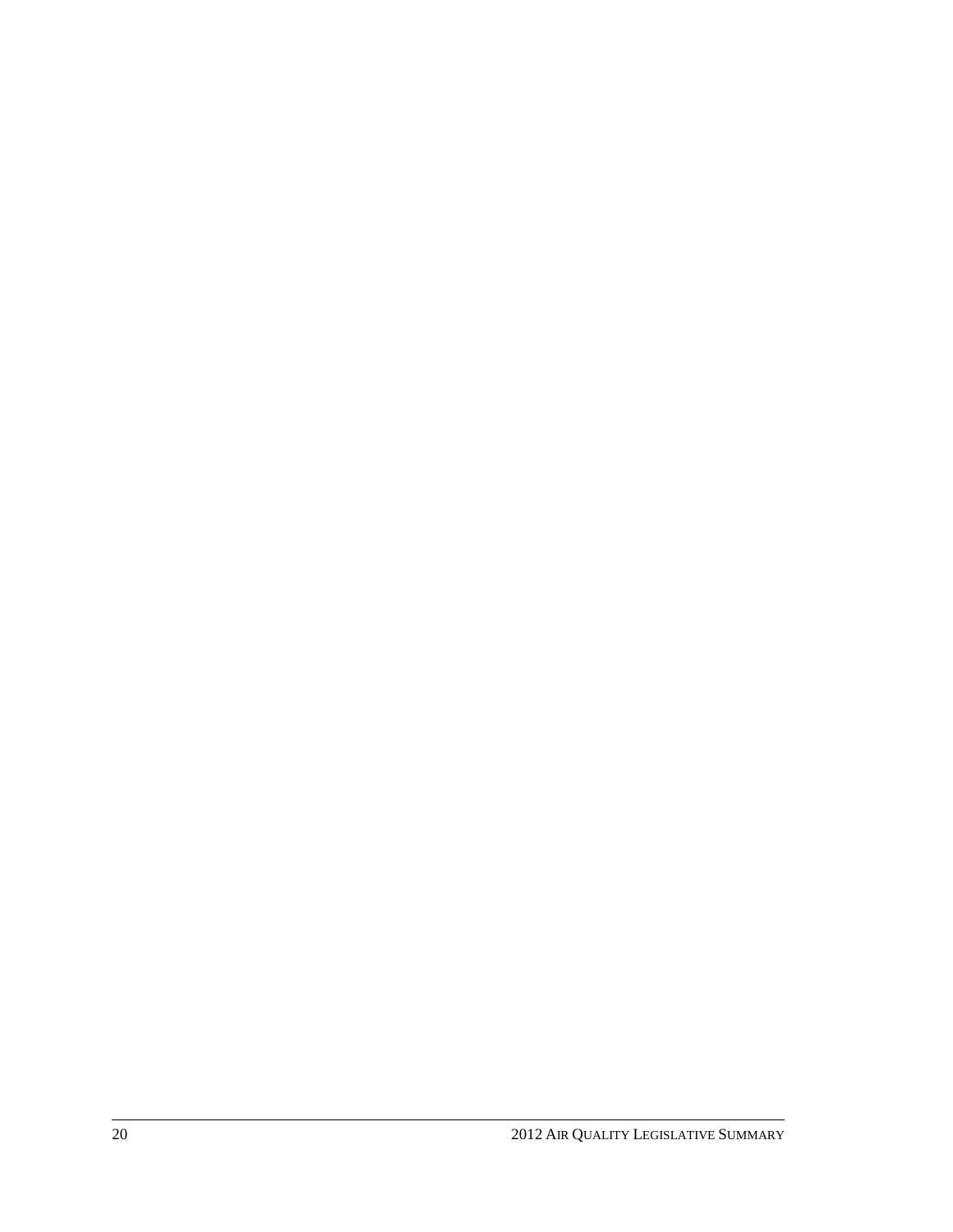# **ASSEMBLY**

## **ACHADJIAN**

|                                          | AB 2347 AB 32: Jobs Leakage                                                                                                          | Dead                        |
|------------------------------------------|--------------------------------------------------------------------------------------------------------------------------------------|-----------------------------|
| <b>ALLEN</b>                             |                                                                                                                                      |                             |
| AB 921<br>AB 2409                        | <b>Agricultural Water Use Efficiency</b><br><b>Energy Efficiency Financing</b>                                                       | Dead<br>Dead                |
| <b>ATKINS</b>                            |                                                                                                                                      |                             |
| AB 343                                   | <b>Sustainable Community Redevelopment</b>                                                                                           | Dead                        |
| <b>BEALL</b>                             |                                                                                                                                      |                             |
| AB 31                                    | Local Development around High-Speed Rail                                                                                             | Dead                        |
| <b>BERRYHILL, B.</b>                     |                                                                                                                                      |                             |
| AB 1095<br>AB 1256<br>AB 2090<br>AB 2091 | Dispute Resolution<br><b>Transported Air Pollutants</b><br>Economic Impact Analysis: Major Regulations<br>New or Emerging Technology | N/A<br>Dead<br>Dead<br>Dead |

## **BLUMENFIELD**

| AB 644  | <b>Renewable Energy Siting</b>                 | N/A         |
|---------|------------------------------------------------|-------------|
| AB 796  | Clean Economy Jobs Program                     | Vetoed      |
| AB 932  | <b>Renewable Transition Financing Act</b>      | Dead        |
| AB 1464 | 2012-13 Budget                                 | Chapter 21  |
| AB 2135 | <b>Solar Distributed Generation Technology</b> | Dead        |
| AB 2405 | High-Occupancy Toll Lanes                      | Chapter 674 |
| AB 2583 | <b>Alternatively Fueled Vehicles</b>           | Chapter 676 |

## **BRADFORD**

| AB 721 | RPS Eligibility for California Solar Initiative | Dead |
|--------|-------------------------------------------------|------|
| AB 723 | PGC.                                            | Dead |
| AB 724 | PGC.                                            | Dead |
|        | AB 1180 GHG Offset Credits                      | Dead |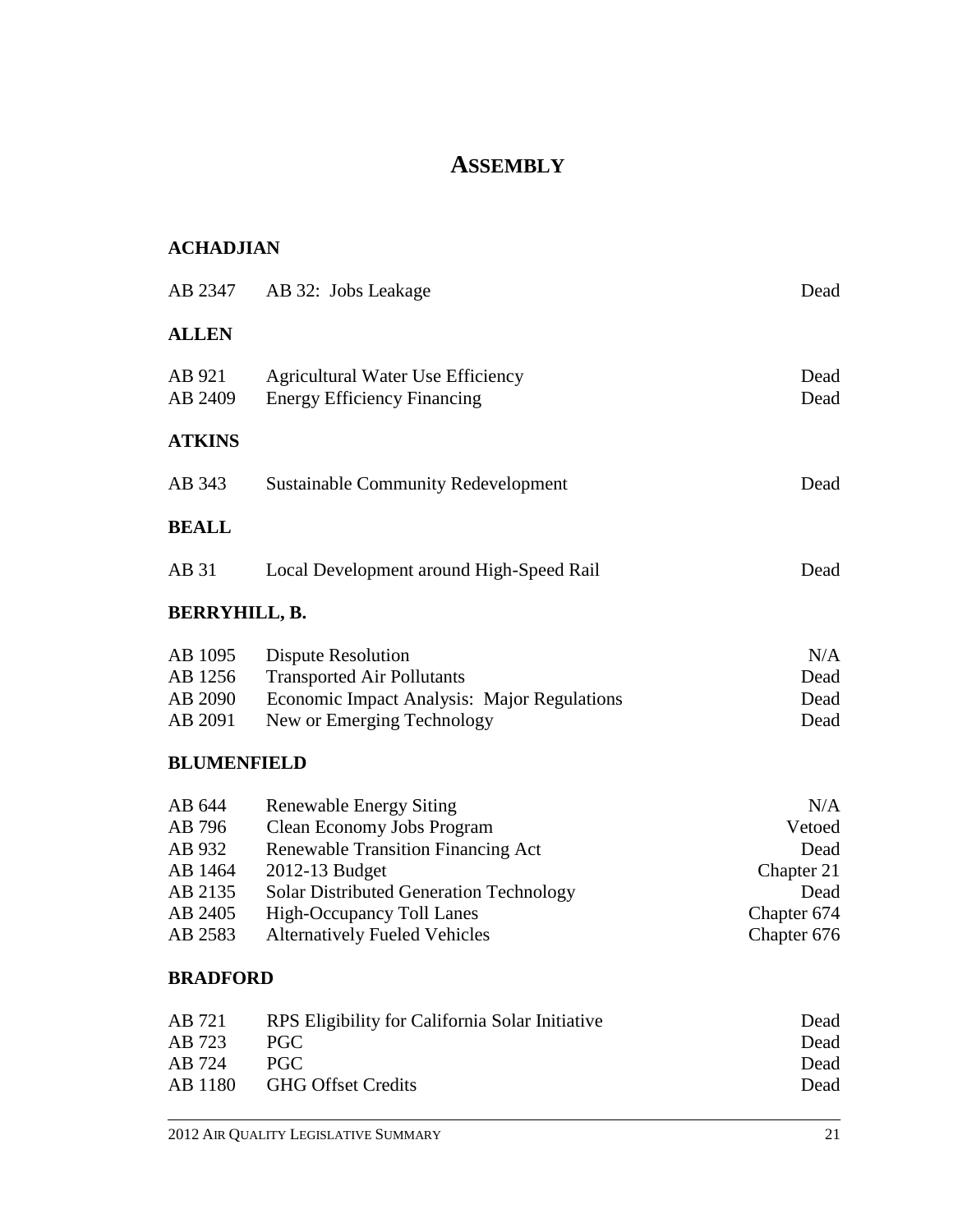| AB 1322<br>AB 2187<br>AB 2227<br>AB 2514 | <b>Regulation Philosophy and Principles</b><br><b>RPS</b> Contract Grandfathering<br><b>POU Reporting Requirements</b><br><b>NEM Reporting</b> | Dead<br>Chapter 604<br>Chapter 606<br>Chapter 609 |
|------------------------------------------|------------------------------------------------------------------------------------------------------------------------------------------------|---------------------------------------------------|
| <b>BUCHANAN</b>                          |                                                                                                                                                |                                                   |
| AB 2249                                  | Solar Water Heating Incentive Program                                                                                                          | Chapter 607                                       |
| <b>BUTLER</b>                            |                                                                                                                                                |                                                   |
| AB 371<br>AB 2644                        | <b>State Alternative Fuel Vehicles</b><br><b>Electric Vehicle Charging Stations</b>                                                            | Dead<br>Dead                                      |
| <b>CALDERON, C</b>                       |                                                                                                                                                |                                                   |
| AB 642                                   | Algae as Biomass in Salton Sea                                                                                                                 | Dead                                              |
| <b>CARTER</b>                            |                                                                                                                                                |                                                   |
| AB 217                                   | <b>Smoking Prohibition</b>                                                                                                                     | Vetoed                                            |
| <b>CEDILLO</b>                           |                                                                                                                                                |                                                   |
| AB 995<br>AB 2605                        | CEQA: Expedited Transit Project Review<br><b>Air Pollution Control Penalties</b>                                                               | Dead<br>Dead                                      |
| <b>CHESBRO</b>                           |                                                                                                                                                |                                                   |
| AB 2196<br>AB 2390                       | <b>RPS</b> Eligibility for Biomethane<br><b>Biomass Electricity Incentive Program</b>                                                          | Chapter 605<br>Dead                               |
| <b>CONWAY</b>                            |                                                                                                                                                |                                                   |
| AB 2499<br>AB 2581                       | Periodic Smoke Inspection Program<br>High-Occupancy Vehicle Lanes Spot Bill                                                                    | Dead<br>Dead                                      |
| <b>COOK</b>                              |                                                                                                                                                |                                                   |
| AB 1537                                  | Repeal of Major Regulations                                                                                                                    | Dead                                              |
| <b>DAVIS</b>                             |                                                                                                                                                |                                                   |
| AB 2576                                  | General Plan Spot Bill                                                                                                                         | N/A                                               |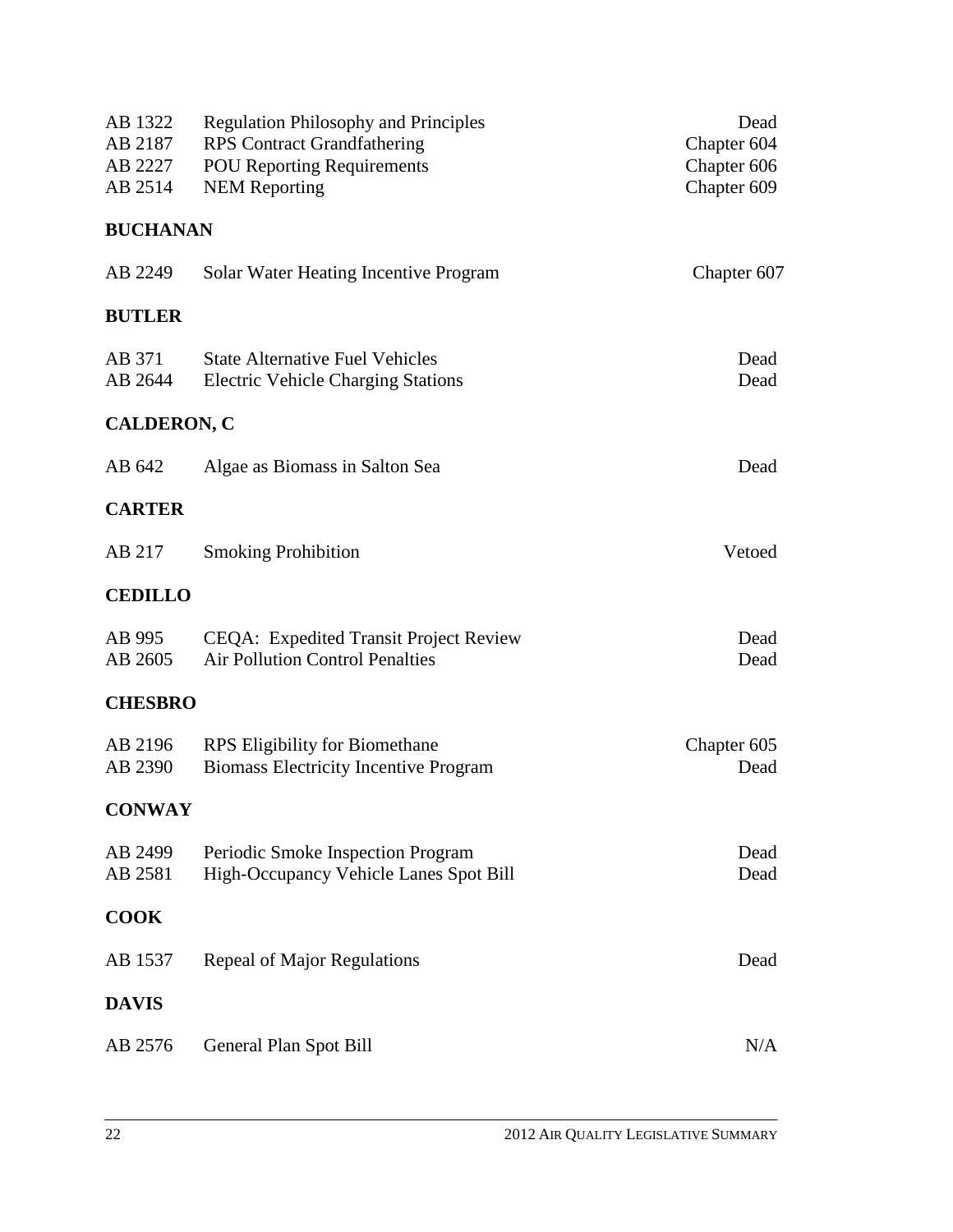## **DICKINSON**

| AB 146<br>AB 605<br>AB 931<br>AB 1627 | <b>Sacramento Region Board Member</b><br><b>OPR GHG Trip Reduction Guidelines</b><br>Infill Housing<br><b>OPR Manual to Reduce VMT</b> | Chapter 522<br>Dead<br>Dead<br>Dead |
|---------------------------------------|----------------------------------------------------------------------------------------------------------------------------------------|-------------------------------------|
| <b>DONNELLY</b>                       |                                                                                                                                        |                                     |
| AB 1332                               | <b>ARB</b> Abolishment                                                                                                                 | Dead                                |
| AB 1613<br>AB 1721                    | <b>Smog Check</b><br>Penalties                                                                                                         | Dead<br>Dead                        |
| <b>ENG</b>                            |                                                                                                                                        |                                     |
| AB 1706                               | <b>Transit Buses</b>                                                                                                                   | Chapter 771                         |
| <b>FEUER</b>                          |                                                                                                                                        |                                     |
| AB 1444<br>AB 2166                    | CEQA: Record of Proceedings                                                                                                            | Dead<br>Dead                        |
| <b>FLETCHER</b>                       | Green Chemistry                                                                                                                        |                                     |
|                                       |                                                                                                                                        |                                     |
| AB 915<br>AB 1261                     | California Solar Initiative Spot Bill<br>Local Government Renewable Energy Spot Bill                                                   | Dead<br>Dead                        |
| AB 1836                               | Air Quality Improvement Program Spot Bill                                                                                              | Dead                                |
| AB 2631                               | Electric Vehicles: Offstreet Parking                                                                                                   | Dead                                |
| <b>FONG</b>                           |                                                                                                                                        |                                     |
| AB 1990                               | FIT for Environmental Justice                                                                                                          | Dead                                |
| AB 2075                               | <b>NEM</b> for Fuel Cells                                                                                                              | Dead                                |
| <b>FUENTES</b>                        |                                                                                                                                        |                                     |
| AB 1073                               | <b>Energy Efficiency Requirements</b>                                                                                                  | Chapter 14                          |
| AB 1285                               | <b>Regional GHG Emissions Reduction</b>                                                                                                | Dead                                |
| AB 2404                               | Cap-and-Trade Revenue                                                                                                                  | Dead                                |
| <b>FURUTANI</b>                       |                                                                                                                                        |                                     |
| AB 1064                               | <b>Shore Power Projects</b>                                                                                                            | Dead                                |
| AB 2652                               | Vehicle Registration: Fiscal Responsibility                                                                                            | Dead                                |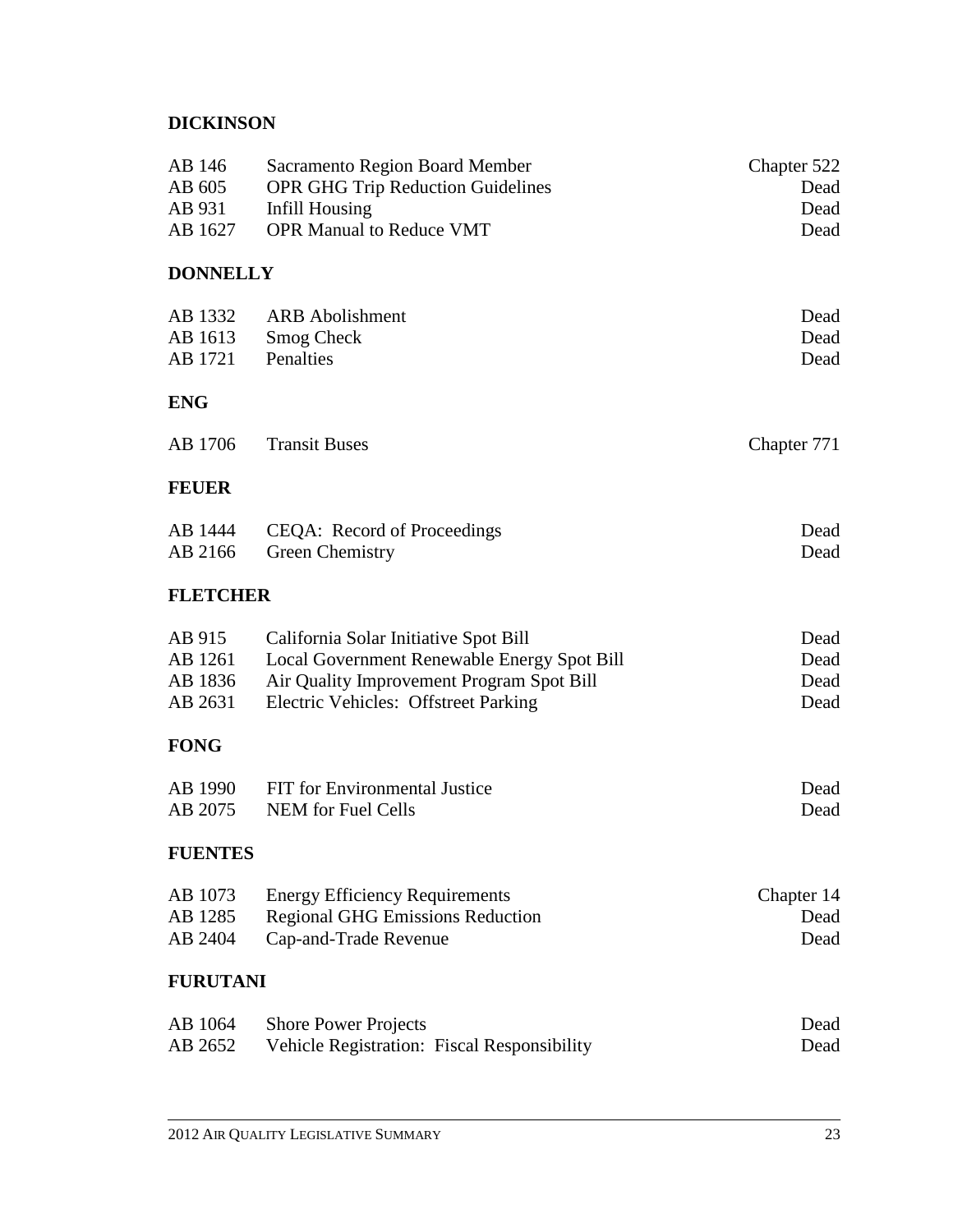## **GALGIANI**

| AB 277<br>AB 347 | <b>High-Speed Rail Power Supply</b><br>AB 32 Voluntary Early Action | Dead<br>Dead |
|------------------|---------------------------------------------------------------------|--------------|
| AB 1113          | <b>NEM Biogas Digesters</b>                                         | Dead         |
| <b>GARRICK</b>   |                                                                     |              |
| AB 586           | Legislative Review of Regulations                                   | Dead         |
| <b>GATTO</b>     |                                                                     |              |
| AB 1900          | <b>Biomethane Pipeline Standards</b>                                | Chapter 602  |
| <b>GORDON</b>    |                                                                     |              |
| AB 850           | <b>Energy Efficiency in State Facilities</b>                        | Dead         |
| <b>GORELL</b>    |                                                                     |              |
| AB 1339          | <b>Emergency Generator Tax Credit</b>                               | Dead         |
| <b>GROVE</b>     |                                                                     |              |
| AB 333           | Cap-and-Trade                                                       | Dead         |
| <b>HAGMAN</b>    |                                                                     |              |
| AB 205           | Tax Credit for Motor Vehicle Registration Costs                     | Dead         |
| <b>HALDERMAN</b> |                                                                     |              |
| AB 204           | <b>Biomass Tax Exemption</b>                                        | Dead         |
| <b>HALL</b>      |                                                                     |              |
| AB 2267          | Marine Resources and Preservation                                   | Dead         |
| AB 2450          | Clean Vehicle Rebate Program                                        | Dead         |
| <b>HILL</b>      |                                                                     |              |
| AB 838           | <b>Regulatory and Policy Review</b>                                 | N/A          |
| AB 2165          | <b>NEM</b> for Fuel Cells                                           | Chapter 603  |
| AB 2234          | <b>NEM Eligibility</b>                                              | Dead         |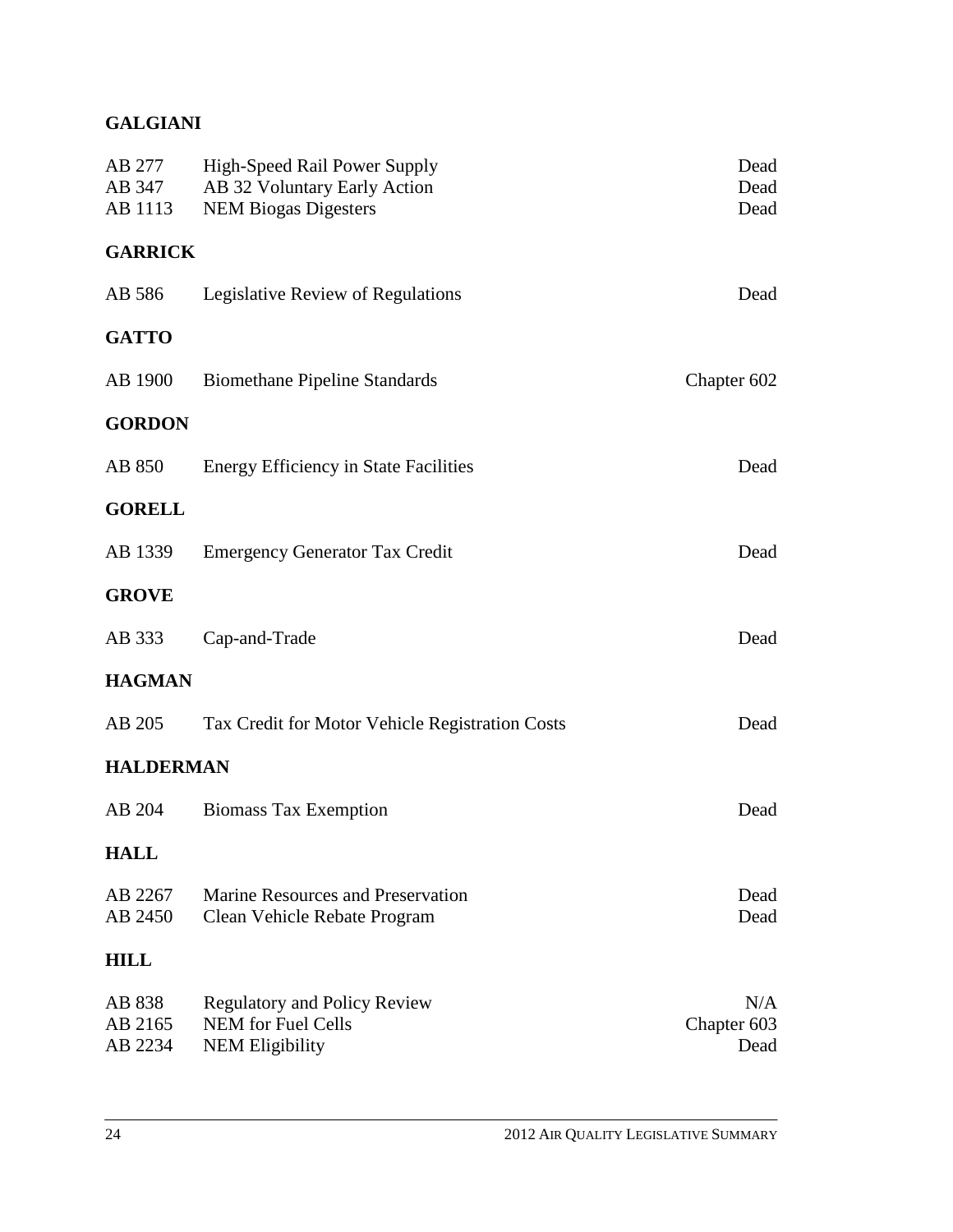## **HUBER**

| AB 800<br>AB 942<br>AB 1459  | Time Reporting for Boards and Commissions<br>Penalty Revenue to General Fund<br><b>Obsolete Atmospheric Acidity Statute</b> | Dead<br>Dead<br>Chapter 186 |
|------------------------------|-----------------------------------------------------------------------------------------------------------------------------|-----------------------------|
| <b>HUESO</b>                 |                                                                                                                             |                             |
| AB 769                       | Prohibition of Benefits for Boardmembers                                                                                    | Dead                        |
| <b>HUFFMAN</b>               |                                                                                                                             |                             |
| AB 37<br>AB 693<br>AB 864    | <b>Smart Meter Alternatives</b><br>Sonoma Climate Protection Authority<br>Eligibility for SGIP                              | Dead<br>Chapter 599<br>Dead |
| <b>JEFFRIES</b>              |                                                                                                                             |                             |
| AB 2289                      | <b>Specially Constructed Vehicles</b>                                                                                       | Dead                        |
| <b>JONES</b>                 |                                                                                                                             |                             |
| AB 474                       | <b>Smog Check Certificate Validity</b>                                                                                      | Dead                        |
| <b>KNIGHT</b>                |                                                                                                                             |                             |
| AB 429<br>AB 1257<br>AB 2163 | <b>Effective Date of Regulations</b><br>Board Member Requirements Spot Bill<br>CEQA: Expedited Judicial Review              | Dead<br>Dead<br>Dead        |
| <b>LARA</b>                  |                                                                                                                             |                             |
| AB 1922                      | Periodic Smoke Inspection Program                                                                                           | Chapter 242                 |
| <b>LOGUE</b>                 |                                                                                                                             |                             |
| AB 128<br>AB 1702            | <b>Alternatives to Assessing ARB Penalties</b><br>AB 32 Spot Bill                                                           | Dead<br>Dead                |
| LOWENTHAL, B.                |                                                                                                                             |                             |
| AB 1099<br>AB 1770           | Heavy-Duty Truck Registration<br><b>Transportation Projects Funding</b>                                                     | Dead<br>Chapter 316         |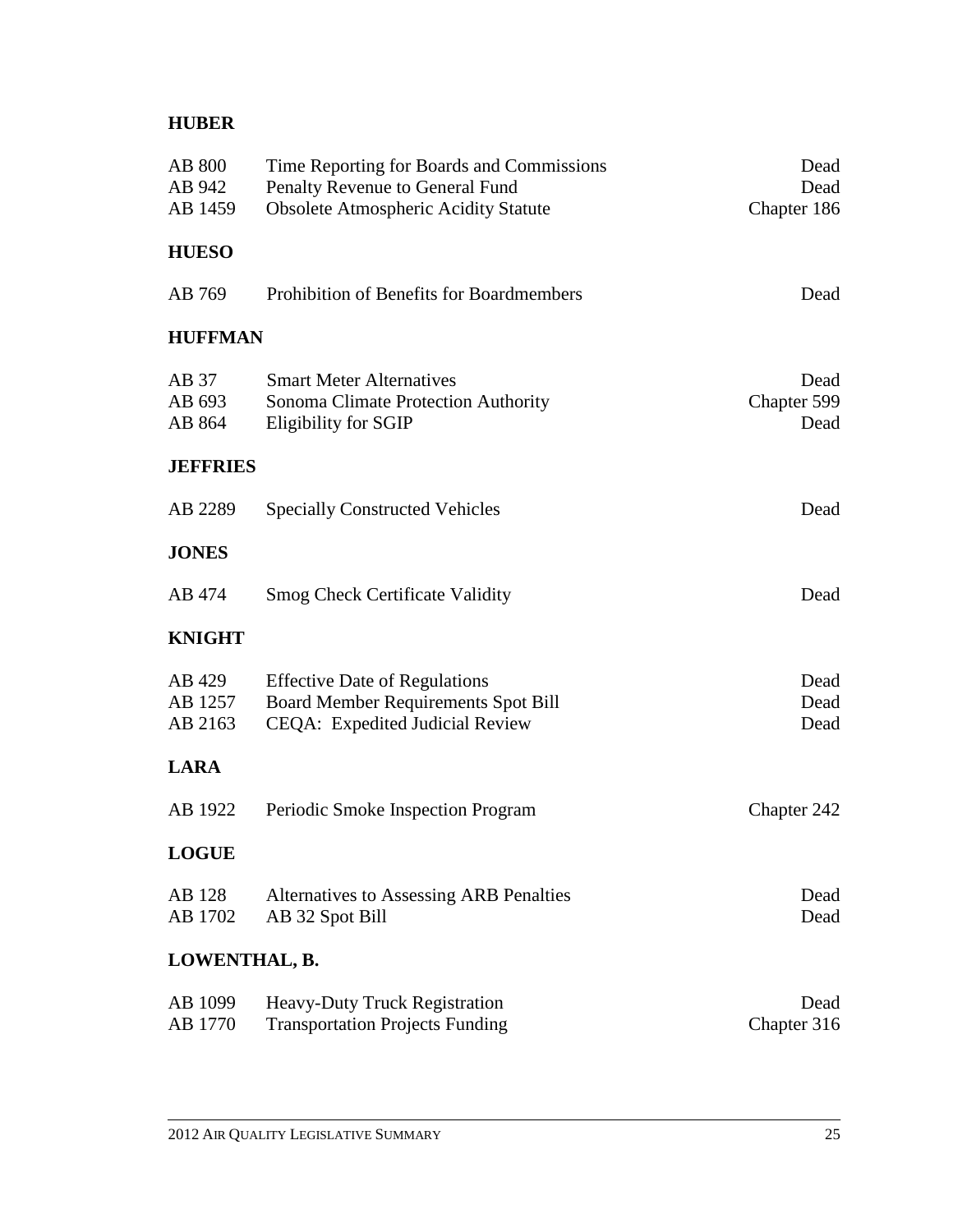## **MA**

| AB 485<br>AB 1910<br>AB 2200                               | Cap-and-Trade Revenue: Electric Utilities<br>Portable Equipment Registration Program<br><b>High-Occupancy Vehicle Lanes</b>                                                                                                        | Dead<br>Dead<br>Vetoed                      |
|------------------------------------------------------------|------------------------------------------------------------------------------------------------------------------------------------------------------------------------------------------------------------------------------------|---------------------------------------------|
| <b>MENDOZA</b>                                             |                                                                                                                                                                                                                                    |                                             |
| AB 344<br>AB 937<br>AB 2024                                | <b>Diesel Pollution Regulations</b><br><b>ARB</b> Shoreside Power Regulation<br><b>Diesel Pollution Regulations</b>                                                                                                                | Dead<br>Dead<br>Dead                        |
| <b>MONNING</b>                                             |                                                                                                                                                                                                                                    |                                             |
| AB 441<br>AB 553                                           | <b>Transportation Planning</b><br>Hazardous Materials Safety Limits                                                                                                                                                                | Chapter 365<br>Dead                         |
| <b>MORRELL</b>                                             |                                                                                                                                                                                                                                    |                                             |
| AB 535<br>AB 1504<br>AB 2629                               | Five-Year Regulation Review<br><b>Economic Impact Analysis: Major Regulations</b><br><b>Conservation Easements</b>                                                                                                                 | Dead<br>Dead<br>Dead                        |
| <b>NESTANDE</b>                                            |                                                                                                                                                                                                                                    |                                             |
| AB 284<br>AB 382<br>AB 425<br>AB 865<br>AB 1376<br>AB 1906 | <b>Renewable Energy Siting</b><br>Air Inspector's Conduct and Penalties<br>One-Time Regulation Review<br><b>Solar Energy Property Tax Exclusion</b><br>Renewable Energy Tax Exclusion<br>Cap-and-Trade Revenue: Electric Utilities | N/A<br>Dead<br>Dead<br>Dead<br>Dead<br>Dead |
| <b>NIELSEN</b>                                             |                                                                                                                                                                                                                                    |                                             |
|                                                            | AB 1213 Legislative Review of Regulations                                                                                                                                                                                          | Dead                                        |
| <b>OLSEN</b>                                               |                                                                                                                                                                                                                                    |                                             |
| AB 890<br>AB 991<br>AB 1057                                | CEQA: Exemption for Roadway Repair<br>Licensing and Permit Center<br>Tax Exemption for Air Pollution Mitigation                                                                                                                    | Chapter 528<br>Dead<br>Dead                 |
| <b>PAN</b>                                                 |                                                                                                                                                                                                                                    |                                             |
| AB 145<br>AB 391                                           | High-Speed Rail Authority<br><b>POU Excess RPS Credit</b>                                                                                                                                                                          | N/A<br>N/A                                  |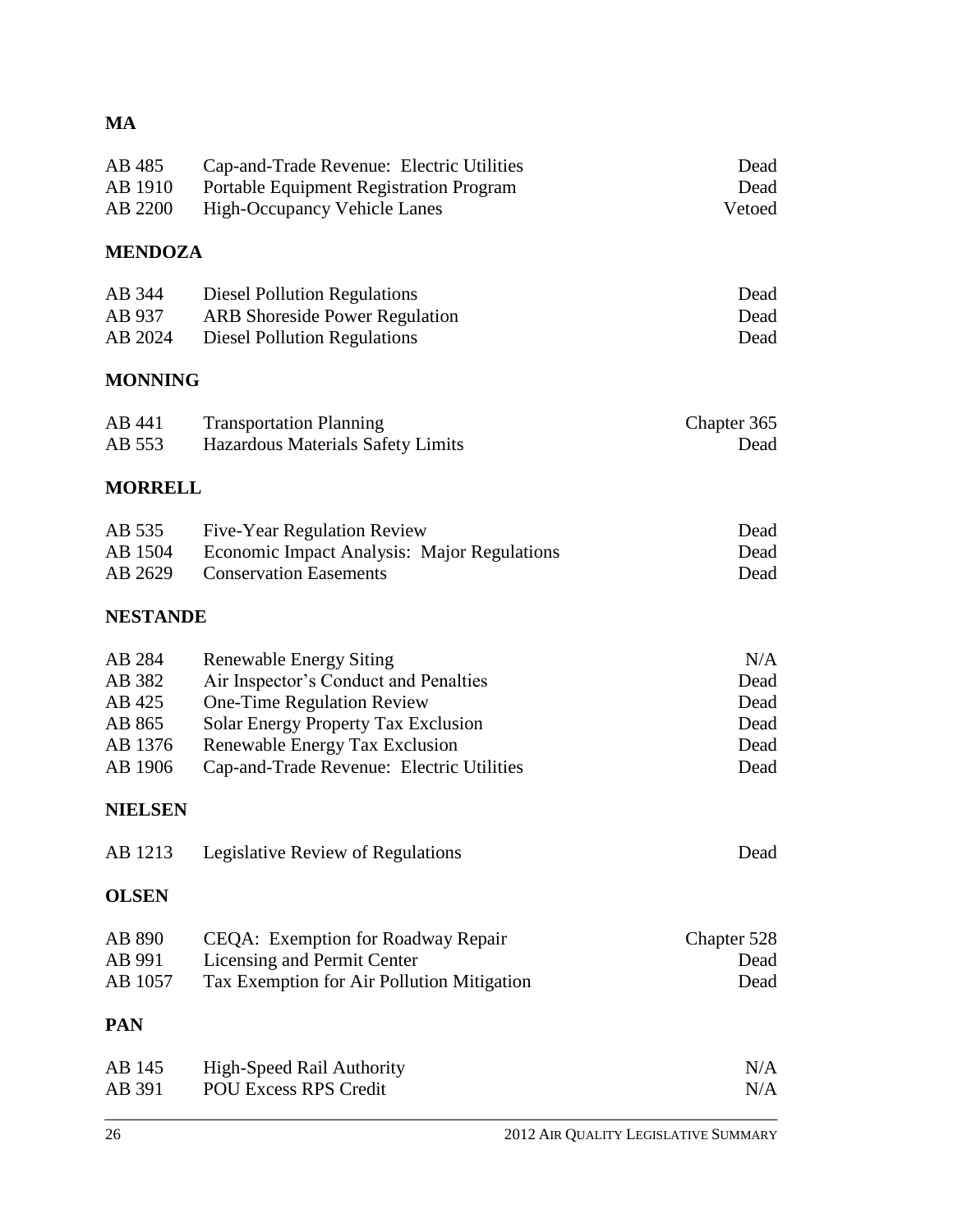## **PEREA**

| AB 1361 | <b>State Agency NEM</b>                   | Dead |
|---------|-------------------------------------------|------|
|         | AB 1570 CEQA: Record of Proceedings       | Dead |
| AB 2045 | <b>SJVAPCD's Expedited Permit Process</b> | N/A  |

# **PÉREZ, J.**

| AB 744  | Intellectual Property                 | Chapter 463 |
|---------|---------------------------------------|-------------|
| AB 950  | <b>ARB</b> Shoreside Power Regulation | Dead        |
| AB 1532 | Cap-and-Trade Revenue                 | Chapter 807 |

# **PÉREZ, V.**

| AB 15   | Renewables Workforce Investment Board      | Dead |
|---------|--------------------------------------------|------|
| AB 603  | <b>Renewable Energy Siting</b>             | Dead |
| AB 939  | <b>Salton Sea Restoration</b>              | Dead |
| AB 1037 | Economic Impact Analysis: Small Business   | Dead |
| AB 1409 | <b>Regulations and Small Businesses</b>    | Dead |
| AB 1410 | <b>Salton Sea Restoration</b>              | Dead |
| AB 2506 | Legislative Review of Proposed Regulations | Dead |

## **SKINNER**

| AB 296  | Urban Heat Island Effect/Cool Pavement  | Chapter 667 |
|---------|-----------------------------------------|-------------|
| AB 638  | <b>Alternative Fuels</b>                | Dead        |
| AB 904  | <b>Energy Efficiency/Street Parking</b> | Dead        |
| AB 1054 | <b>Clean Energy Financing</b>           | N/A         |
| AB 1124 | Low-Income Energy Efficiency Program    | N/A         |
| AB 1186 | <b>Energy Efficiency Grants</b>         | Vetoed      |
| AB 1214 | RPS Transmission Planning and Approval  | Dead        |

## **SMYTH**

|         | AB 2245 CEQA: Exemption for Bicycle Lanes  | Chapter 680 |
|---------|--------------------------------------------|-------------|
|         | AB 2563 GHG Offset Credits                 | Dead        |
| AB 2624 | Sustainable Communities Strategies Funding | Dead        |

## **SWANSON**

|               | AB 2412 Air Quality Improvement Fund | Dead |
|---------------|--------------------------------------|------|
| <b>TORRES</b> |                                      |      |

| AB 1185<br>CEQA: Project Exemption   | Dead       |
|--------------------------------------|------------|
| AB 2308<br>Land Use Regional Housing | Chapter 58 |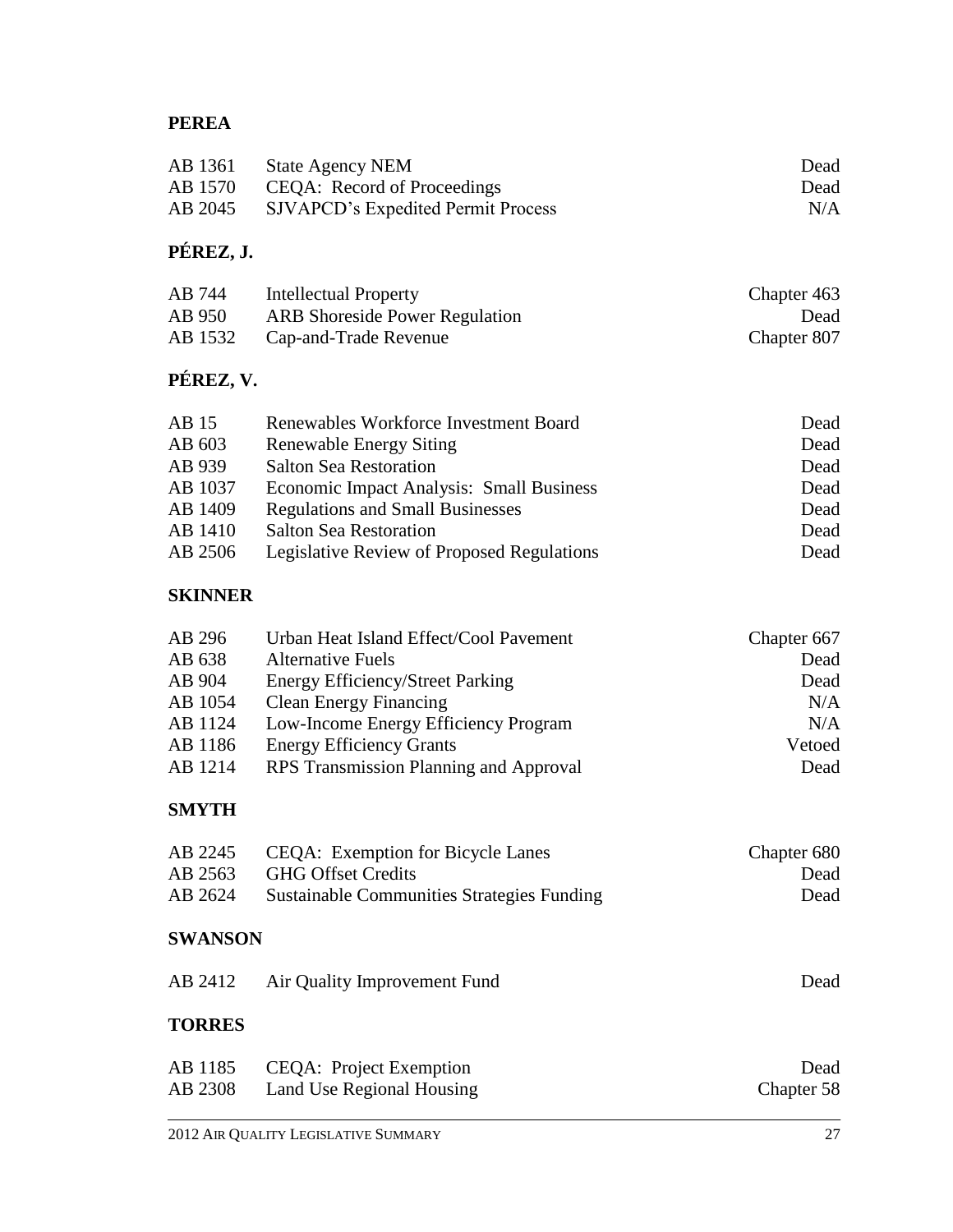## **VALADAO**

| AB 523<br>AB 1771 | CEC AB 118 Funding for Corn Ethanol<br><b>Hydroelectricity RPS Eligibility</b> | Chapter 183<br>Dead |
|-------------------|--------------------------------------------------------------------------------|---------------------|
| <b>WAGNER</b>     |                                                                                |                     |
| AB 338            | <b>Effective Date of Regulations</b>                                           | Dead                |
| WIECKOWSKI        |                                                                                |                     |
| AB 1303           | <b>PGC</b> and Energy Programs                                                 | N/A                 |
| AB 1608           | Air Quality Improvement Program                                                | Dead                |
| AB 2529           | Cap-and-Trade Revenue: Electric Utilities<br>Dead                              |                     |
| <b>WILLIAMS</b>   |                                                                                |                     |
| AB 1176           | Pesticide Toxic Air Contaminants                                               | Dead                |
| AB 1302           | DG                                                                             | Dead                |
| AB 1303           | N/A<br><b>PGC</b> and Energy Programs                                          |                     |
| AB 1959           | Building Standards for Indoor Air Quality                                      | Dead                |
| AB 2339           | <b>Geothermal Heat Pumps</b>                                                   | Chapter 608         |
| AB 2488           | <b>Public Transit Buses</b><br>Chapter 376                                     |                     |

| $\cdots$ | $1.00118$ $1.001010$ $1.0000$ | $\sim$ $\sim$ $\sim$ $\sim$ $\sim$ |
|----------|-------------------------------|------------------------------------|
| AJR 35   | Coal Exportation              | RES. Chapter 139                   |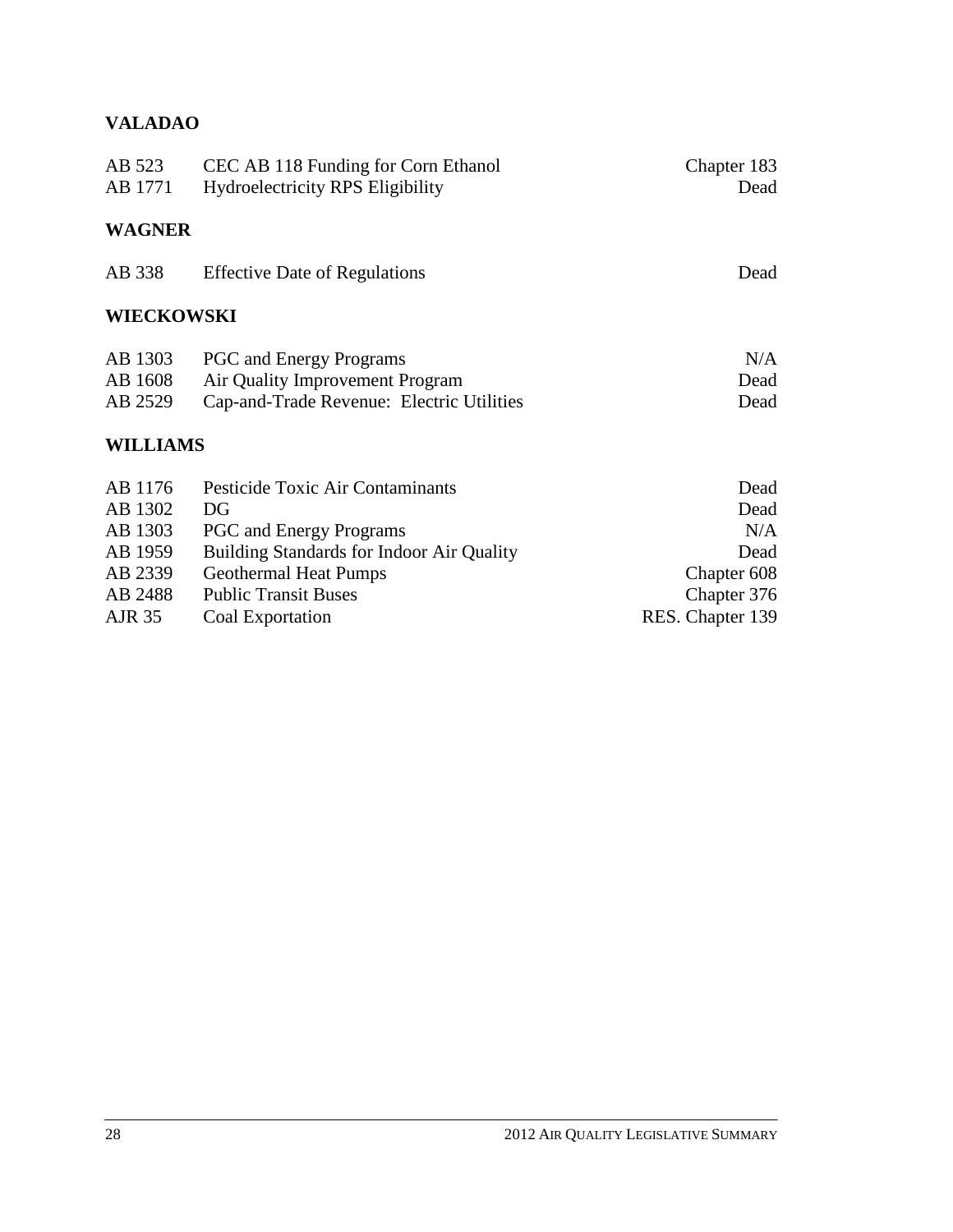# **ASSEMBLY COMMITTEES**

## **ASSEMBLY COMMITTEE ON BUDGET**

AB 1478 Budget Trailer Bill N/A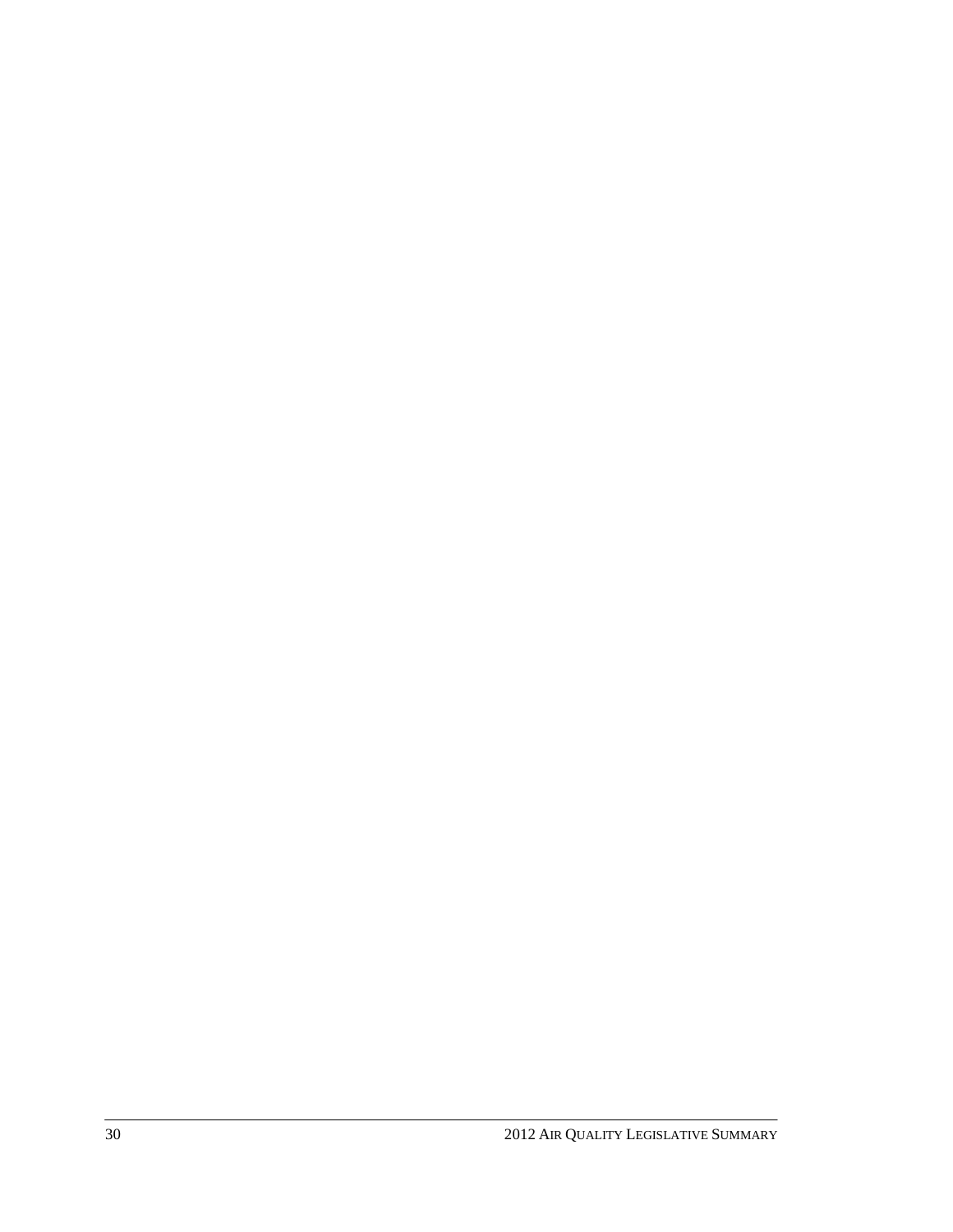# **SENATE**

# **ALQUIST**

| SB 1283                              | Bay Area Sea Level Rise Planning Act                                                                   | Dead                         |
|--------------------------------------|--------------------------------------------------------------------------------------------------------|------------------------------|
| <b>ANDERSON</b>                      |                                                                                                        |                              |
| SB 236                               | Public Records Act Spot Bill                                                                           | Dead                         |
| <b>BLAKESLEE</b>                     |                                                                                                        |                              |
| SB 353<br>SB 370<br>SB 372<br>SB 854 | Economic Impact Analysis: Major Regulations<br>Multiple Meters for NEM<br>DG<br>40 Percent RPS by 2027 | Dead<br>Dead<br>Dead<br>Dead |
| <b>CALDERON, R.</b>                  |                                                                                                        |                              |
| SB 366<br>SB 1520                    | <b>Regulation Review and Permit Streamlining</b><br><b>Administrative Procedure</b>                    | Dead<br>Chapter 766          |
| <b>CANNELLA</b>                      |                                                                                                        |                              |
| SB 297                               | <b>Hydroelectricity RPS Eligibility</b>                                                                | Dead                         |

| II, dioclectricity is to Englority      | <u>_</u> |
|-----------------------------------------|----------|
| Air Quality Funds: Excluded from Income | Dead     |
| Economic Impact Analysis: Review        | Dead     |
| <b>Hydroelectricity RPS Eligibility</b> | Dead     |
| <b>Vehicle Registration Fee</b>         | Dead     |
|                                         |          |

# **CORBETT**

| SB 12  | Aerodynamic Devices: Trucks               | Chapter 727 |
|--------|-------------------------------------------|-------------|
| SB 880 | <b>Electric Vehicle Charging Stations</b> | Chapter 6   |
| SB 881 | Renewable Energy Siting                   | Dead        |

# **DE LEÓN**

| SB 246  | <b>GHG Offset Credits</b>                        | Dead        |
|---------|--------------------------------------------------|-------------|
| SB 343  | <b>Energy Efficiency</b>                         | Dead        |
| SB 535  | Cap-and-Trade Revenue                            | Chapter 830 |
| SB 1130 | <b>Commercial Energy Efficiency Retrofitting</b> | Dead        |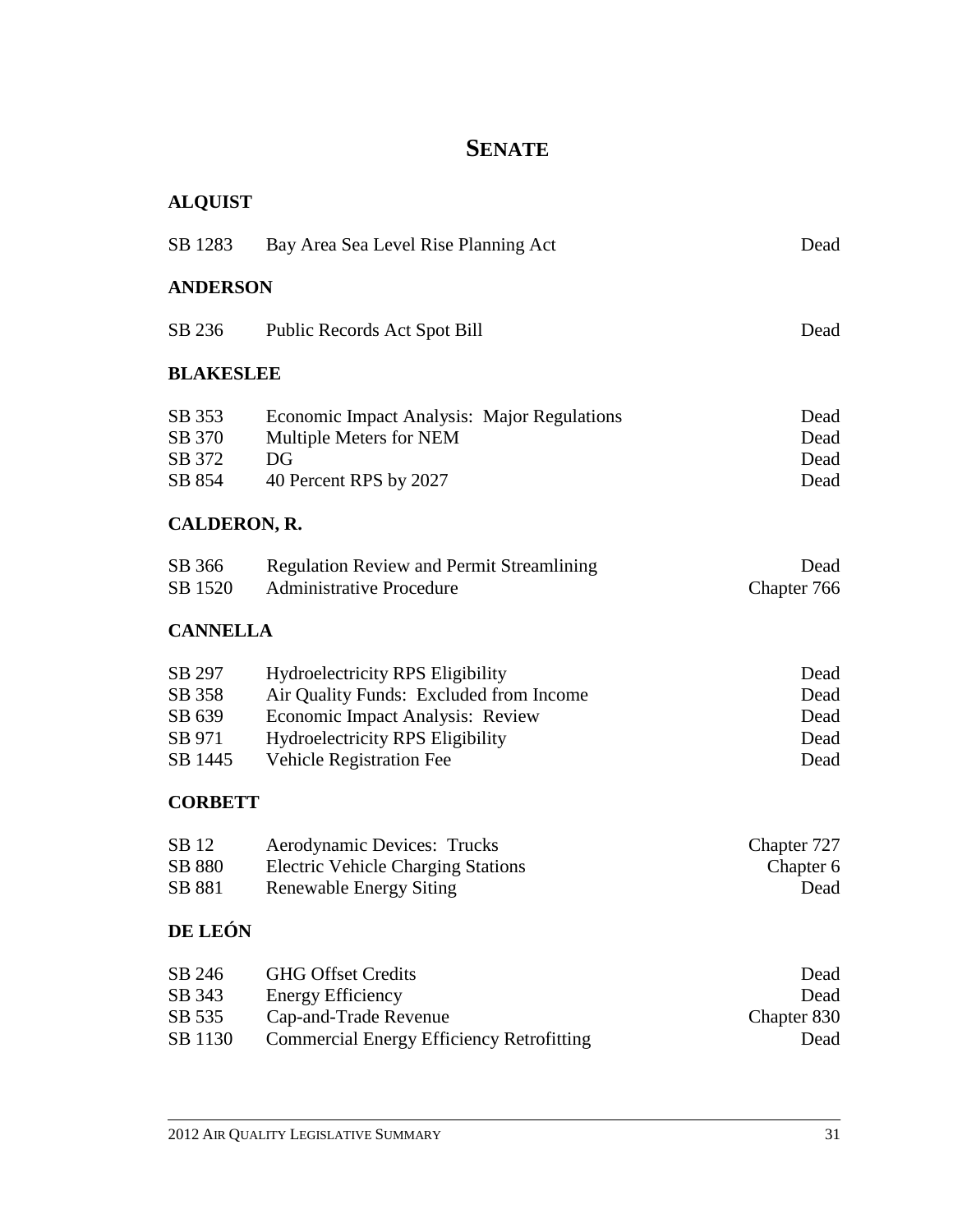### **DESAULNIER**

| SB 575<br>SB 878<br>SB 1149<br>SB 1545<br><b>SCR 47</b>   | Smoking in the Workplace<br><b>Sustainable Communities Strategy</b><br>Bay Area Regional Planning<br><b>Metropolitan Transportation Commission</b><br><b>Health in All Policies</b>                                               | Dead<br>N/A<br>Dead<br>Dead<br>Chapter 56    |
|-----------------------------------------------------------|-----------------------------------------------------------------------------------------------------------------------------------------------------------------------------------------------------------------------------------|----------------------------------------------|
| <b>DUTTON</b>                                             |                                                                                                                                                                                                                                   |                                              |
| SB 357<br>SB 400<br>SB 785                                | <b>Obsolete Equipment/ARB Regulations</b><br>Economic Impact Analysis: Review<br>CEQA: Spot Bill                                                                                                                                  | Dead<br>Dead<br>Dead                         |
| <b>EMMERSON</b>                                           |                                                                                                                                                                                                                                   |                                              |
| SB 1076<br><b>SCR 76</b>                                  | Tire Inflation Regulation<br>Lower-Emission School Bus Program                                                                                                                                                                    | Chapter 329<br>Dead                          |
| <b>EVANS</b>                                              |                                                                                                                                                                                                                                   |                                              |
| SB 564<br>SB 907                                          | <b>Energy Efficiency Investments</b><br>State Infrastructure Master Plan                                                                                                                                                          | Dead<br>Dead                                 |
| <b>FULLER</b>                                             |                                                                                                                                                                                                                                   |                                              |
| SB 553<br>SB 672<br>SB 673<br>SB 758<br>SB 864<br>SB 1507 | <b>Effective Date of Regulations</b><br><b>Interregional Parity of Electric Rates</b><br><b>Integrated Energy Policy Report Spot Bill</b><br><b>Tire Fee</b><br>Cap-and-Trade Spot Bill<br>Aerodynamic Tractor/Trailer Regulation | Dead<br>Dead<br>Dead<br>Dead<br>Dead<br>Dead |
| <b>HANCOCK</b>                                            |                                                                                                                                                                                                                                   |                                              |
| SB 234<br>SB 800<br>SB 1189                               | Proposition 1B: Shore Power Projects<br><b>GHG Emissions Offset Fund</b><br>High-Speed Rail Funding                                                                                                                               | Vetoed<br>Dead<br>Dead                       |
| HERNANDEZ, E.                                             |                                                                                                                                                                                                                                   |                                              |
| SB 1257                                                   | <b>Utility User Tax Exemption</b>                                                                                                                                                                                                 | Chapter 213                                  |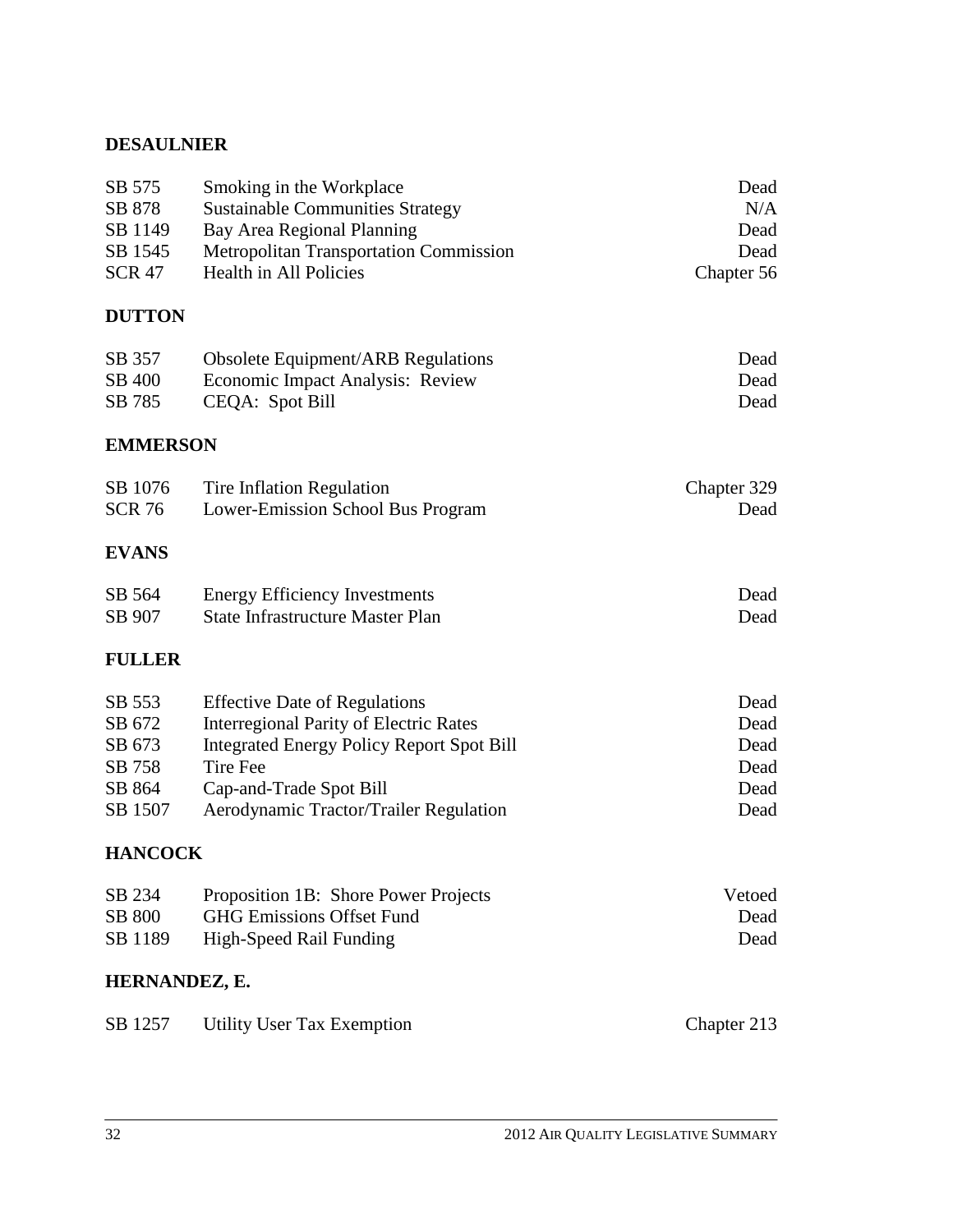# **KEHOE**

| SB 730<br>SB 1455<br>SB 1485<br>SB 1537         | Plug-In Electric Vehicle Pilot Program<br>Air Quality Fees/Alternative Fuels<br>E85 Fuel Tax Exemption<br>New Charges for NEM                                                                                        | Chapter 5<br>Dead<br>Chapter 493<br>Vetoed |
|-------------------------------------------------|----------------------------------------------------------------------------------------------------------------------------------------------------------------------------------------------------------------------|--------------------------------------------|
| <b>LA MALFA</b>                                 |                                                                                                                                                                                                                      |                                            |
| SB 519<br>SB 985<br>SB 1224                     | <b>Smog Check</b><br>High-Speed Rail Bond Suspension<br><b>Smog Check Exemption</b>                                                                                                                                  | Dead<br>Dead<br>Dead                       |
| <b>LENO</b>                                     |                                                                                                                                                                                                                      |                                            |
| SB 71<br>SB 1116                                | <b>Obsolete Mandated Reports</b><br>Capital Access Loan Program                                                                                                                                                      | Chapter 728<br>Chapter 274                 |
| <b>LIEU</b>                                     |                                                                                                                                                                                                                      |                                            |
| SB 1066<br>SB 1221                              | <b>Coastal Commission: Climate Change</b><br><b>Air Quality Spot Bill</b>                                                                                                                                            | Chapter 611<br>N/A                         |
| LOWENTHAL, A.                                   |                                                                                                                                                                                                                      |                                            |
| SB 862<br>SB 1025<br>SB 1394                    | Southern California Goods Movement<br><b>Regulatory Review by State Agencies</b><br><b>Carbon Monoxide and Smoke Detectors</b>                                                                                       | Dead<br>Dead<br>Chapter 420                |
| <b>NEGRETE MCLEOD</b>                           |                                                                                                                                                                                                                      |                                            |
| SB 1332                                         | POU FIT                                                                                                                                                                                                              | Chapter 616                                |
| <b>PADILLA</b>                                  |                                                                                                                                                                                                                      |                                            |
| SB 35<br>SB 686<br>SB 870<br>SB 1128<br>SB 1535 | PGC, RD&D, and Renewable Energy Program<br><b>Advanced Manufacturing Sales Tax Exclusion</b><br>PGC, Clean Energy, and Natural Gas Surcharge<br><b>Alternative Energy Financing</b><br>Cap-and-Trade: Water Agencies | N/A<br>Dead<br>Dead<br>Chapter 677<br>Dead |
| <b>PAVLEY</b>                                   |                                                                                                                                                                                                                      |                                            |
| SB 455<br>SB 1268<br>SB 1409                    | <b>Timberland Conversion Mitigation</b><br><b>Energy Conservation Assistance Account</b><br><b>Energy Security</b>                                                                                                   | Dead<br>Chapter 615<br>Chapter 617         |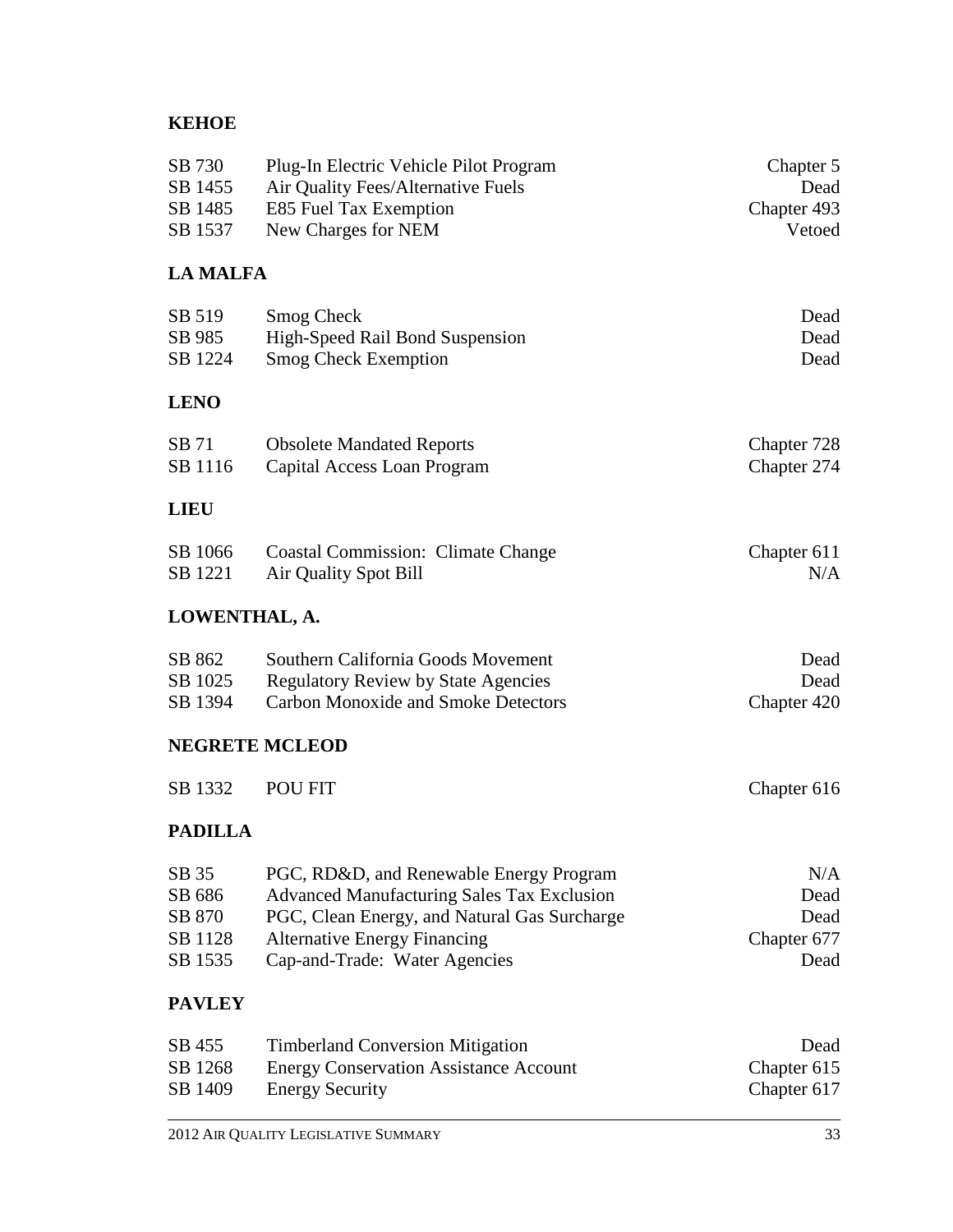| SB 1572 | Cap-and-Trade Revenue | Dead |
|---------|-----------------------|------|
|         |                       |      |

# **RUBIO**

| SB 142<br>SB 143<br>SB 669<br>SB 682<br>SB 711<br>SB 1122<br>SB 1139<br>SB 1380 | <b>Electrical Rates</b><br>Energy-Related GHG Offset Credits<br><b>Carbon Sequestration</b><br>Oil Field Injection Wells<br>Oil Field Injection Wells<br><b>Bioenergy FIT</b><br><b>Carbon Capture and Storage</b><br>CEQA: Exemption for Bike Plans | Dead<br>N/A<br>Dead<br>Dead<br>Dead<br>Chapter 612<br>Dead<br>Dead |
|---------------------------------------------------------------------------------|------------------------------------------------------------------------------------------------------------------------------------------------------------------------------------------------------------------------------------------------------|--------------------------------------------------------------------|
| <b>RUNNER</b>                                                                   |                                                                                                                                                                                                                                                      |                                                                    |
| SB 58                                                                           | <b>Photovoltaic Demonstration Project</b>                                                                                                                                                                                                            | Dead                                                               |
| <b>SIMITIAN</b>                                                                 |                                                                                                                                                                                                                                                      |                                                                    |
| SB 23<br>SB 37<br>SB 178<br>SB 984                                              | <b>RPS</b> Cleanup<br><b>Liquefied Natural Gas Terminals</b><br><b>Green Chemistry Advisory Panel</b><br>CEQA: Record of Proceedings                                                                                                                 | Dead<br>Dead<br>Dead<br>Dead                                       |
| <b>STEINBERG</b>                                                                |                                                                                                                                                                                                                                                      |                                                                    |
| SB 52<br>SB 763<br>SB 898<br>SB 901<br>SB 1151<br>SB 1156                       | CEQA: Judicial Review Streamlining<br>California Performance Plus Program<br>Carl Moyer Program<br>High Pollution Vehicle Retirement Program<br><b>Sustainable Communities Investments</b><br><b>Sustainable Communities Investments</b>             | Dead<br>Dead<br>Dead<br>Dead<br>Dead<br>Vetoed                     |
| <b>STRICKLAND</b>                                                               |                                                                                                                                                                                                                                                      |                                                                    |
| SB 153                                                                          | <b>Salary Prohibition for Specified Boards</b>                                                                                                                                                                                                       | Dead                                                               |
| <b>VARGAS</b>                                                                   |                                                                                                                                                                                                                                                      |                                                                    |
| SB 1127                                                                         | <b>SCAQMD Consumer Products Exemption</b>                                                                                                                                                                                                            | Dead                                                               |
| <b>WOLK</b>                                                                     |                                                                                                                                                                                                                                                      |                                                                    |
| SB 237<br>SB 383<br>SB 594                                                      | Cap-and-Trade: Agriculture<br><b>Community-Based Renewable Energy</b><br>Multiple Meters for NEM                                                                                                                                                     | Dead<br>N/A<br>Chapter 610                                         |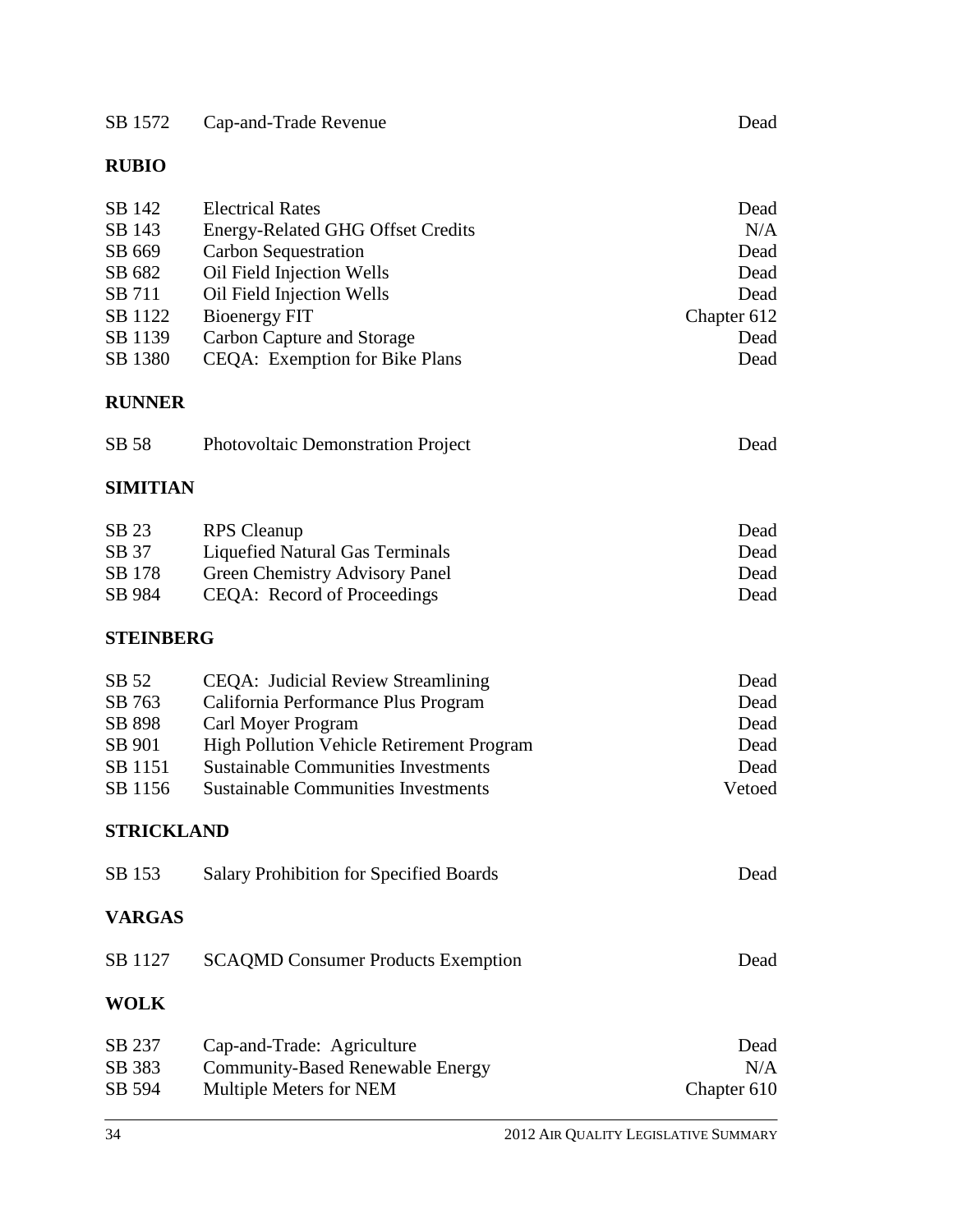| SB 843        | <b>Community-Based Renewable Energy</b>  | Dead        |
|---------------|------------------------------------------|-------------|
| <b>WRIGHT</b> |                                          |             |
| SB 286        | Redevelopment Agency Energy Efficiency   | Dead        |
| SB 410        | <b>PIER Reauthorization</b>              | Dead        |
| SB 533        | AB 32 Regulations                        | N/A         |
| SB 560        | Economic Impact Analysis: Small Business | Dead        |
| SB 688        | Legislative Review of Regulations        | Dead        |
| SB 975        | <b>Regulatory Authority: Training</b>    | Vetoed      |
| SB 1099       | <b>Effective Dates of Regulations</b>    | Chapter 295 |
| SB 1230       | <b>Diesel Emission Control System</b>    | Dead        |
| YEE           |                                          |             |
| SB 904        | Cal/EPA Organization Spot Bill           | Dead        |
| SB 1339       | Commute Benefit Policies Pilot Program   | Chapter 871 |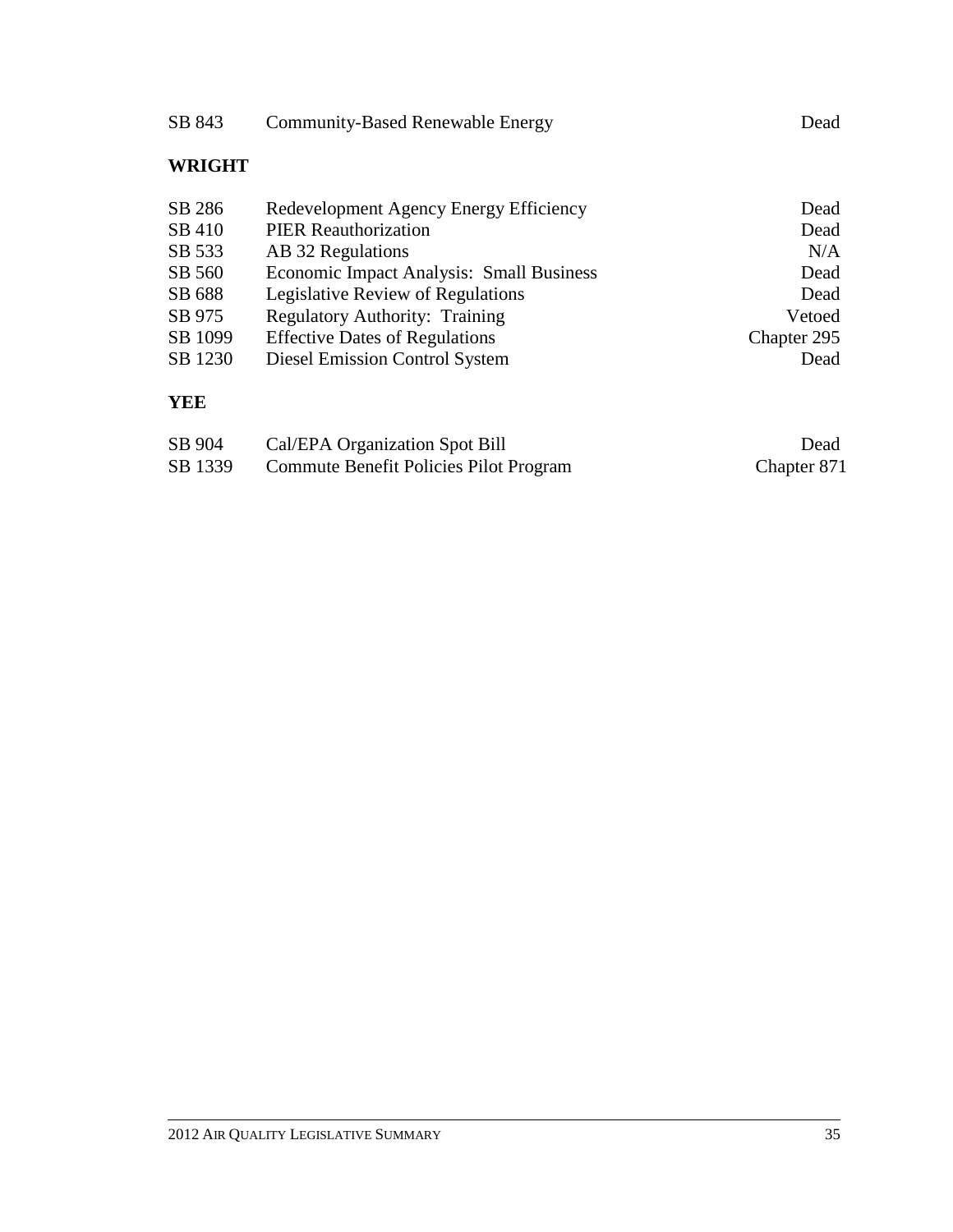# **SENATE COMMITTEES**

# **SENATE BUDGET & FISCAL REVIEW COMMITTEE**

- SB 1018 Budget Trailer Bill Chapter 39<br>
SB 1029 High-Speed Rail Funding Chapter 152
- SB 1029 High-Speed Rail Funding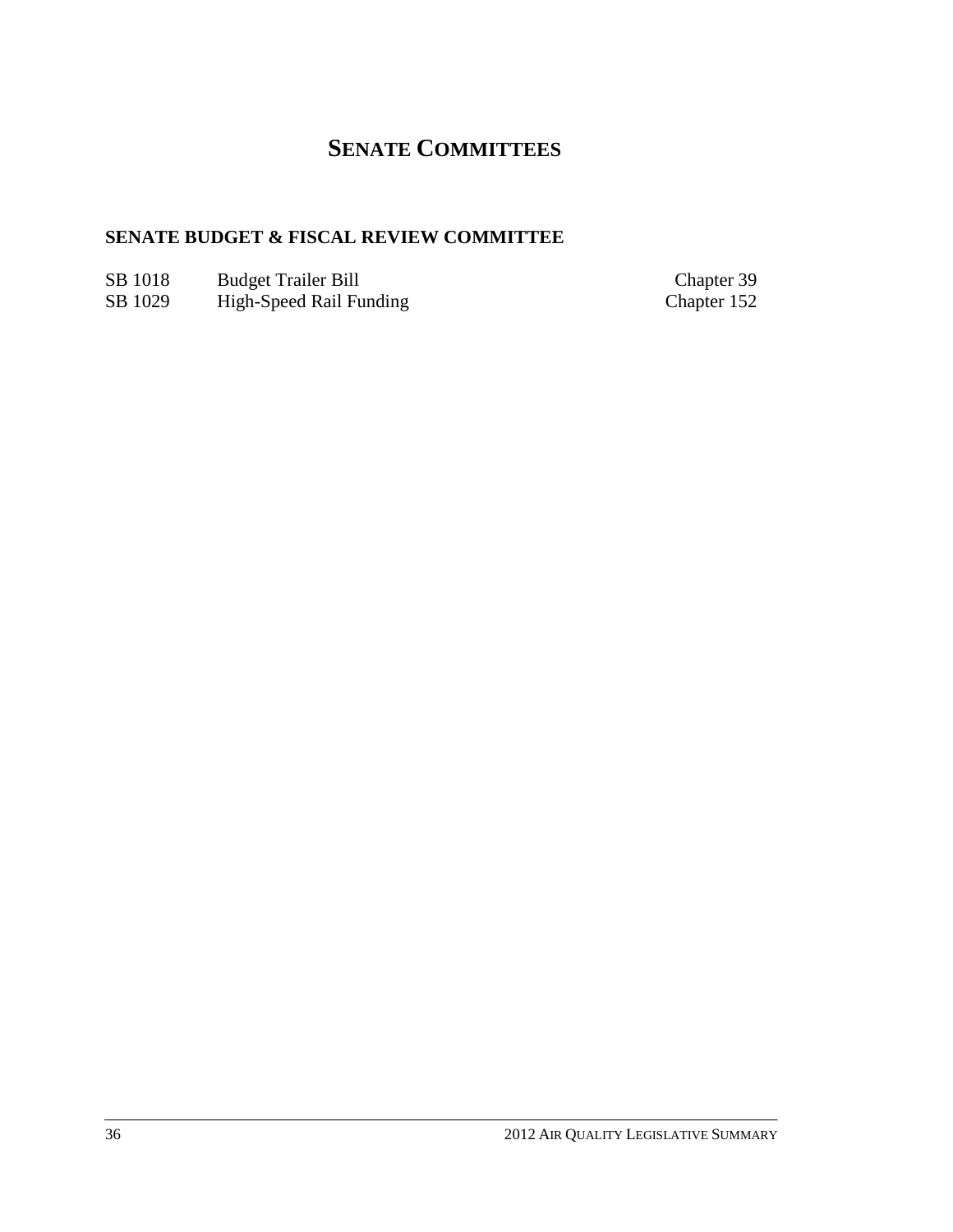# **ASSEMBLY BILLS**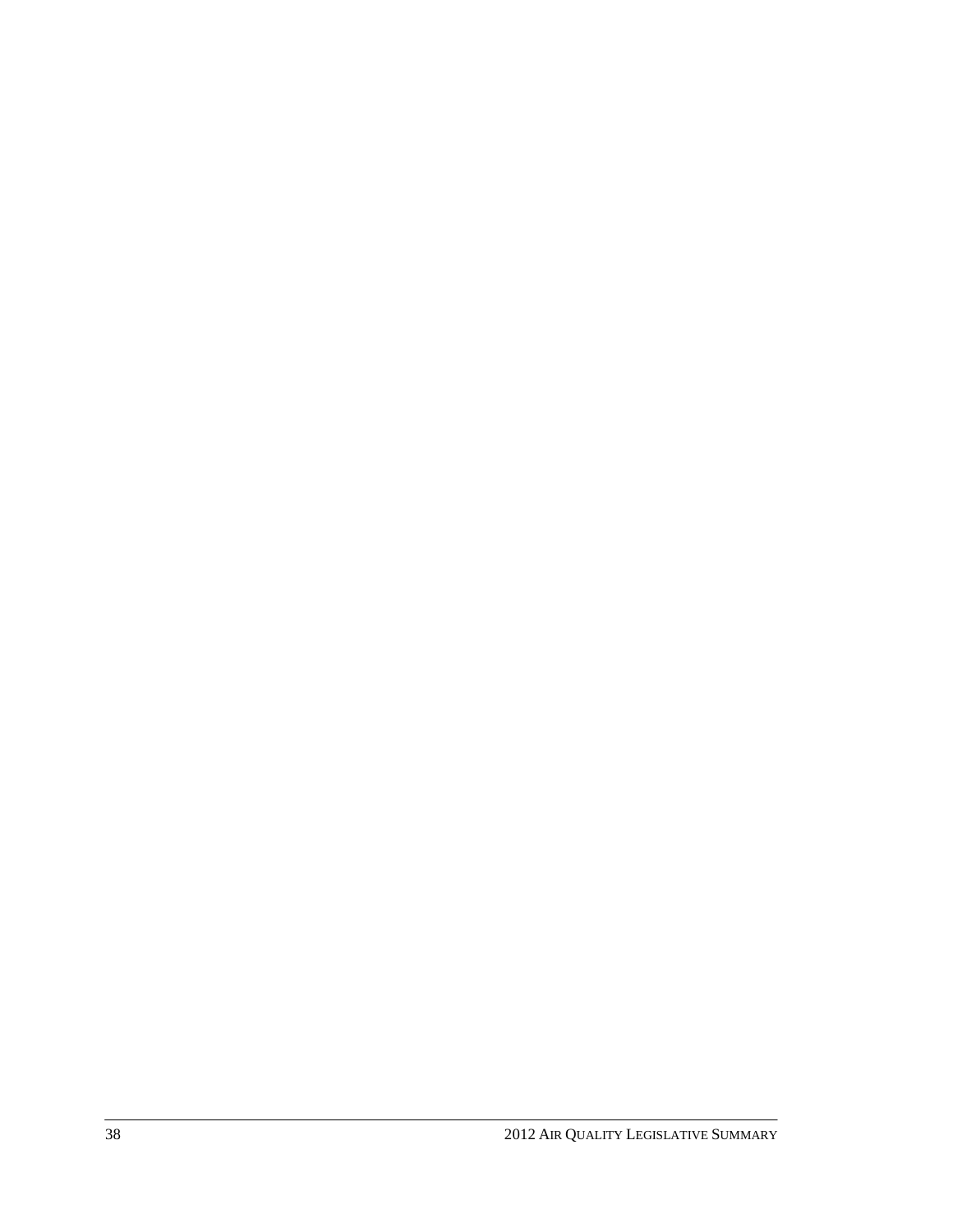**AB 15 Pérez, V. Renewables Workforce Investment Board Dead** Requires the California Workforce Investment Board to establish the California Renewable Energy Workforce Readiness Initiative to ensure the creation of green collar jobs in the renewable energy sector. The bill focuses on groups facing historical employment barriers, including low-income and disadvantaged populations, at-risk youth, veterans, disabled persons, and individuals with criminal records. *Died without a hearing in Assembly Labor and Employment Committee.*

**AB 31 Beall Local Development around High-Speed Rail Dead** Authorizes cities and counties, which have a high-speed rail station approved by the High-Speed Rail Authority, to prepare a plan for development of the areas surrounding the high-speed rail system. The bill authorizes these local jurisdictions to collaborate with ARB to develop incentives to encourage development while concurrently reducing GHG emissions. *Died without a hearing in Assembly Local Government Committee.*

### **AB 37 Huffman Smart Meter Alternatives Dead**

Requires utilities to allow customers to decline a smart meter and make alternative options available and CPUC to disclose certain information to customers about the technology of smart meters. The bill also requires CPUC, by January 1, 2012, to identify alternative options for utility customers that decline the installation of smart meters. Urgency bill. *Died without a hearing in Assembly Utilities and Commerce Committee.*

# **AB 128 Logue Alternatives to Assessing ARB Penalties Dead**

Allows ARB, in lieu of assessing penalties for a violation of an air pollution control law, to require the violator to spend an amount equivalent to the penalty for purposes of compliance or to pay for a supplemental environmental project. The bill limits the amount of the penalty that may be applied to the cost of a supplemental environmental project. *Died without a hearing in Assembly Natural Resources Committee.*

**AB 145 Pan High-Speed Rail Authority N/A** Originally placed the High-Speed Rail Authority into BT&H. The bill would have subjected the Authority's five gubernatorial appointees to Senate confirmation and would have directed the Authority to carry out a number of specified duties. The bill was subsequently amended to deal with an unrelated subject matter.

# **AB 146 Dickinson Sacramento Region Board Member Chapter 522**

Adds a member from a district within the Sacramento federal nonattainment area for ozone to ARB's 11-member governing board.

# **AB 204 Halderman Biomass Tax Exemption Dead**

Establishes a partial sales and use tax exemption for equipment purchased by a "biomass energy facility" for use in its biomass energy production in California. *Held on suspense in Assembly Appropriations Committee*.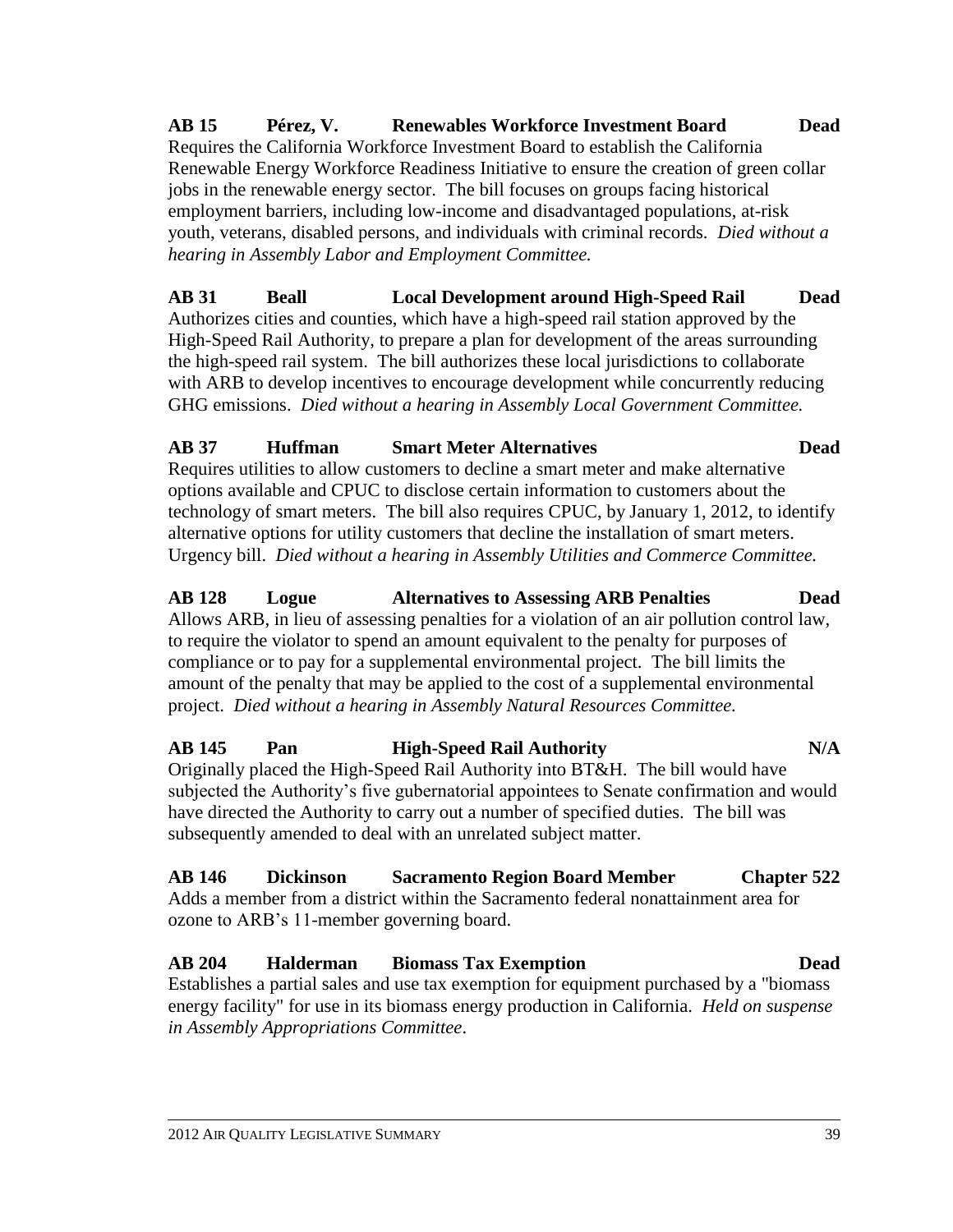### 40 2012 AIR QUALITY LEGISLATIVE SUMMARY

# requirements until the county in which the source is located had an unemployment rate less than seven percent for six consecutive months. The bill was subsequently amended

readiness of the Cap-and-Trade program to begin January 1, 2012. The bill authorized

program. Urgency bill. *Failed passage in Assembly Natural Resources Committee.*

to require ARB to send to the Legislature by July 31, 2011, a status report on the

Building Standards Commission to consider incorporating the Caltrans specification into the Green Building Standards Code. **AB 333 Grove Cap-and-Trade Dead** Originally would have exempted an emission source from GHG emission reduction

deal with an unrelated subject matter. **AB 296 Skinner Urban Heat Island Effect/Cool Pavement Chapter 667** Expresses the intent of the Legislature that Cal/EPA develop a definition for the urban heat island effect, including an urban heat island effect index, upon completion of which Caltrans is required to develop a standard specification for sustainable or cool pavements that can be used to reduce the urban heat island effect index. The bill requires the State

purposes of siting renewable energy generation. The bill was subsequently amended to

**AB 284 Nestande Renewable Energy Siting N/A** Originally excluded any area covered by the Coachella Valley Multiple Species Habitat

Conservation Plan from the Desert Renewable Energy Conservation Plan for the

**AB 277 Galgiani High-Speed Rail Power Supply Dead** Requires the California Research Bureau to develop by May 1, 2012, a forecast of the power needs of the proposed California high-speed rail system, including recommendations for identifying a carbon-free baseload power supply. *Held on suspense in Assembly Appropriations Committee.*

# **AB 217 Carter Smoking Prohibition Vetoed**

*Assembly Revenue and Taxation Committee.*

Bans smoking in patients' rooms in long-term care facilities. The bill only allows smoking in an outside courtyard, patio, or other outdoor space that can be monitored by staff and reasonably prevents smoke from entering patients' rooms or the facility.

### **AB 205 Hagman Tax Credit for Motor Vehicle Registration Costs Dead** Allows a taxpayer to claim a tax credit, for each taxable year beginning on or after

January 1, 2011, for certain fees incurred during the initial registration of a vehicle, when

# selling or trading that vehicle and purchasing another vehicle. *Held on suspense in*

ARB to start the Cap-and-Trade program after January 1, 2012, but no later than January 1, 2013, if the delay was deemed appropriate to ensure the success of the

# **AB 338 Wagner Effective Date of Regulations Dead**

Requires that a regulation become effective on the  $60<sup>th</sup>$  day, instead of the  $30<sup>th</sup>$  day, after it is filed with the Secretary of State. The bill requires OAL to submit to the Legislature each disapproved regulation where the basis for that disapproval was a determination that the agency exceeded its statutory authority in adopting the regulation. *Failed passage in*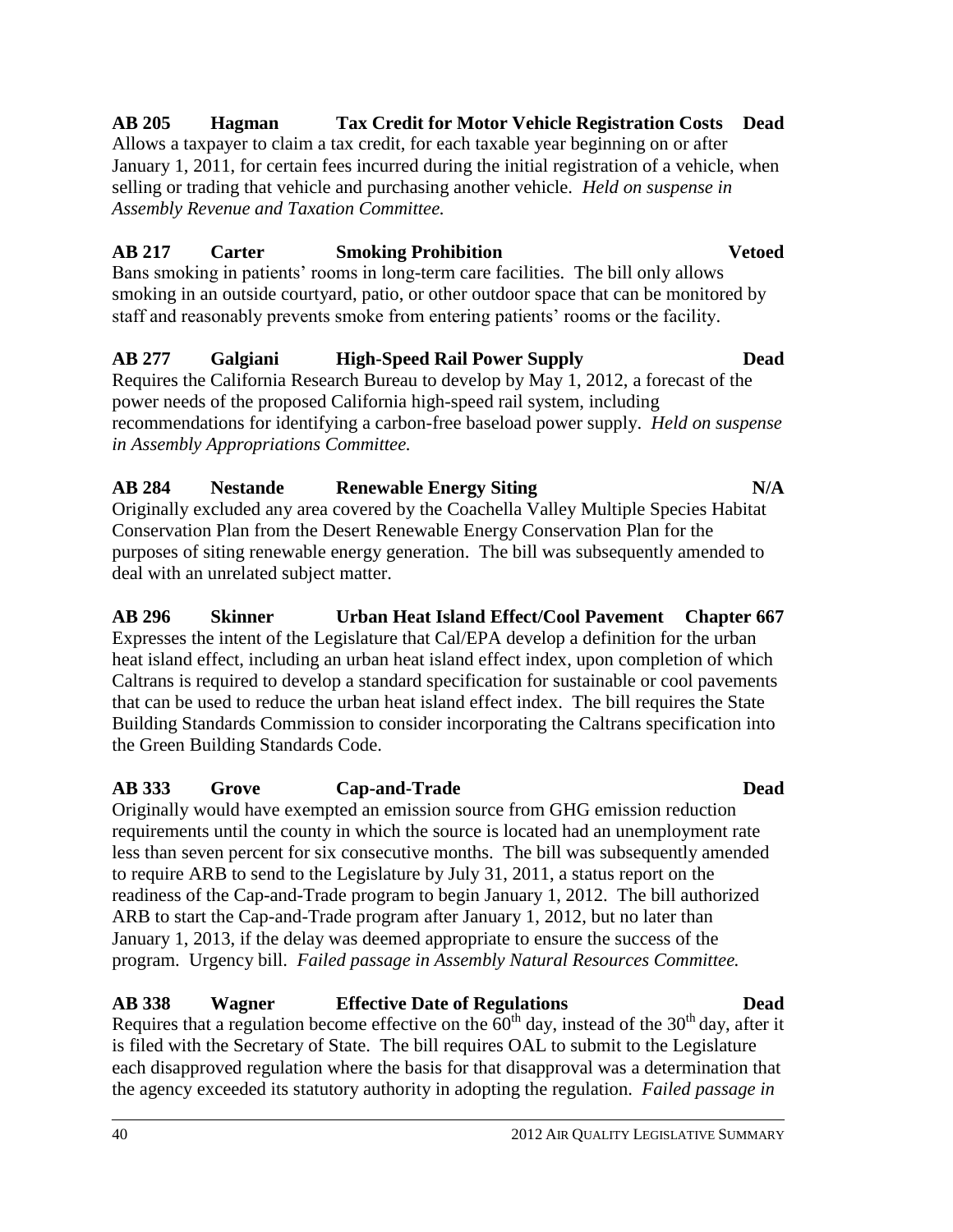*Senate Environmental Quality Committee.* Also see AB 1409 (Pérez, V.), SB 553 (Fuller), and SB 1099 (Wright).

**AB 343 Atkins Sustainable Community Redevelopment Dead** Requires each redevelopment plan to be consistent with a region's sustainable communities strategy or alternative planning strategy adopted by a metropolitan planning organization or council of governments. *Died without a hearing in Senate Governance and Finance Committee.*

### **AB 344 Mendoza Diesel Pollution Regulations Dead**

Requires ARB to define "low-use vehicle," for purposes of tax-exempt non-profit organizations, to mean a vehicle that will be operated fewer than 5,000 miles in the State in any compliance year. The bill exempts such a vehicle from ARB's in-use heavy-duty vehicle regulations. The bill requires that, if such a vehicle has an engine that powers other equipment that can only be used while stationary, the engine or power takeoff must operate less than 100 hours in any compliance year to receive an exemption. Urgency bill. *Failed passage in Senate Transportation and Housing Committee.* Also see AB 2024 (Mendoza).

### **AB 347 Galgiani AB 32 Voluntary Early Action Dead**

Directs ARB to ensure that manufacturers of cement, glass, soda ash, and steel get appropriate credit for taking voluntary early action through energy efficiency or energy reduction improvements to reduce GHG emissions as required by AB 32 (Núñez, Chapter 488, Statutes of 2006). *Died without a hearing in Assembly Appropriations Committee.*

### **AB 371 Butler State Alternative Fuel Vehicles Dead**

Requires DGS to ensure that all alternative fuel vehicles available for sale in California are listed on the Statewide Commodity Contracts list. The bill requires DGS to enter into public-private partnerships with alternative fuel providers to develop infrastructure to meet the needs of State government and local agency fleets. *Died without a hearing in Assembly Business, Professions and Consumer Protection Committee*.

# **AB 382 Nestande Air Inspector's Conduct and Penalties Dead**

Requires air districts to provide air pollution violators with written information on how the district determines their penalties, which may include an estimate of the excess air emissions their violations caused. The bill requires air district and ARB inspectors to act in a professional manner with honesty, integrity, courtesy, and impartiality when performing investigations or inspections. *Died without a hearing in Assembly Natural Resources Committee.*

### **AB 391 Pan POU Excess RPS Credit N/A**

Originally allowed POUs to apply excess RPS procurement in one compliance period to subsequent compliance periods as allowed for retail sellers of electricity (IOUs, electricity service providers, and community choice aggregators). Urgency bill. The bill was subsequently amended to deal with an unrelated subject matter.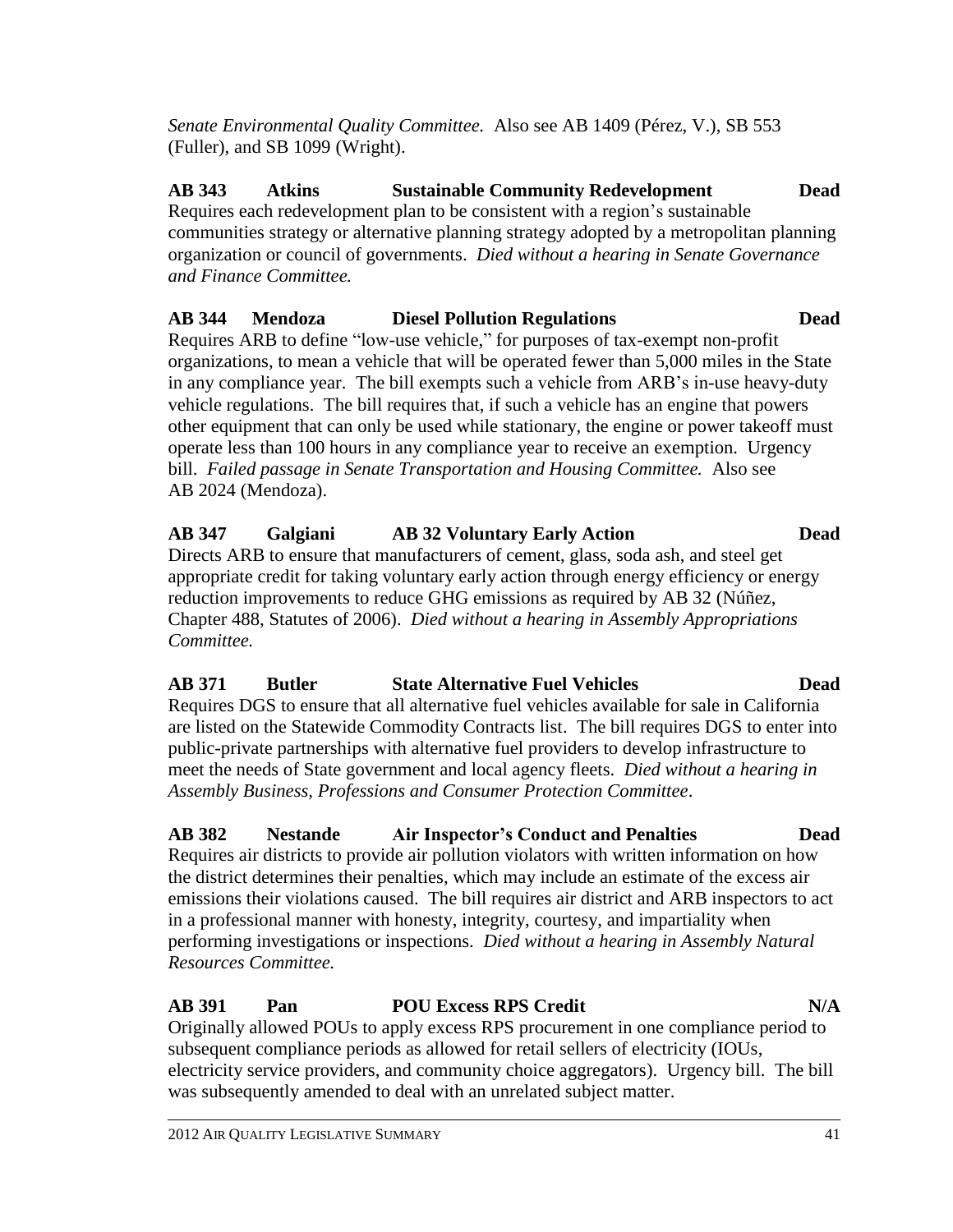# **AB 429 Knight Effective Date of Regulations Dead**

by December 31, 2012, those regulations identified as duplicative or inconsistent with State statute or are archaic. The bill requires the agencies to also report to the Legislature on those regulations deemed to inhibit economic growth in the State. *Held on suspense in Assembly Appropriations Committee.* Also see AB 535 (Morrell), AB 838 (Hill), SB

Increases the number of days before an approved regulation becomes effective from 30 days to 180 days for regulations costing more than \$15 million or that are a 5 percent increase over an existing regulation. *Failed passage in Assembly Business and Professions Committee.* Also see AB 586 (Garrick).

# **AB 441 Monning Transportation Planning Chapter 365**

Requires the California Transportation Commission to include, in its next revision of specified regional transportation planning guidelines, a summary of the policies, practices, or projects that have been employed by metropolitan planning organizations that promote health and health equity.

**AB 474 Jones Smog Check Certificate Validity Dead** Extends the life of a smog check certificate of compliance or noncompliance from 90 days to 180 days*. Failed passage in Assembly Transportation Committee.*

**AB 485 Ma Cap-and-Trade Revenue: Electric Utilities Dead** Requires revenues received as a result of the direct allocation of GHG emissions allowances to electric utilities through the Cap-and-Trade program, to be credited to public transportation agency customers of the utility. The bill adds to existing law, which requires such revenues be credited to residential, small business, and emissions-intensive trade-exposed retail customers of the utility. The bill also defines "public transportation" agency,‖ for this purpose. *Held in Senate Rules Committee.* Also see AB 1906 (Nestande) and AB 2529 (Wieckowski).

**AB 523 Valadao CEC AB 118 Funding for Corn Ethanol Chapter 183** Eliminates AB 118 (Núñez, Chapter 750, Statutes of 2007) funding, on and after July 1, 2013, for ethanol production facilities that produce ethanol from edible corn. The funding restriction does not apply to ethanol derived from corn stover, leaves, cobs, or other non-edible plant portions of the corn. The bill is intended to prohibit financial assistance for edible corn ethanol production after July 1, 2013, thereby allowing CEC to expend these funds on other types of AB 118 projects.

### **AB 425 Nestande One-Time Regulation Review Dead** Requires State agencies to review their regulations and repeal or report to the Legislature

366 (Calderon), and SB 1025 (Lowenthal).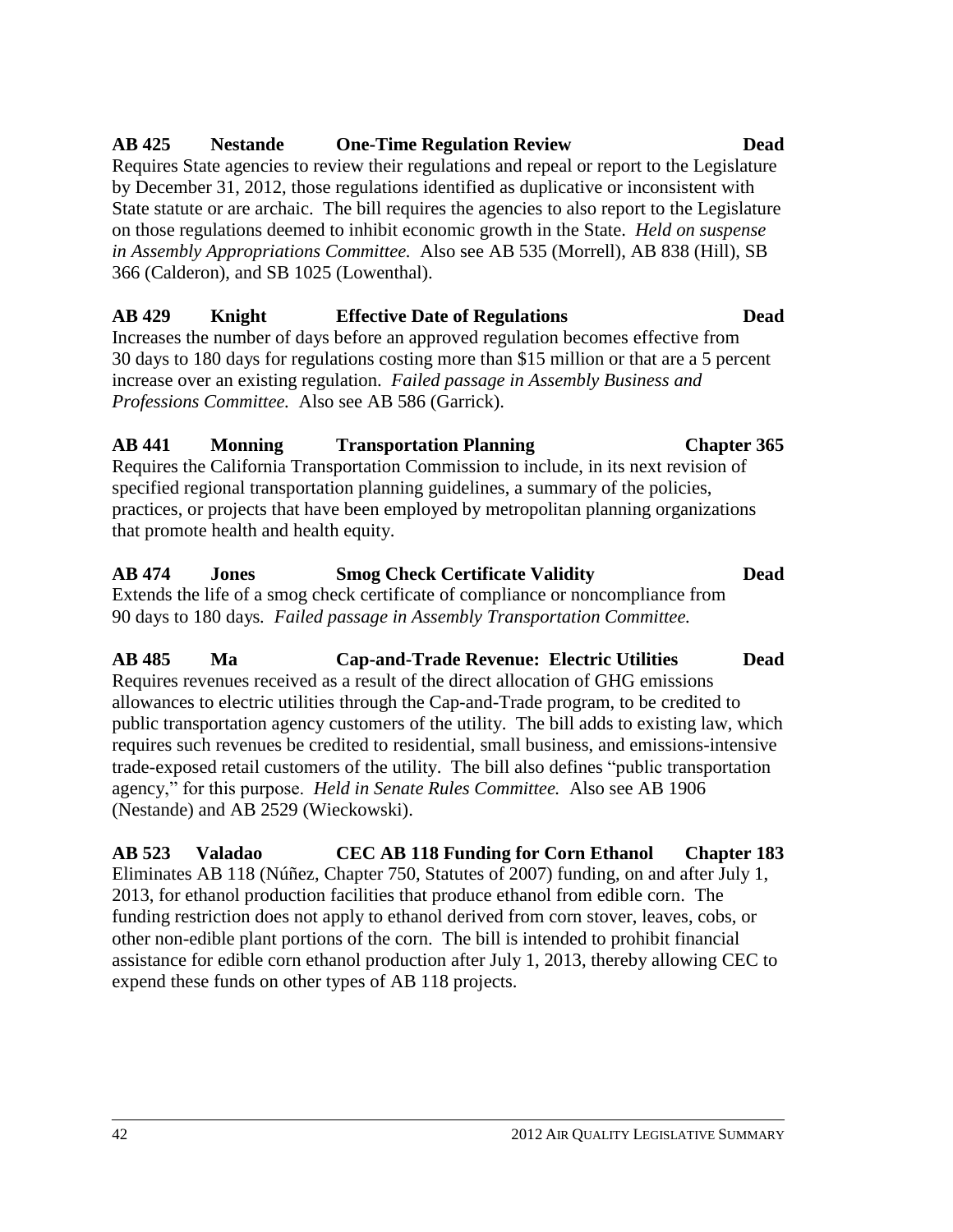# 2012 AIR QUALITY LEGISLATIVE SUMMARY 43

# **AB 535 Morrell Five-Year Regulation Review Dead**

Requires State agencies to review regulations five years after adoption and report specific information (*e.g.,* enforcement, criticisms, economic impact assessments) concerning the regulation to OAL. The bill requires the reports to be available on OAL's website and it only applies to regulations adopted on or after January 2012. *Held on suspense in Assembly Appropriations Committee.*

# **AB 553 Monning Hazardous Materials Safety Limits Dead**

Requires the Occupational Safety and Health Standards Board to establish permissible exposure limits that meet the highest degree of health and safety protection for exposure to certain toxic materials in the workplace. The bill requires that when the board determines the limits, it is to consider the highest occupational exposure limit to the substance, including that determined by Cal/EPA. *Held on suspense in Assembly Appropriations Committee*.

# **AB 586 Garrick Legislative Review of Regulations Dead**

Requires standing committees of the Legislature, with jurisdiction over a State agency proposing to adopt a regulation with a gross cost in excess of \$10 million, to hold an informational hearing regarding the proposed regulation. *Failed passage in Assembly Business and Professions Committee.* Also see AB 429 (Knight).

### **AB 603 Pérez, V. Renewable Energy Siting Dead**

Expands existing provisions, enacted to facilitate permitting of solar energy projects in a specified desert region, to include a broader range of renewable energy projects in the desert and, for specified provisions, other regions of the State. The bill establishes new provisions to support permitting of renewable energy projects in the San Joaquin Valley. *Died without a hearing in Assembly Natural Resources Committee.*

# **AB 605 Dickinson OPR GHG Trip Reduction Guidelines Dead**

Requires OPR to prepare and adopt guidelines that establish project trip reduction measures needed for a region to meet GHG emission reduction targets established by ARB for the automobile and light-truck sector for that region. The bill declares that if a project meets certain guidelines, the transportation impacts of a project do not have to be considered in the environmental review documents prepared pursuant to CEQA. *Died without a hearing in Assembly Natural Resources Committee.*

### **AB 638 Skinner Alternative Fuels Dead**

Requires ARB and CEC to adopt policies and regulations to reduce on-road petroleum fuel consumption by 15 percent below the 2003 level by 2020 and to increase alternative fuel consumption to 26 percent of the fuel used by on-road and off-road vehicles by 2022. The bill requires ARB and CEC to report to the Legislature by January 1, 2014, and triennially thereafter until January 1, 2024. *Held on suspense in Assembly Appropriations Committee.*

**AB 642 Calderon Algae as Biomass in Salton Sea Dead** Allows, but does not require, the Secretary of the Natural Resources Agency to establish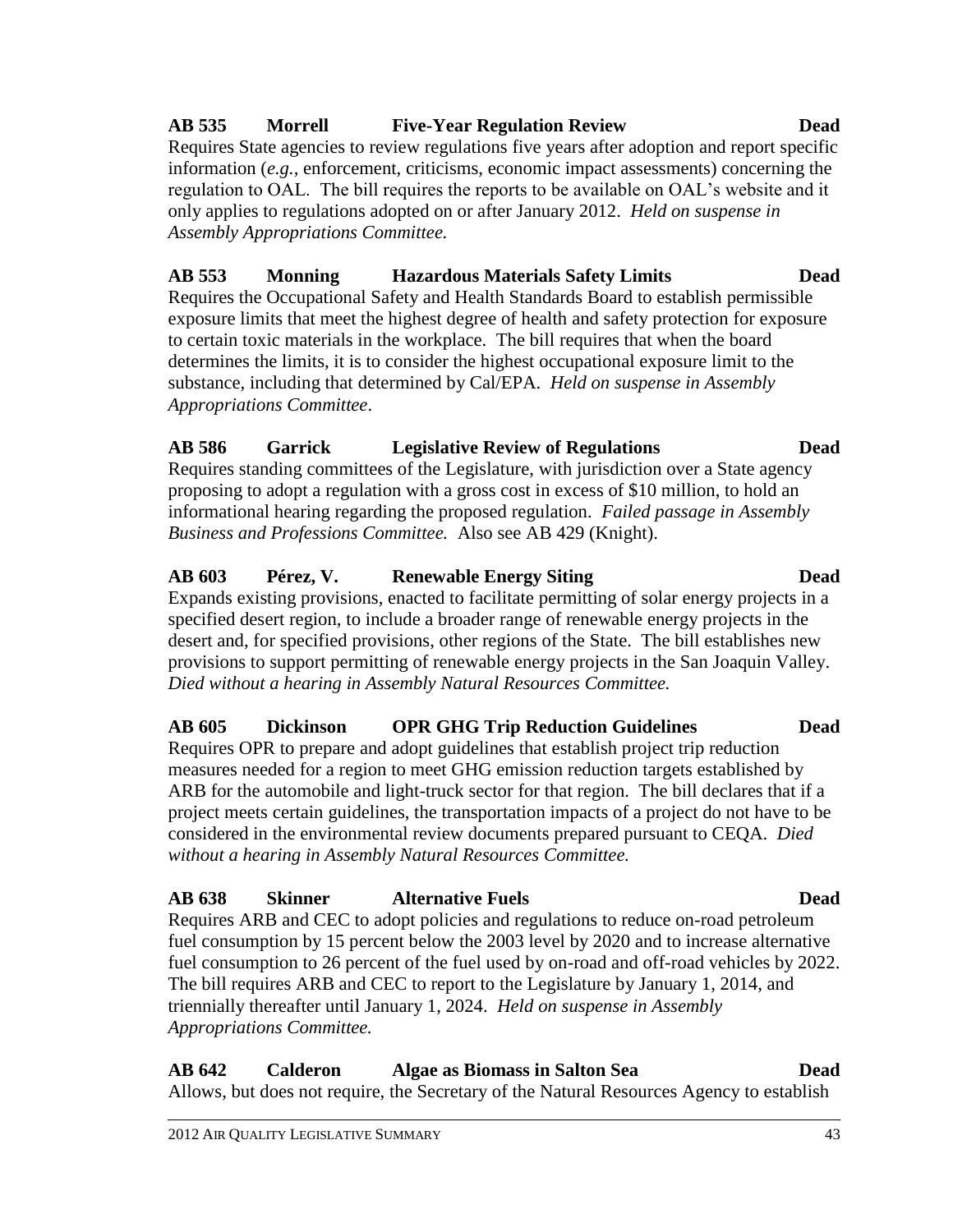an Algae Production Program in the Imperial Valley, including a grant program to support commercialization of algae. *Held on suspense in Senate Appropriations Committee.*

### **AB 644 Blumenfield Renewable Energy Siting N/A**

Originally required CEC to: (1) establish criteria for identifying closed waste disposal sites, brownfields, and degraded agricultural lands that have high potential for use as sites for renewable generation facilities, and (2) prepare a list of these lands. The bill was subsequently amended to deal with an unrelated subject matter.

**AB 693 Huffman Sonoma Climate Protection Authority Chapter 599** Extends authorization for the Sonoma County Regional Climate Protection Authority from 2016 to 2020.

### **AB 721 Bradford RPS Eligibility for California Solar Initiative Dead** Allows solar projects subsidized under the California Solar Initiative to be eligible for RPS. *Died without a hearing in Assembly Utilities and Commerce Committee.*

### **AB 723 Bradford PGC Dead**

Extends PGC until 2020 and authorizes CEC to expend funds from the PGC for renewable energy projects. Urgency bill. *Held on suspense in Senate Appropriations Committee.* Also see AB 724 (Bradford), AB 1303 (Williams), SB 35 (Padilla), SB 410 (Wright), and SB 870 (Padilla).

### **AB 724 Bradford PGC Dead**

Establishes the Clean Energy, Jobs and Investment Act to extend the collection of PGC until 2020 and requires CPUC, among other things, to develop and authorize funding mechanisms to finance comprehensive energy efficiency programs for residential, commercial, industrial, and public building sectors. The bill establishes the Clean Energy Investment Program to support achievement of the State's renewable energy goals. Urgency bill. *Failed passage on Senate Floor.* Also see AB 723 (Bradford), AB 1303 (Williams), SB 35 (Padilla), SB 410 (Wright), and SB 870 (Padilla).

### **AB 744 Pérez, J. Intellectual Property Chapter 463**

Requires DGS, commencing on January 1, 2015, to develop systems, including a database, for managing and tracking State-owned intellectual property. In doing so, the bill also requires DGS to establish and periodically update guidelines for State agencies to appropriately administer their intellectual property. Intellectual property subject to the bill includes that produced by State employees or paid for by State funds, including a fee, tax, fine, or penalty collected by an air pollution control district or an air quality management district that is remitted to a State agency such as ARB.

### **AB 769 Hueso Prohibition of Benefits for Boardmembers Dead** Prohibits board and commission members appointed on or after January 1, 2012, from becoming a member of a State retirement system and from acquiring any right or benefit, including service credits, for such service. *Died without a hearing in Assembly Public*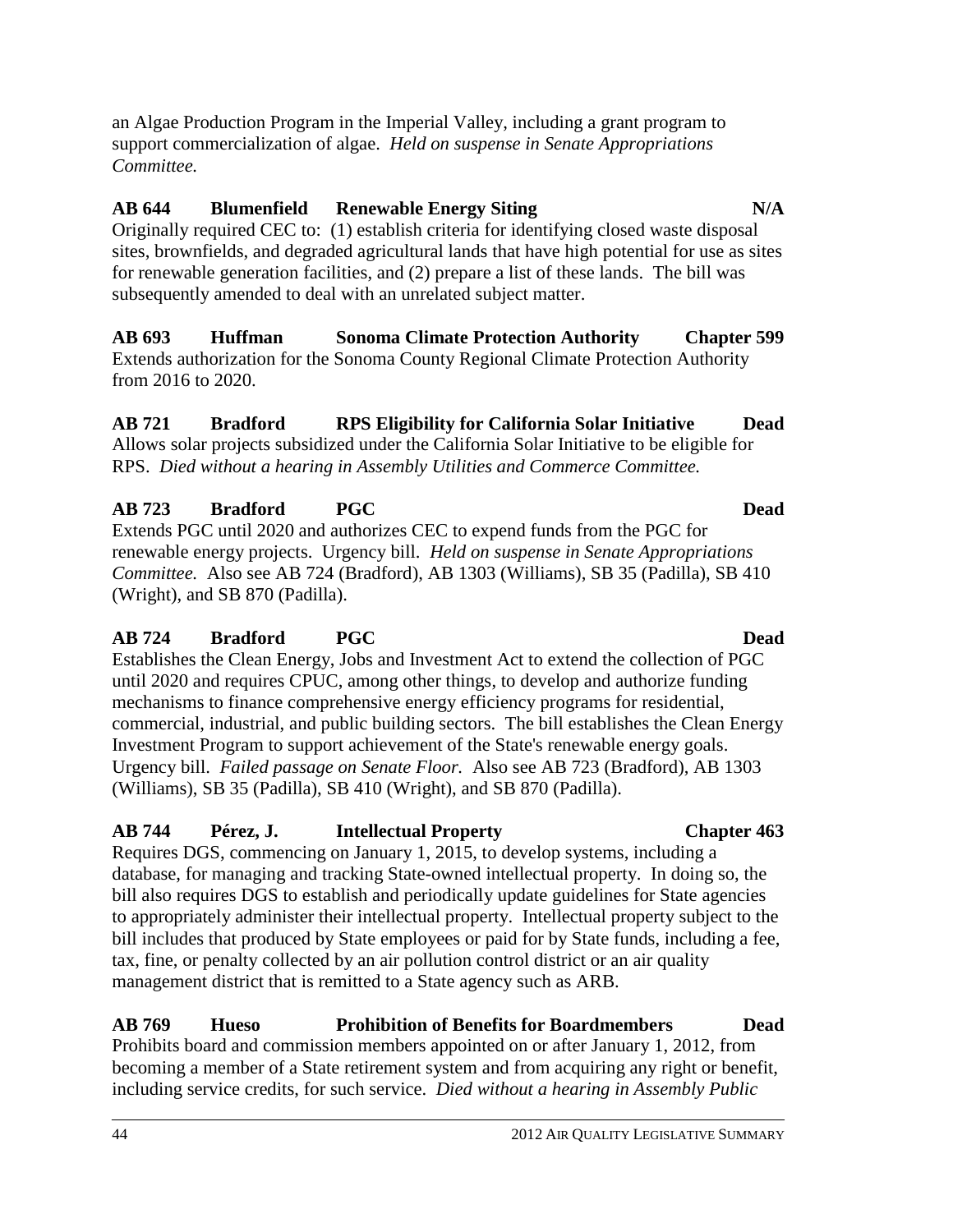*Employees, Retirement and Social Security Committee.*

**AB 796 Blumenfield Clean Energy Economy Jobs Program Vetoed** Requires CAEATFA to establish the Clean Energy Economy and Jobs Incentive Program and requires ARB to advise CAEATFA regarding eligibility of transportation-related technology projects, as defined. The bill requires a report to the Joint Legislative Budget Committee on or before January 1, 2015. The bill sunsets on January 1, 2018.

**AB 800 Huber Time Reporting for Boards and Commissions Dead** Requires that a member of a board or commission that meets specified requirements submit a quarterly report to the chair of the board or commission that details the time worked by the member in fulfilling the duties of the position. The bill also requires that the chair of the board or commission submit a quarterly report to certain committees of the Legislature that contains copies of all of the time reports. *Held on suspense in Assembly Appropriations Committee.*

### **AB 838 Hill Regulatory and Policy Review N/A**

Originally required the Secretary of Cal/EPA to identify whether policies, rules, or regulations of its boards, departments, and offices overlap, duplicate, or conflict with existing laws and policies prior to adoption. The bill also required the Secretary to establish an expedited conflict resolution process for conflicts arising from the permitting process, as specified. The bill was subsequently amended to deal with an unrelated subject matter. Also see AB 425 (Nestande), AB 535 (Morrell), SB 366 (Calderon), and SB 1025 (Lowenthal).

**AB 850 Gordon Energy Efficiency in State Facilities Dead** Reverses the roles played by CEC and DGS in developing a multiyear plan to encourage energy efficiency in State facilities. Specifically, the bill places CEC in charge of developing the plan and requires it to do so in consultation with DGS. The bill also adds water conservation to the plan's goals and requires CEC to solicit input from both public and private entities. *Held on suspense in Assembly Appropriations Committee.*

### **AB 864 Huffman Eligibility for SGIP Dead**

Makes DG projects with a generating capacity of up to 10 megawatts explicitly eligible for CPUC's SGIP. The bill limits the award of incentives to no more than 5 megawatts of that capacity. *Died without a hearing in Senate Appropriations Committee.*

### **AB 865 Nestande Solar Energy Property Tax Exclusion Dead** Extends the "new construction" property tax exclusion for active solar energy systems to improvements constructed through the 2032-33 fiscal year. *Held on suspense in Assembly Appropriations Committee.*

**AB 890 Olsen CEQA: Exemption for Roadway Repair Chapter 528** Exempts from CEQA, until January 1, 2016, a city or county project that repairs, maintains, or makes minor alterations to an existing roadway, provided certain conditions are met.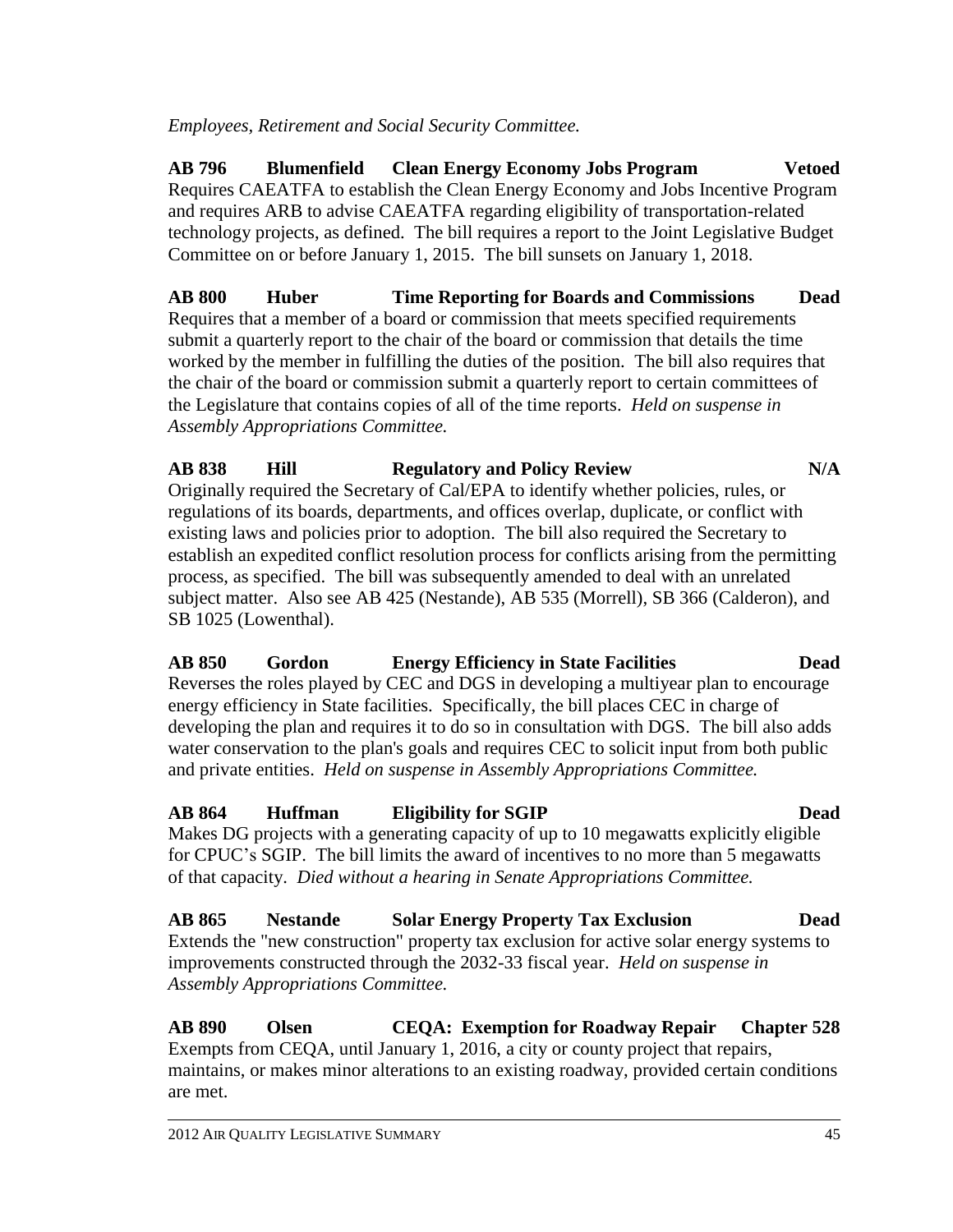### 46 2012 AIR QUALITY LEGISLATIVE SUMMARY

# its jurisdiction. The bill was subsequently amended to establish standards for the

maximum number of offstreet parking spaces a city or county may require in residential and non-residential transit-intensive areas. *Died without a hearing in Senate Governance and Finance Committee.*

Originally required CPUC to evaluate the efficacy of energy efficiency programs within

# **AB 915 Fletcher California Solar Initiative Spot Bill Dead**

Declares the intent of the Legislature to modify the California Solar Initiative. *Held at Assembly Desk.*

### **AB 921 Allen Agricultural Water Use Efficiency Dead** Requires the Department of Food and Agriculture, in conjunction with the Department of Water Resources, to oversee a study or studies regarding climate change benefits of increased water use efficiency associated with the use of compost in agricultural settings. *Held on suspense in Assembly Appropriations Committee.*

# **AB 931 Dickinson Infill Housing Dead**

Increases from 15 percent to 25 percent the amount of infill housing project space used for local retail and neighborhood services that can be exempt from CEQA review. The bill also authorizes, until January 1, 2015, certain transit and employment projects to use the expedited environmental review provided in SB 375 (Steinberg, Chapter 728, Statutes of 2008) for projects in areas with a sustainable community strategy. *Failed passage in Senate Environmental Quality Committee.*

# **AB 932 Blumenfield Renewable Transition Financing Act Dead**

Enacts the Renewable Transition Financing Act authorizing a financing entity to issue green rate reduction bonds for the recovery of transition costs by an electrical corporation. *Died without a hearing in Assembly Utilities and Commerce Committee.*

# **AB 937 Mendoza ARB Shoreside Power Regulation Dead**

Requires ARB to amend regulations to permit a vessel, at berth or at anchor in the jurisdiction of a California port, to use any method to reduce emissions that has been demonstrated to the satisfaction of ARB to reduce emissions to the level that would be achieved by using shore power. *Held on suspense in Assembly Appropriations Committee*.

# **AB 939 Pérez, V. Salton Sea Restoration Dead**

Establishes the Salton Sea Authority, a joint powers authority, to lead Salton Sea restoration efforts involving demonstration projects, investigations, and the identification of funding sources. The bill requires the authority, in coordination with the Natural Resources Agency, to develop a restoration plan to address the current and future conditions of the Salton Sea. The bill also requires the authority to form a technical advisory group, which includes ARB, to provide technical input on restoration plans. *Held on suspense in Senate Appropriations Committee.* Also see AB 1410 (Pérez, V.).

# **AB 904 Skinner Energy Efficiency/Street Parking Dead**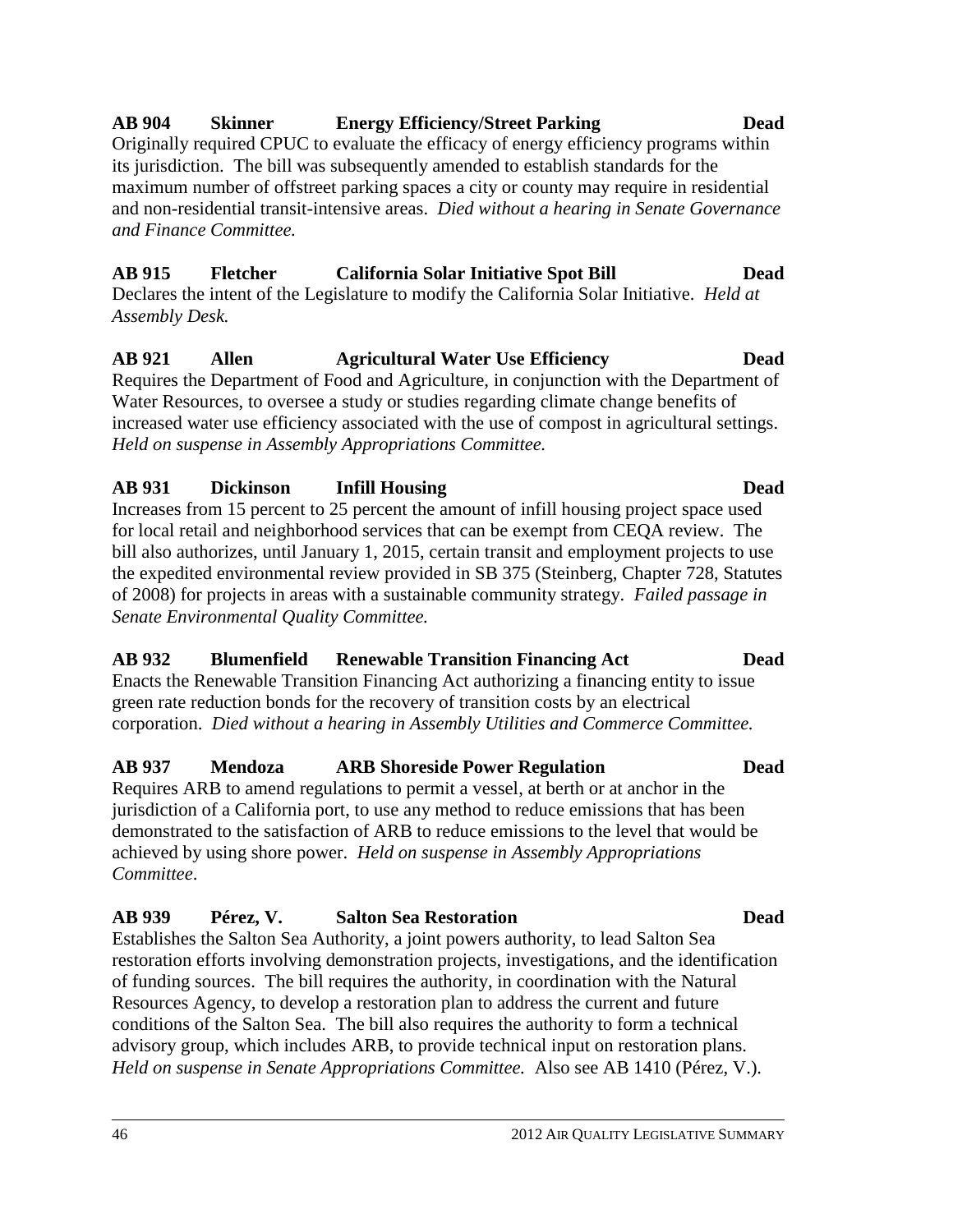# **AB 942 Huber Penalty Revenue to General Fund Dead**

Requires that all fines and penalties from violations of regulations adopted by ARB, DPR, DTSC, and the SWRCB be deposited into the General Fund. *Died without a hearing in Assembly Natural Resources Committee.*

### **AB 950 Pérez, J. Employment: Drayage Truck Operators Dead**

Specifies that drayage truck operators are considered to be employees of the entity or person who arranges for or engages their services. The bill also specifies that public agencies are not considered to be drayage truck operator employers without the public agency's consent. *Failed passage in Assembly Labor and Employment Committee*.

# **AB 991 Olsen Licensing and Permit Center Dead**

Requires the Governor to create the California Licensing and Permit Center to assist the public, free of charge, with the licensing, permitting, and registration requirements of State agencies. The bill requires all affected State agencies to cooperate with this program by providing accurate and updated information about their licensing requirements and reallocate a portion of their operating budget to pay for the operating cost of the center. *Held on suspense in Assembly Appropriations Committee.*

**AB 995 Cedillo CEQA: Expedited Transit Project Review Dead** Requires OPR, not later than July 1, 2012, to prepare and submit to the Legislature a report containing recommendations for expedited environmental review of transitoriented development projects. *Failed passage in Assembly Natural Resources Committee.*

**AB 1037 Pérez, V. Economic Impact Analysis: Small Business Dead** Amends the Administrative Procedures Act by revising the definition of small business, requiring that economic assessments be based on generally accepted principles of economic theory and practice, and requiring an economic and regulatory reassessment five years after the adoption of the regulation and consideration of amendments to reduce negative impacts on businesses. *Held on suspense in Assembly Appropriations Committee.* Also see AB 1504 (Morrell), AB 2090 (Berryhill, B.), SB 353 (Blakeslee), SB 400 (Dutton), SB 560 (Wright), and SB 639 (Cannella).

# **AB 1054 Skinner Clean Energy Financing N/A**

Originally required CAEATFA to administer a Clean Energy Reserve Program that would be developed by CEC and the authority to reduce the financing costs associated with the installation of DG renewable energy sources, electric vehicle charging infrastructure or energy or water efficiency improvements. The bill was subsequently amended to deal with an unrelated subject matter.

# **AB 1057 Olsen Tax Exemption for Air Pollution Mitigation Dead** Provides a State tax exemption from 2014 to 2019 for the gross receipts from the sale,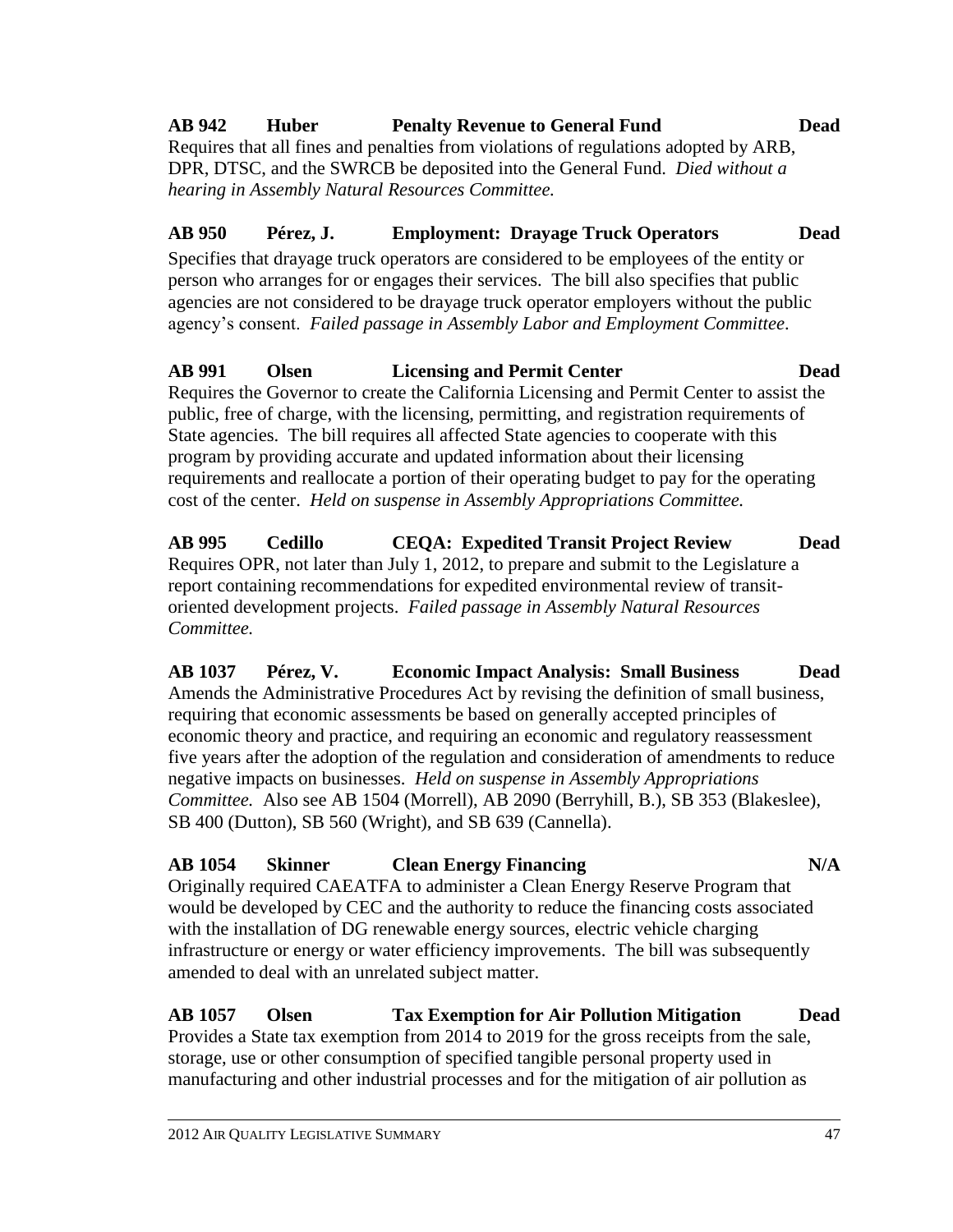required by Cal/EPA and ARB. *Held on suspense in Assembly Revenue and Taxation Committee.*

### **AB 1064 Furutani Shore Power Projects Dead**

Authorizes ARB to allow averaging of vessel calls made across multiple berths to qualify for Proposition 1B funding for shore side power projects. *Died without a hearing in Assembly Transportation Committee.*

### **AB 1073 Fuentes Energy Efficiency Requirements Chapter 14**

Originally required that a written building or construction permit be submitted to electric utilities when customers apply for ratepayer-funded energy efficiency incentives. Urgency bill. The bill now permits the proposed Calico solar project in San Bernardino County, which was approved by CEC in 2010 as a solar thermal project, to re-file for approval by CEC as a photovoltaic (non-thermal) project.

### **AB 1095 Berryhill, B. Dispute Resolution N/A**

Originally required the creation of a hearing board within ARB, based on the provisions applicable to district hearing boards, to hear disputes and variance requests relating to AB 32 regulations adopted by ARB. The bill was subsequently amended to deal with an unrelated subject matter.

### **AB 1099 Lowenthal, B. Heavy-Duty Truck Registration Dead**

Originally required DMV to refuse registration of a model-year 1996 and older vehicle with a gross vehicle weight rating greater than 26,000 pounds unless the commercial motor vehicle has been registered in California prior to January 1, 2012 and was continuously registered after that date. The bill was subsequently amended to deal with an unrelated subject matter. *Died in Senate Transportation and Housing Committee*.

### **AB 1113 Galgiani NEM Biogas Digesters Dead**

Replaces a NEM pilot program for biogas digesters with a permanent program that uses agricultural residues, animal wastes, or animal renderings to generate electricity. *Died without a hearing in Assembly Utilities and Commerce Committee.*

### **AB 1124 Skinner Low-Income Energy Efficiency Program N/A**

Originally would have made furnace and water heating system improvements eligible for the Low-Income Energy Efficiency Program. The bill was subsequently amended to deal with an unrelated subject matter.

### **AB 1176 Williams Pesticide Toxic Air Contaminants Dead**

Requires DPR to adopt control measures for pesticides listed as toxic air contaminants within two years of determining there is a need for control measures or following completion of a risk assessment. The bill also requires DPR to evaluate the need for control measures for 37 pesticides federally designated as hazardous air pollutants. *Failed Passage in Assembly Agriculture Committee.*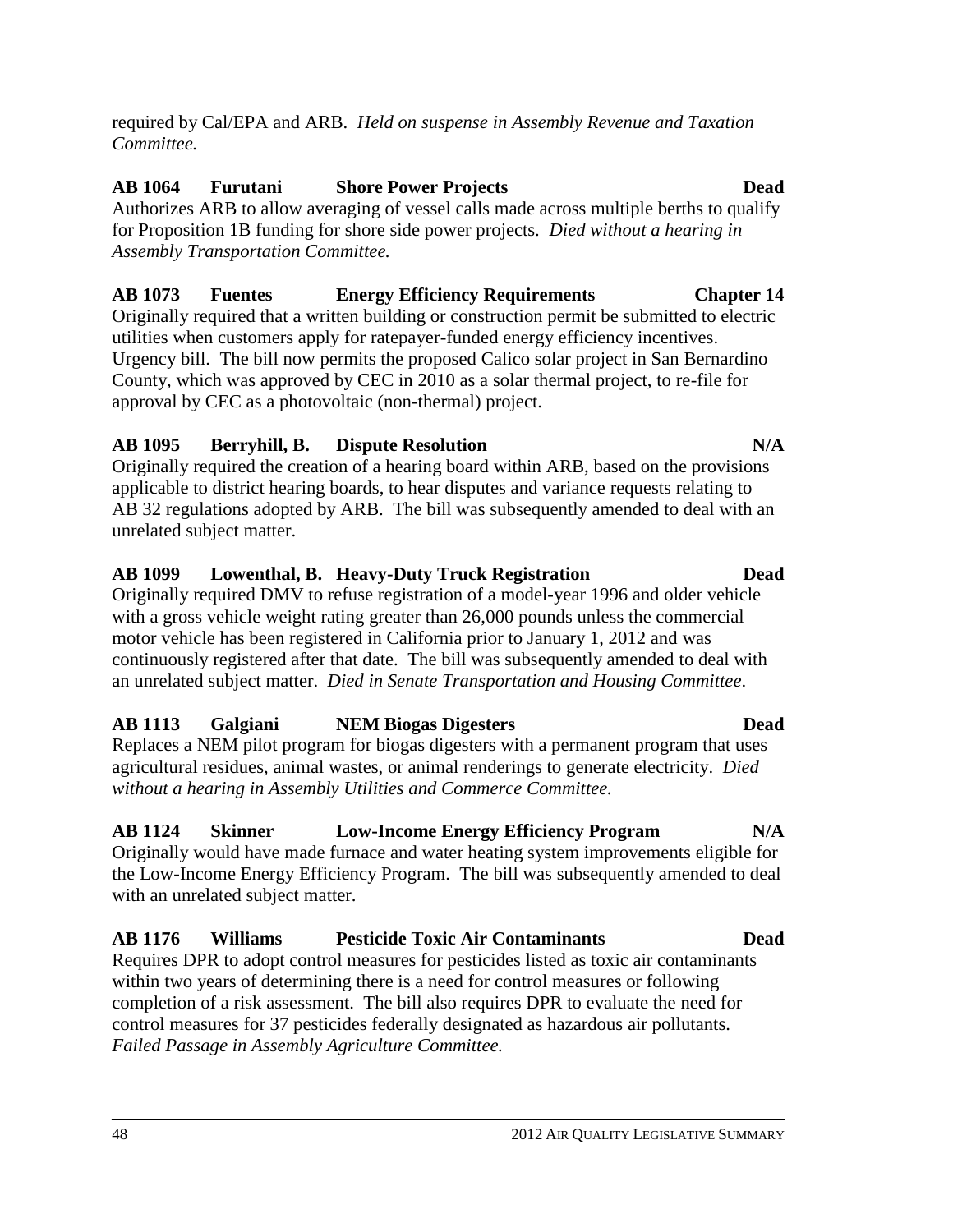### 2012 AIR QUALITY LEGISLATIVE SUMMARY 49

# **AB 1180 Bradford GHG Offset Credits Dead**

Requires ARB to adopt a compliance offset protocol for a high global warming potential GHG if ARB adopts a GHG Cap-and-Trade program. *Held in Senate Rules Committee.*

# **AB 1185 Torres CEQA: Project Exemption Dead**

Establishes, until January 1, 2015, an exemption from CEQA for alterations of existing vacant retail structures not more than 60,000 square feet and meeting specified requirements. *Died without a hearing in Assembly Natural Resources Committee*.

# **AB 1186 Skinner Energy Efficiency Grants Vetoed**

Creates the School Energy Efficiency and Greenhouse Gas Reduction Fund within the State Treasury, and, upon appropriation by the Legislature, makes any monies in the fund available to CEC for grants to eligible K-12 public schools through the Commission's Bright Schools Program. The bill states the Legislature's intent that grants be used for school building retrofits that reduce emissions of GHGs and reduce the demand for energy. The bill specifies CEC shall administer the fund in coordination with the Superintendent of Public Instruction.

# **AB 1213 Nielsen Legislative Review of Regulations Dead**

Authorizes a chair or vice chair of a legislative committee to initiate a priority review of any regulation if that legislator believes the regulation does not meet statutory standards for regulations. The bill revises the definition of "necessity" to require that the need for a regulation be demonstrated by a preponderance of evidence. Also see AB 2506 (Pérez, V.) and SB 688 (Wright). *Failed passage in Assembly Business, Professions and Consumer Protection Committee.*

**AB 1214 Skinner RPS Transmission Planning and Approval Dead** Requires CPUC and CAISO to coordinate the planning and approval of transmission facilities serving renewable generation that will be built in order to meet the State's RPS goal of 33 percent by 2020. *Died without a hearing in Senate Energy Committee.*

# **AB 1256 Berryhill, B. Transported Air Pollutants Dead**

Requires ARB to identify downwind air basins or subregions of an air basin where pollutants from upwind air basins or subregions cause or contribute to a violation of a State or federal ambient air quality standard in a downwind district and to identify the district of origin of the air pollutants. The bill requires ARB to assess the relative contribution of upwind emissions to downwind ambient air pollutant levels and to establish cost reimbursement for a downwind district. *Died without a hearing in Assembly Natural Resources Committee.*

**AB 1257 Knight Board Member Requirements Spot Bill Dead** Makes technical, nonsubstantive changes to requirements regarding the membership of ARB, and deletes obsolete provisions. *Held at Assembly Desk.*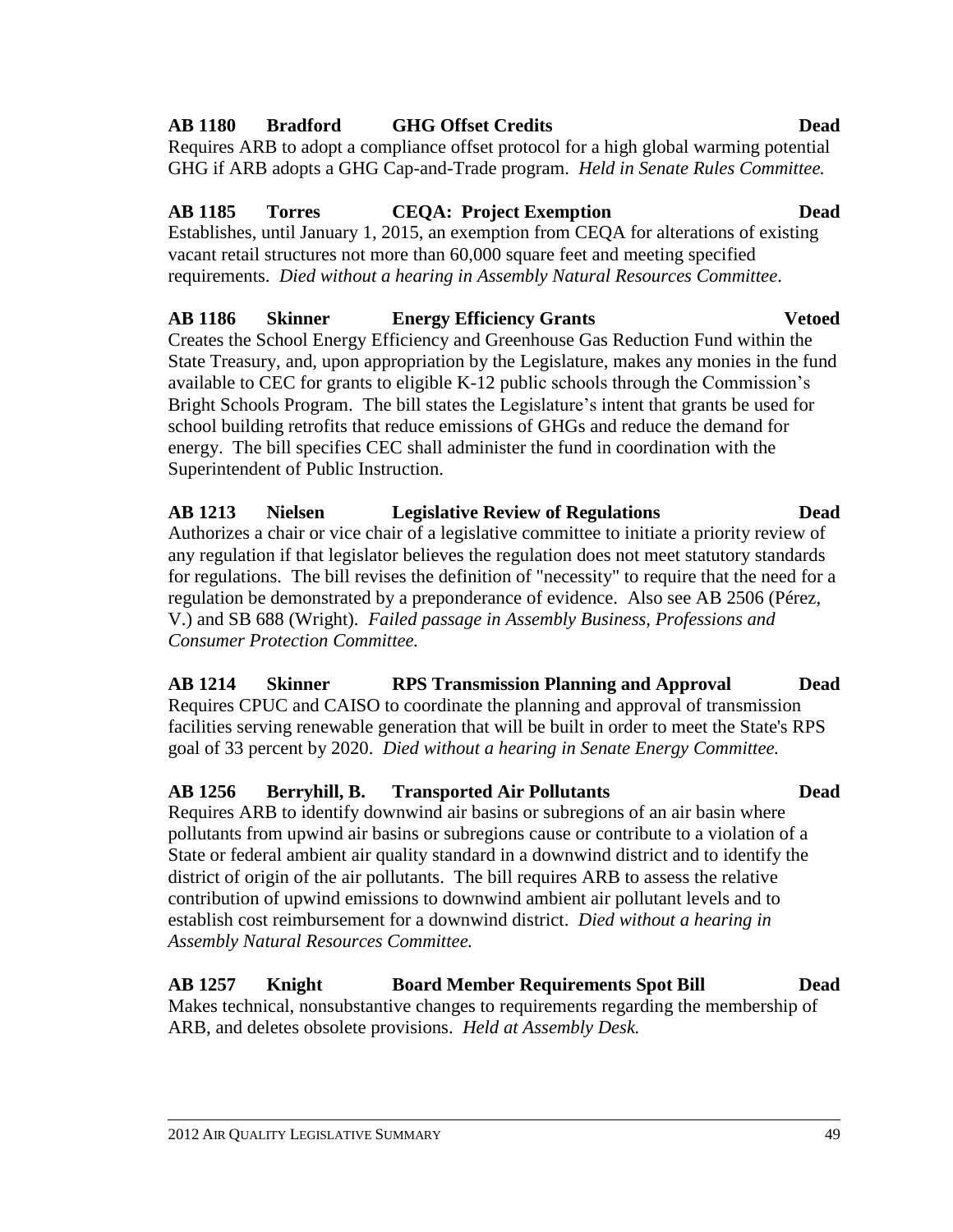### 50 2012 AIR QUALITY LEGISLATIVE SUMMARY

### **AB 1261 Fletcher Local Government Renewable Energy Spot Bill Dead** Makes a nonsubstantive, technical revision to the local government renewable energy self-generation program—a program allowing local governments to generate electricity at one account and transfer any available excess bill credits to another account owned by the same local government. *Held at Assembly Desk.*

**AB 1285 Fuentes Regional GHG Emissions Reduction Dead**

### Requires ARB to establish a program to promote investment in regional GHG emission reduction and sequestration projects that are in sectors not subject to ARB's Cap-and-Trade program. The bill encourages entities subject to the cap to invest in such projects, and requires associated emission reductions to result in the creation of compliance offset credits pursuant to an ARB-approved protocol. The bill requires ARB to establish a Regional Emission Reduction Exchange, and establishes a Regional Emission Reduction System Account to hold and expend funds for purposes of the program, upon appropriation by the Legislature. *Died without hearing in Assembly Appropriations*

*Committee.*

**AB 1302 Williams DG Dead** Requires electrical utilities to designate areas within their service areas as optimal for deployment of DG. *Died without a hearing in Senate Energy Committee.* Also see SB 372 (Blakeslee).

# **AB 1303 Williams PGC and Energy Programs N/A**

### Originally would have reauthorized PGC to 2020 and increased the annual collection of PGC to \$90 million for both renewable energy and for RD&D. The bill extended the transfer of PGC funding to the Renewable Energy Program to 2020 and revamped PIER and the Renewable Energy Program to emphasize DG, renewable energy, energy efficiency, and other areas to meet RPS and GHG emission reduction goals. Urgency bill. The bill was subsequently amended to deal with an unrelated subject matter. Also see AB 723 (Bradford), AB 724 (Bradford), SB 35 (Padilla), SB 410 (Wright), and SB 870 (Padilla).

# **AB 1322 Bradford Regulation Philosophy and Principles Dead**

Adopts the federal regulatory philosophy and the principles of regulation, as outlined in Presidential Executive Order 12866, so that California adheres to the same principles as the United States, such as basing decisions on the best reasonably obtainable scientific, technical, economic information; tailoring regulations to impose the least burden on society, individuals, and businesses; and designing regulations to achieve regulatory objectives in the most cost-effective manner. *Held on suspense in Assembly Appropriations Committee.*

### **AB 1332 Donnelly ARB Abolishment Dead** Abolishes ARB and transfers its authority, duties, powers, purposes, responsibilities, and jurisdiction to Cal/EPA. *Failed passage in Assembly Natural Resources Committee.*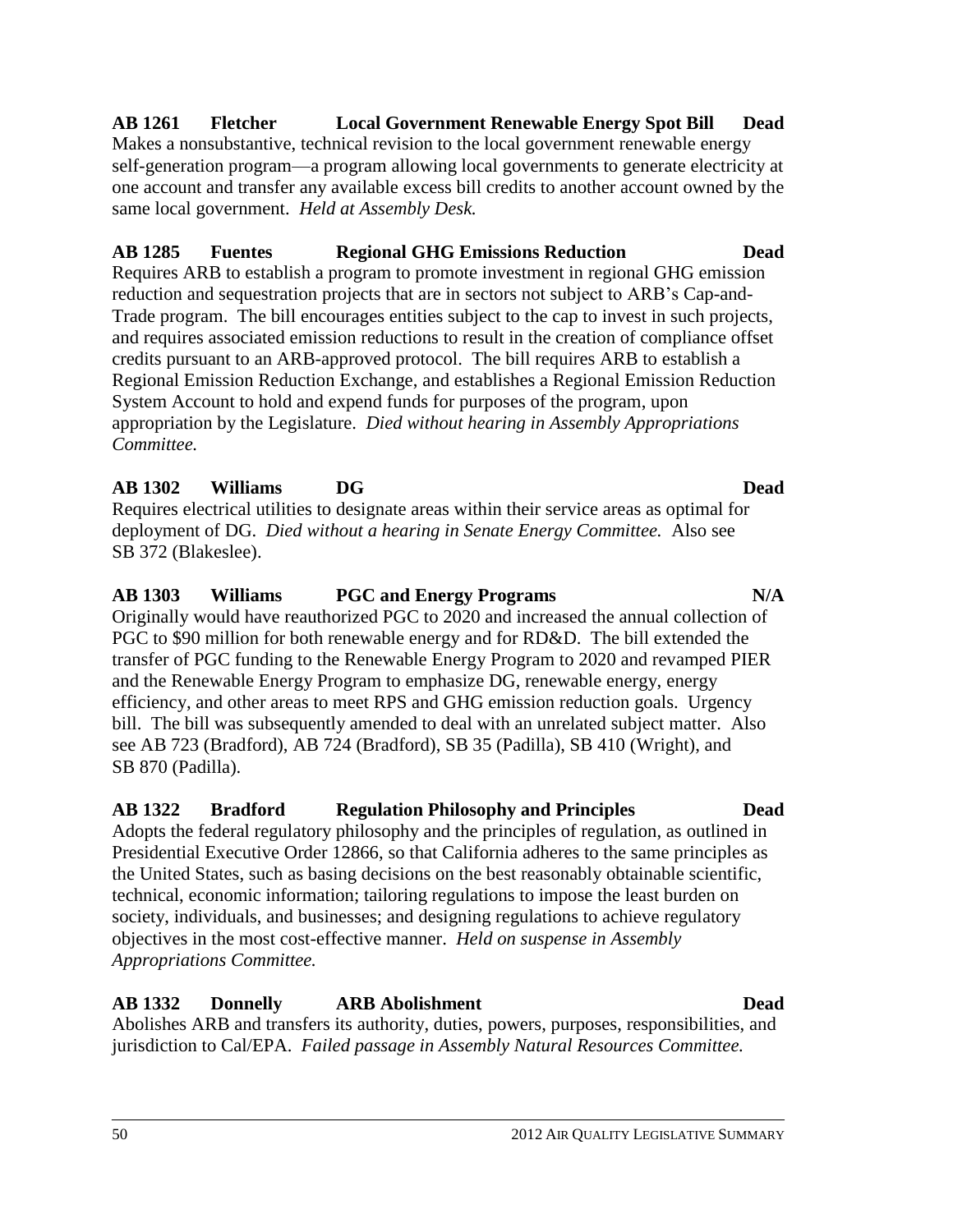### **AB 1339 Gorell Emergency Generator Tax Credit Dead**

Provides tax credits to service station owners purchasing and installing an emergency standby generator at a service station in order to provide services during power outages. The bill also provides that if, in any calendar year, ARB or CEC establishes a certification standard for energy-efficient or low-emission emergency standby generators, the tax credit shall be limited, for subsequent taxable years, to emergency standby generators that satisfy that certification standard. *Held on suspense in Assembly Appropriations Committee.*

### **AB 1361 Perea State Agency NEM Dead**

Revises the definition of an eligible customer-generator of electricity to include a State agency. The bill requires that the generating capacity of a facility used by a State agency not exceed 5 megawatts. *Died without a hearing in Assembly Utilities and Commerce Committee.*

# **AB 1376 Nestande Renewable Energy Tax Exemption Dead**

Establishes a partial sales and use tax exemption for qualified tangible personal property used to produce electrical energy from renewable sources. *Held on suspense in Assembly Revenue and Taxation Committee.*

# **AB 1409 Pérez, V. Regulations and Small Businesses Dead**

Requires an agency developing a regulation to determine whether there are opportunities to coordinate and harmonize regulatory compliance activities with other similar or related regulations. The bill also requires a rulemaking's Initial Statement of Reasons to list proposed alternatives determined to be unreasonable. The bill requires DGS to provide guidance in the State Administrative Manual concerning the periodic review of existing significant regulations and the orderly implementation of new regulations, including limiting the implementation date of new regulations to two standardized dates. *Held in Senate Rules Committee.* Also see AB 338 (Wagner), SB 553 (Fuller), and SB 1099 (Wright).

### **AB 1410 Pérez, V. Salton Sea Restoration Dead**

Requires the Secretary of the Natural Resources Agency, in consultation and coordination with the Salton Sea Authority, to lead Salton Sea restoration efforts and form a technical advisory group, which includes ARB, to provide technical input on the Salton Sea restoration and economic development activities. The bill allows the authority to lead a restoration funding and feasibility review, which may include the potential for renewable energy development at the site. Urgency bill. *Held in Senate Rules Committee.* Also see AB 939 (Pérez, V.).

### **AB 1444 Feuer CEQA: Record of Proceedings Dead**

Requires a CEQA lead agency, until January 1, 2016, to prepare a record of proceedings concurrently with the preparation, and adoption or certification, of an environmental review document. It requires the court to schedule a hearing within 30 days of the filing of the statement of issues regarding the record of proceedings. *Held on suspense in Assembly Appropriations Committee.* Also see AB 1579 (Perea).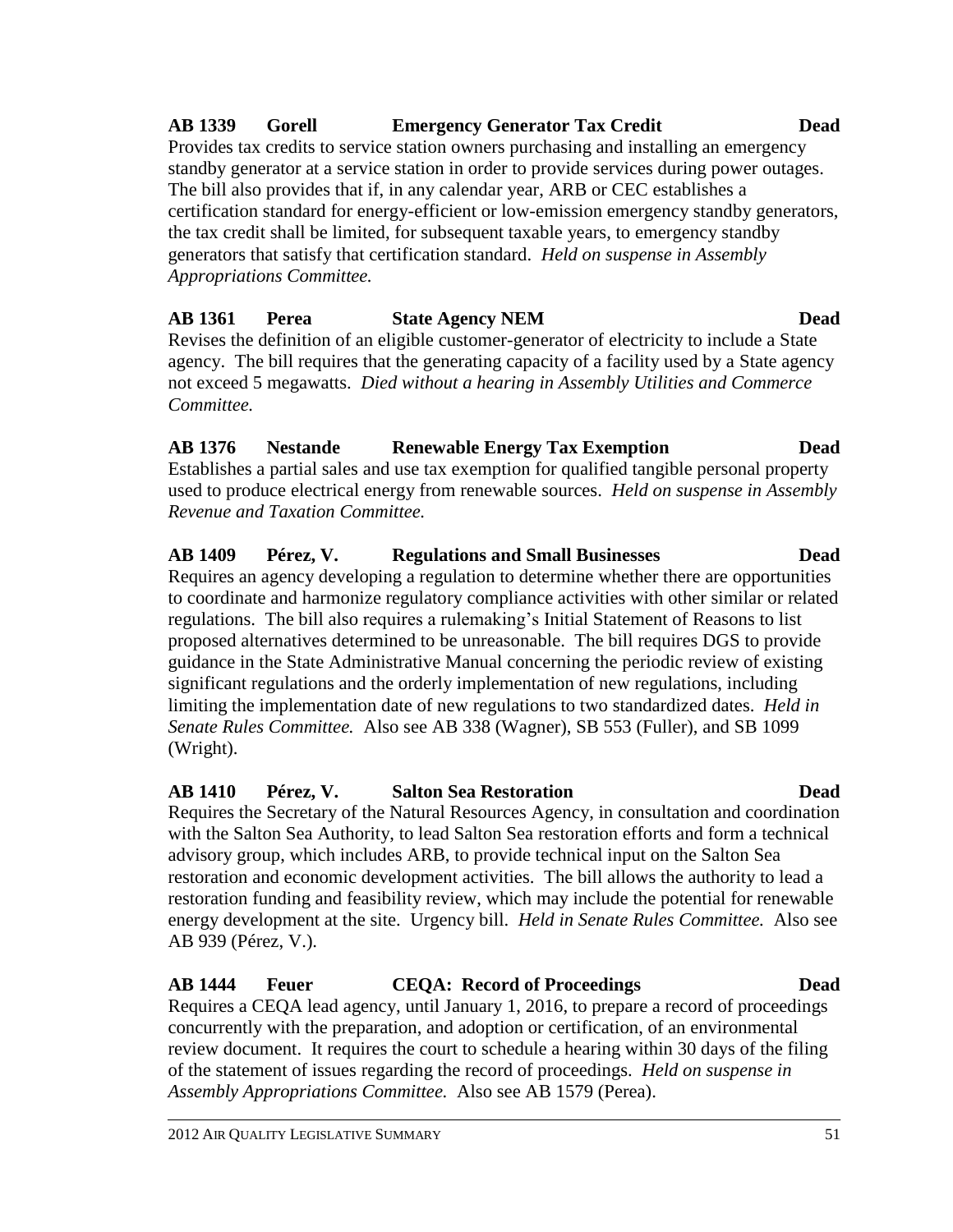# **AB 1459 Huber Obsolete Atmospheric Acidity Statute Chapter 186**

Removes the atmospheric acidity protection program from statue in association with completion of the program's requirements.

# **AB 1464 Blumenfield 2012-13 Budget Chapter 21**

Makes appropriations for support of State government for the 2012-13 fiscal year. The bill authorizes the expenditure of up to \$500 million derived from Cap-and-Trade allowance auctions to backfill general fund expenditures. It requires ARB, along with DOF, to submit an expenditure plan to the Legislature for any such funds, 60 days prior to allocation. The bill also requires any agency, board or department receiving such funds to demonstrate a strong administrative record to justify expenditures. (NOTE: None of the text of the Governor's signing message specifically affects ARB; therefore, the signing message will not be included in this summary report.)

# **AB 1478 ACB Budget Trailer Bill N/A**

Originally prescribed various reporting requirements, guidelines, criteria and limits upon the manner in which ARB implements the State's Cap-and-Trade program, including the Board's ability to pursue "linkage" with other jurisdictions. Additionally, the bill mandates that CPUC rebate proceeds derived from electric utilities' freely allocated emissions allowances under the program, with specified limitations. The bill also establishes a process and criteria and guidelines by which all other Cap-and-Trade auction proceeds are to be allocated. The bill was subsequently amended to deal with an unrelated subject matter. Also see SB 1018 (Senate Committee on Budget and Fiscal Review).

**AB 1504 Morrell Economic Impact Analysis: Major Regulations Dead** Defines a "major regulation" as a regulation that will have an economic impact on California businesses in excess of \$25 million. The bill requires an agency to "prenotice" an economic assessment for a proposed regulation 90 days before the required 45-day public comment period. The bill requires the Standardized Regulatory Impact Assessment to include an assessment of the cost-effectiveness of alternatives, a determination of the lowest cost alternative, and a demonstration that the proposed major regulation is the most cost-effective approach as compared to all other alternatives. *Failed passage in Assembly Business, Professions and Consumer Protection Committee.*  Also see AB 1037 (Pérez, V.), AB 2090 (Berryhill, B.), SB 353 (Blakeslee), SB 400 (Dutton), SB 560 (Wright), and SB 639 (Cannella).

# **AB 1532 Pérez, J. Cap-and-Trade Revenue Chapter 807**

Establishes procedural and programmatic guidelines for allocating Cap-and-Trade auction proceeds for fiscal years 2013-14 and later, and directs DOF to submit to the Legislature a three-year investment plan that establishes a framework for the expenditure of such funds, to be updated every three years. The bill requires that appropriations to fund such an investment plan be considered by the Legislature during the annual budget process. Additionally, the bill exempts from judicial review any gubernatorial findings made pursuant to SB 1018 (Committee on Budget and Fiscal Review, Chapter 39, Statutes of 2012) with regard to "linkage" between California's Cap-and-Trade program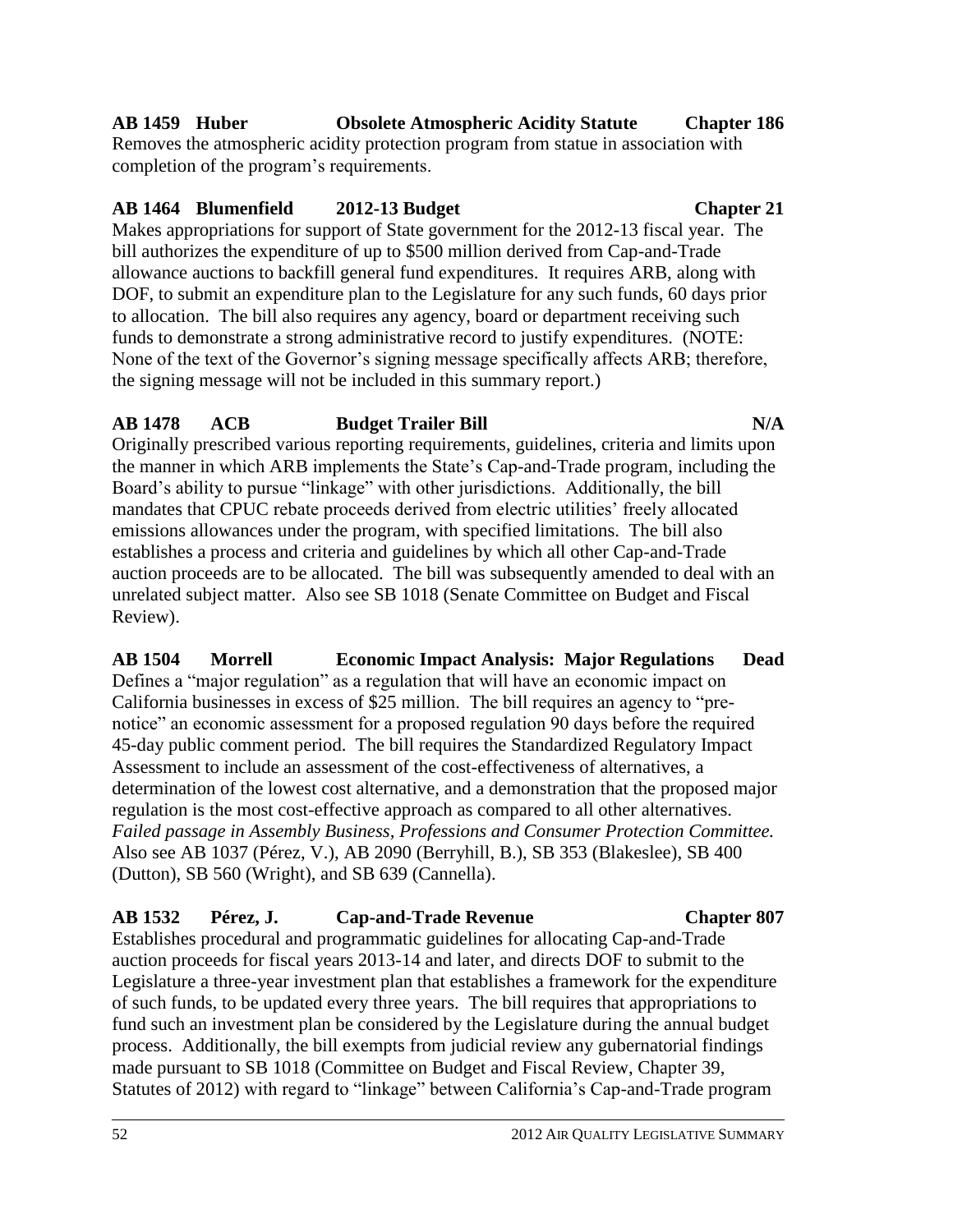and that of another jurisdiction. The bill can only become effective if SB 535 (De León) is also chaptered.

# **AB 1537 Cook Repeal of Major Regulations Dead**

Requires a major regulation proposed on or after January 1, 2013, to contain a provision to repeal the regulation two years after its approval by OAL. The bill voids the repeal of the regulation if the Legislature enacts a statute approving the regulation prior to the repeal date. The bill requires OAL to return the rulemaking to the adopting agency if the regulation does not contain the repeal provision. *Died without a hearing in Assembly Business, Professions and Consumer Protection Committee.*

### **AB 1570 Perea CEQA: Record of Proceedings Dead**

Specifies, until January 1, 2016, the types of projects for which an applicant can request a CEQA lead agency to prepare a record of proceedings concurrently with the preparation of negative declarations, mitigated negative declarations, EIRs, or other environmental review documents for specified projects. *Held in Senate Rules Committee.* Also see AB 1444 (Feuer).

# **AB 1608 Wieckowski Air Quality Improvement Program Dead**

Requires that ARB's Clean Vehicle Rebate Project and Heavy-Duty Truck and Bus Voucher Incentive Project provide rebates and vouchers for the purchase of eligible vehicles from a California manufacturer, as defined, that are 20 percent greater in amount than for the purchase of vehicles from a non-California manufacturer. *Held on suspense in Assembly Appropriations Committee.*

# **AB 1613 Donnelly Smog Check Dead**

Removes the requirement for a certificate of compliance or non-compliance under the Smog Check Program upon transfer of ownership of a vehicle by an individual who is not a dealer. *Failed passage in Assembly Transportation Committee*.

# **AB 1627 Dickinson OPR Manual to Reduce VMT Dead**

Requires OPR, by January 1, 2014, to prepare a manual for local governments and agencies and for developers to help them evaluate and utilize measures to reduce VMT in new residential and commercial building projects. *Died without a hearing in Assembly Business and Professions Committee.*

# **AB 1702 Logue AB 32 Spot Bill Dead**

Makes technical and nonsubstantive changes to AB 32 (Núñez, Chapter 488, Statutes of 2006). *Held at Assembly Desk*.

### **AB 1706 Eng Transit Bus Weight Chapter 771**

Exempts transit buses procured through a solicitation process before January 1, 2013, from the State's statutory weight limit. Additionally, the bill allows publicly owned or operated transit systems to procure and operate, between January 1, 2013, and January 1, 2015, a bus whose weight exceeds 20,500 pounds on a single axle if certain conditions are met. Finally, it requires ARB, along with other State agencies, to consider vehicle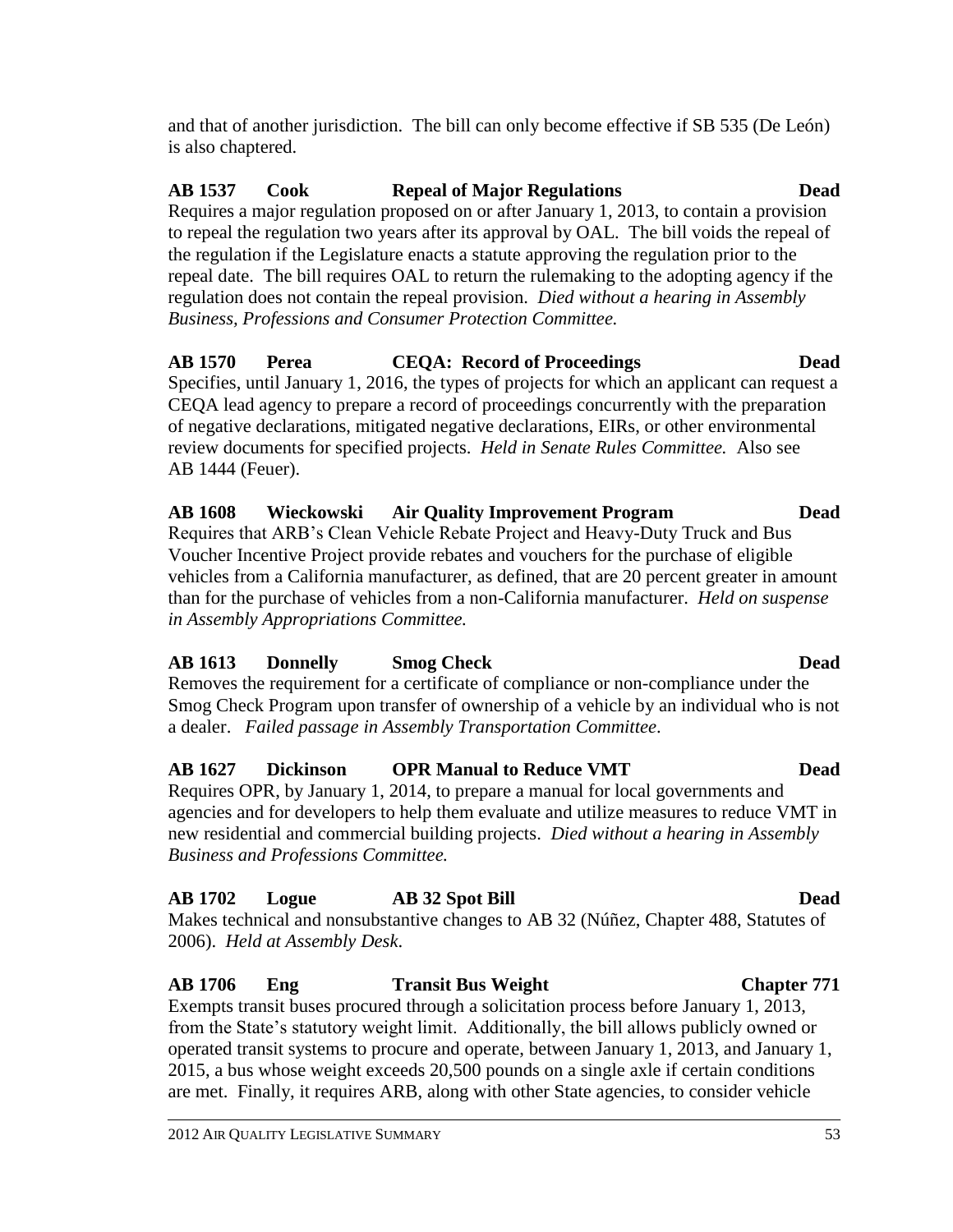weight impacts, and the ability of vehicle manufacturers or vehicle operators to comply with laws limiting the weight of vehicles, in developing regulations that affect transit buses.

### **AB 1721 Donnelly Penalties Dead**

Requires ARB and the air districts to issue a warning, except for violations that cause actual injury, for the first violation of rules, regulations, permits or orders regarding air toxic control measures, consumer products, or stationary sources. The bill prohibits the issuance of a second violation sooner than 60 days after the first violation where a warning was given. These provisions would only affect sections of the law regarding civil penalties for air toxic control measures, criminal misdemeanors for stationary source and consumer product requirements, and administrative penalties for air toxic control measures and stationary source and consumer product requirements. *Failed passage in Assembly Natural Resources Committee.*

**AB 1770 Lowenthal, B. Transportation Projects Funding Chapter 316** Clarifies that the California Transportation Financing Authority may approve rail projects that are, or include, rolling stock. The bill also provides that a project may be eligible for financing under the California Transportation Financing Authority if it is owned or operated by Caltrans or another project sponsor.

**AB 1771 Valadao Hydroelectricity RPS Eligibility Dead** Eliminates existing limitations applicable to hydroelectric facilities for purposes of RPS eligibility, making any hydroelectric facility in the Western Electricity Coordinating Council eligible without regard to size. *Failed passage in Assembly Natural Resources Committee.* Also see SB 297 (Cannella) and SB 971 (Cannella).

**AB 1836 Fletcher Air Quality Improvement Program Spot Bill Dead** Makes technical, nonsubstantive changes to legislative findings and declarations regarding the Air Quality Improvement Program. *Died without a hearing in Assembly Rules Committee*.

**AB 1900 Gatto Biomethane Pipeline Standards Chapter 602** Repeals existing law regarding landfill gas and replaces it with broader statute regarding the regulation of biomethane in California pipelines. The bill establishes roles for ARB, OEHHA, and other State entities. The bill requires CPUC to adopt a new comprehensive set of gas quality standards, monitoring, and other requirements for biogas as a condition to become eligible as biomethane to be injected into California's common carrier pipelines. The bill can only become effective if AB 2196 (Chesbro) is also chaptered.

**AB 1906 Nestande Cap-and-Trade Revenue: Electric Utilities Dead** Requires any revenues received as a result of the direct allocation of GHG emissions allowances, which are allocated for free to electric utilities through the Cap-and-Trade program, to be used exclusively for the benefit of ratepayers to reduce rates that are above the cost of service. *Died without a hearing in Assembly Natural Resources Committee.* Also see AB 485 (Ma) and AB 2529 (Wieckowski).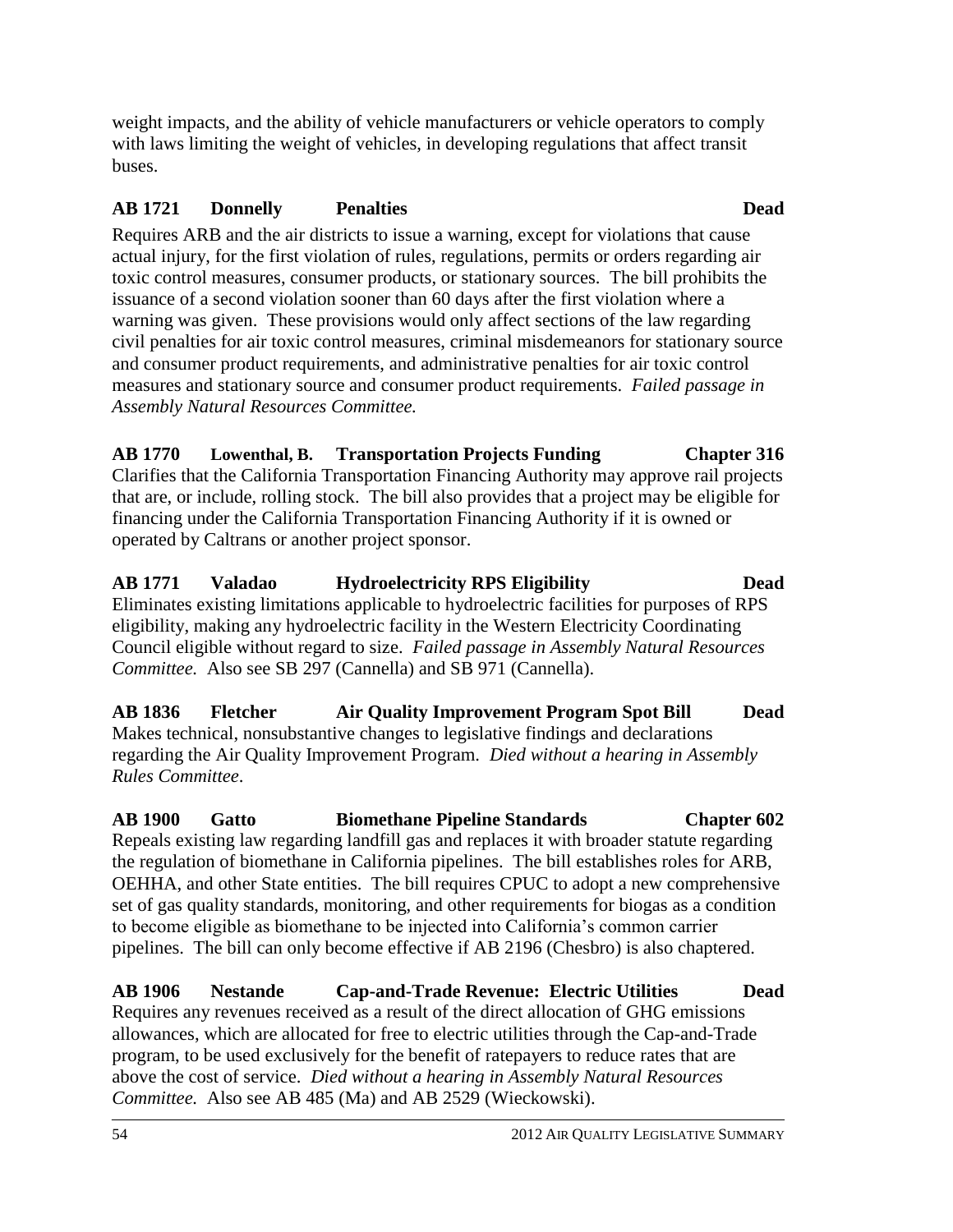**AB 1910 Ma Portable Equipment Registration Program Dead** Changes the definition of "fixed location," for the purposes of the Portable Equipment Registration Program, from "any single site" at a facility to "any single point" within a facility. The bill preempts air districts from requiring permits regardless of whether the portable equipment replaces or supplements an ongoing primary activity at a facility. *Died in Assembly Natural Resources Committee*.

**AB 1922 Lara Periodic Smoke Inspection Program Chapter 242** Requires owners of heavy-duty motor vehicle fleets to complete their required annual smoke opacity inspections and any necessary repairs on or before December 31st of each calendar year instead of within 12 months of the prior inspection as currently required.

**AB 1959 Williams Building Standards for Indoor Air Quality Dead** Requires the California Building Standards Commission to consider proposing indoor air quality standards for nonresidential buildings as part of the next triennial edition of the California Green Building Standards Code adopted after January 1, 2014. The bill also requires the Department of Housing and Community Development to consider proposing indoor air quality standards for residential buildings to the commission, and allows the commission to adopt the standards as part of the next edition of the Code adopted after January 1, 2014. *Held on suspense in Assembly Appropriations Committee.*

**AB 1990 Fong FIT for Environmental Justice Dead** Expands the existing FIT program from 750 megawatts of total capacity to 940 megawatts and requires electricity purchased under the expansion to be generated in disadvantaged communities. *Died on Senate inactive file.*

# **AB 2024 Mendoza Diesel Pollution Regulations Dead**

States the intent of the Legislature to urge ARB to amend the definition of "low-use vehicle" in the In-Use Heavy-Duty Diesel-Fueled Vehicles Regulation, for purposes of tax-exempt churches and religious organizations, to mean a vehicle that will be operated fewer than 5,000 miles in California in any compliance year. *Held on suspense in Assembly Appropriations Committee.* Also see AB 344 (Mendoza).

**AB 2045 Perea SJVAPCD's Expedited Permit Process N/A**

Originally required SJVAPCD to process and make a determination regarding an expedited permit, or any fees related to overtime or other expenses paid to expedite a permit, within 60 days of initial receipt. If the district did not comply with this 60-day deadline, the bill required the district to issue a full refund of any fees paid for the expedited permit within 75 calendar days of initial receipt. The bill was subsequently amended to deal with an unrelated subject matter.

# **AB 2075 Fong NEM for Fuel Cells Dead**

Increases the capacity of fuel cell electrical generating facilities eligible for the fuel cell NEM tariff from 1 megawatt to 3 megawatts. Urgency bill. *Failed passage in Senate Energy Committee.*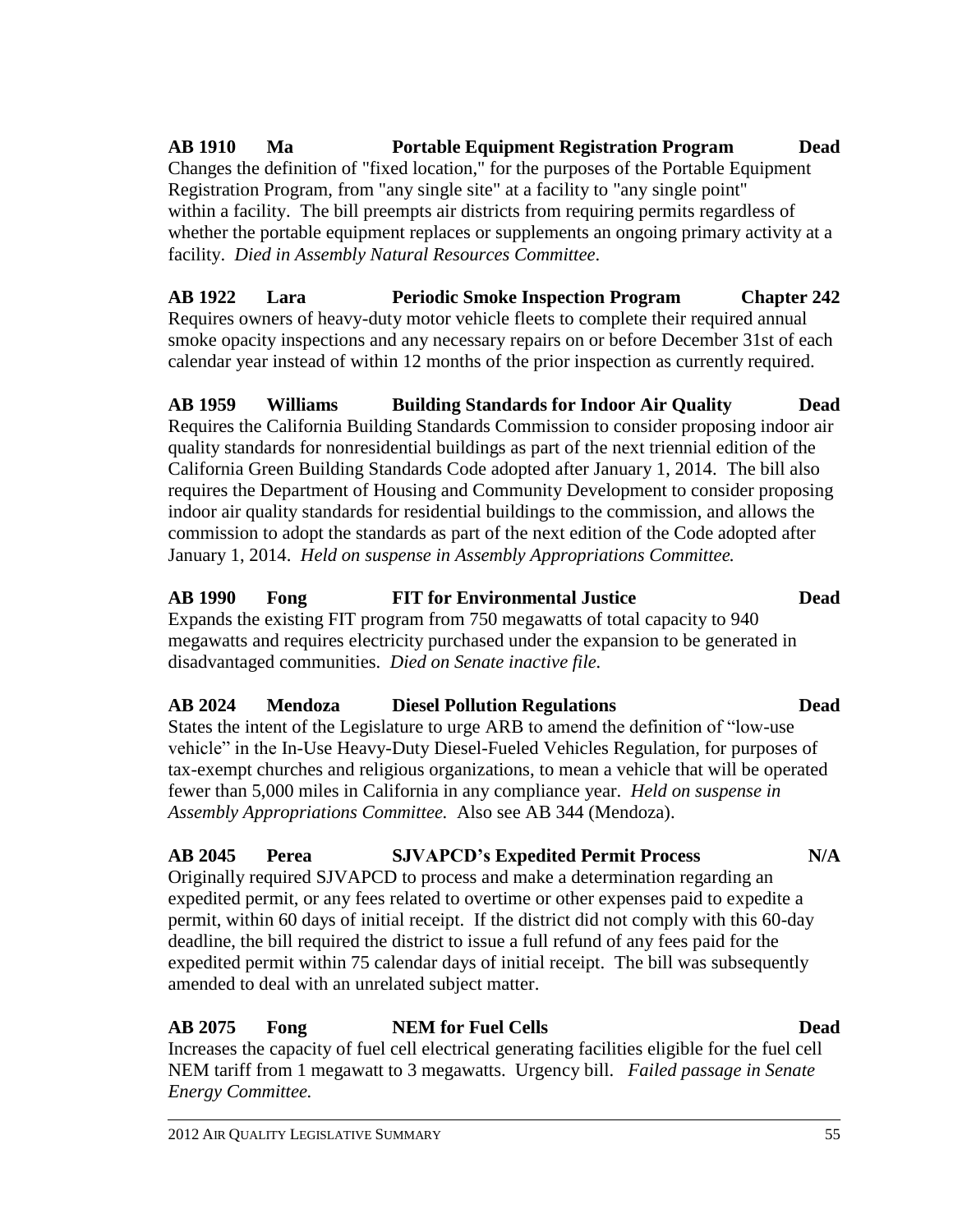**AB 2090 Berryhill, B. Economic Impact Analysis: Major Regulation Dead** Lowers the economic impact threshold of a "major regulation" from \$50 million to \$15 million for a projected economic impact. The bill adds further economic assessment requirements for major regulations, including creation or elimination of jobs in individual sectors and the potential for economic leakage. The bill also requires estimates of a major regulation's effect on excise tax, sales and use tax, income tax, corporation, tax, and other tax revenue to the General Fund, and fee revenues to special funds. *Held on suspense in Assembly Appropriations Committee.* Also see AB 1037 (Pérez, V.), AB 1504 (Morrell), SB 353 (Blakeslee), SB 400 (Dutton), SB 560 (Wright), and SB 639 (Cannella).

### **AB 2091 Berryhill, B. New or Emerging Technology Dead**

Requires an agency that adopts a regulation that requires the use of a new or emerging technology or equipment to determine that such technology is available and effective. The bill defines "commercially available" as available on the market from at least two manufacturers or providers. The bill requires an agency to reimburse a business for costs incurred to comply with a regulation if the agency determines that the regulation's required technology or equipment does not function as intended. *Failed passage in Assembly Business, Professions and Consumer Protection Committee.* Also see SB 560 (Wright).

**AB 2135 Blumenfield Solar Distributed Generation Technology Dead** Directs the California Building Standards Commission and the Department of Housing and Community Development, in cooperation with the State Fire Marshal, to develop a guidebook for local agencies to assist with implementation of building standards and permitting processes for solar distributed generation technology on residential and commercial property. The bill also states that local governments that adopt the policies from the guidebook may receive a preference or priority related to grant funds from CEC or ARB for the purposes of energy or climate project planning or implementation. *Failed passage in Senate Governmental Organization Committee.*

**AB 2163 Knight CEQA: Expedited Judicial Review Dead** Revises the expedited judicial review provisions of CEQA under AB 900 (Buchanan, Chapter 354, Statutes of 2011) to: (1) expand the types of eligible projects; (2) eliminate the roles of the Governor and the Legislature in the program; and, (3) make the streamlined judicial review permanent. The bill maintains the requirement for ARB to determine the carbon neutrality for eligible projects. *Failed passage in Assembly Natural Resources Committee.*

### **AB 2165 Hill NEM for Fuel Cells Chapter 603**

Expands the cap on NEM for eligible fuel cell generators and makes revisions to the definition of eligible fuel cell generators.

### **AB 2166 Feuer Green Chemistry Dead**

Deletes past deadlines regarding DTSC's chemicals of concern and Green Ribbon Science Panel. *Died without a hearing in Assembly Environmental Safety and Toxic Materials Committee.*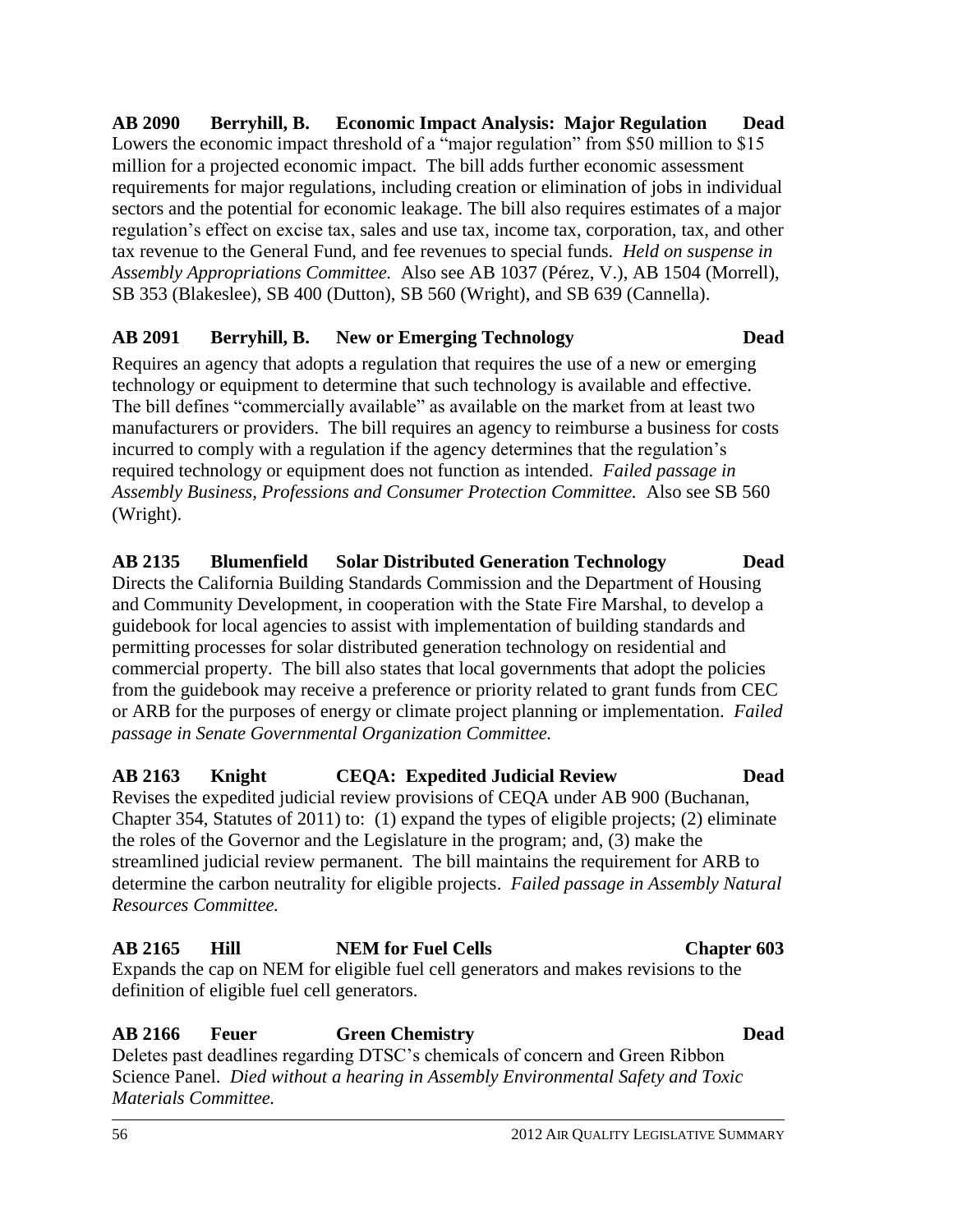transportation plan.

**AB 2249 Buchanan Solar Water Heating Incentive Program Chapter 607** Expands the natural gas portion of the California Solar Initiative's Thermal Program to allow solar water heating for swimming pools, except for single-family residential pools.

**AB 2267 Hall Marine Resources and Preservation Dead** Revises the Rigs-to-Reefs program established by the California Marine Life Legacy Act to allow oil platform owners to count certain costs associated with the partial removal of a platform against funds they would pay to the State. The bill adds air quality to the criteria needed to be considered by the Ocean Protection Council in determining a net benefit to the marine environment, and requires the Council to consult with ARB. *Held on suspense in Senate Appropriations Committee.*

Suspends, until January 1, 2020, the hours of operation for highway lanes designated for high-occupancy vehicles along Interstate 80 in the Bay Area in the morning reverse-

contracted before March 29, 2012, is grandfathered from the new requirements. The bill

**AB 2200 Ma High-Occupancy Vehicle Lanes Vetoed**

commute direction.

**AB 2227 Bradford POU Reporting Requirements Chapter 606** Recasts and revises various reporting requirements applicable to POUs.

# **AB 2234 Hill NEM Eligibility Dead**

Raises the maximum size of renewable energy projects eligible for NEM for public agency utility customers. The bill raises the current project cap for NEM from 1 megawatt to 2 megawatts for new and existing renewable energy projects and limits the total capacity of these new projects to 100 megawatts. *Failed passage in Assembly Utilities and Commerce Committee.*

**AB 2245 Smyth CEQA: Exemption for Bicycle Lanes Chapter 680** Exempts from CEQA, under certain conditions, the restriping of streets and highways for

bicycle lanes in an urbanized area where the restriping is consistent with a bicycle

### **AB 2187 Bradford RPS Contract Grandfathering Chapter 604** Allows an electrical service provider to count the generation from any and all contracts

**AB 2196 Chesbro RPS Eligibility for Biomethane Chapter 605** Requires biomethane from contracts purchased on March 29, 2012, and thereafter by a power plant to meet the same procurement categories established by SBX1 2 (Simitian,

entered into through January 13, 2011, as eligible procurement for any of the three

Chapter 1, Statutes of 2011) and to demonstrate a direct environmental benefit to California in order to be eligible under RPS. The bill establishes that biomethane

compliance periods and for any of the three product categories under RPS.

can only become effective if AB 1900 (Gatto) is also chaptered.

2012 AIR QUALITY LEGISLATIVE SUMMARY 57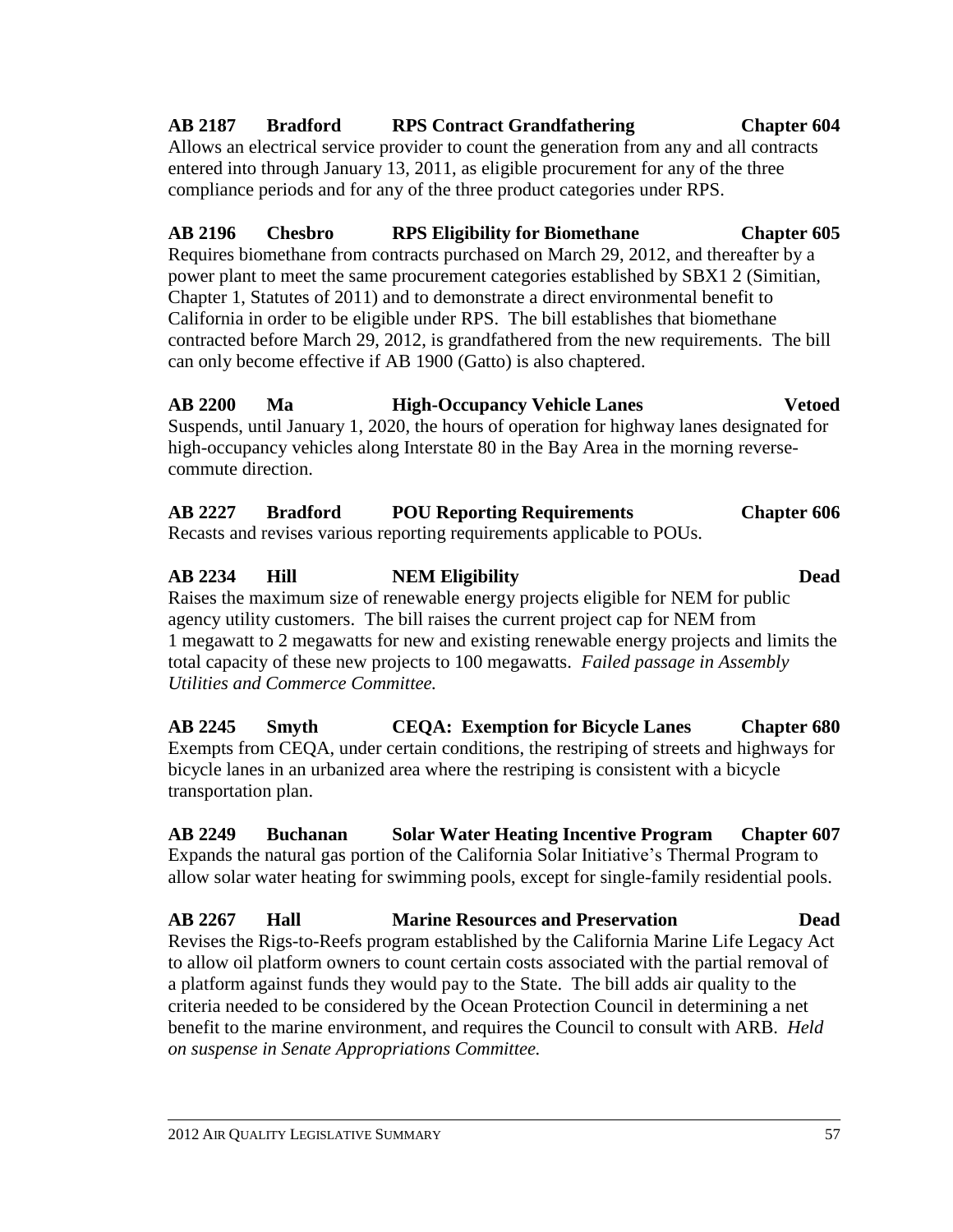### 58 2012 AIR QUALITY LEGISLATIVE SUMMARY

### **AB 2289 Jeffries Specially Constructed Vehicles Dead**

Revises procedures for registration of specially constructed passenger vehicles by requiring DMV to maintain a list, on its website, of applicants above the annual limit and consider the applications for registration in the order they were received. The bill requires DMV to register these excess vehicle applications with the emission requirement of the year in which the application was previously submitted, and to reject an application for a specially constructed vehicle if the applicant has another pending application. *Died without a hearing in Senate Transportation and Housing Committee*.

### **AB 2308 Torres Land Use Regional Housing Chapter 58**

Allows cities and counties to reduce their share of the regional housing need by the number of units built between the start of a housing element projection period and the housing element due date under the Planning and Zoning Law.

### **AB 2339 Williams Geothermal Heat Pumps Chapter 608**

Requires CEC, in consultation with CPUC, cities, counties, special districts, and other stakeholders, to evaluate policies to overcome barriers to the use of geothermal heat pump and geothermal ground loop technologies by July 1, 2013.

# **AB 2347 Achadjian AB 32: Jobs Leakage Dead**

Amends the definition of "leakage" contained in AB 32 (Núñez, Chapter 488, Statutes of 2006), to include "a shift in jobs from within the state to locations outside of the state." *Died without a hearing in Assembly Natural Resources Committee.*

# **AB 2390 Chesbro Biomass Electricity Incentive Program Dead**

Requires CEC to establish an incentive program to compensate producers and collectors of biomass materials used for electricity generation. *Held on suspense in Senate Appropriations Committee.*

### **AB 2404 Fuentes Cap-and-Trade Revenue Dead** Creates the "Local Emission Reduction Program," funded by Cap-and-Trade auction proceeds, and administered by the Strategic Growth Council, to award monies to local

government entities, consistent with locally adopted GHG emission reduction plans. The bill directs ARB to establish the program and, along with the Strategic Growth Council, certify locally adopted GHG reduction plans. *Held on suspense in Assembly Appropriations Committee.*

# **AB 2405 Blumenfield High-Occupancy Toll Lanes Chapter 674**

Allows vehicles that meet ARB's enhanced advanced technology partial zero-emission and zero-emission vehicle standards to access high-occupancy toll lanes free of charge, regardless of occupancy, unless otherwise prohibited by federal law.

# **AB 2409 Allen Energy Efficiency Financing Dead**

Requires CEC, in collaboration with ARB and other State entities, to review and make recommendations on emerging technology financing models used in other states to finance energy efficiency technology deployments and services to maximize private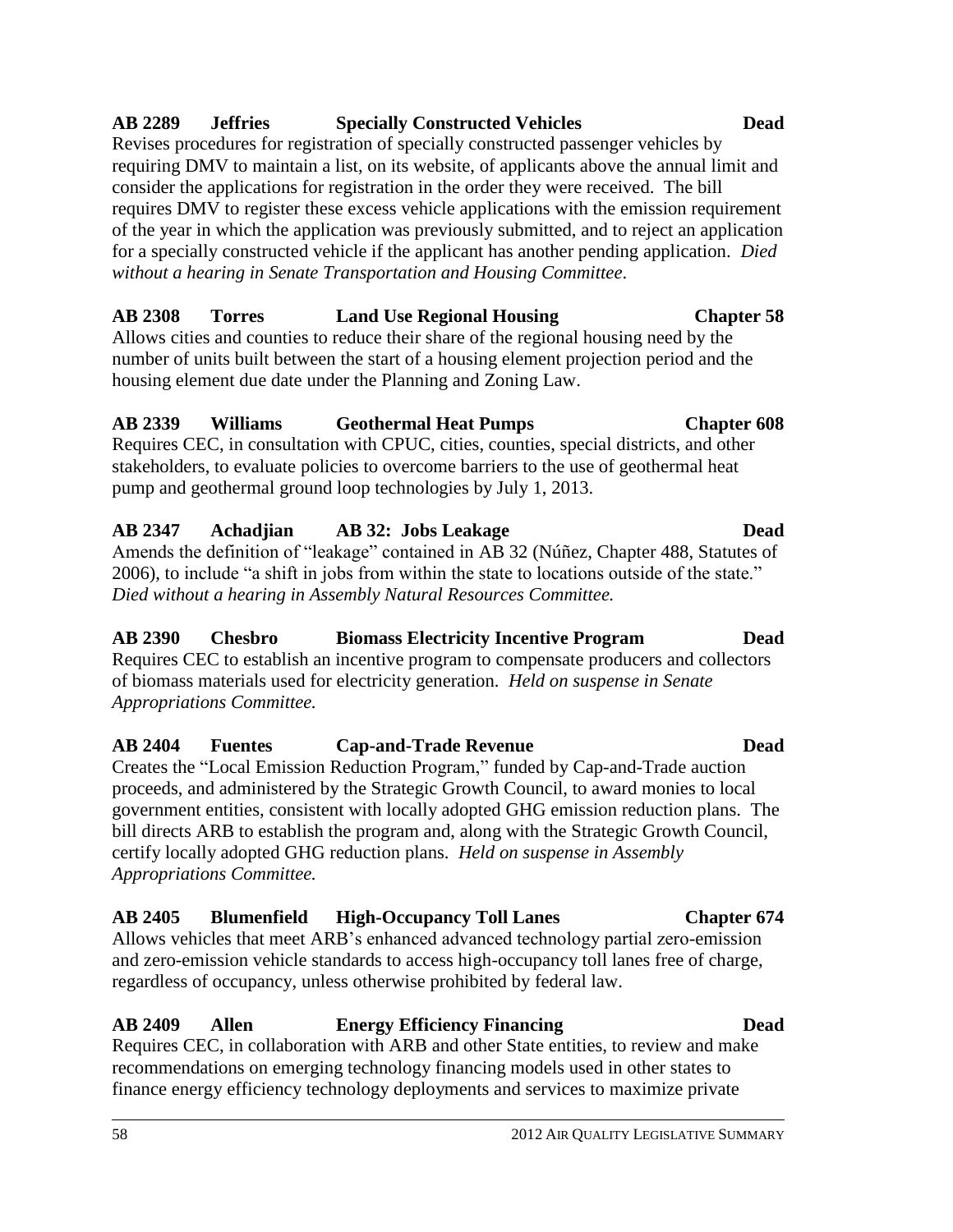SB 688 (Wright).

regulation. The bill specifies that the process shall include, but not be limited to, an

### **AB 2563 Smyth GHG Offset Credits Dead** Requires ARB, on or before January 1, 2013, to adopt a process for the review and

Requires electric utilities, with CPUC oversight, to credit auction revenues they receive from the sale of freely allocated Cap-and-Trade allowances, back to utility customers in proportion to the increase in the customers' electricity costs due to the Cap-and-Trade program. *Held in Senate Rules Committee.* Also see AB 485 (Ma) and AB 1906 (Nestande).

consideration of new compliance offset protocols under California's Cap-and-Trade

**AB 2529 Wieckowski Cap-and-Trade Revenue: Electric Utilities Dead**

Requires CPUC to complete a study on the cost of NEM to ratepayers.

**AB 2514 Bradford NEM Reporting Chapter 609**

**AB 2499 Conway Periodic Smoke Inspection Program Dead** Makes technical, nonsubstantive changes to legislative findings and declarations regarding the Periodic Smoke Inspection Program. *Held in Assembly Rules Committee*. **AB 2506 Pérez, V. Legislative Review of Proposed Regulations Dead**

Establishes a 60-day period for the legislative review of rulemakings after agency adoption but prior to review by OAL. The bill allows the floor of either house to reject the regulatory action by a resolution with a majority of that house concurring. If the

*Professions and Consumer Protection Committee.* Also see AB 1213 (Nielson) and

**AB 2488 Williams Public Transit Buses Chapter 376** Extends the allowable length of a public bus owned and operated by Gold Coast Transit by four inches, for a bike rack mounted on the front of it. The additional length would allow for the use of bike racks that carry three bikes.

# *Appropriations Committee*.

# for the Clean Vehicle Rebate Program from other sources. *Held on suspense in Assembly*

**AB 2412 Swanson Air Quality Improvement Fund Dead** Changes ARB's required biennial report evaluating the implementation of the Air Quality Improvement Fund to an annual basis and eliminates the sunset date for the reporting. *Died without a hearing in Assembly Transportation Committee*.

**AB 2450 Hall Clean Vehicle Rebate Program Dead**

Requires CPUC to allocate at least \$15 million annually from the Electric Program Investment Charge to fund, upon appropriation by the Legislature, ARB's Clean Vehicle Rebate Program. The bill specifies this funding is to supplement, not supplant, funding

# investment. *Held on suspense in Senate Appropriations Committee.*

### regulation is rejected by a house of the Legislature, then the agency has 120 days to revise and resubmit the regulation. *Died without a hearing in Assembly Business,*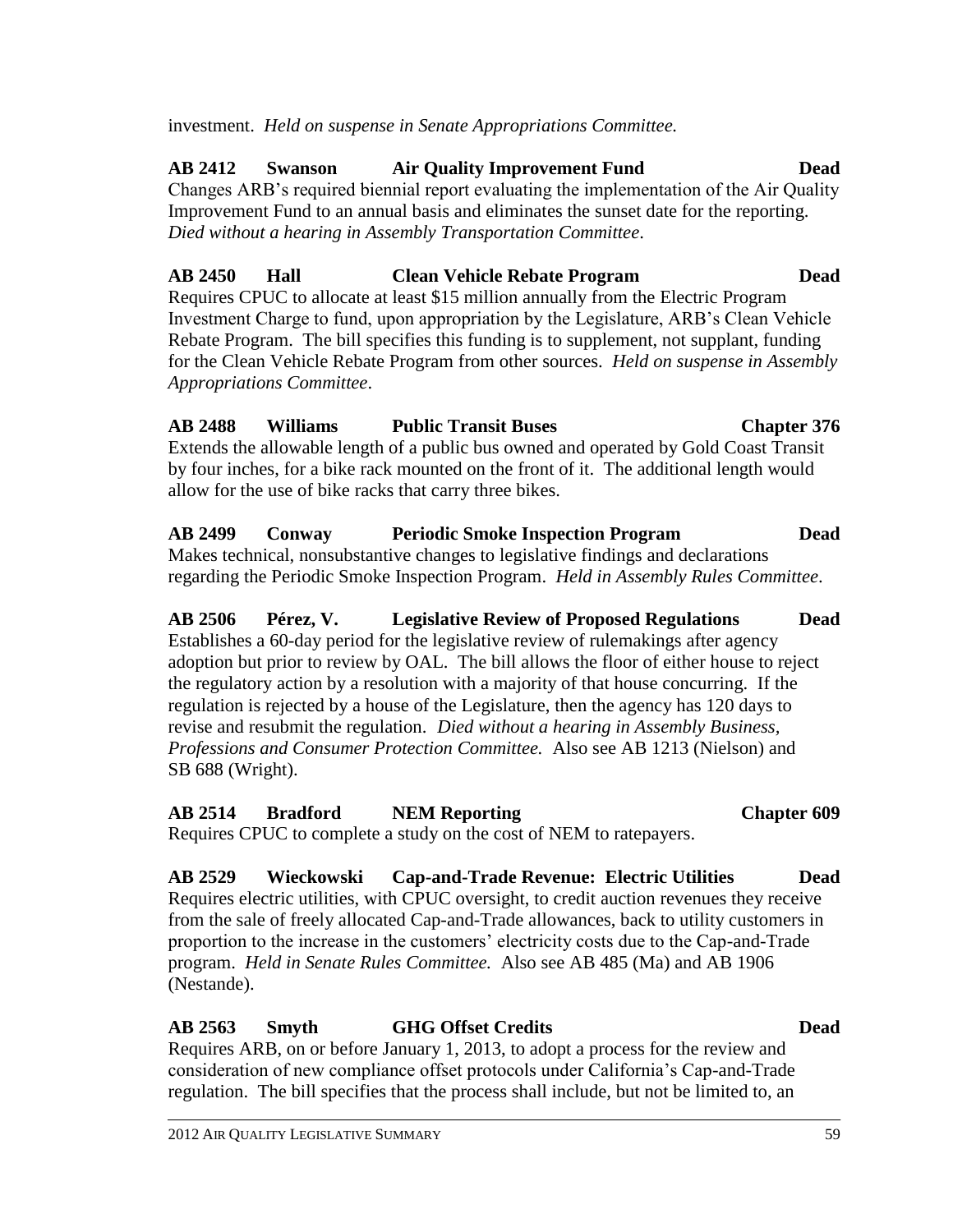annual review schedule, an online tracking system, an assigned point of contact at ARB for entities wishing to submit protocol ideas, an explanation of review and consideration procedures and the criteria that will be used to evaluate proposed protocols. Urgency bill. *Held on suspense in Assembly Appropriations Committee*.

### **AB 2576 Davis General Plan Spot Bill N/A**

Originally, the bill would have made technical, nonsubstantive changes to general plan elements of local planning. The bill was subsequently amended to deal with an unrelated subject matter.

**AB 2581 Conway High-Occupancy Vehicle Lanes Spot Bill Dead** Makes technical and nonsubstantive changes to provisions in the Vehicle Code allowing certain advanced technology vehicles to access high-occupancy vehicle lanes regardless of occupancy. *Held at Assembly Desk.*

### **AB 2583 Blumenfield Alternatively Fueled Vehicles Chapter 676** Directs DGS to encourage the operation of State-owned alternatively fueled vehicles

using the fuel for which they were designed, encourage the development of alternative fueling infrastructure at or near State vehicle fueling or parking sites and promote State employee operation of alternatively fueled vehicles through incentives. Additionally, the bill directs DGS and Caltrans, to the extent feasible, to develop and implement advanced technology vehicle parking incentive programs in public parking facilities of 50 spaces or more and at park and ride lots.

### **AB 2605 Cedillo Air Pollution Control Penalties Dead**

Allows a city attorney of any city having a population in excess of 750,000 with a fulltime prosecutor to recover civil penalties from specified air pollution violations. *Died without a hearing in Assembly Judiciary Committee.*

**AB 2624 Smyth Sustainable Communities Strategies Funding Dead** Adds local agency formation commissions to the list of agencies eligible to apply for grants awarded by the Strategic Growth Council from Proposition 84 funds allocated for the planning and development of sustainable communities. The bill is intended to provide these commissions a greater opportunity to be considered for funds that support the development and implementation of sustainable communities strategies and regional transportation plans. *The bill was held on suspense in the Senate Appropriations Committee.*

### **AB 2629 Morrell Conservation Easements Dead** Makes technical, nonsubstantive changes to conservation easement provisions of the

Planning and Zoning Law. *Held in Assembly Rules Committee.*

### **AB 2631 Fletcher Electric Vehicles: Offstreet Parking Dead** Makes technical, nonsubstantive, changes to legislative findings and declarations

regarding electric vehicle offstreet parking. *Held in Assembly Rules Committee*.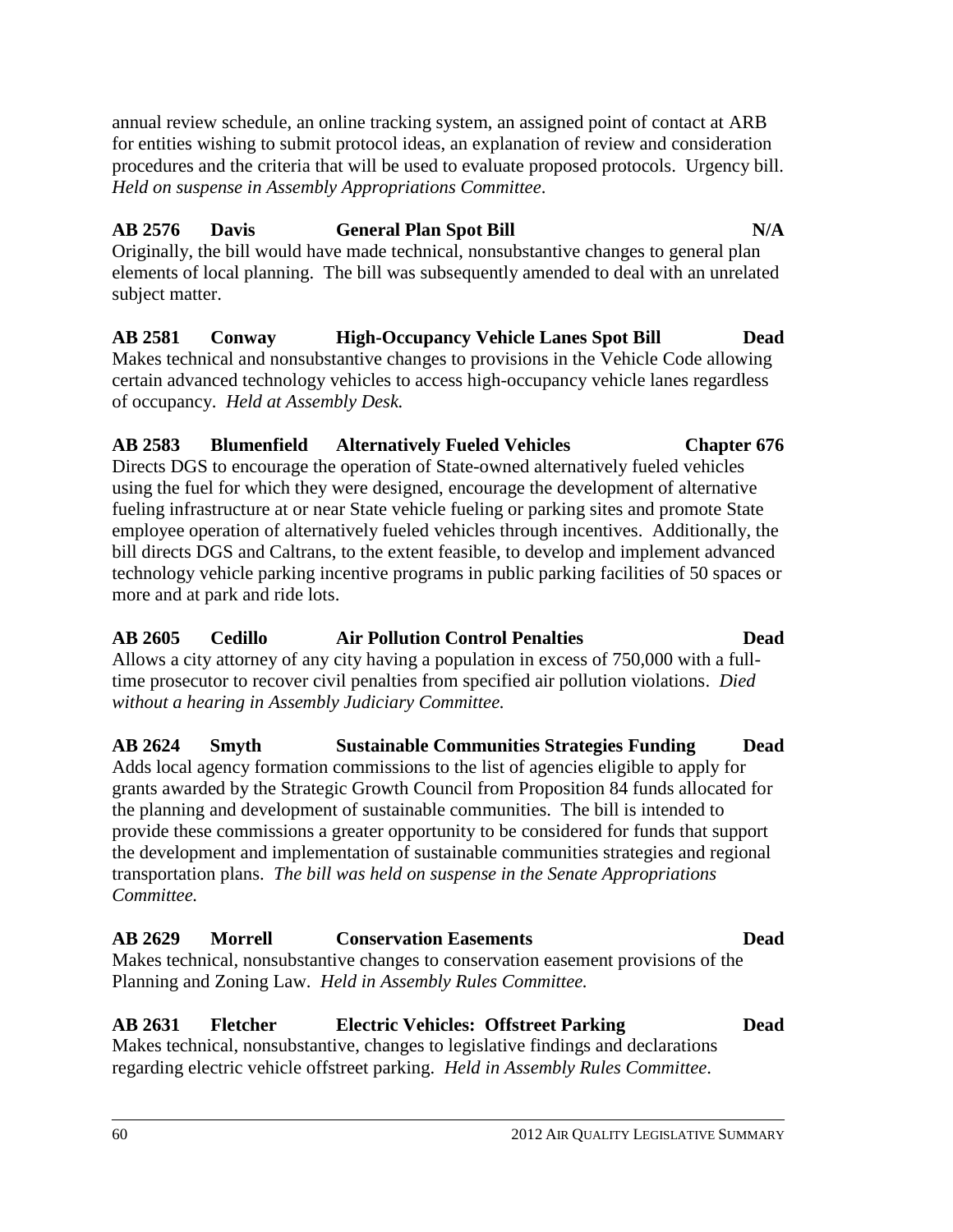# **AB 2644 Butler Electric Vehicle Charging Stations Dead**

Requires the California Building Standards Commission to adopt standards for construction, installation, and alteration of EV charging stations in designs for single family residential property. *Died without a hearing in Assembly Housing and Community Development Committee.*

# **AB 2652 Furutani Vehicle Registration: Fiscal Responsibility Dead**

Extends the period from 45 days to 60 days for a vehicle owner to submit evidence of financial responsibility (insurance) to DMV or to establish that the vehicle is not being operated, for purposes of vehicle registration. *Died without a hearing in Assembly Transportation Committee.*

### **AJR 35 Williams Coal Exportation RES. Chapter 139** Urges the President and Congress to enact legislation to restrict the export of coal for electricity generation to any country that has not adopted rules on GHG emissions that are "at least as restrictive" as those adopted by the United States.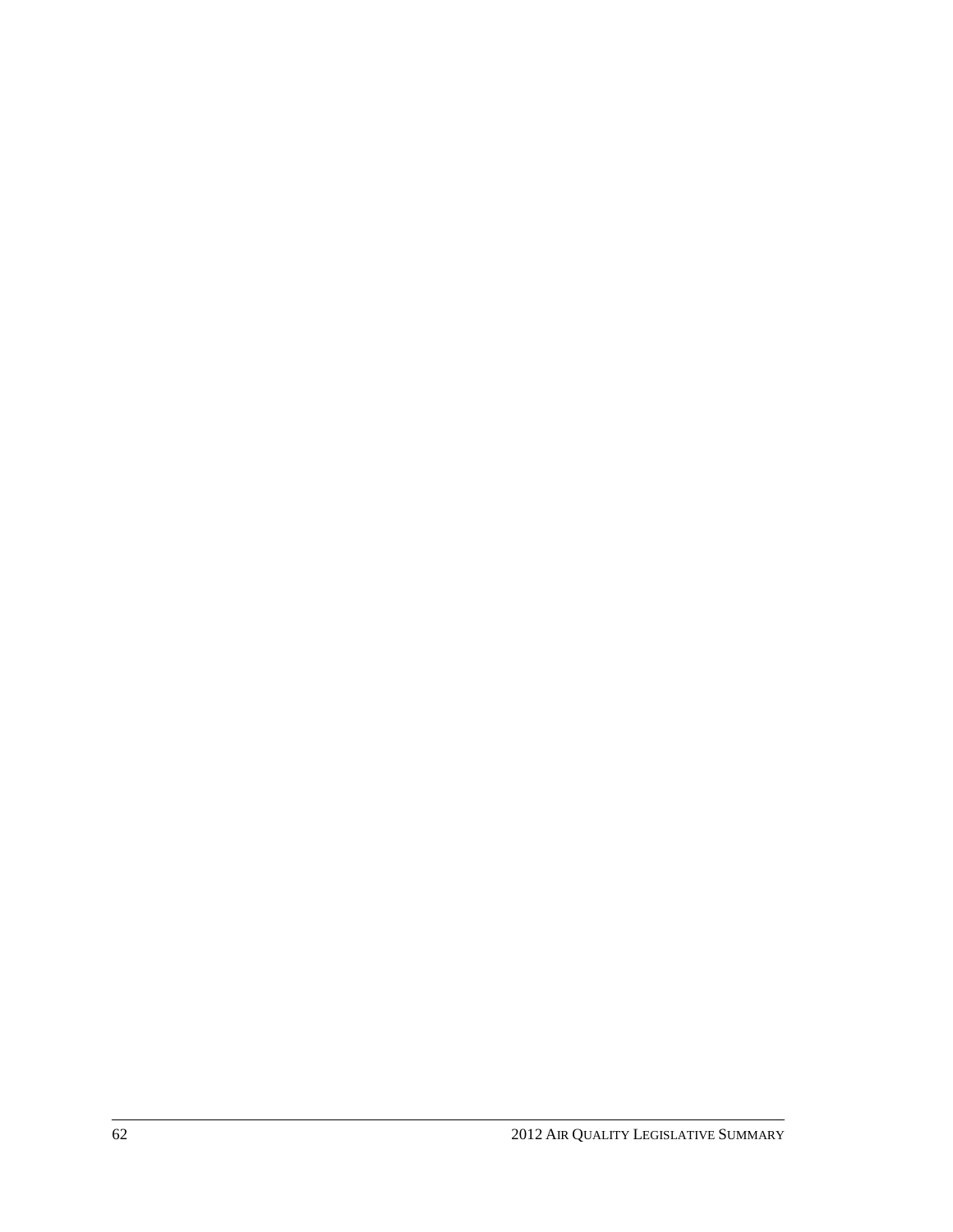# **SENATE BILLS**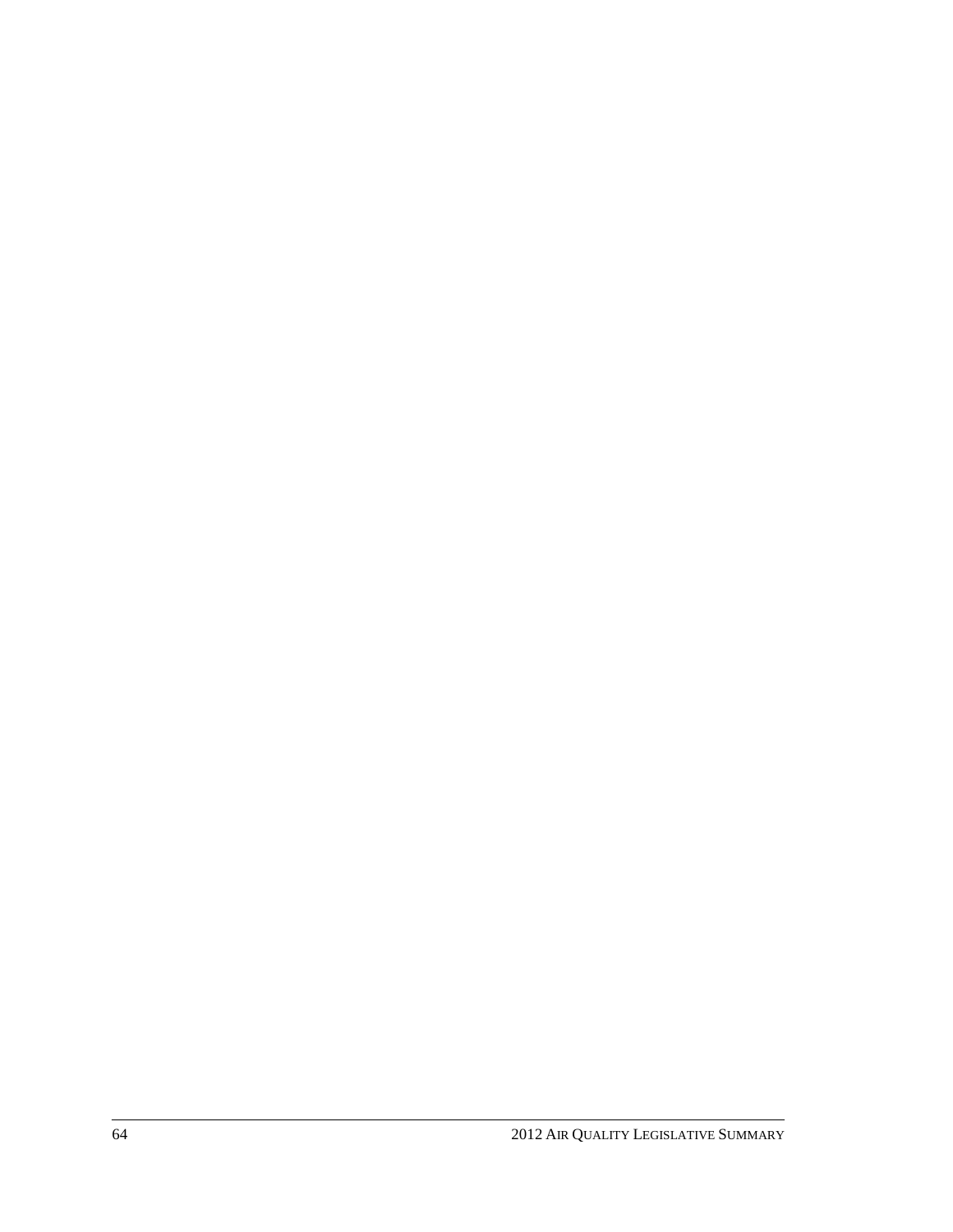# **SB 12 Corbett Aerodynamic Devices: Trucks Chapter 727**

Allows aerodynamic devices, as defined for heavy-duty trucks, to extend no more than three inches on either side beyond the current vehicle width limit, if the device does not limit the vehicle's "swept width" and turning radius.

# **SB 23 Simitian RPS Cleanup Dead**

Makes a number of technical and substantive changes to SBX1 2 (Simitian, Chapter 1, Statutes of 2011) that requires IOUs and POUs to acquire at least 33 percent of electricity from renewable energy sources by the end of 2020. The bill prohibits ARB from adopting any requirement for the procurement of eligible renewable energy resources by a retail seller or POU. *Held at Assembly Desk.*

**SB 35 Padilla PGC, RD&D, and Renewable Energy Program N/A** Originally repealed CEC's PIER program and Renewable Energy Program, as well as the PGC. The bill would have also established the California Energy Research and Technology Program for the purpose of funding energy-related RD&D, but provided no funding. The bill was subsequently amended to deal with an unrelated subject matter. Urgency bill. Also see AB 723 (Bradford), AB 724 (Bradford), AB 1303 (Williams), SB 410 (Wright), and SB 870 (Padilla).

**SB 37 Simitian Liquefied Natural Gas Terminals Dead** Requires CEC to conduct a needs assessment for liquefied natural gas terminals and to revise that assessment when new terminal facilities are proposed. The bill requires proposed liquefied natural gas terminal projects subject to CEQA to include specified information in an environmental impact report. *Held on suspense in Senate Appropriations Committee.*

**SB 52 Steinberg CEQA: Judicial Review Streamlining Dead** Provides clean-up language for AB 900 (Buchanan, Chapter 354, Statutes of 2011), which provided judicial streamlining for "environmental leadership development projects" subject to challenges under CEQA. The bill requires a CEQA lead agency to place the highest priority on measures that will reduce GHG emissions on the project site or within the community where the project is located, and it allows for the use of offset credits. *The bill failed passage in the Assembly Committee on Jobs, Economic Development, and the Economy.*

# **SB 58 Runner Photovoltaic Demonstration Project Dead**

Extends the sunset date on the Antelope Valley Fairgrounds' energy efficiency and photovoltaic Synergy Demonstration Project until January 1, 2018. *Died without a hearing in Assembly Utilities and Commerce Committee.*

### **SB 71 Leno Obsolete Mandated Reports Chapter 728** Eliminates or streamlines more than 200 State agency reporting requirements and eliminates various boards and committees. The bill deletes ARB reporting requirements regarding a vehicle information program and a vehicle retirement program.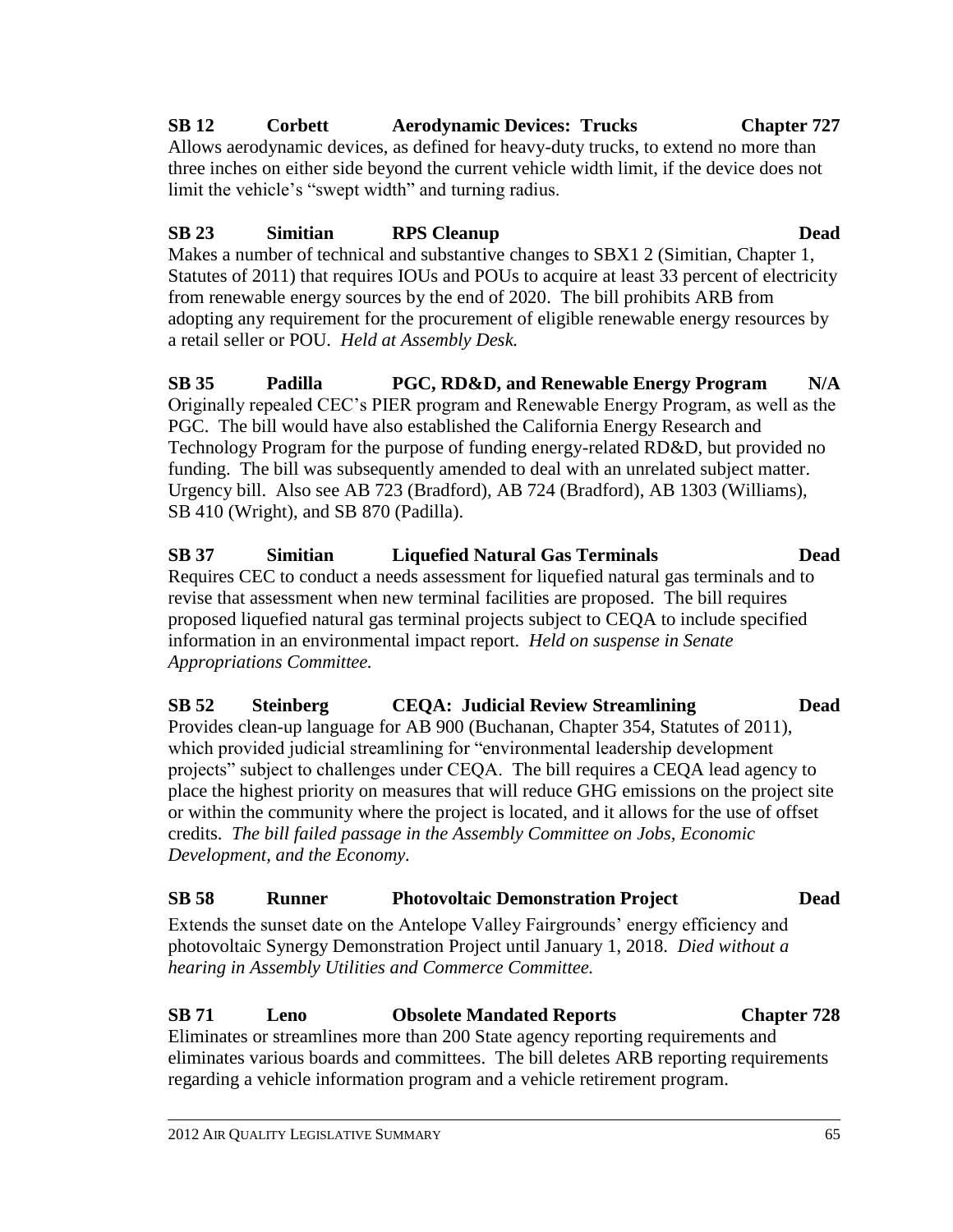### **SB 142 Rubio Electrical Rates Dead**

Requires CPUC, no later than June 1, 2012, to modify the current residential electrical rate structure to one that reflects the actual cost of serving average residential customers. *Died without a hearing in Senate Energy Committee.*

### **SB 143 Rubio Energy-Related GHG Offset Credits N/A** Originally required ARB to adopt methodologies for quantifying GHG reductions from: (1) voluntary energy efficiency programs, (2) distributed electricity generation programs, including the California Solar Initiative, and (3) programs adopted and implemented by CPUC and CEC that may reduce GHG emissions in the state. The bill required ARB to determine the cost-effectiveness of each type of reduction and develop a system to reimburse offset project investors with credits which could be used to comply with the GHG emissions trading program. The bill prohibited a credit from being issued for an emission reduction already required by law or regulation or that has already been credited

# **SB 153 Strickland Salary Prohibition for Specified Boards Dead**

for an offset. The bill was subsequently amended to deal with a different subject matter.

Prohibits members appointed to the Agricultural Labor Relations Board, California Unemployment Insurance Appeals Board, Public Employment Relations Board, and the State Water Resources Control Board from receiving a salary, but authorizes these members to receive a specified per diem payment. *Failed passage in Senate Governmental Organization Committee.*

# **SB 178 Simitian Green Chemistry Advisory Panel Dead**

Authorizes the Green Ribbon Science Panel to form subgroups to review and report on green chemistry topics identified by DTSC. *Died without a hearing in Assembly Environmental Safety and Toxic Materials Committee.*

# **SB 234 Hancock Propositon 1B: Shore Power Projects Vetoed**

Requires ARB to reimburse eligible project costs on a quarterly basis for shore power electrification projects that are in substantial compliance with milestones identified in program guidelines. The bill authorizes ARB to withhold 10 percent of the reimbursable costs until the project is demonstrated to be powering a vessel docked at berth.

# **SB 236 Anderson Public Records Act Spot Bill Dead**

Makes technical, nonsubstantive changes to the California Public Records Act. *Held in Senate Rules Committee.*

# **SB 237 Wolk Cap-and-Trade: Agriculture Dead**

Codifies eligibility criteria for distributing potential Cap-and-Trade program auction revenue to the agricultural sector. The bill tasks an unspecified agency with administering the funds, and creates the California Agricultural Climate Benefits Advisory Committee to provide input to the administering agency. *Held on suspense in Senate Appropriations.*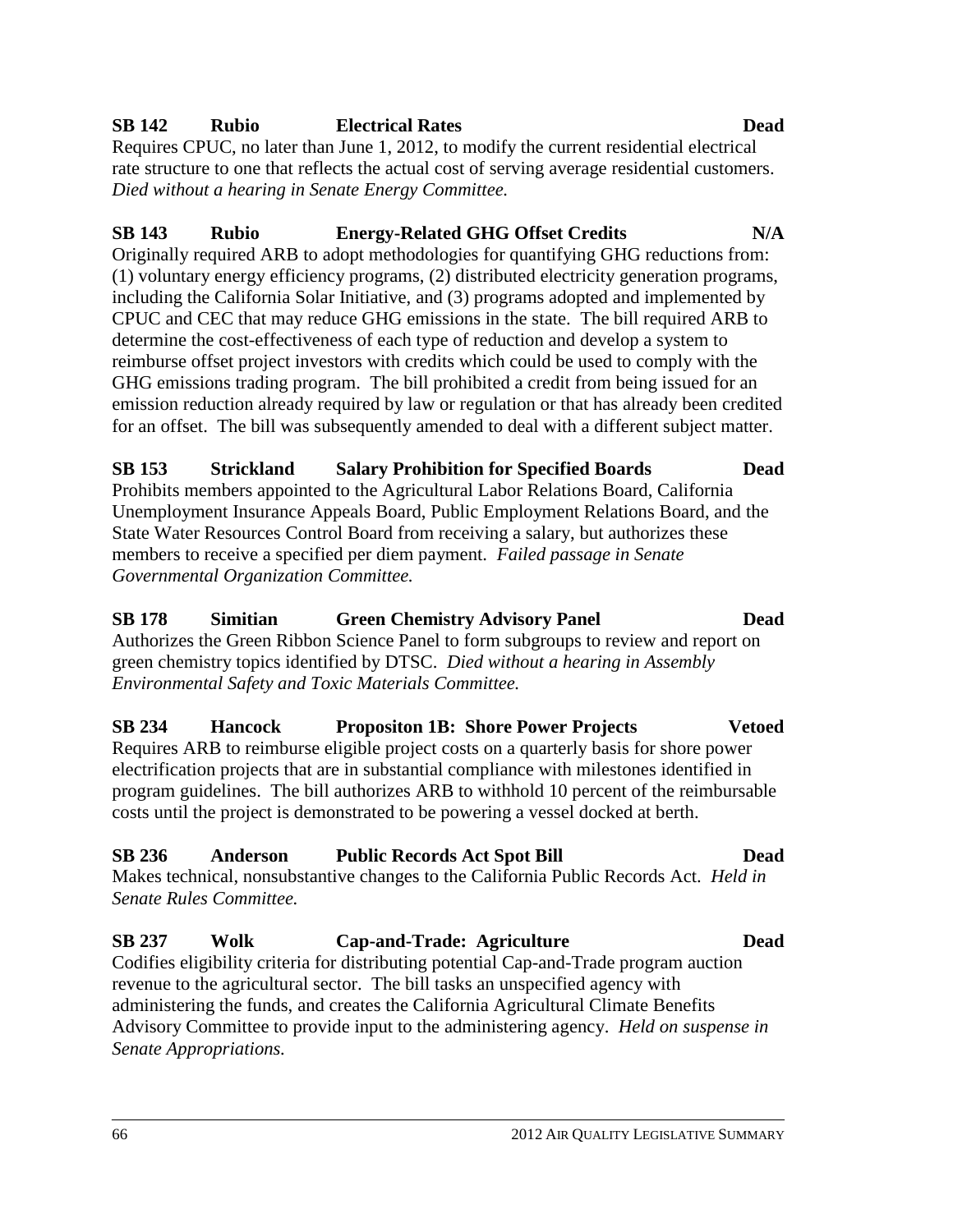#### 2012 AIR QUALITY LEGISLATIVE SUMMARY 67

# **SB 246 De León GHG Offset Credits Dead**

Requires ARB to: (1) control the eligibility of offsets used to comply with a marketbased compliance system; (2) investigate any third-party claims about an offset before it is credited in the program; (3) ensure that offsets do not have a significant adverse impact on human health or the environment; and, (4) make certain that the offsets are permanently retired and that the emission reductions associated with the offsets are not claimed by another party. *Held on suspense in Senate Appropriations.*

**SB 286 Wright Redevelopment Agency Energy Efficiency Dead** Authorizes, among other things, a redevelopment agency to loan or grant funds for energy efficiency improvements to owners or tenants of commercial buildings located in a redevelopment project area. *Died without a hearing in Senate Governance and Finance Committee.*

# **SB 297 Cannella Hydroelectricity RPS Eligibility Dead**

Revises the definition of an eligible renewable energy resource to include a hydroelectric generation facility of any size, and removes other restrictions regarding which hydroelectric generation facilities meet the definition of an eligible renewable energy resource. *Died without a hearing in Senate Energy Committee.* Also see AB 1771 (Valadao) and SB 971 (Cannella).

# **SB 343 De León Energy Efficiency Dead**

Directs CPUC, in consultation with CEC, the Treasurer, and CAEATFA, to determine appropriate energy efficiency financing measures, programs, and funding sources for residential, commercial, and public buildings to achieve the statewide energy efficiency goals of the California Energy Efficiency Strategic Plan. Urgency bill. *Died without a hearing in Assembly Natural Resources Committee.*

**SB 353 Blakeslee Economic Impact Analysis: Major Regulation Dead** Requires an agency that proposes to adopt a major regulation to prepare an additional economic competitiveness assessment with specified information. The bill requires DOF to adopt guidelines that each agency must follow when preparing economic assessments and to review and approve these economic assessments. The bill also requires OAL to review a major proposed regulation for the standard of competitiveness, as defined. Finally, the bill repeals provisions that authorize an agency to appeal an OAL decision to the Governor. *Died without a hearing in Senate Governmental Organization Committee.*  Also see AB 1037 (Pérez, V.), AB 1504 (Morrell), AB 2090 (Berryhill, B.), SB 400 (Dutton), SB 560 (Wright), and SB 639 (Cannella).

**SB 357 Dutton Obsolete Equipment/ARB Regulations Dead** Requires ARB to include an estimate of the revenue lost or gained to the State of any new, revised, or repealed rule relating to diesel-fueled, heavy-duty on-road or off-road motor vehicles that would make a piece of equipment obsolete if the asset had any remaining depreciable life. The bill requires the Franchise Tax Board to provide ARB with the average tax rate used to calculate the loss or gain in State revenue. *Died without a hearing in Assembly Natural Resources Committee.*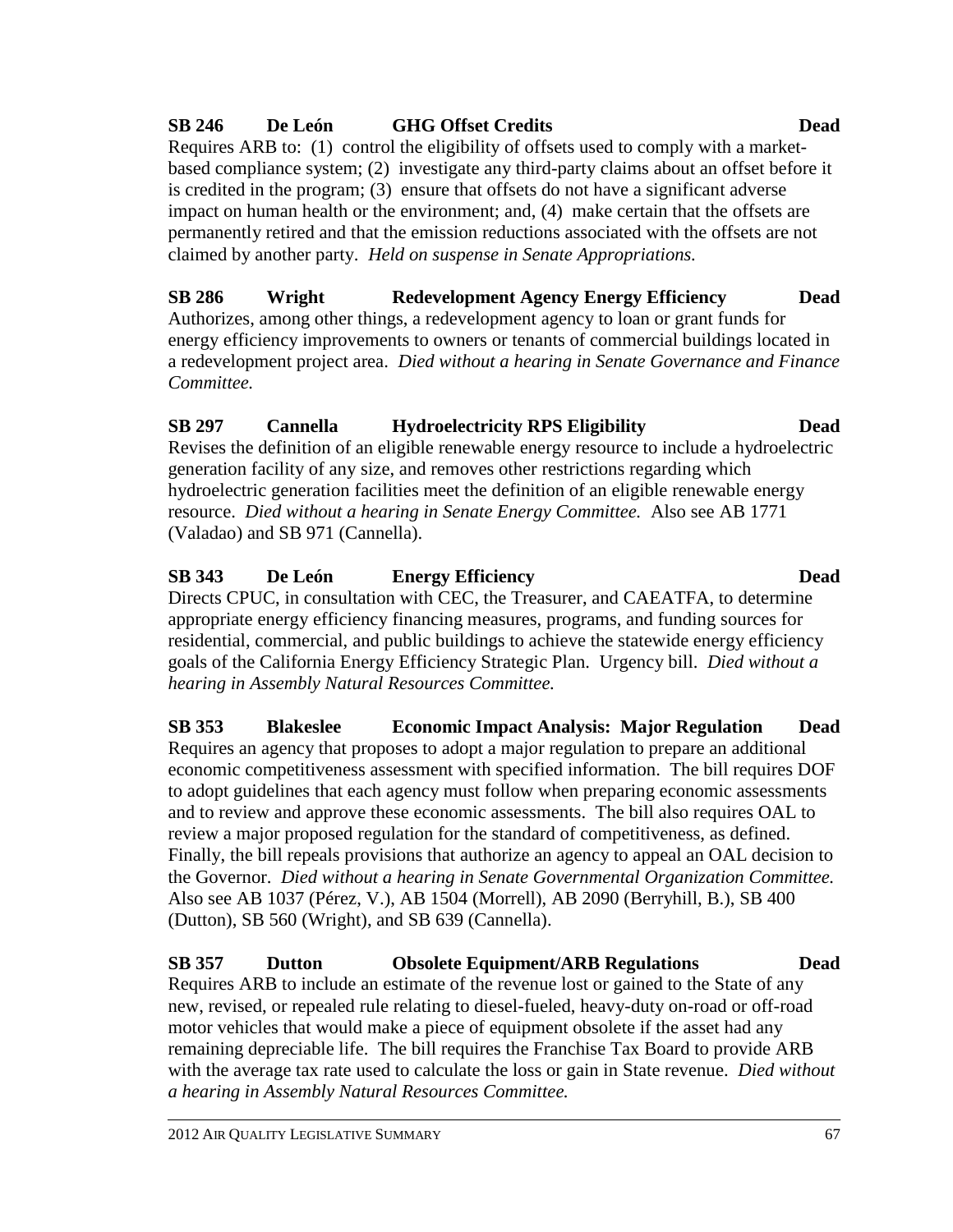# **SB 358 Cannella Air Quality Funds: Excluded from Income Dead**

Excludes grants or funds from ARB, an air pollution control district, or an air quality management district, from an entity's gross income for purposes of computing taxes. *Died without a hearing in Senate Governance and Finance Committee*.

# **SB 366 Calderon Regulation Review and Permit Streamlining Dead**

Requires each State agency to review its regulations to identify duplicative, overlapping, inconsistent, or outdated provisions and repeal or amend identified regulations. The bill also creates a Streamlined Permit Review Team charged with improving the efficiency of the State permitting process for development projects. Urgency bill. *Died without a hearing in Senate Governmental Organization Committee.* Also see AB 425 (Nestande), AB 535 (Morrell), AB 838 (Hill), and SB 1025 (Lowenthal).

# **SB 370 Blakeslee Multiple Meters for NEM Dead**

Permits agricultural electricity customers who have installed solar or wind generation systems to combine this electricity from adjacent properties to offset all of the customer's electricity costs. *Held on suspense in Senate Appropriations Committee.* Also see SB 594 (Wolk).

# **SB 372 Blakeslee DG Dead**

Requires large electrical corporations and large POUs to identify and designate zones within their service territory that are optimal for deployment of DG and to provide this information to CEC by December 31, 2012. The bill requires CEC, in consultation with CPUC, to develop guidelines for those electrical utilities to utilize in identifying and designating those zones. *Died without a hearing in Senate Energy Committee.* Also see AB 1302 (Williams).

# **SB 383 Wolk Community-Based Renewable Energy N/A** Originally, authorized a retail customer of an electric utility to purchase a subscription in

a community energy generation facility to receive a bill credit to offset all or a portion of the customer's electricity usage. Urgency bill. The bill is intended for the City of Davis. The bill was subsequently amended to deal with an unrelated subject matter. Also see SB 843 (Wolk).

# **SB 400 Dutton Economic Impact Analysis: Review Dead**

Requires State agencies proposing regulations to prepare economic, regulatory, and alternative assessments. The bill requires OAL, or a contracted external party, to review all such assessments that identify costs of \$100 million or more within 30 days. The bill directs OAL to reject a regulation if OAL determines that the economic assessment was not based on sound economic knowledge, methods, and practices, and the submitting agency did not revise the assessment to address the identified deficiencies. *Failed passage in Senate Environmental Quality Committee.* Also see AB 1037 (Pérez, V.), AB 1504 (Morrell), AB 2090 (Berryhill, B.), SB 353 (Blakeslee), SB 560 (Wright), and SB 639 (Cannella).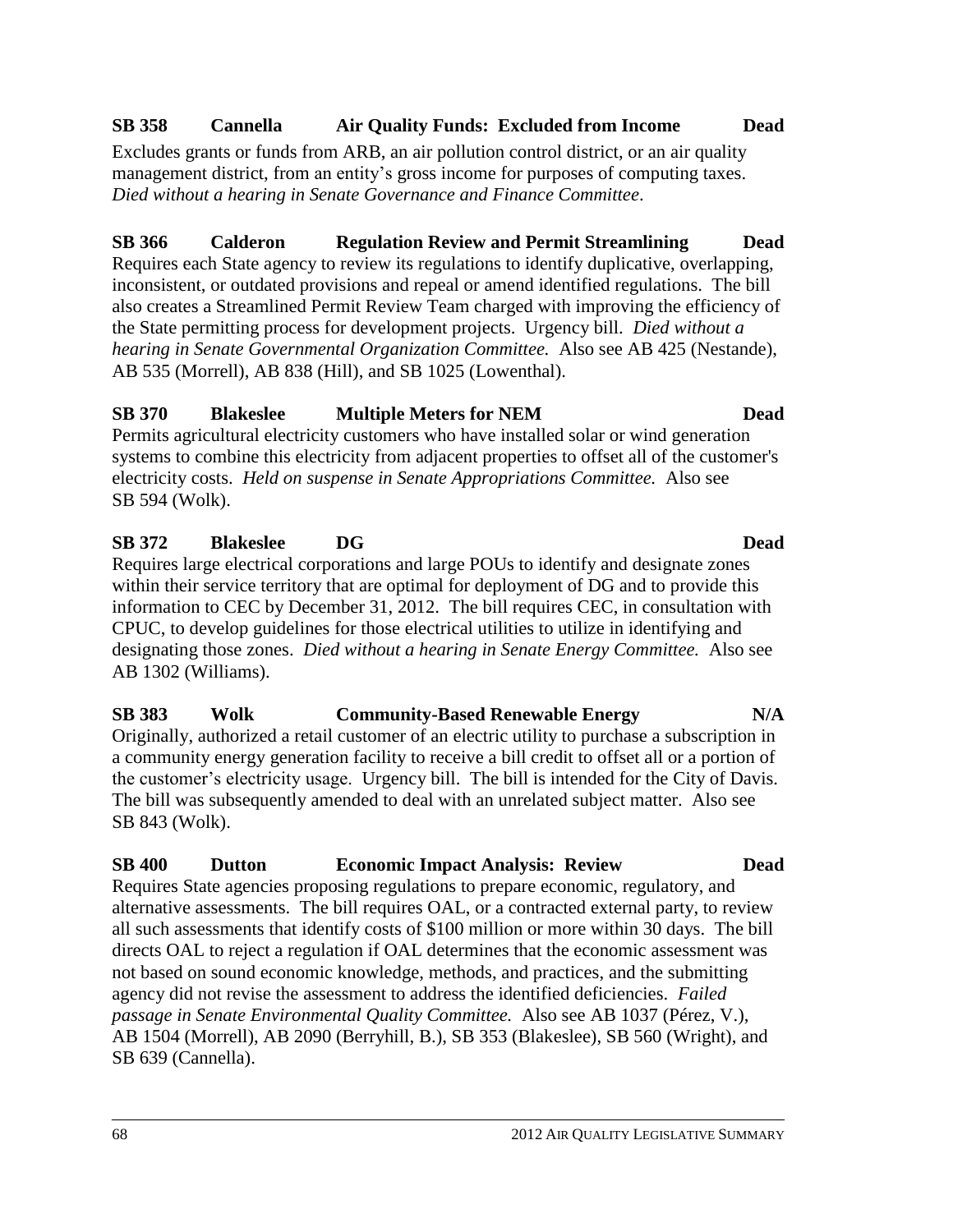#### 2012 AIR QUALITY LEGISLATIVE SUMMARY 69

# **SB 410 Wright PIER Reauthorization Dead**

Extends the sunset of PIER to 2022. *Held on suspense in Senate Appropriations Committee.* Also see AB 723 (Bradford), AB 724 (Bradford), AB 1303 (Williams), SB 35 (Padilla), SB 870 (Padilla).

# **SB 455 Pavley Timberland Conversion Mitigation Dead**

The bill requires timberland conversion permits to contain mitigation for environmental impacts to wildlife, habitat values, and forest type, as well as for the loss of carbon sequestration. The bill also requires the Board of Forestry to develop guidelines for mitigation of timberland conversion that are consistent with ARB's greenhouse gas methodologies, and to submit the guidelines to ARB at a public hearing. *Died on Assembly inactive file.*

# **SB 519 La Malfa Smog Check Dead**

Exempts a service technician from performing an under-the-hood visual inspection as part of a smog check. *Died without a hearing in Senate Transportation and Housing Committee*.

# **SB 533 Wright AB 32 Regulations N/A**

Originally required ARB to make available to the public on its website at least 60 days prior to compliance deadlines any reporting form or compliance tool that is required by a regulation adopted pursuant to AB 32 (Núñez, Chapter 488, Statutes of 2006). The bill also mandated a 60-day period between any subsequent revisions to such publicly released regulatory material and associated compliance deadline. Urgency bill. The bill was subsequently amended to deal with an unrelated subject matter.

# **SB 535 De León Cap-and-Trade Revenue Chapter 830**

Directs Cal/EPA to identify disadvantaged communities for investment opportunities of Cap-and-Trade auction proceeds, subject to specified criteria. The bill also requires DOF to allocate, in the investment plan it develops pursuant to AB 1532 (Pérez), a minimum of 25 percent of available monies to projects that benefit disadvantaged communities, and a minimum of 10 percent to projects located within such communities. The bill can only become effective if AB 1532 (Pérez) is also chaptered.

# **SB 553 Fuller Effective Date of Regulations Dead**

Requires that a regulation or an order of repeal of a regulation that has been identified by the agency as having, or as being reasonably likely to have, an adverse economic impact of at least \$10 million generally become effective 180 days, instead of 30 days, after the date it is filed with the Secretary of State. Also see AB 338 (Wagner), AB 1409 (Pérez, V.), and SB 1099 (Wright). *Died without a hearing in Senate Governmental Organization Committee.*

### **SB 560 Wright Economic Impact Analysis: Small Business Dead** Requires an agency to prepare a small business economic impact statement for a proposed regulation and to notice the statement to the public. The bill requires an agency that adopts a regulation that requires the use of a new technology to ensure that such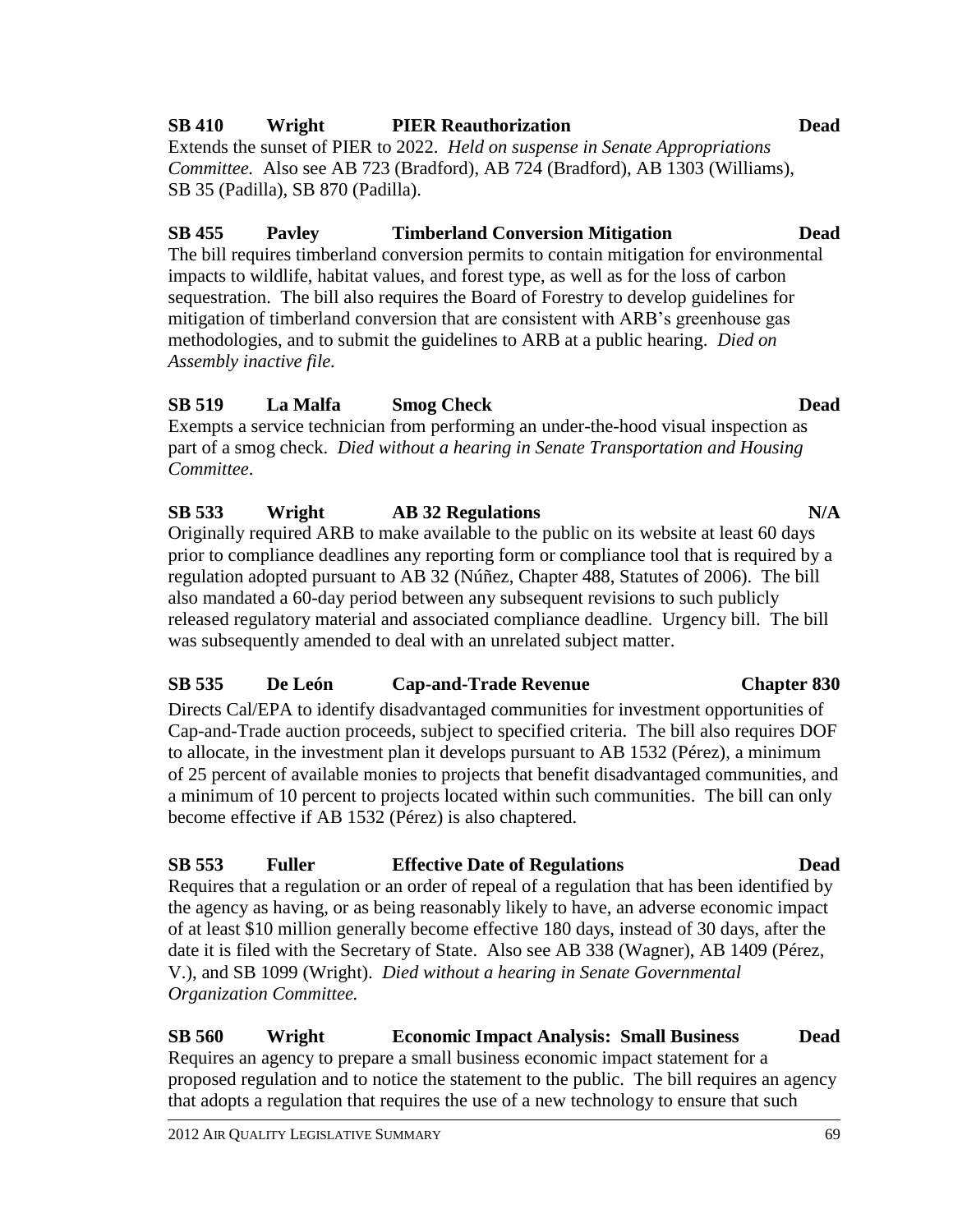technology is commercially available, defined as available from at least two sources, prior to the effective date of the regulation. The bill requires an agency to reimburse a business for costs incurred to comply with a regulation if the required technology does not function as intended. *Failed passage in Senate Environmental Quality Committee.* Also see AB 1037 (Pérez, V.), AB 1504 (Morrell), AB 2090 (Berryhill, B.), AB 2091 (Berryhill, B.), SB 353 (Blakeslee), SB 400 (Dutton), and SB 639 (Cannella).

### **SB 564 Evans Energy Efficiency Investments Dead**

Requires CPUC, in evaluating energy efficiency investments, to ensure that local and regional interests, multifamily dwellings, and energy service industry capabilities are incorporated into an electrical corporation's energy efficiency program portfolio design. The bill also requires CPUC to encourage participation from local governments, community-based organizations, and energy efficiency service providers in program design, revision, and implementation. *Died without a hearing in Senate Energy Committee.*

### **SB 575 DeSaulnier Smoking in the Workplace Dead**

Prohibits tobacco smoking in a number of workplaces that are currently exempt from the California Smoke Free Work Place Law, particularly in bars and taverns, hotel lobbies, warehouse facilities, banquet rooms, private residences used as family day care, employee break rooms, and owner-operated businesses. *Died without a hearing in Assembly Governmental Organization Committee.*

## **SB 594 Wolk Multiple Meters for NEM Chapter 610**

Authorizes a utility customer to aggregate the electricity use from adjacent properties owned by the customer, to be offset by the energy generated by a single renewable energy system. Also see SB 370 (Blakeslee).

**SB 639 Cannella Economic Impact Analysis: Review Dead** Requires ARB, DTSC, DPR, SWRCB, OEHHA, Cal/EPA, and Cal/OSHA to perform an economic analysis, as specified, on proposed regulations. The bill requires the agency to contract with an external independent entity to either prepare the economic analysis on a proposed regulation or to peer review the economic analysis prepared by the agency. *Died without a hearing in Senate Environmental Quality Committee.* Also see AB 1037 (Pérez, V.), AB 1504 (Morrell), AB 2090 (Berryhill, B.), SB 353 (Blakeslee), SB 400 (Dutton), and SB 560 (Wright).

# **SB 669 Rubio Carbon Sequestration Dead**

Requires ARB to develop an accounting protocol for sequestered carbon dioxide and to oversee the air quality portion of a CEQA review of carbon capture and storage projects. The bill designates CEC as the lead agency for CEQA reviews, and directs CEC to coordinate the development of performance standards for carbon capture and storage sites. The bill also allows electrical utilities to set rates to recover the cost of acquiring power generated by new technology from zero- or low-carbon resources if approved by CPUC. *Died without a hearing in Senate Energy Committee.*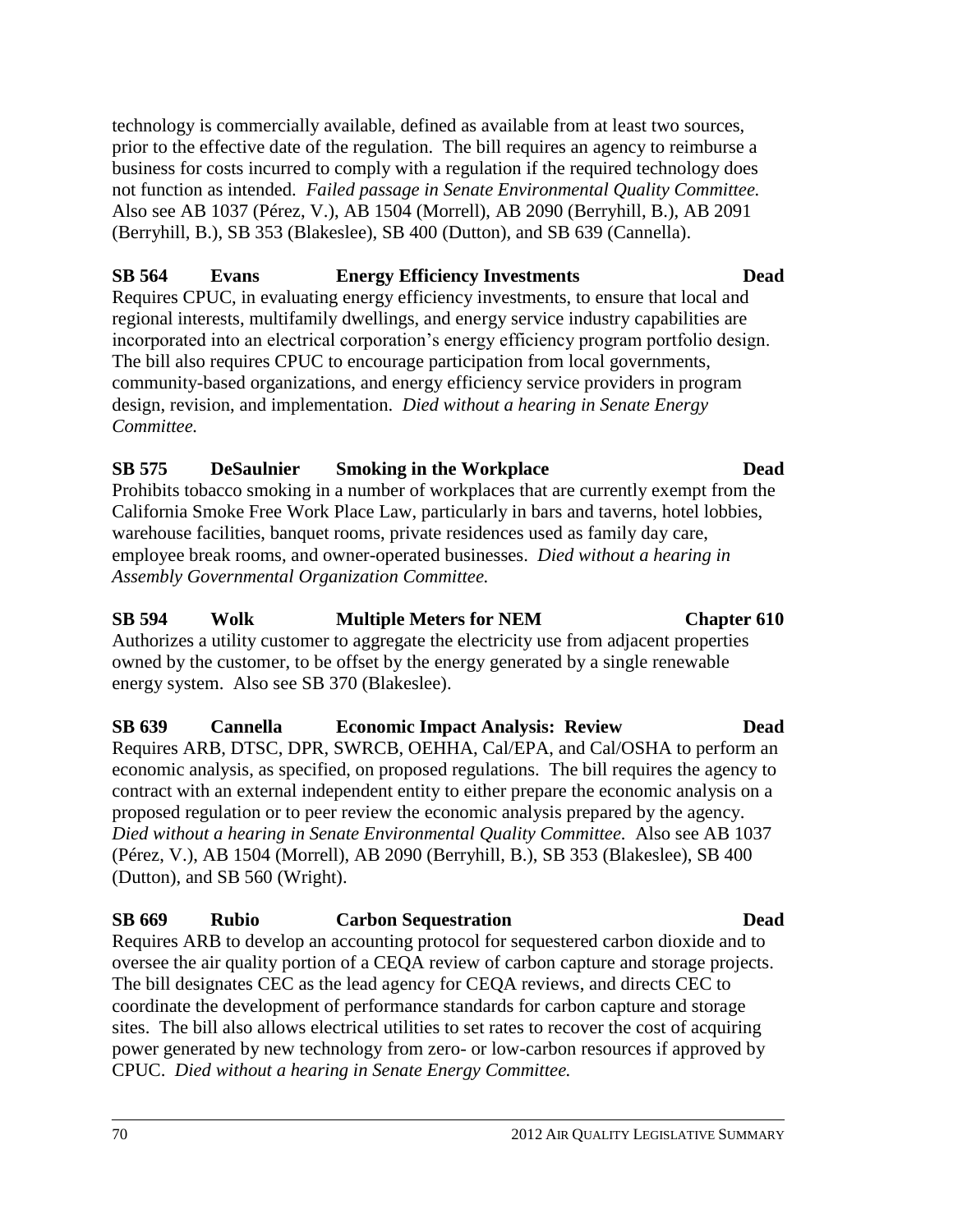#### **SB 672 Fuller Interregional Parity of Electric Rates Dead** Expands the direct access cap on electricity that can be purchased by a customer directly from a supplier through January 1, 2012, to the average provided by each IOU through January 1, 2012. The bill also eliminates the cap on direct access for all non-residential customers that are non-profit organizations. *Died without a hearing in Senate Energy Committee.*

**SB 673 Fuller Integrated Energy Policy Report Spot Bill Dead** Makes technical, nonsubstantive changes to the statute regarding CEC's Integrated Energy Policy Report. *Held in Senate Rules Committee.*

## **SB 682 Rubio Oil Field Injection Wells Dead** Authorizes the Division of Oil, Gas, and Geothermal Resources to permit the

underground injection of a natural hydrocarbon gas and establish standards for this process. An earlier version of the bill required ARB, if it developed an assessment of the extent and magnitude of potential GHG reductions associated with the use of waste or stranded gas for electricity generation, to provide a copy of the assessment to the Legislature. *Died without a hearing in Assembly Natural Resources Committee.* Also see SB 711 (Rubio).

**SB 686 Padilla Advanced Manufacturing Sales Tax Exclusion Dead** Provides a sales and use tax exemption for advanced manufacturing projects. *Died without a hearing in Senate Appropriations Committee.* Also see SB 1128 (Padilla).

**SB 688 Wright Legislative Review of Regulations Dead** Requires a State agency proposing a regulation to prepare an estimate of the cumulative statewide cost impacts for affected businesses. If this estimated cumulative statewide cost impact exceeds \$10 million, the bill requires that the agency notify specified committees of the Legislature. The bill requires that such a regulation not take effect until January 1 of the year following the date that the regulation is filed with the Secretary of State. *Failed passage in Senate Environmental Quality Committee.* Also see AB 1213 (Nielson), AB 2506 (Pérez, V.), and SB 1099 (Wright).

# **SB 711 Rubio Oil Field Injection Wells Dead**

Revises the definition of "wells" to include wells used for the purpose of disposing of waste fluids brought to the surface in connection with conventional oil or gas production and that may be commingled with wastewater from gas plants that are an integral part of the operation. *Died without a hearing in Assembly Natural Resources Committee.*

# **SB 730 Kehoe Plug-In Electric Vehicle Readiness Pilot Program Chapter 5**

Creates the Plug-In Electric Vehicle Readiness Pilot Program, to be administered by CEC, to develop streamlined and expedited permitting of plug-in electric vehicle residential charging stations, infrastructure planning, and education and outreach programs. The bill requires two reports to the Legislature and sunsets on January 1, 2105. Urgency bill.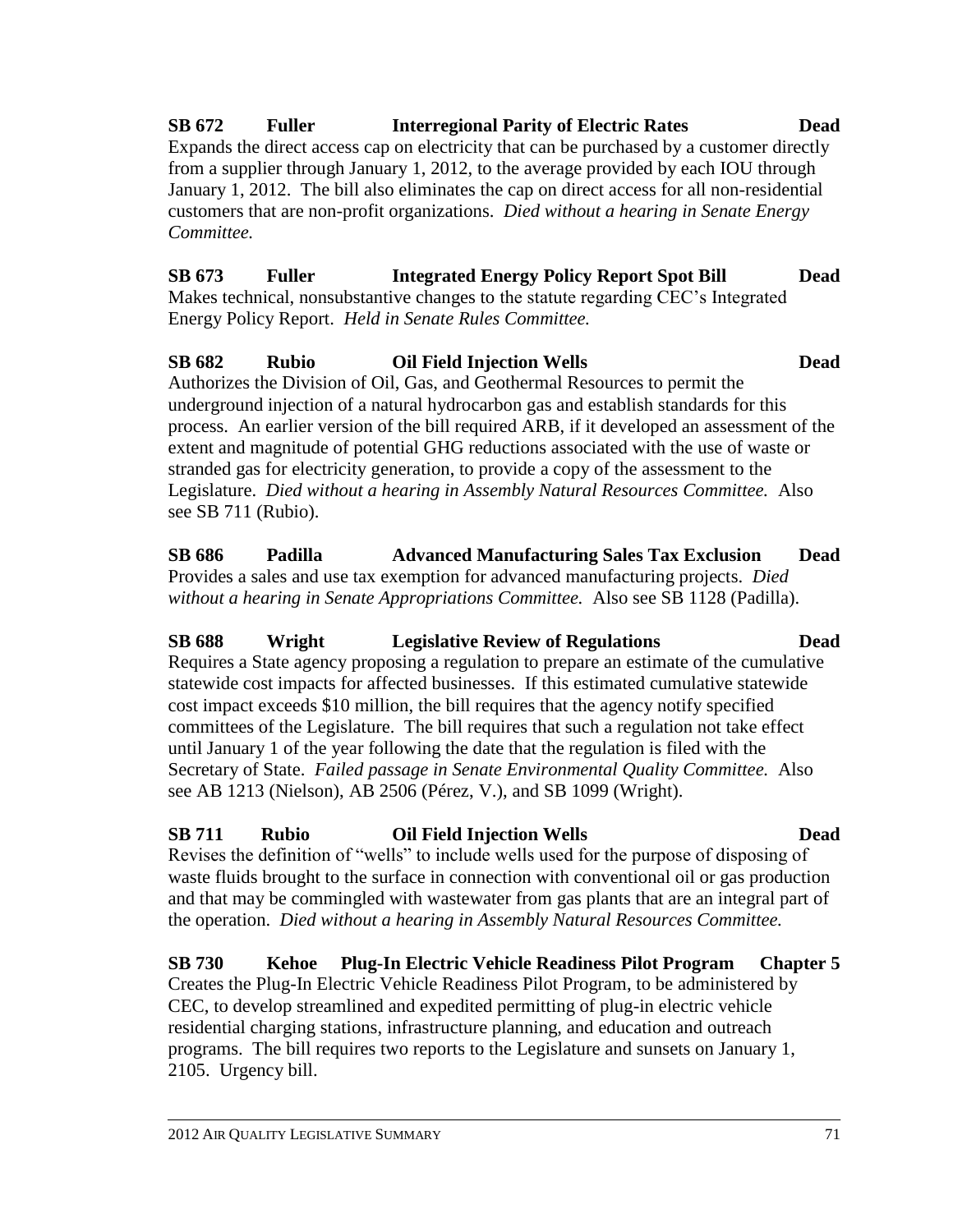the customer's electricity usage. *Failed passage in Assembly Utilities and Commerce Committee.* Also see SB 383 (Wolk).

**SB 854 Blakeslee 40 Percent RPS by 2027 Dead**

Requires electrical corporations and POUs to achieve a 40 percent RPS obligation by 2027 that can be met with different types of renewable energy credits. *Died without a hearing in Senate Energy Committee.*

### **SB 862 Lowenthal, A. Southern California Goods Movement Dead**

Establishes the Southern California Goods Movement Authority to leverage funding for the implementation of goods movement projects that would reduce congestion, expedite the transfer of goods through Southern California, and reduce air pollution. *Died without a hearing in Senate Transportation and Housing Committee*.

### **SB 864 Fuller Cap-and-Trade Spot Bill Dead**

Makes technical, nonsubstantive changes regarding market-based compliance strategies to reduce GHG. *Held in Senate Rules Committee.*

Reduces the current air pollution/waste management fee charged on the purchase of a new tire from \$1.75 per tire to \$1.15 per tire until January 1, 2015. The bill maintains the 75 cents-per-tire fee that will be charged thereafter. *Died without a hearing in Senate Environmental Quality Committee.*

### **SB 763 Steinberg California Performance Plus Program Dead**

Requires the Secretary for Environmental Protection to develop guidelines for a voluntary State program offering incentives to businesses that voluntarily develop and follow a comprehensive program to enhance their environmental performance beyond what is required by law. The bill creates the annual Governor's Performance Plus Awards for businesses that demonstrate an extraordinary commitment to the environment. *Held on suspense in Senate Appropriations Committee.*

## **SB 785 Dutton CEQA: Spot Bill Dead**

Makes a technical, nonsubstantive change regarding the role of a lead agency in conducting an environmental review under CEQA. *Held in Senate Rules Committee*.

### **SB 800 Hancock GHG Emissions Offset Fund Dead**

Creates the Voluntary GHG Emissions Offset Program Fund to receive contributions from public and private sources interested in offsetting their carbon footprint. The funds may be used for a variety of projects, including ones that meet protocols established by ARB to reduce GHG emissions. *Died without a hearing in Senate Environmental Quality Committee.*

# **SB 843 Wolk Community-Based Renewable Energy Dead**

Authorizes a retail customer of an electric utility to purchase a subscription in a community energy generation facility to receive a bill credit to offset all or a portion of

72 2012 AIR QUALITY LEGISLATIVE SUMMARY

#### **SB 758 Fuller Tire Fee Dead**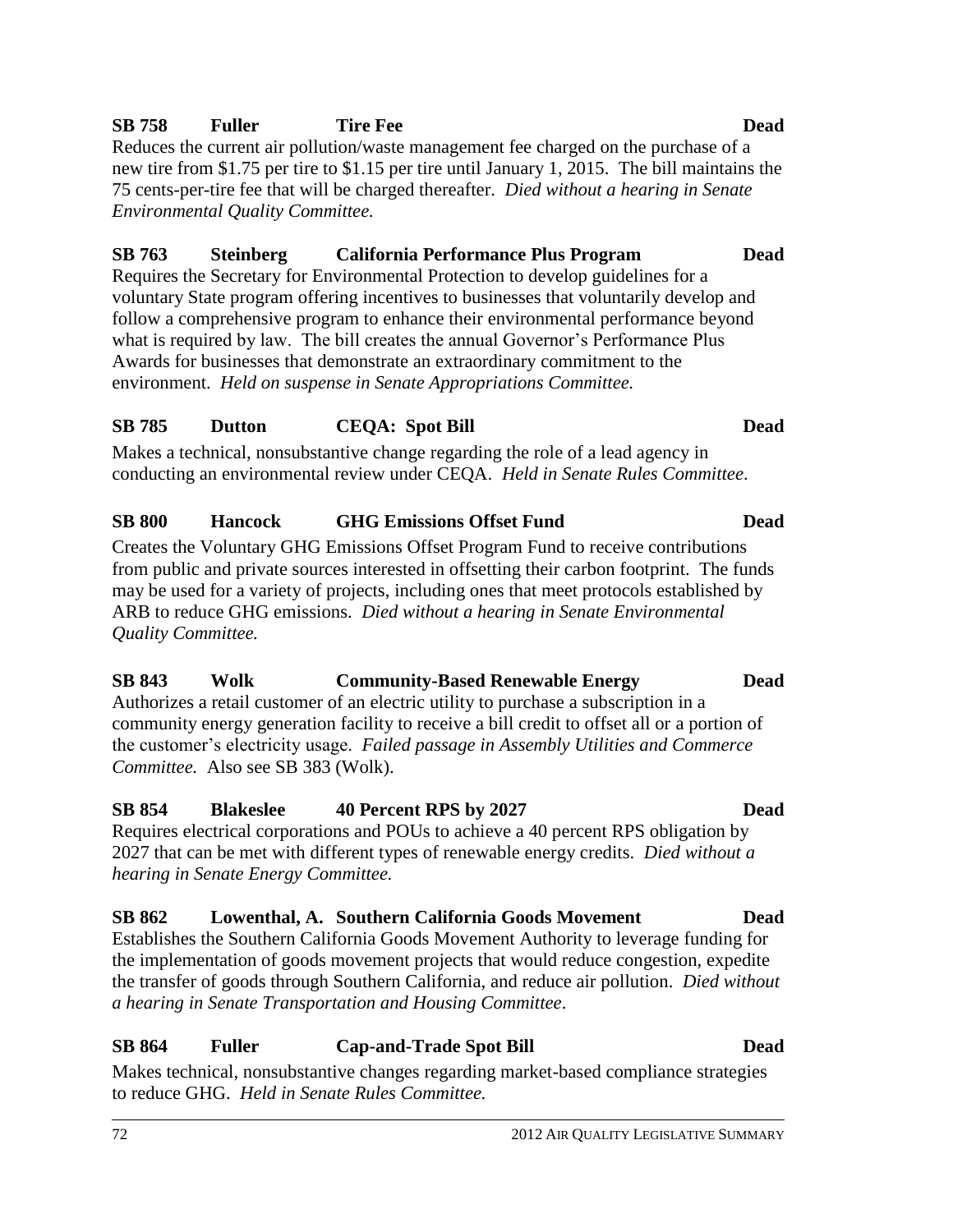**SB 870 Padilla PGC, RD&D, Natural Gas Surcharge Dead** Establishes the California Energy Innovation Program for the purpose of funding energyrelated RD&D, contingent on reauthorization of PGC funding for RD&D. The bill also repeals the requirement that the natural gas surcharge collected by CPUC-regulated gas utilities be remitted to the Board of Equalization in order to remove the availability of these monies for redirection by the Legislature to the General Fund. *Held at Assembly Desk.* Also see AB 723 (Bradford), AB 724 (Bradford), AB 1303 (Williams), SB 35 (Padilla), and SB 410 (Wright).

# **SB 878 DeSaulnier Sustainable Communities Strategy N/A**

Originally directed the Joint Policy Committee, composed of representatives of the Bay Area Air Quality Management District, Metropolitan Transportation Commission, Association of Bay Area Governments, and the San Francisco Bay Conservation and Development Commission, to deliver three reports to the Legislature. The subjects of these reports were the preparation of a sustainable communities strategy, a ten-year regional economic development strategy, and public participation in the four agencies' work. The bill was subsequently amended to deal with an unrelated subject matter.

**SB 880 Corbett Electric Vehicle Charging Stations Chapter 6** Prohibits a homeowners' association from imposing unreasonable restrictions on installing electric vehicle charging stations at common interest developments. Additionally, the bill specifies that garages, parking spaces and common areas may be used for charging stations, outlines additional conditions under which charging stations may be installed, and specifies owner responsibilities. Urgency bill.

# **SB 881 Corbett Renewable Energy Siting Dead**

Requires OPR to compile information relevant to the siting and permitting of renewable energy projects and post that information on the internet. *Held on suspense in Senate Appropriations Committee.*

# **SB 898 Steinberg Carl Moyer Program Dead**

Specifies that an existing ARB report on the distribution of Carl Moyer Program funds be made available to the public at least annually. *Held in Senate Rules Committee*.

# **SB 901 Steinberg Enhanced Fleet Modernization Program Dead**

Originally limited eligibility for vehicle retirement under the Enhanced Fleet Modernization Program to only the highest polluting vehicles, with priority given to the highest polluting vehicles registered in air basins that are out of attainment with federal air quality standards. The bill was subsequently amended to deal with an unrelated subject matter.

# **SB 904 Yee Cal/EPA Organization Spot Bill Dead**

Identifies the boards, departments, and offices within Cal/EPA. *Died without a hearing in Senate Environmental Quality Committee.*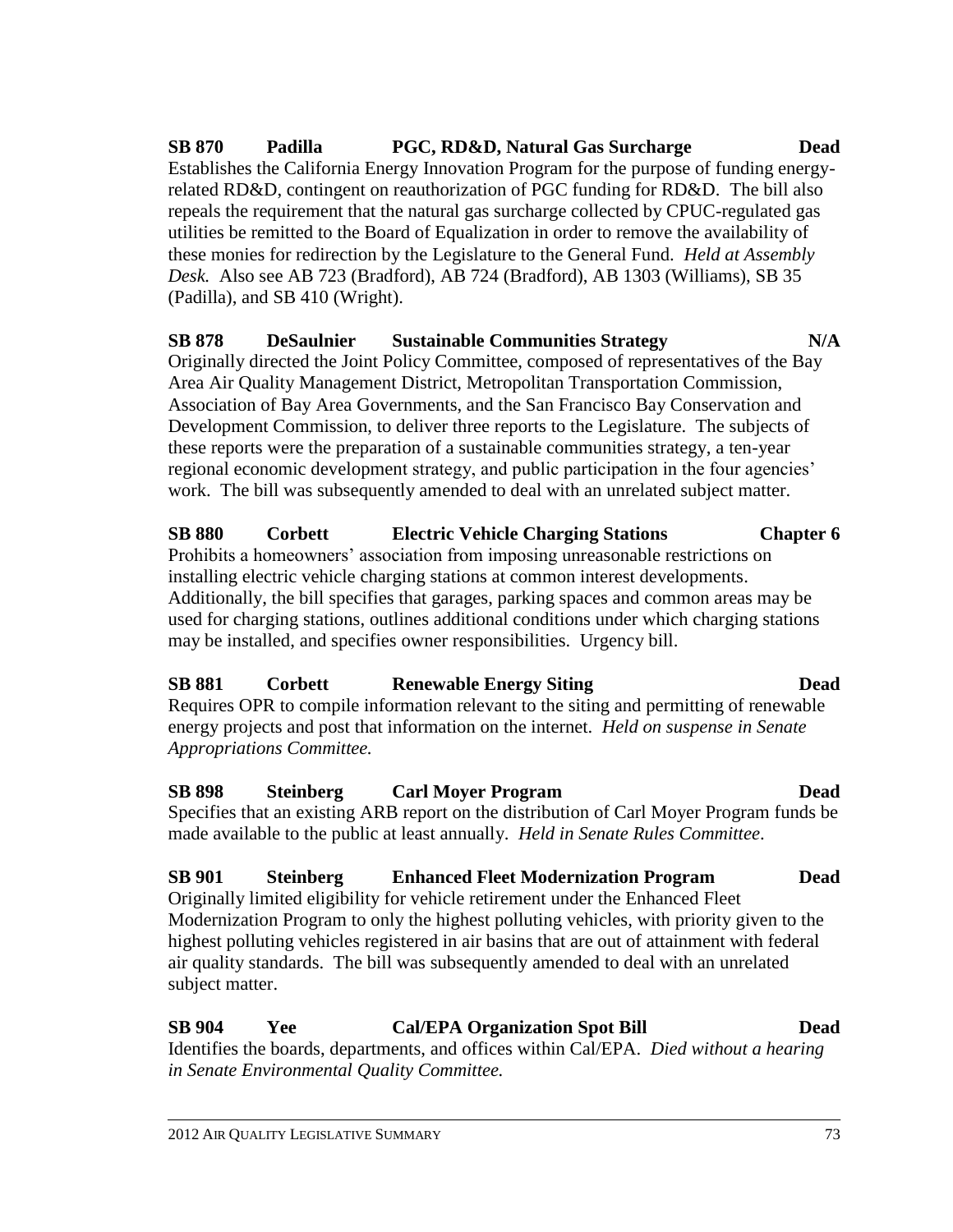#### 74 2012 AIR QUALITY LEGISLATIVE SUMMARY

# **SB 907 Evans State Infrastructure Master Plan Dead**

Creates an 11-member Master Plan for Infrastructure Financing and Development Commission, with members appointed by the Governor and Legislature. The bill requires the Commission to prepare a strategy and plan, for submittal to the Governor and Legislature by December 1, 2013, for infrastructure development to meet California infrastructure needs through 2050. The bill directs the Commission to draw on a wide variety of sources in preparing the plan, including consideration of rules and regulations to reduce GHG emissions. *Died without a hearing in Assembly Jobs, Economic Development and the Economy Committee.*

# **SB 971 Cannella Hydroelectricity RPS Eligibility Dead**

Excludes generation from hydroelectric facilities that are not eligible renewable resources, from the calculation of total retail sales for the purpose of RPS eligibility. *Failed passage in Senate Energy Committee.* Also see AB 1771 (Valadao) and SB 297 (Cannella).

**SB 975 Wright Regulatory Authority: Training Vetoed**

Engineers, Land Surveyors and Geologists are the sole and exclusive entities authorized

### to license and regulate the practice of professions and vocations regulated by these licensing boards, and prohibits any State or local governments from imposing any education, training, certification, or licensing requirement upon those professions and

Establishes that the California Architects Board and the Board for Professional

vocations.

# **SB 984 Simitian CEQA: Record of Proceedings Dead**

Requires a CEQA lead agency, until January 1, 2016, at the request of a project applicant, to, among other things, prepare a record of proceedings concurrently with the preparation of negative declarations, mitigated negative declarations, environmental impact reports or other environmental review documents for specified projects. *Died without a hearing on Senate Concurrence.* (Also see AB 1444 (Feuer) and AB 1570 (Perea).

# **SB 985 La Malfa High-Speed Rail Bond Suspension Dead**

Submits to the voters a proposition to suspend the sale of bonds authorized by the Safe, Reliable High-Speed Passenger Train Bond Act for the 21st Century (Proposition 1A), which voters approved at the November 2008 general election. Urgency bill. *Died without a hearing in Senate Transportation Committee.*

# **SB 1018 SCB&FR Budget Trailer Bill Chapter 39**

Prescribes various reporting requirements, guidelines, criteria and limits upon the manner in which ARB implements the State's Cap-and-Trade program, including the ability to pursue "linkage" with other jurisdictions. Additionally, the bill mandates that the CPUC rebate proceeds derived from electric utilities' freely allocated emissions allowances under the program, with specified limitations. The bill also establishes a process, criteria and guidelines by which all other Cap-and-Trade auction proceeds shall be allocated unless superseded by subsequent legislation. Also see AB 1478 (Assembly Committee on Budget).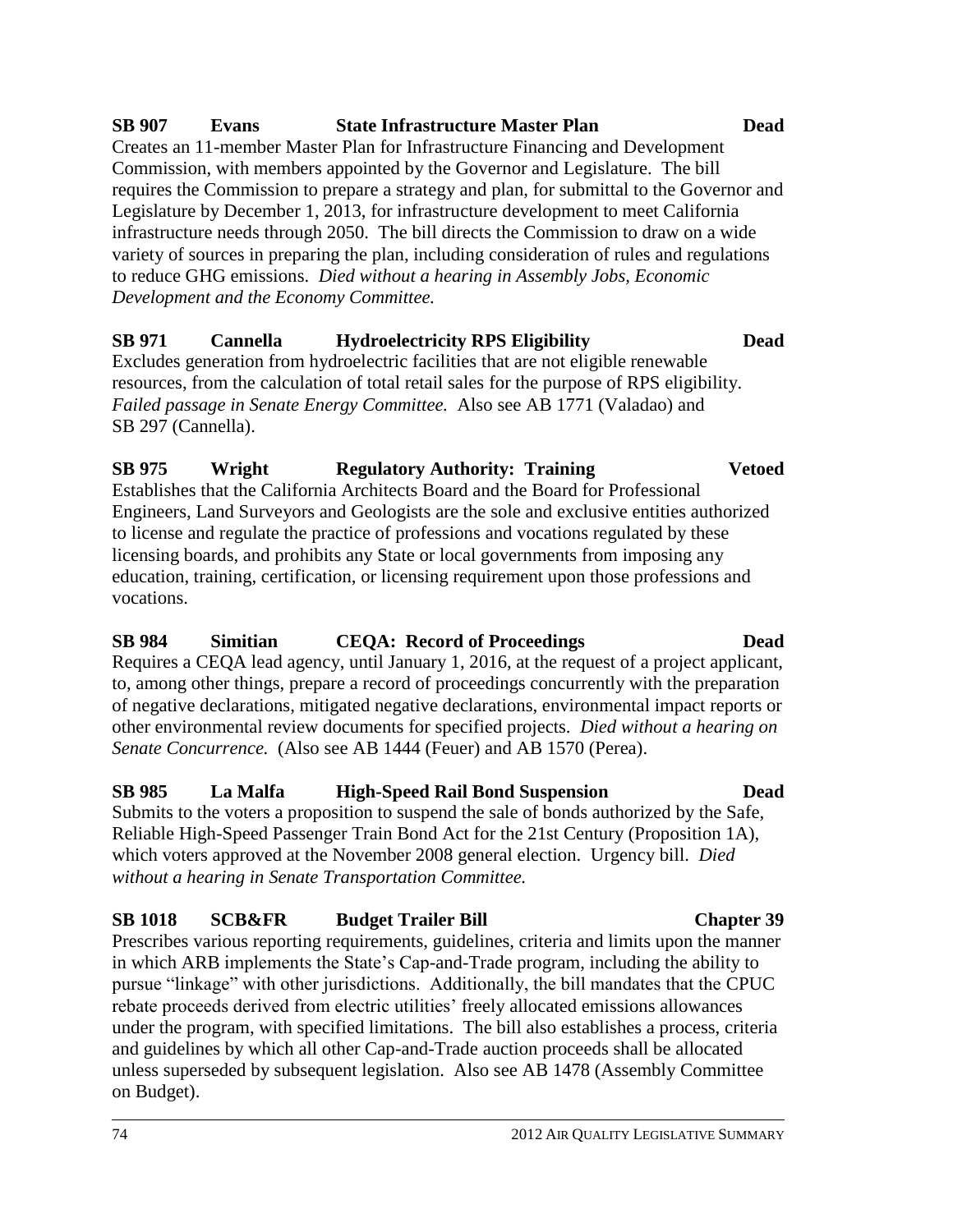**SB 1025 Lowenthal, A. Regulatory Review by State Agencies Dead** Requires each State agency to perform a one-time review of all regulations by December 31, 2013. The bill requires an agency to identify regulations that are duplicative, archaic or inconsistent, and then to either repeal the regulation or report the regulation to the Legislature with recommended legislative action needed to repeal the regulation. The bill also requires each agency to report to the Legislature on its regulations that would inhibit California's economic growth. *Held in Senate Rules Committee.* Also see AB 425 (Nestande), AB 535 (Morrell), AB 838 (Hill), and SB 366 (Calderon).

# **SB 1029 Senate Budget High-Speed Rail Funding Chapter 152**

Appropriates funds to improve California rail service, including high-speed rail.

**SB 1066 Lieu Coastal Commission: Climate Change Chapter 611** Authorizes the California Coastal Conservancy to address the impacts and potential impacts of climate change on resources within its jurisdiction. The bill authorizes the Conservancy to award grants to public agencies and nonprofit organizations for this purpose, and directs the Conservancy, to the extent allowable by law, to prioritize projects that maximize public benefits.

### **SB 1076 Emmerson Tire Inflation Regulation Chapter 329** Codifies the specification for tire pressure gauge accuracy required for inflating tires, and exempts automotive service providers from checking and inflating a vehicle under certain conditions. The bill omits the consideration of age when determining whether it is unsafe to inflate the tire. The bill would sunset on January 1, 2018.

# **SB 1099 Wright Effective Dates of Regulations Chapter 295** Eliminates the requirement that regulations become effective on the  $30<sup>th</sup>$  day after being

filed with the Secretary of State and, instead, requires regulations to become effective on a specified quarterly schedule. The bill also requires OAL and the adopting agency to post on their respective websites a link to each new regulation filed with the Secretary of State. Also see AB 338 (Wagner), AB 1409 (Pérez, V.), and SB 553 (Fuller).

# **SB 1116 Leno Capital Access Loan Program Chapter 274**

Changes the Capital Access Loan Program's participant contribution requirements, lengthens time for lender notification to CPCFA of an accepted application, and allows the executive director of the Capital Access Loan Program to authorize additional time if the delay was beyond the reasonable control of the financial institution. The bill sunsets April 1, 2017.

# **SB 1122 Rubio Bioenergy FIT Chapter 612**

Requires CPUC to direct the state's electrical corporations to collectively procure and provide a FIT for at least 250 megawatts of generating capacity from generators of bioenergy projects that begin operation on or after June 1, 2013.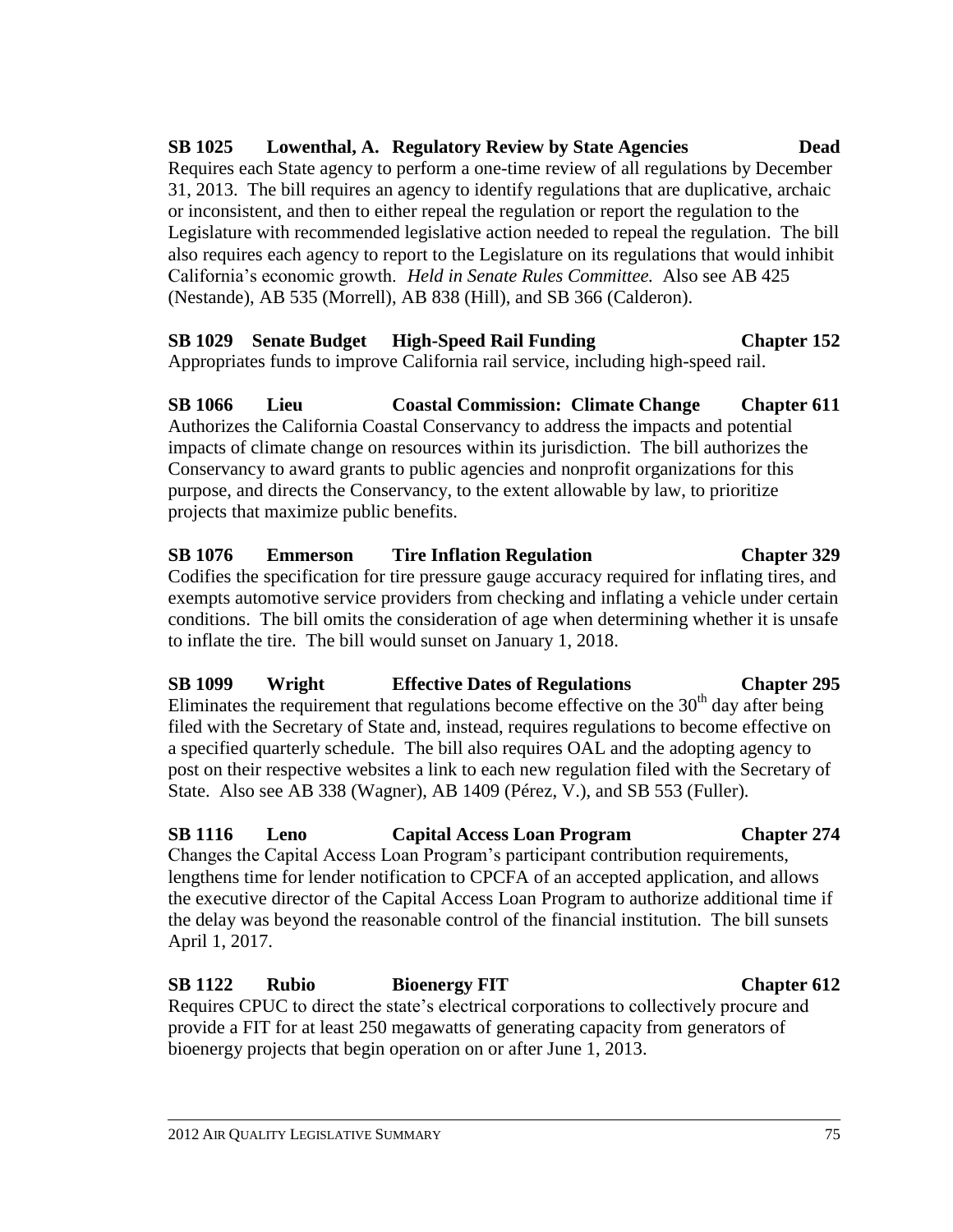### **SB 1127 Vargas SCAQMD Consumer Products Exemption Dead** Requires the SCAQMD to amend Rule 1144 "Metalworking Fluids and Direct Contact Lubricants" to exempt consumer products regulated by ARB. *Failed passage in Senate Environmental Quality Committee.*

**SB 1128 Padilla Alternative Energy Financing Chapter 677** Revises and recasts the provisions of CAEATFA to update and streamline the code, and expands authority to provide a sales and use tax exclusion for projects that promote the utilization of advanced manufacturing. The bill defines "advanced transportation technologies" and "alternative (energy) sources" for all CAEATFA financing programs, including the sales and use tax exclusion. The bill does not allow the sales and use tax exclusion for projects that are already required by existing law. ARB is required to advise the CAEATFA as to whether certain projects are required to be undertaken pursuant to law, regulation, or other existing requirements.

### **SB 1130 De León Commercial Energy Efficiency Retrofitting Dead** Requires CEC to establish the Nonresidential Building Energy Retrofit Financing Program by July 1, 2013, to provide financial assistance through revenue bonds for owners of eligible buildings to implement energy efficiency improvements and renewable energy generation. *Held on suspense in Assembly Appropriations Committee.*

### **SB 1139 Rubio Carbon Capture and Storage Dead** Requires ARB, by January 1, 2016, to adopt a quantification methodology for assessing the amount of carbon dioxide captured underground that facilities could use to obtain credit for carbon sequestration under ARB's market-based compliance mechanism and greenhouse gas emissions reporting requirement, as well as the emissions performance standard for electric utilities. The bill provides the State's Division of Oil, Gas, and Geothermal Resources with the authority to regulate, under its authority to regulate Class II wells, the underground injection of carbon dioxide at enhanced oil recovery projects. The bill also directs the division and ARB to execute an agreement using a coordinated and comprehensive regulatory approach for such carbon dioxide sequestration projects. *Held on suspense in Assembly Appropriations Committee.*

# **SB 1149 DeSaulnier Bay Area Regional Planning Dead**

Establishes the Bay Area Regional Commission, which succeeds and is vested with all the duties, powers, purposes, responsibilities, and jurisdiction of the Joint Policy Committee.The bill declares that its provisions prevail over any conflicting statute governing any regional entities, as defined. *Died without a hearing in Senate Appropriations Committee*.

# **SB 1151 Steinberg Sustainable Communities Investments Dead**

Authorizes a former redevelopment agency's assets to be deposited into a Sustainable Economic Development and Housing Trust Fund that the bill creates and used for specified economic development and affordable housing projects. The bill requires a Sustainable Communities Investment Authority to develop a long-range asset management plan to govern the disposition and use of moneys from the fund. *Died*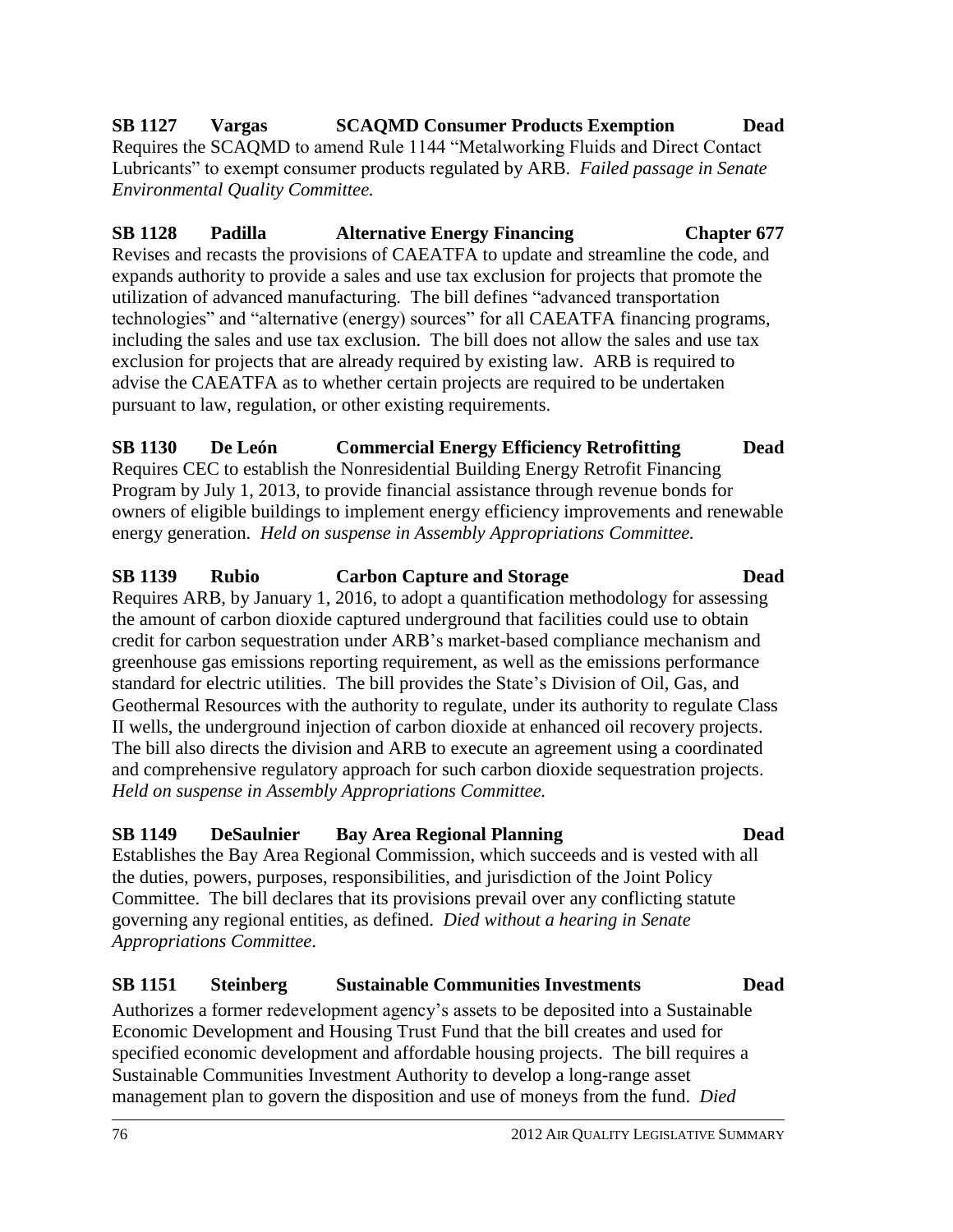*without a hearing in Assembly Housing and Community Development Committee.* Also see SB 1156 (Steinberg).

# **SB 1156 Steinberg Sustainable Communities Investments Vetoed**

Allows local governments to establish a Sustainable Communities Investment Authority to finance certain activities, such as infrastructure investments and housing, within a sustainable communities investment area. Also see SB 1151 (Steinberg).

# **SB 1189 Hancock High-Speed Rail Funding Dead**

Appropriates \$523.4 million from the High-Speed Passenger Train Bond Fund to the Department of Transportation for allocation by the California Transportation Commission for local and regional projects that will provide connectivity to the highspeed rail system. *Held on suspense in Senate Appropriations Committee.*

### **SB 1221 Lieu Air Quality Spot Bill N/A**

Originally an air quality spot bill, the bill was subsequently amended to deal with an unrelated subject matter.

# **SB 1224 La Malfa Smog Check Exemption Dead**

Adds 1976 to 1980 model-year vehicles to the biennial smog check program exemption, resulting in the exemption of all vehicles manufactured prior to 1981. *Failed passage in Senate Transportation and Housing Committee*.

# **SB 1230 Wright Diesel Emission Control Systems Dead** Requires the Occupational Safety and Health Standards Board to adopt standards to

ensure operator safety with regard to the installation and use of a verified diesel emission control strategy for in-use, on-road heavy-duty diesel vehicles. The bill also prohibits ARB from requiring a fleet owner to install a verified diesel emission control strategy until six months after the adoption of the standards. *Died without a hearing in Senate Labor and Industrial Relations Committee*.

### **SB 1257 Hernandez Utility User Tax Exemption Chapter 213** Prohibits local governments from charging a utility user tax on the electricity that electric public transit buses consume, provided the electricity is separately metered.

# **SB 1268 Pavley Energy Conservation Assistance Account Chapter 615** Extends the operation of an existing energy efficiency loan program administered by CEC that assist local governments.

**SB 1283 Alquist Bay Area Sea Level Rise Planning Act Dead** Allows a regional sea level rise management group or local agency to prepare and adopt an integrated sea level rise management plan for the San Francisco Bay Area. *Died without a hearing in Senate Natural Resources and Water Committee.*

**SB 1332 Negrete McLeod POU FIT Chapter 616** Requires POUs to adopt a FIT by July 1, 2013.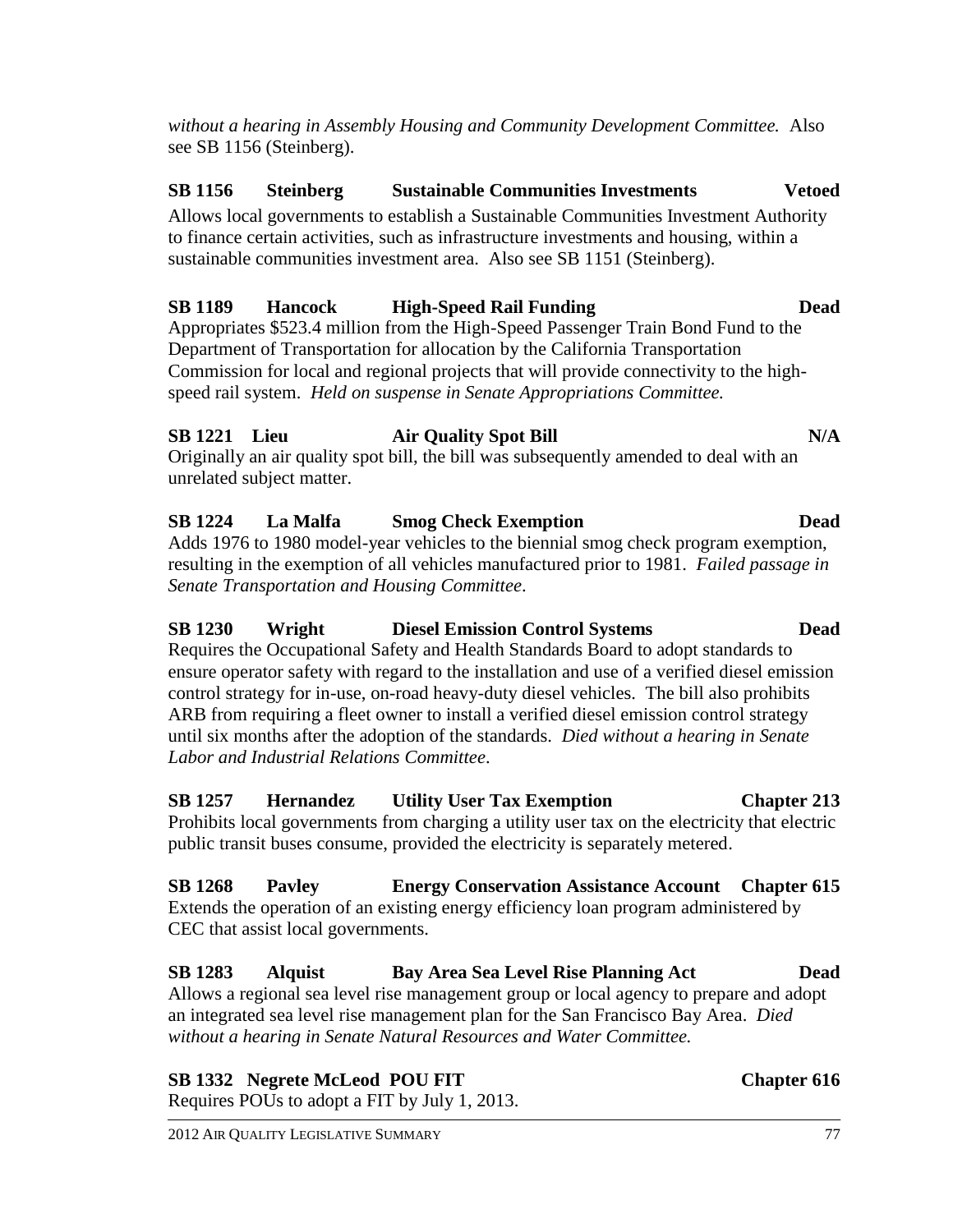**SB 1339 Yee Commute Benefit Policies Pilot Program Chapter 871** Authorizes, until January 1, 2017, the BAAQMD and the Metropolitan Transportation Commission to jointly adopt an ordinance that requires employers with 50 or more employees located within the two agencies' common area of jurisdiction to offer employee commute benefits.

#### **SB 1380 Rubio CEQA: Exemption for Bike Plans Dead** Exempts bicycle plans developed for urbanized areas from CEQA. *Died on Assembly Inactive File.*

# **SB 1394 Lowenthal Carbon Monoxide and Smoke Detectors Chapter 420**

Extends the deadline by three years to January 1, 2016, by which time an owner must install a carbon monoxide device in existing hotel or motel units. The bill also makes various other changes to existing laws regarding smoke detectors.

### **SB 1409 Pavley Energy Security Chapter 617** Requires OPR to serve as a liaison to coordinate effective inclusion of the Department of

Defense in the development and implementation of State energy and environmental policy.

# **SB 1445 Cannella Vehicle Registration Fee Spot Bill Dead**

Makes technical, nonsubstantive changes to legislative findings and declarations regarding the fees to register a motor vehicle. *Held in Senate Rules Committee*.

# **SB 1455 Kehoe Air Quality Fees/Alternative Fuels Dead**

Extends various fees, until December 31, 2023, associated with vehicle and vessel registration, smog abatement, vehicle identification, and new tires that support air district clean air incentive programs, the ARB Carl Moyer Program, the ARB Air Quality Improvement Program, the CEC Alternative and Renewable Fuel and Vehicle Technology Program, and the BAR Enhanced Fleet Modernization Program. It dedicates \$20 million per year between July 1, 2013, and June 30, 2016, for purposes of constructing and operating a hydrogen fueling network, and allows up to \$20 million per year thereafter, for the purpose of bringing the network up to100 publicly available stations. It establishes additional provisions aimed at promoting the State's alternative fuels program. *The bill failed passage on Senate Floor Concurrence.*

# **SB 1485 Kehoe E85 Fuel Tax Exemption Chapter 493**

Clarifies that gasoline used to make blended fuels (*e.g.,* E85, which is 85 percent ethanol blended with 15 percent gasoline) is exempt from California's motor vehicle fuel tax provided it is taxed under the use fuel tax law.

# **SB 1507 Fuller Aerodynamic Tractor/Trailer Regulation Dead**

Exempts local-haul tractor-trailer combinations that are traveling within 100 air miles of their local-haul base, or tractor-trailer combinations that return to their local-haul base within 48 hours of traveling outside of the 100-air-mile radius, from ARB's Tractor-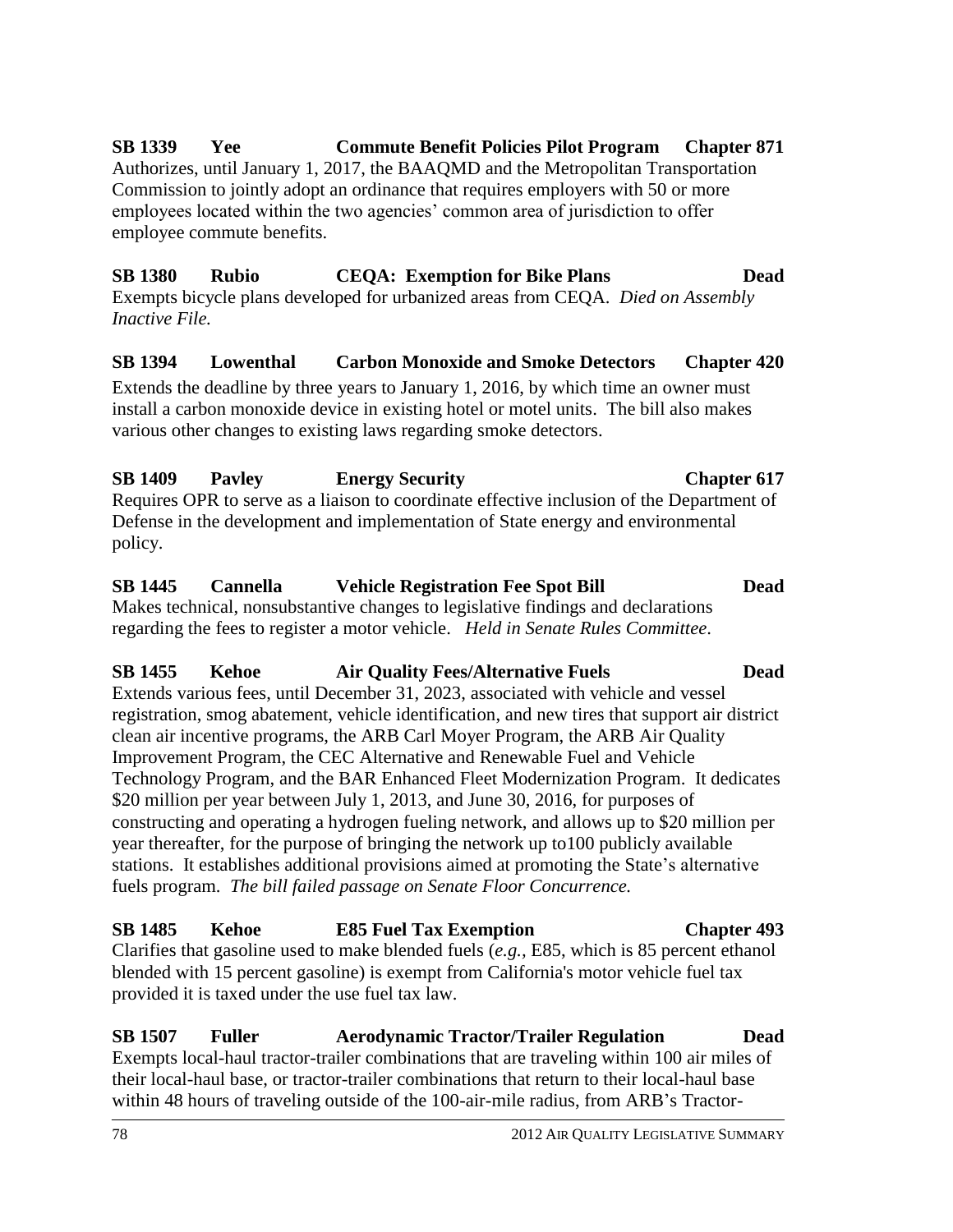justice, and employment.

Trailer Greenhouse Gas Regulation. Urgency bill. *Failed passage in Senate Environmental Quality Committee.*

**SB 1520 Calderon Administrative Procedure Chapter 766** Makes a conforming change that requires an agency to include in a proposed regulation's Statement of Reasons a standardized impact analysis for each major regulation proposed on or after November 1, 2013, instead of January 1, 2013. Urgency bill.

**SB 1535 Padilla Cap-and-Trade: Water Agencies Dead** Prohibits ARB from imposing any regulatory obligations under the Cap-and-Trade program on publicly-owned water utilities pertaining to GHG emissions related to electricity imported for the utility's own use, and for the sole purpose of obtaining, transporting, and distributing water to its service area from an out-of-state water source. The bill's provisions become inoperative if ARB were to allocate allowances, credits, or other forms of price mitigation to water utilities. Urgency bill. *Died without a vote in Senate Environmental Quality Committee.*

**SB 1537 Kehoe New Charges for NEM Vetoed** Prohibits CPUC from adopting any new charges that only apply to customers with a NEM tariff until January 1, 2014.

**SB 1545 DeSaulnier Metropolitan Transportation Commission Dead** Requires the Metropolitan Transportation Commission in the Bay Area to bring an action to determine the validity of its recent office building purchase. Urgency bill. *Failed passage in Assembly Transportation Committee.*

### **SB 1572 Pavley Cap-and-Trade Revenue Dead**

Appropriates 80 percent of Cap-and-Trade auction proceeds collected in the 2012-13 fiscal year to ARB for certain projects, 75 percent of which would be allocated to GHG reduction projects undertaken by industries covered by the program, and 25 percent of which would be allocated to the Strategic Growth Council to be awarded to local governments for regional and local GHG reduction plans. The bill also appropriates any moneys collected in the 2012-13 fiscal year from the sale of allowances to the University of California and the California State University for GHG reduction projects undertaken by those entities. *Died without a hearing on Assembly Floor.*

### **SCR 47 DeSaulnier Health in All Policies RES. Chapter 56** Requests that the Strategic Growth Council and other agencies on the Health in All Policies Task Force to implement the recommendations put forth in the Health in All Policies Task Force Report. The bill encourages interdepartmental collaboration on the complex environmental factors that contribute to poor health and inequities when developing policies in housing, transportation, education, air quality, parks, criminal

**SCR 76 Emmerson Lower-Emission School Bus Program Dead** Urges ARB to exempt school buses from the In-Use Heavy-Duty Diesel-Fueled Vehicles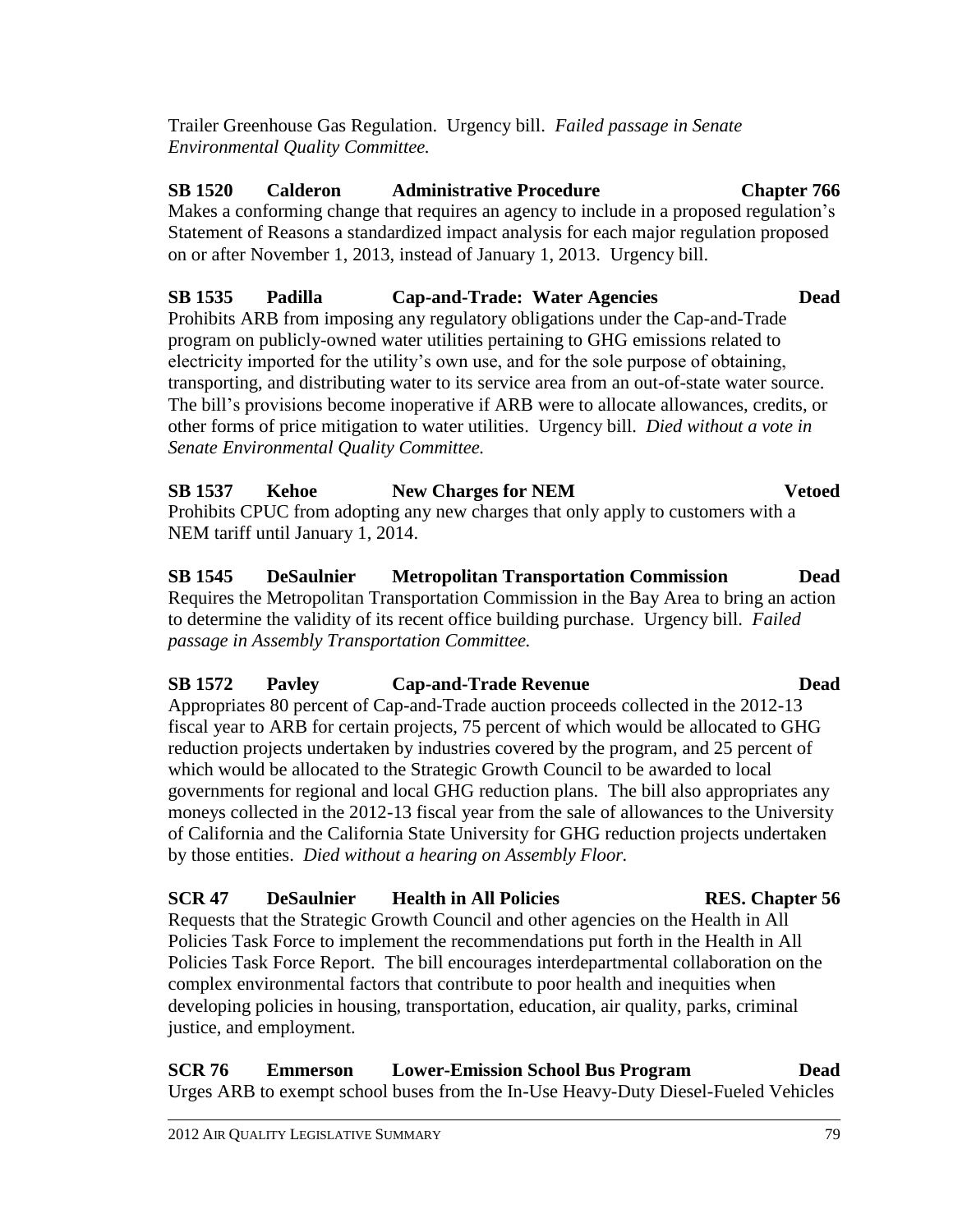Regulation until there is full funding available through the Lower-Emission School Bus Program. Additionally, the resolution urges ARB to focus all of its efforts on using funds from the Lower-Emission School Bus Program, in addition to obtaining new funding, to replace the oldest school buses that do not have seat belts or emissions controls to limit diesel particulate matter and oxides of nitrogen. *Died without a hearing in Senate Transportation and Housing Committee.*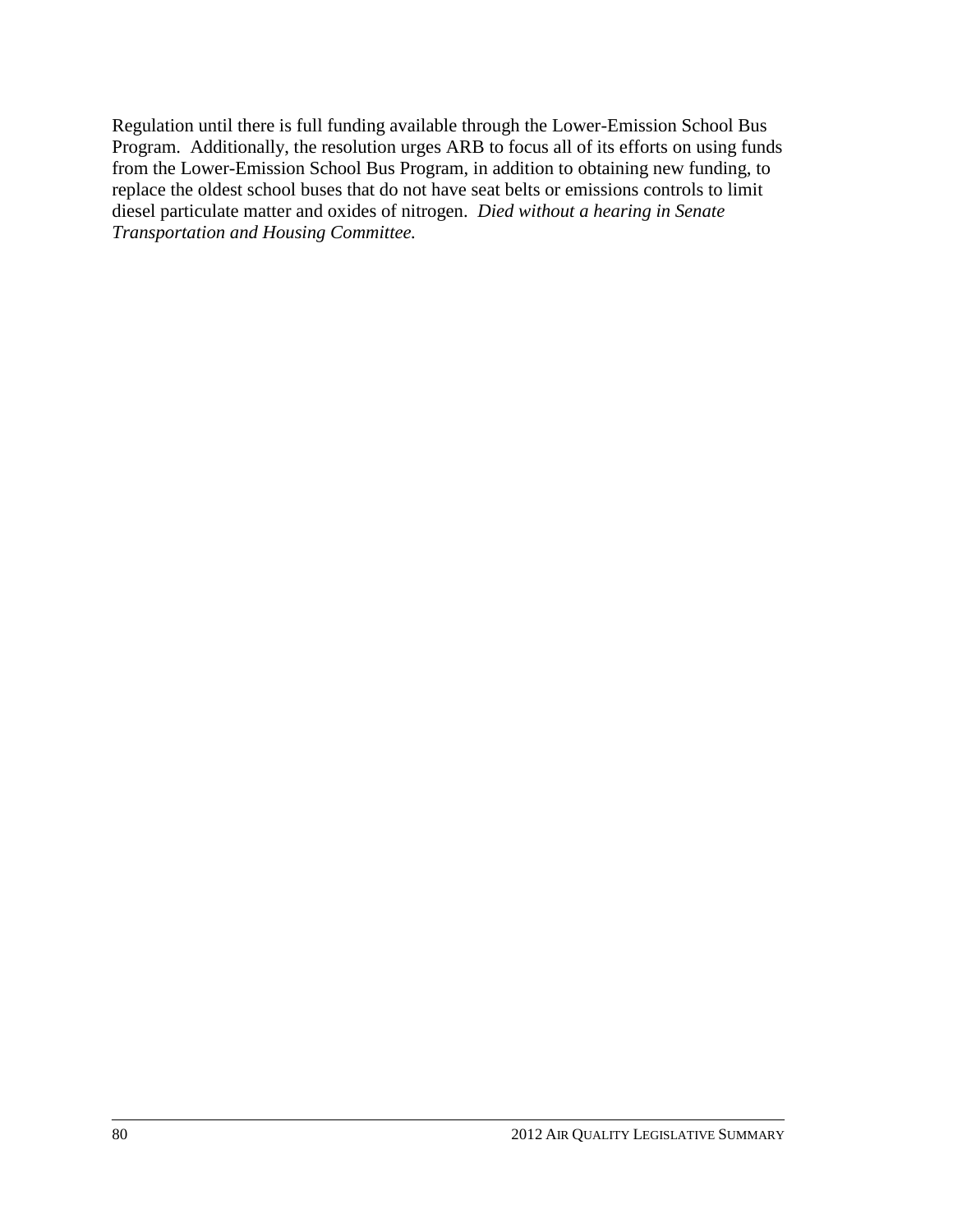# **CHAPTERED BILLS**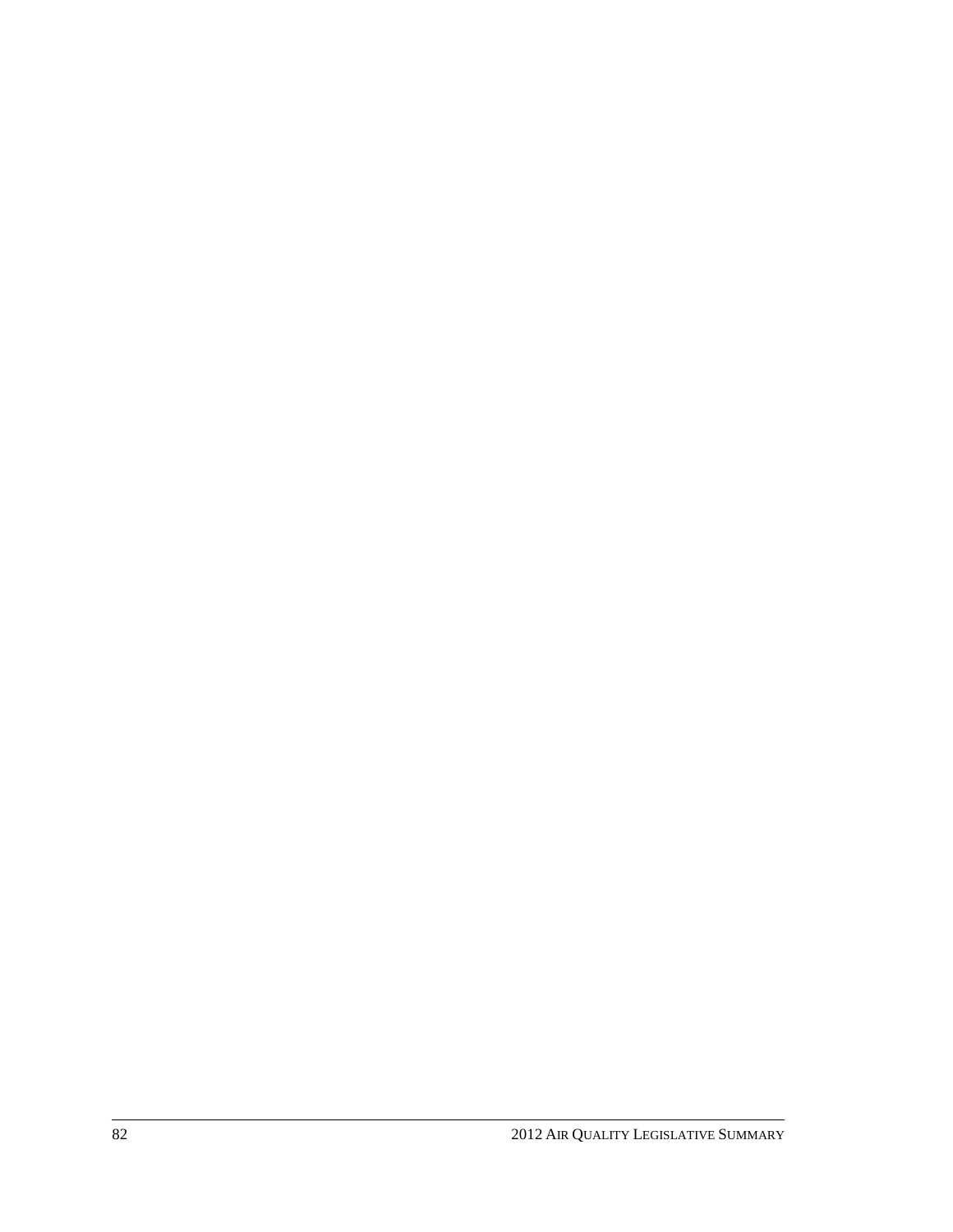# **CHAPTERED BILLS**

| AB 146        | Dickinson         | <b>Sacramento Region Board Member</b>         | Chapter 522      |
|---------------|-------------------|-----------------------------------------------|------------------|
| AB 296        | <b>Skinner</b>    | Urban Heat Island Effect/Cool Pavement        | Chapter 667      |
| AB 523        | Valadao           | CEC AB 118 Funding for Corn Ethanol           | Chapter 183      |
| AB 693        | Huffman           | Sonoma Climate Protection Authority           | Chapter 599      |
| AB 744        | Pérez, J.         | <b>Intellectual Property</b>                  | Chapter 463      |
| AB 890        | Olsen             | CEQA: Exemption for Roadway Repair            | Chapter 528      |
| AB 1073       | <b>Fuentes</b>    | <b>Energy Efficiency Requirements</b>         | Chapter 14       |
| AB 1459       | Huber             | <b>Obsolete Atmospheric Acidity Statute</b>   | Chapter 186      |
| AB 1532       | Pérez, J.         | Cap-and-Trade Revenue                         | Chapter 807      |
| AB 1464       | Blumenfield       | 2012-13 Budget                                | Chapter 21       |
| AB 1706       | Eng               | <b>Transit Buses</b>                          | Chapter 771      |
| AB 1770       | Lowenthal, B.     | <b>Transportation Projects Funding</b>        | Chapter 316      |
| AB 1900       | Gatto             | <b>Biomethane Pipeline Standards</b>          | Chapter 602      |
| AB 1922       | Lara              | Periodic Smoke Inspection Program             | Chapter 242      |
| AB 2165       | Hill              | <b>NEM</b> for Fuel Cells                     | Chapter 603      |
| AB 2187       | <b>Bradford</b>   | <b>RPS</b> Contract Grandfathering            | Chapter 604      |
| AB 2196       | Chesbro           | <b>RPS</b> Eligibility for Biomethane         | Chapter 605      |
| AB 2227       | <b>Bradford</b>   | <b>POU Reporting Requirements</b>             | Chapter 606      |
| AB 2245       | Smyth             | <b>CEQA: Exemption for Bicycle Lanes</b>      | Chapter 680      |
| AB 2249       | Buchanan          | <b>Solar Water Heating Incentive Program</b>  | Chapter 607      |
| AB 2308       | Torres            | Land Use Regional Housing                     | Chapter 58       |
| AB 2339       | Williams          | <b>Geothermal Heat Pumps</b>                  | Chapter 608      |
| AB 2405       | Blumenfield       | <b>High-Occupancy Toll Lanes</b>              | Chapter 674      |
| AB 2488       | Williams          | <b>Public Transit Buses</b>                   | Chapter 376      |
| AB 2514       | <b>Bradford</b>   | <b>NEM Reporting</b>                          | Chapter 609      |
| AB 2583       | Blumenfield       | <b>Alternatively Fueled Vehicles</b>          | Chapter 676      |
| <b>AJR 35</b> | Williams          | Coal Exportation                              | RES. Chapter 139 |
| SB 12         | Corbett           | Aerodynamic Devices: Trucks                   | Chapter 727      |
| SB 71         | Leno              | <b>Obsolete Mandated Reports</b>              | Chapter 728      |
| SB 535        | De León           | Cap-and-Trade Revenue                         | Chapter 830      |
| SB 594        | Wolk              | Multiple Meters for NEM                       | Chapter 610      |
| SB 730        | Kehoe             | Plug-In Electric Vehicle Pilot Program        | Chapter 5        |
| SB 880        | Corbett           | <b>Electric Vehicle Charging Stations</b>     | Chapter 6        |
| SB 1018       | <b>SCB&amp;FR</b> | <b>Budget Trailer Bill</b>                    | Chapter 39       |
| SB 1029       | Senate Budget     | High-Speed Rail Funding                       | Chapter 152      |
| SB 1066       | Lieu              | <b>Coastal Commission: Climate Change</b>     | Chapter 611      |
| SB 1076       | Emmerson          | <b>Tire Inflation Regulation</b>              | Chapter 329      |
| SB 1099       | Wright            | <b>Effective Dates of Regulations</b>         | Chapter 295      |
| SB 1116       | Leno              | Capital Access Loan Program                   | Chapter 274      |
| *SB 1122      | Rubio             | <b>Bioenergy FIT</b>                          | Chapter 612      |
| SB 1128       | Padilla           | <b>Alternative Energy Financing</b>           | Chapter 677      |
| SB 1257       | Hernandez         | <b>Utility User Tax Exemption</b>             | Chapter 213      |
| SB 1268       | Payley            | <b>Energy Conservation Assistance Account</b> | Chapter 615      |
| SB 1332       | Negrete McLeod    | POU FIT                                       | Chapter 616      |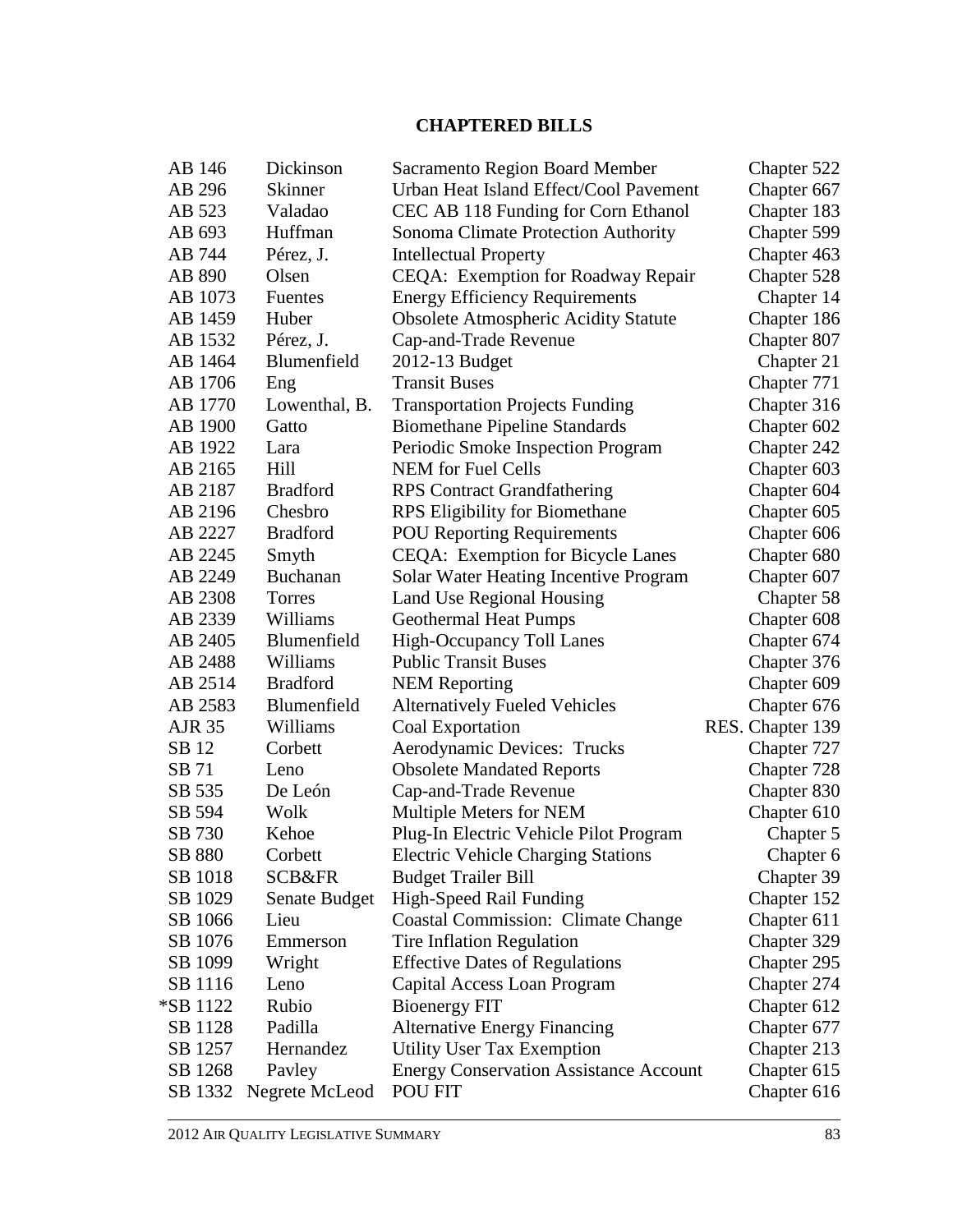| SB 1339       | Yee        | Commute Benefit Policies Pilot Program     | Chapter 871     |
|---------------|------------|--------------------------------------------|-----------------|
| SB 1394       | Lowenthal  | <b>Carbon Monoxide and Smoke Detectors</b> | Chapter 420     |
| SB 1409       | Payley     | <b>Energy Security</b>                     | Chapter 617     |
| SB 1485       | Kehoe      | E85 Fuel Tax Exemption                     | Chapter 493     |
| SB 1520       | Calderon   | <b>Administrative Procedure</b>            | Chapter 766     |
| <b>SCR 47</b> | DeSaulnier | Health in All Policies                     | RES. Chapter 56 |

**\*** Chaptered bill accompanied by a signing message.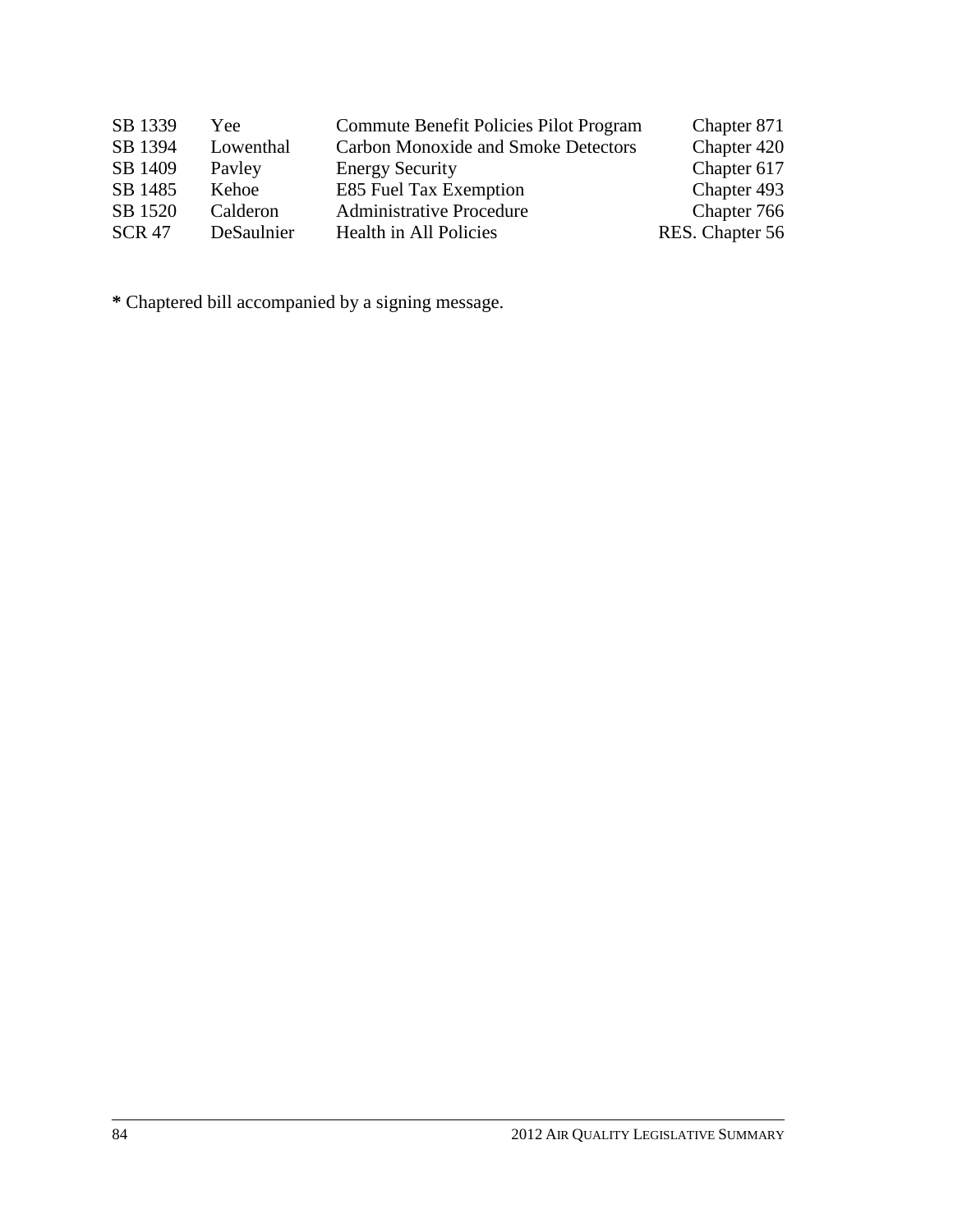# **GOVERNOR'S SIGNING MESSAGES**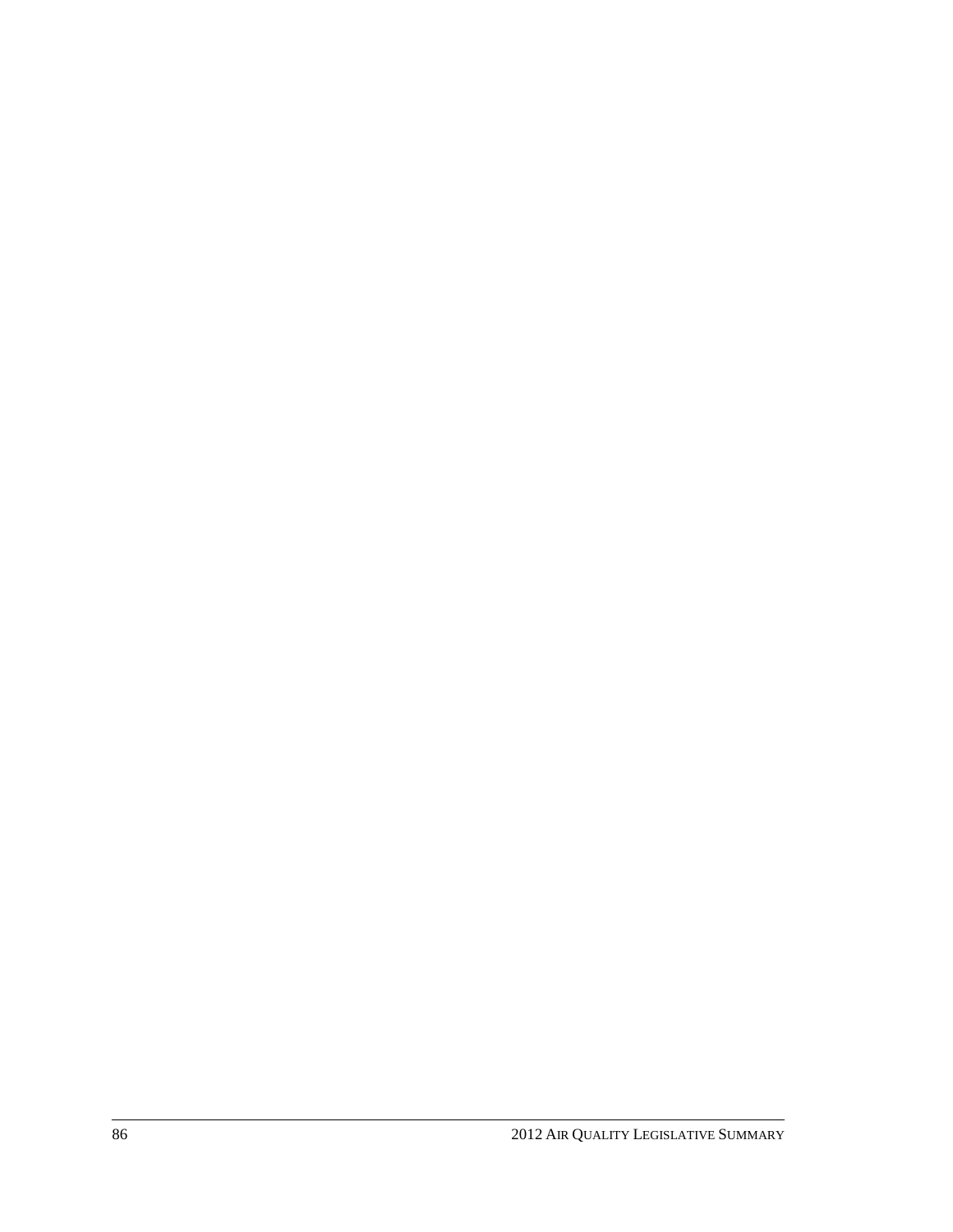### **SB 1122 Rubio Bioenergy FIT Chapter 612**

To the Members of the California State Senate:

This bill would require the California Public Utilities Commission to include an additional 250 megawatts of bioenergy projects that begin operation on or after June 1, 2013 within the feed-in-tariff program. I ask that the relevant government agencies review and advise the Commission regarding biomass incineration projects in areas that could detrimentally affect local air quality.

Sincerely,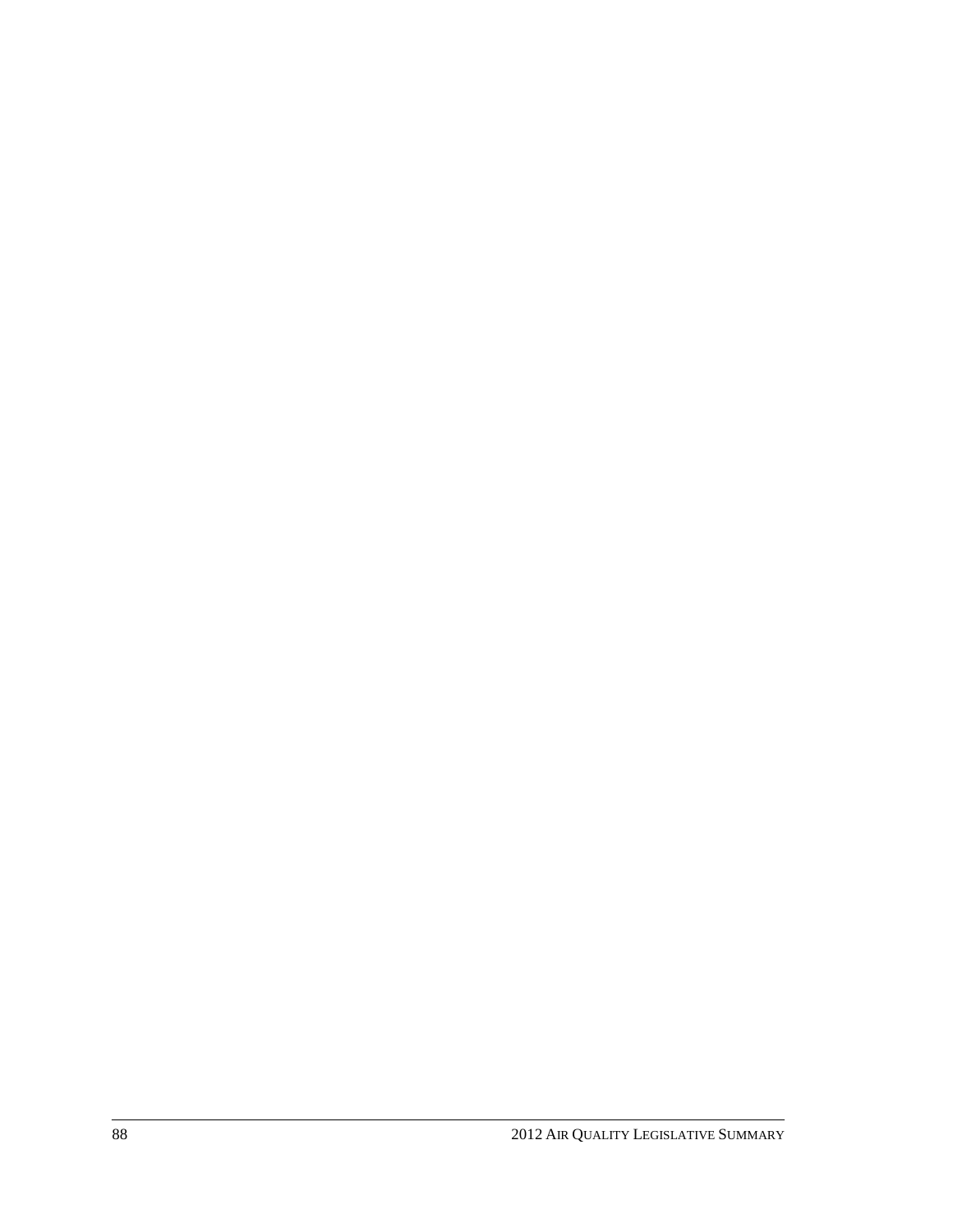# **VETOED BILLS**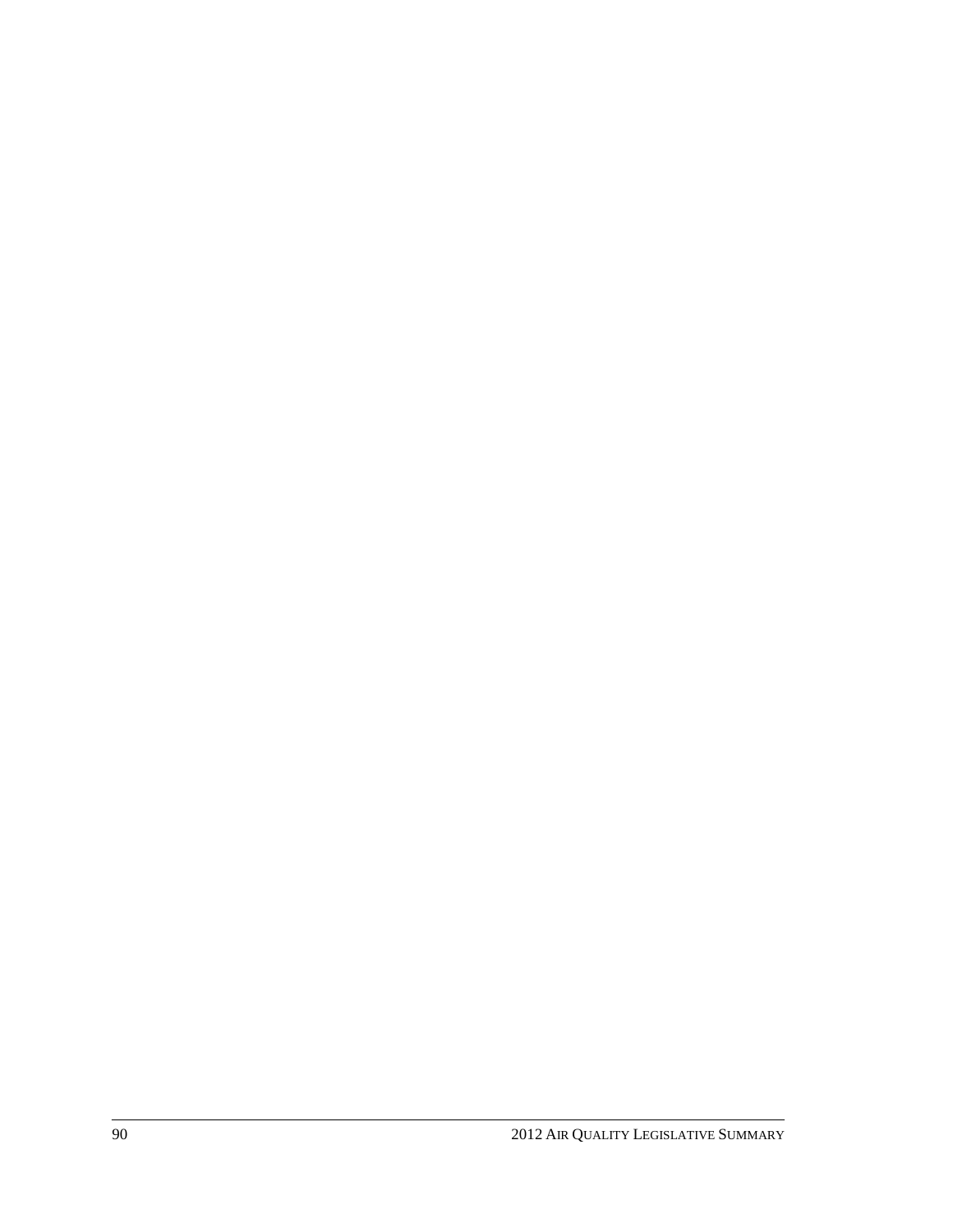# **VETOED BILLS**

| AB 217  | Carter         | <b>Smoking Prohibition</b>                 | Vetoed |
|---------|----------------|--------------------------------------------|--------|
| AB 796  | Blumenfield    | Clean Economy Jobs Program                 | Vetoed |
| AB 1186 | <b>Skinner</b> | <b>Energy Efficiency Grants</b>            | Vetoed |
| AB 2200 | Ma             | <b>High-Occupancy Vehicle Lanes</b>        | Vetoed |
| SB 234  | Hancock        | Proposition 1B: Shore Power Projects       | Vetoed |
| SB 975  | Wright         | <b>Regulatory Authority: Training</b>      | Vetoed |
| SB 1156 | Steinberg      | <b>Sustainable Communities Investments</b> | Vetoed |
| SB 1537 | Kehoe          | New Charges for NEM                        | Vetoed |

Note: All vetoed bills listed are accompanied by a veto message.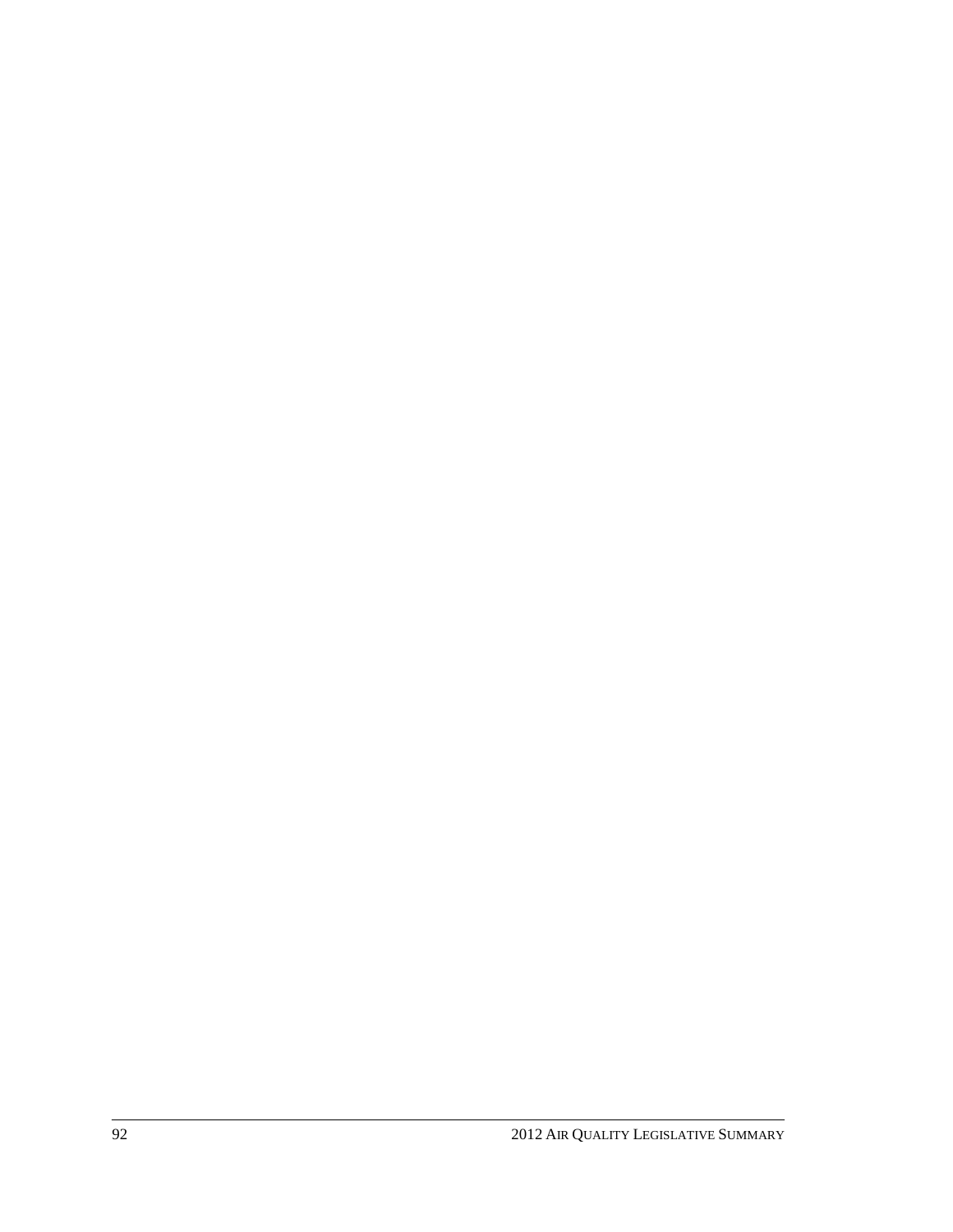# **GOVERNOR'S VETO MESSAGES**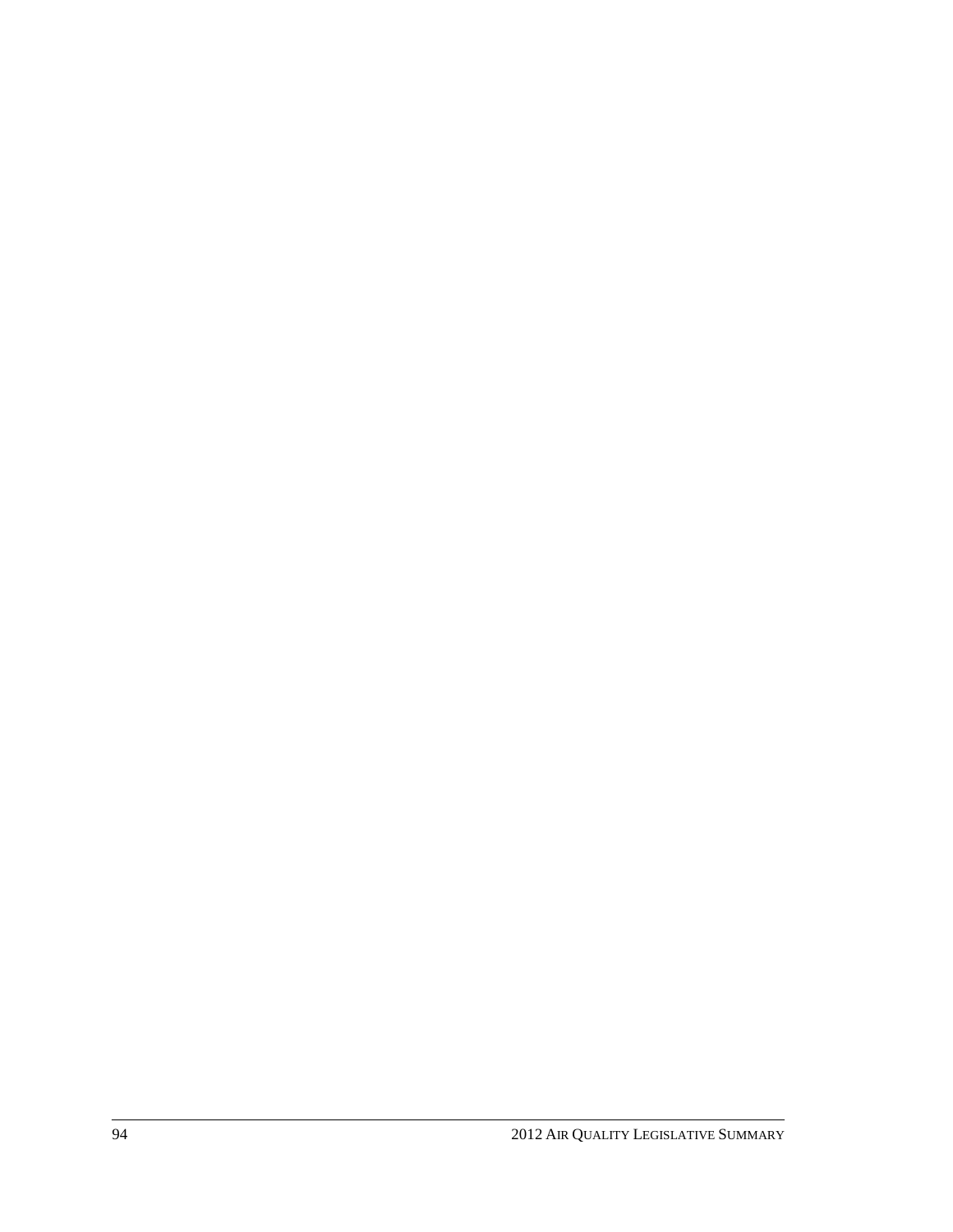### **AB 217 Carter Smoking Prohibition Vetoed**

To the Members of the California State Assembly:

I am returning Assembly Bill 217 without my signature.

This bill seeks to eliminate one of several statutory exceptions to the general prohibition on indoor smoking in the workplace.

Specifically, AB 217 would ban all indoor smoking, and also restrict outdoor smoking, at nursing homes and similar facilities.

While health and safety considerations must prevail, to the extent a resident's preferences can be accommodated, they should. Allowing an elderly resident, who can't go home and who has smoked for a lifetime, to smoke in a designated indoor area during inclement weather sounds reasonable to me. Let's rely on the locals, in this case the facility and its residents and employees, to figure out which accommodations work or don't work.

Sincerely,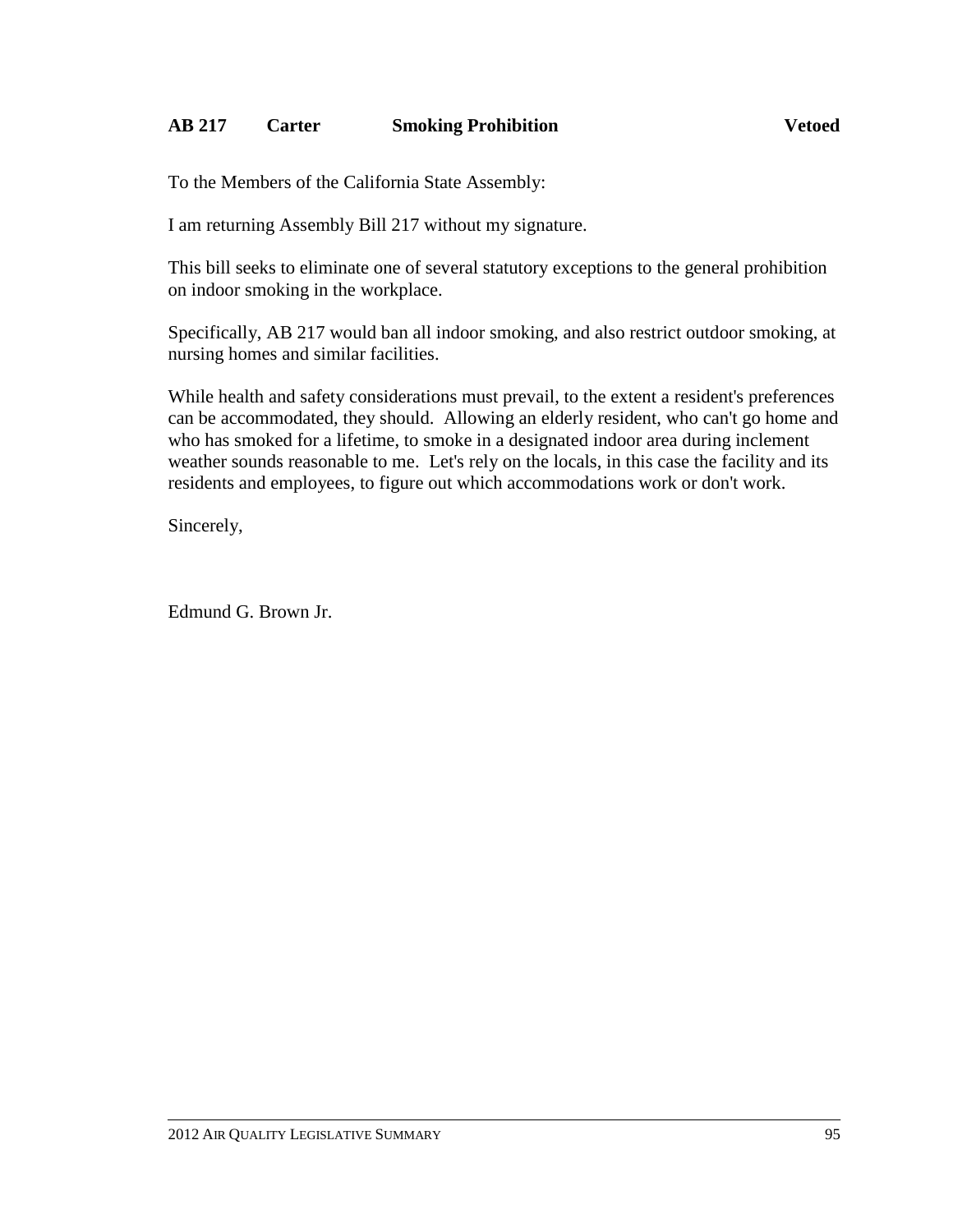### **AB 796 Blumenfield Clean Energy Economy Jobs Program Vetoed**

To the Members of the California State Assembly:

I am returning Assembly Bill 796 without my signature.

This bill would create the Clean Energy Economy and Jobs Incentive Program in order to provide financial assistance for the manufacturing of clean energy technology projects. Though well intended, there is no funding source currently available for this program. It jumps the gun by establishing a program before we are ready.

Sincerely,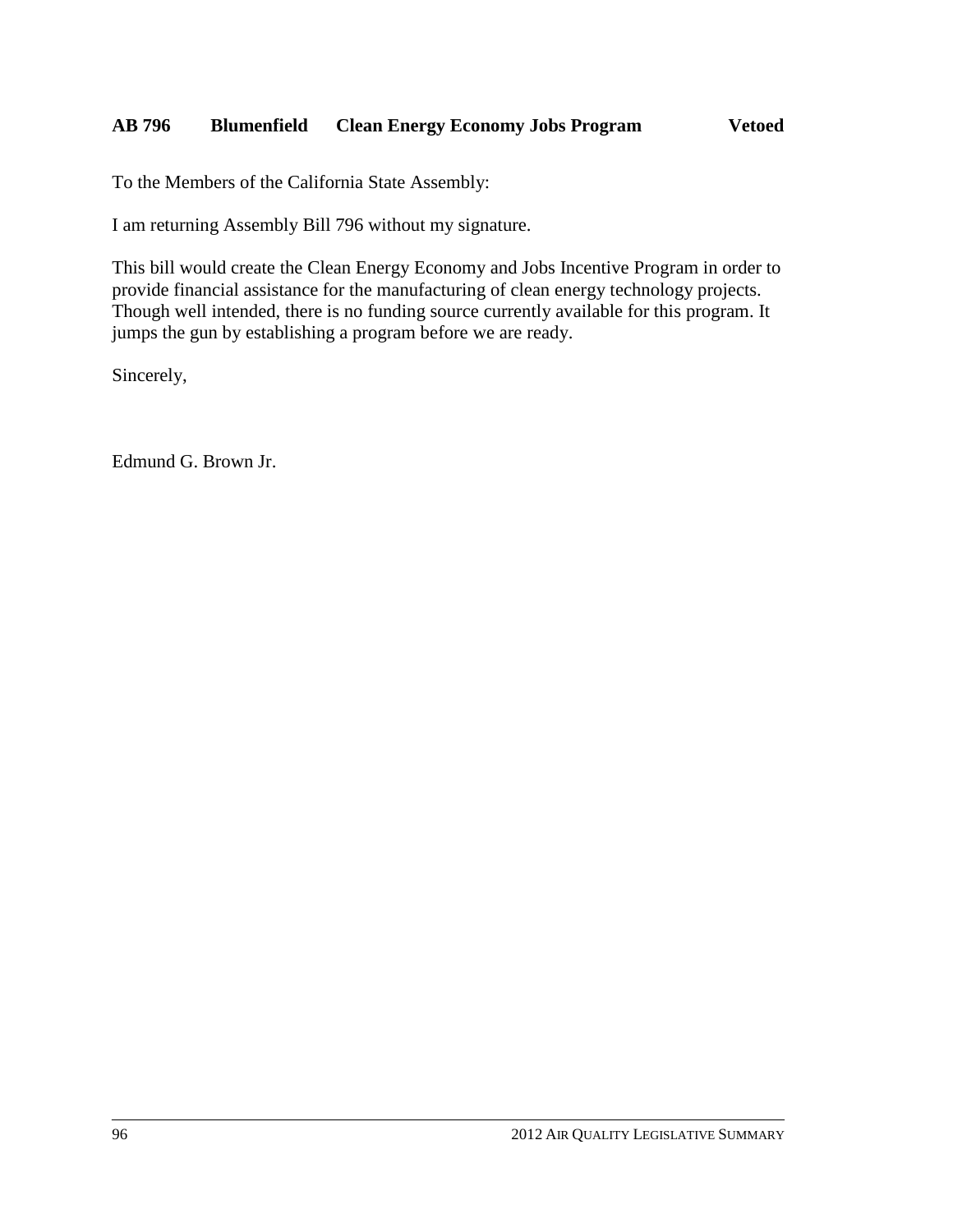### **AB 1186 Skinner Energy Efficiency Grants Vetoed**

To the Members of the California State Assembly:

I am returning Assembly Bill 1186 without my signature.

This bill would create the School Energy Efficiency and Greenhouse Gas Reduction Fund. Though well intended, it jumps the gun by establishing a program before we are ready.

Sincerely,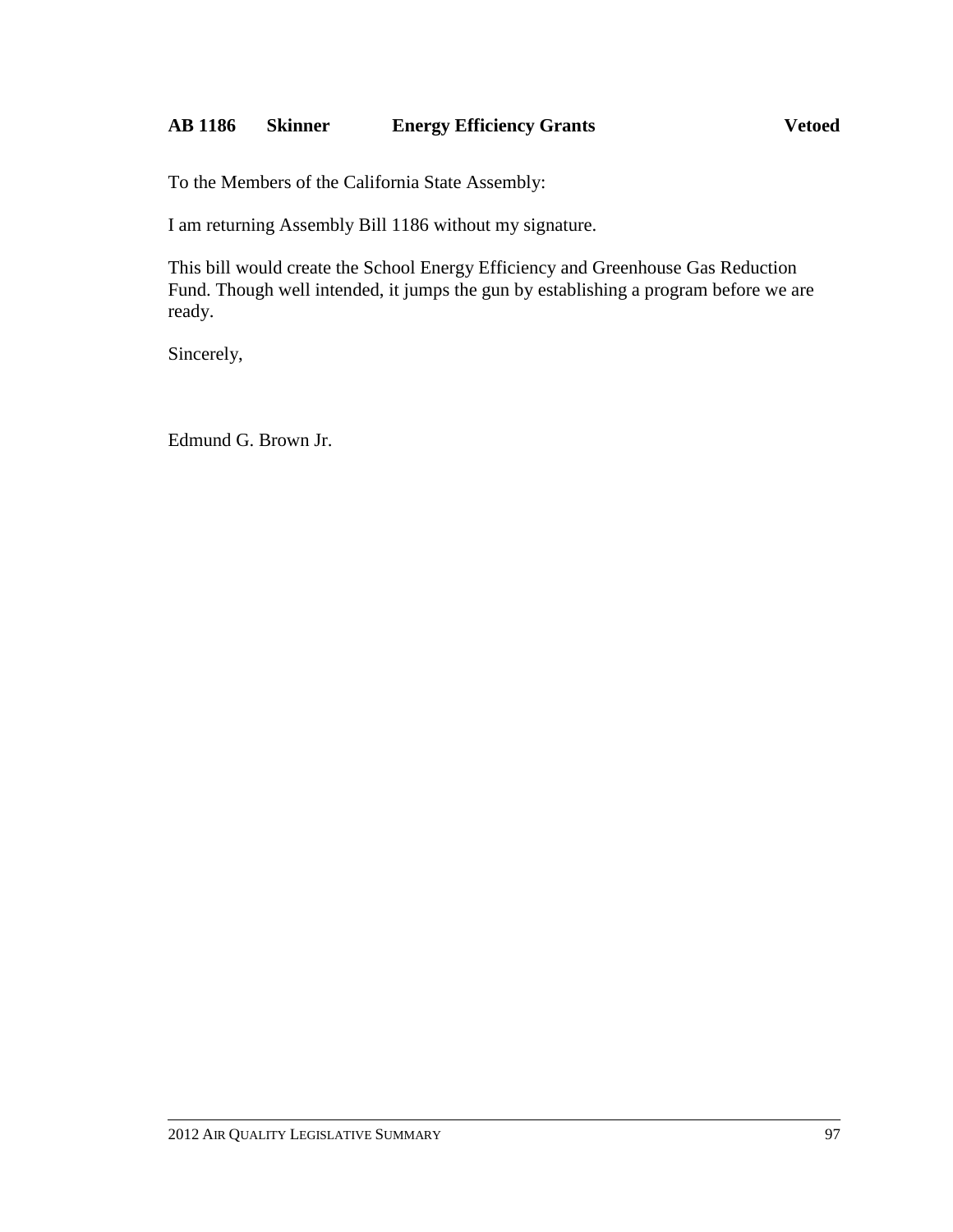To the Members of the California State Assembly:

I am returning Assembly Bill 2200 without my signature. This bill would suspend the carpool lane on eastbound I-80 in the Bay Area during the morning commute. Encouraging carpooling is important to reduce pollution and make more efficient use of our highways. This bill goes in a wrong direction.

Sincerely,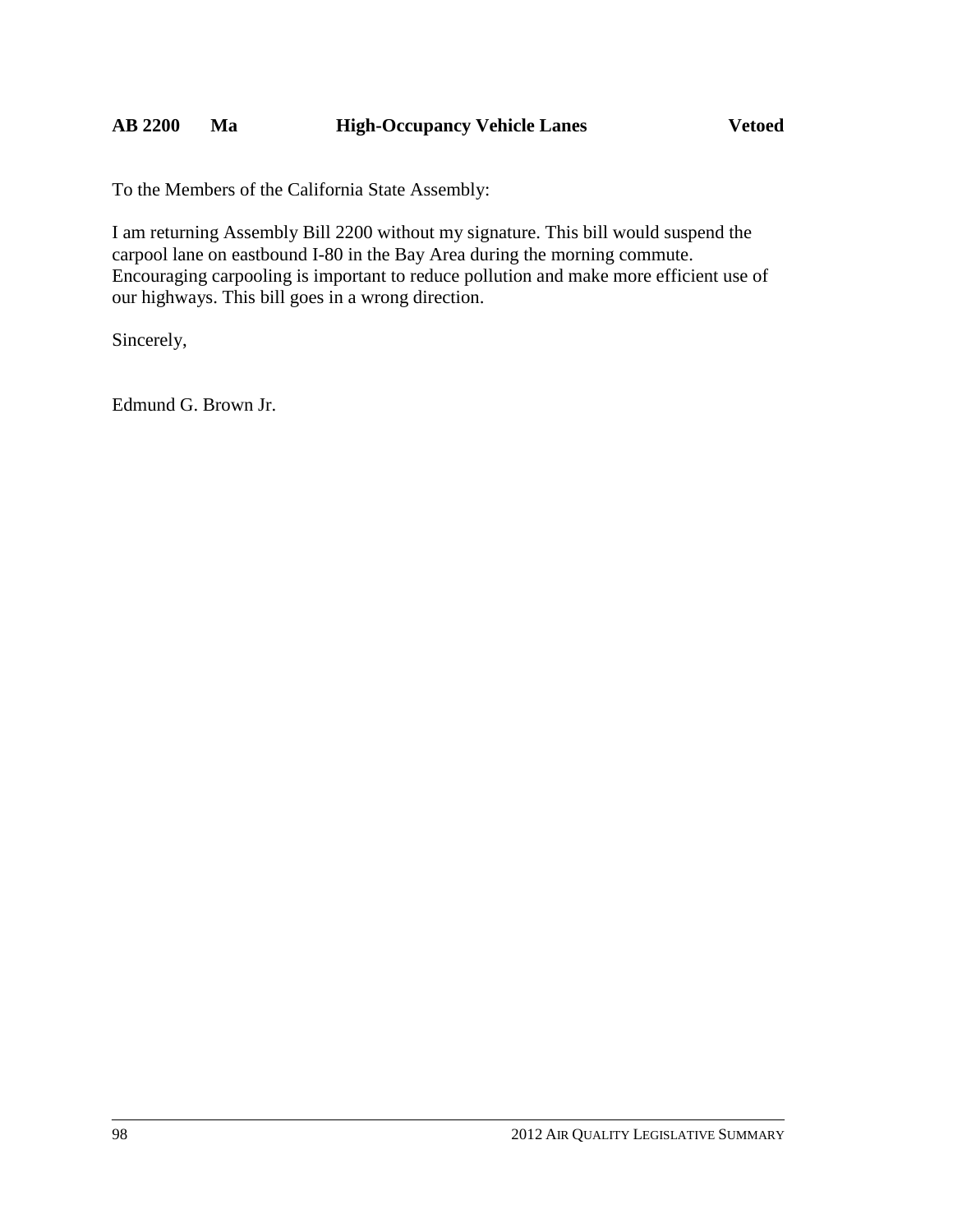To the Members of the California State Senate:

I am returning Senate Bill 234 without my signature. The bill requires the Air Resources Board to reimburse 90 percent of eligible project costs on a quarterly basis for shore power electrification projects that are in substantial compliance with project milestones.

The bill would circumvent Proposition 1B accountability standards established by the Air Resources Board and the Department of Finance to assure that voter-approved Proposition 1B funding is used on projects that achieve real benefits to the public. Allowing only a 10 percent withholding does not afford the necessary assurance that the State's seaports have the commitment and resources necessary to see the project to completion.

It is reasonable, however, to provide flexibility to equipment owners such as seaports in a manner that facilitates project completion while assuring robust accountability. To this end, I am directing the Air Resources Board to amend its program guidelines for shore power projects to allow for quarterly reimbursement for up to 80 percent of eligible project costs, provided the equipment owner expends their portion of match funding for each berth first and is in compliance with its contract.

In those situations where a small port of less than 10 berths may experience difficulties meeting these conditions, I further direct the Board and those ports to work closely and cooperatively to develop a path forward to ensure project success.

We all share the goal of providing shore-side electrical power to ships at berth in order to reduce harmful emissions at and near the ports while also protecting taxpayer funds. This is a solvable problem.

Sincerely,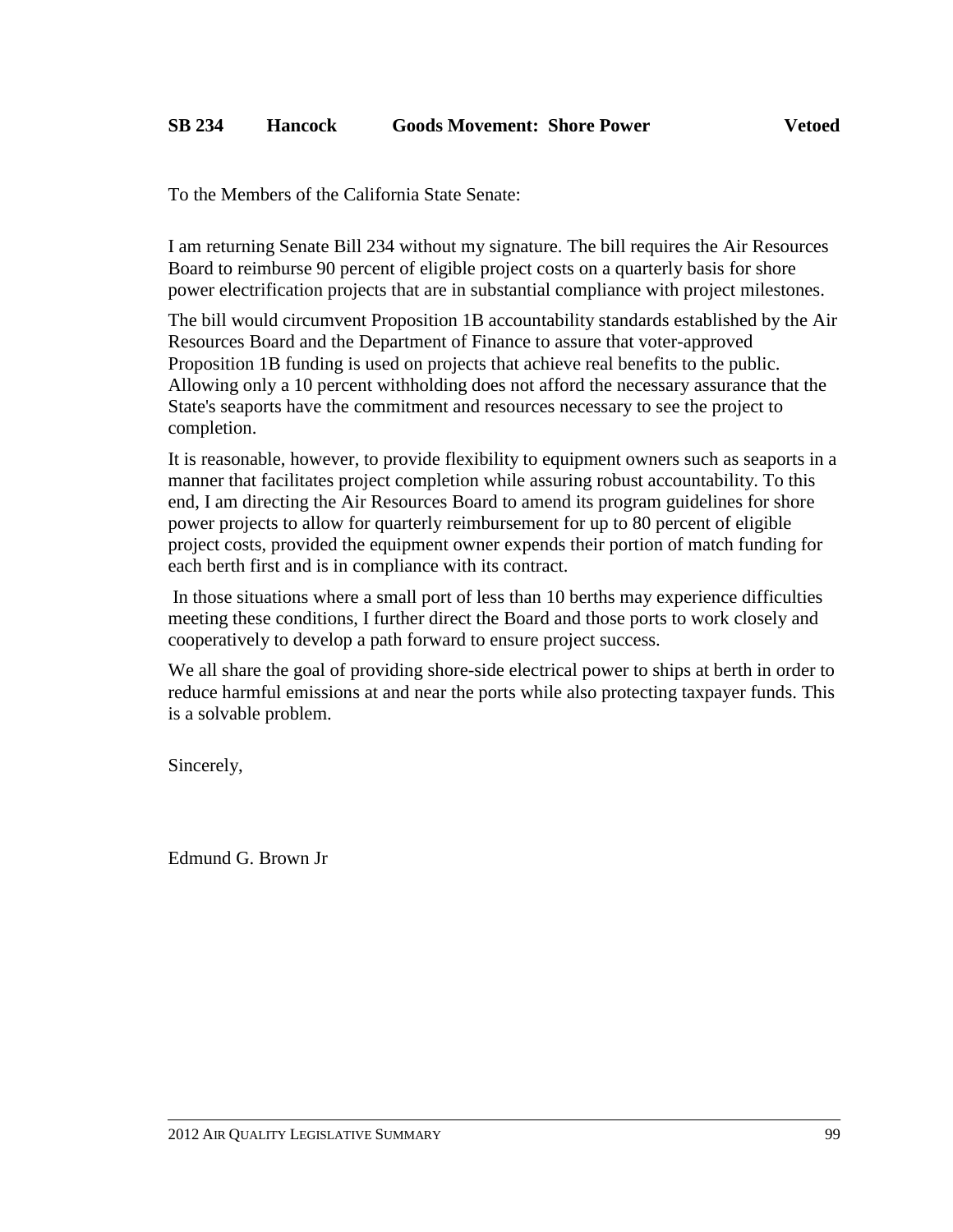### **SB 975 Wright Regulatory Authority: Training Vetoed**

To the Members of the California State Senate:

I am returning Senate Bill 975 without my signature.

This bill attempts to address the increasing trend of State, regional and local governments' use of short courses as a means of increasing regulatory compliance. Specifically, this bill provides that the California Architects Board and the Board of Professional Engineers, Land Surveyors, and Geologists are the sole State authorities for regulating in any way their respective professions.

I agree that more 8-hour courses are often not a good form of compliance.

I am directing the Water Board, the Air Board and the Energy Commission to review other methods of ensuring compliance.

Sincerely,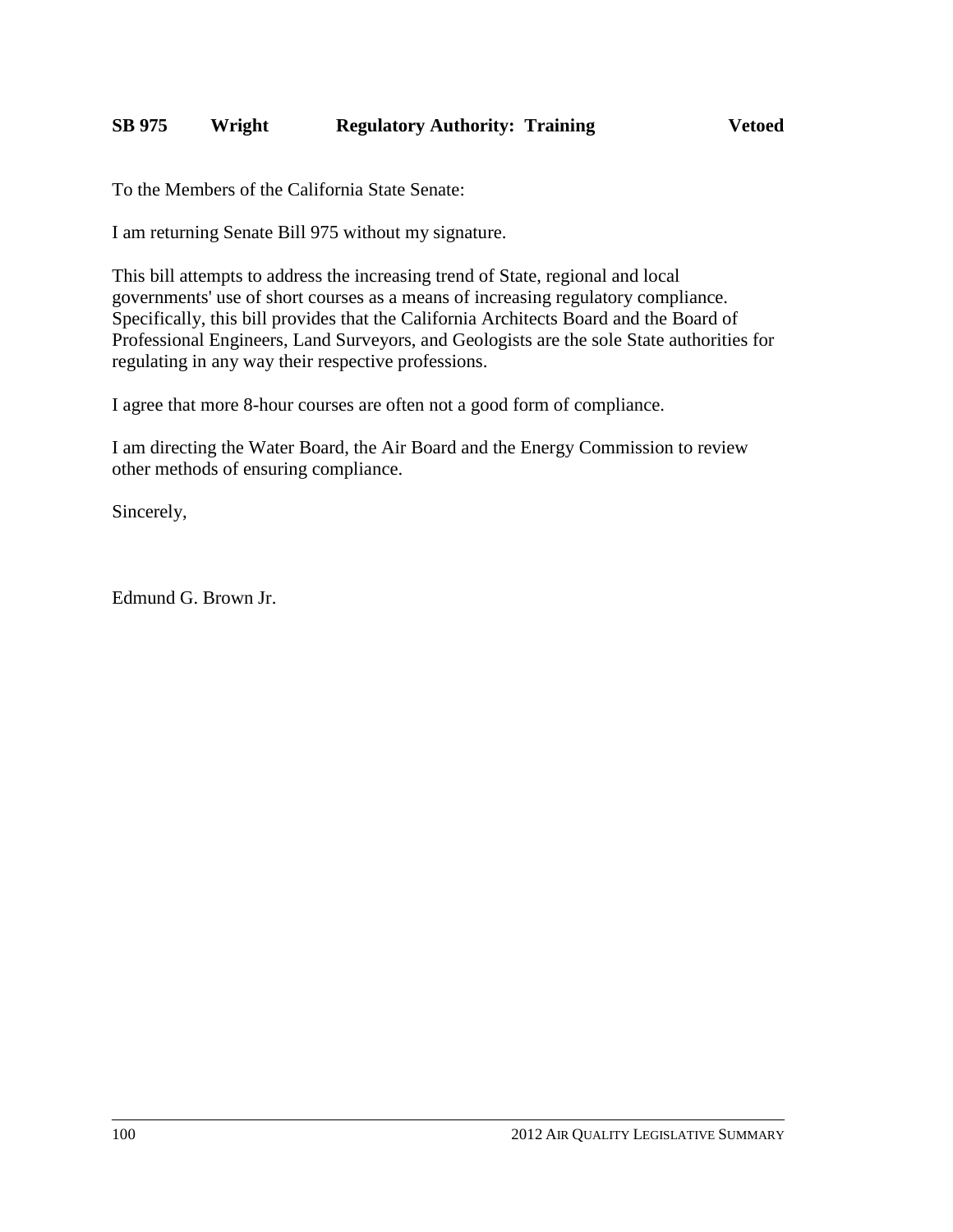## **SB 1156 Steinberg Sustainable Communities Investments Vetoed**

To the Members of the California State Senate:

I am returning Senate Bill 1156 without my signature.

This bill would allow local governments to establish a Sustainable Communities Investment Authority to finance activities within a specified area. The planning and investment that is envisioned by this bill would help to develop and redevelop a California that is sustainable and thriving.

I prefer to take a constructive look at implementing this type of program once the winding down of redevelopment is complete and General Fund savings are achieved. At that time, we will be in a much better position to consider new investment authority. I am committed to working with the Legislature and interested parties on the important task of revitalizing our communities.

Sincerely,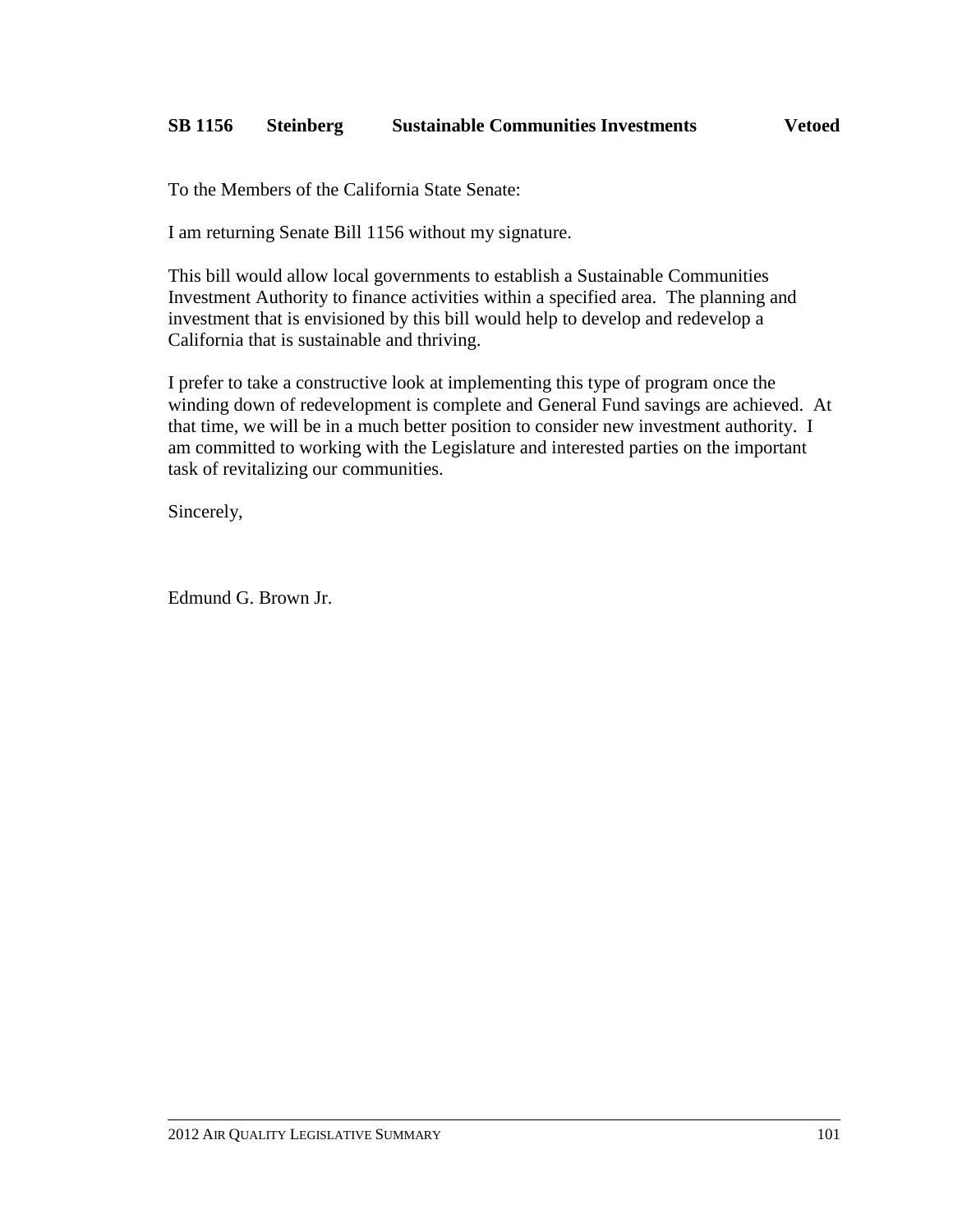### **SB 1537 Kehoe New Charges for NEM Vetoed**

To the Members of the California State Senate:

I am returning Senate Bill 1537 without my signature.

This bill would prohibit the California Public Utilities Commission from adopting any demand charge, standby charge, customer charge, minimum monthly charge, interconnection charge, or other fixed charge that applies only to customers participating in a net energy metering tariff until January 1, 2014. Better than this piecemeal legislative ratemaking would be a more comprehensive approach.

I look forward to working with the Public Utilities Commission and the Legislature on broader rate reform next year.

Sincerely,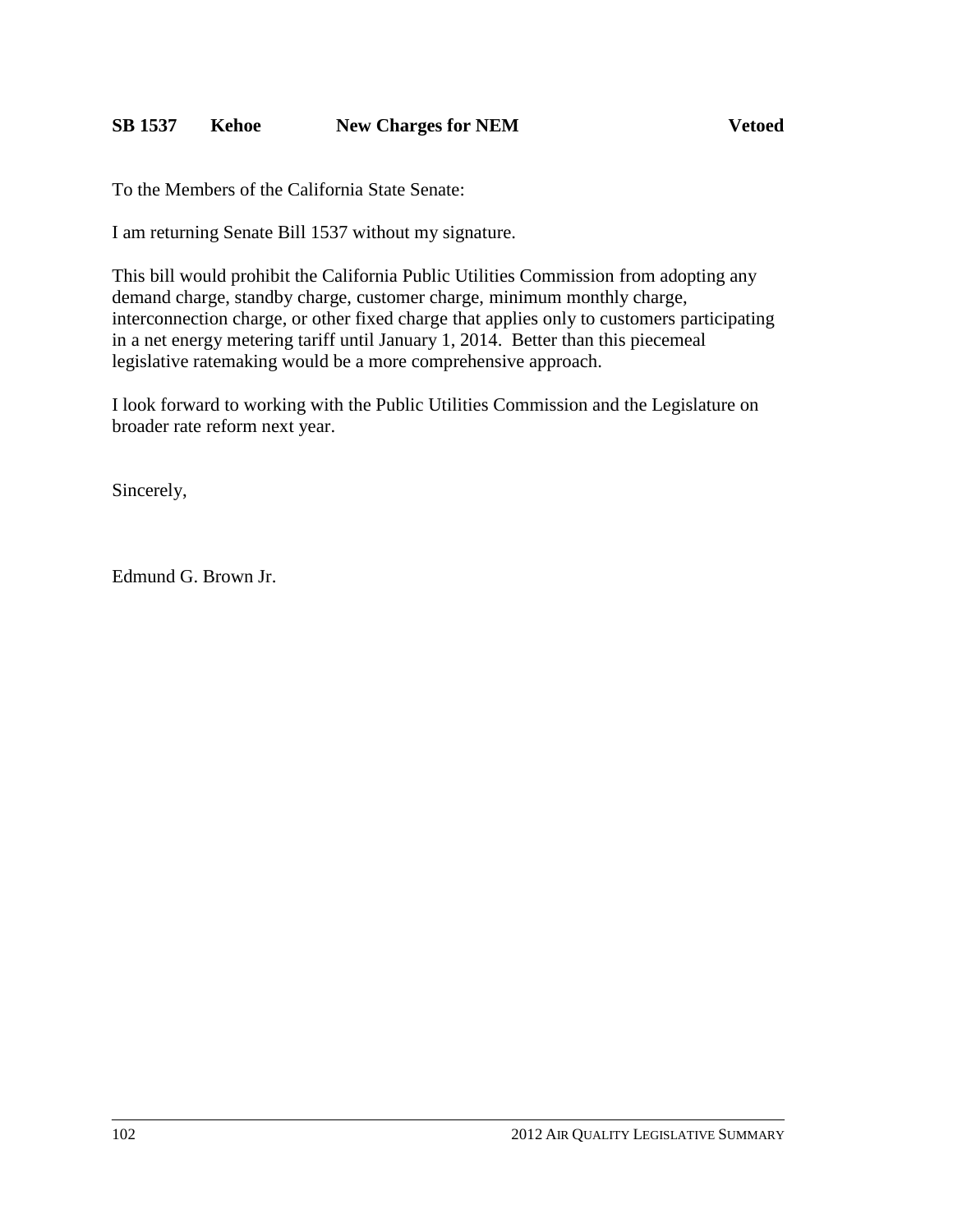## **LEGISLATIVE HEARINGS**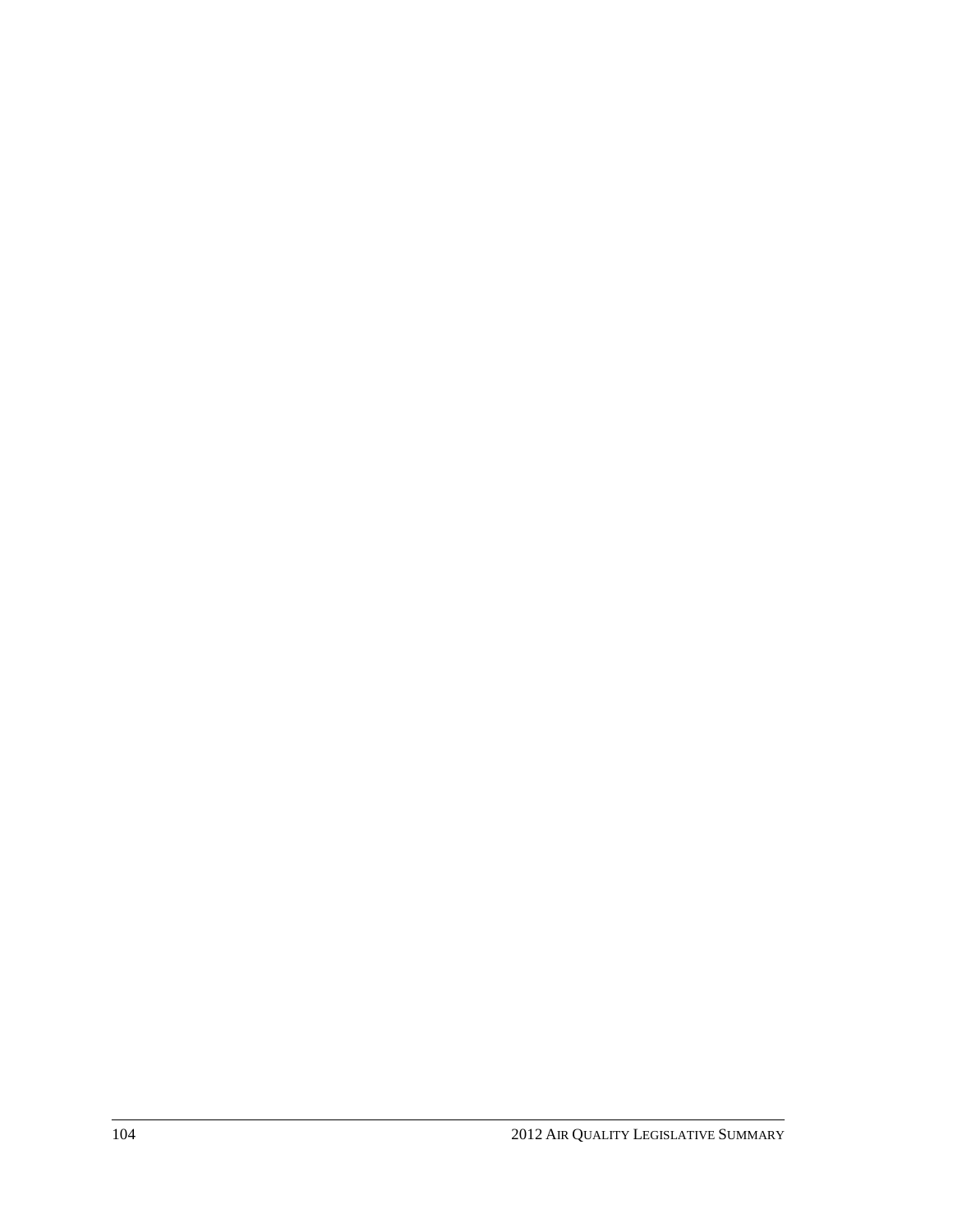#### **SPECIAL LEGISLATIVE HEARINGS**

March 27, 2012 – **Senate Select Committee on the Environment, the Economy, and Climate Change.** ―Expending AB 32 Allowance Auction Revenue**-**Constitutional Constraints and Economic Opportunities."

April 27, 2012 – **Senate Select Committee on California-Mexico Cooperation.** "California-Mexico Cap-and-Trade Program Opportunities."

August 14, 2012 – **Senate Select Committee on California Job Creation & Retention.** "Examining Economic Impact of the Cap-and-Trade Program under AB 32."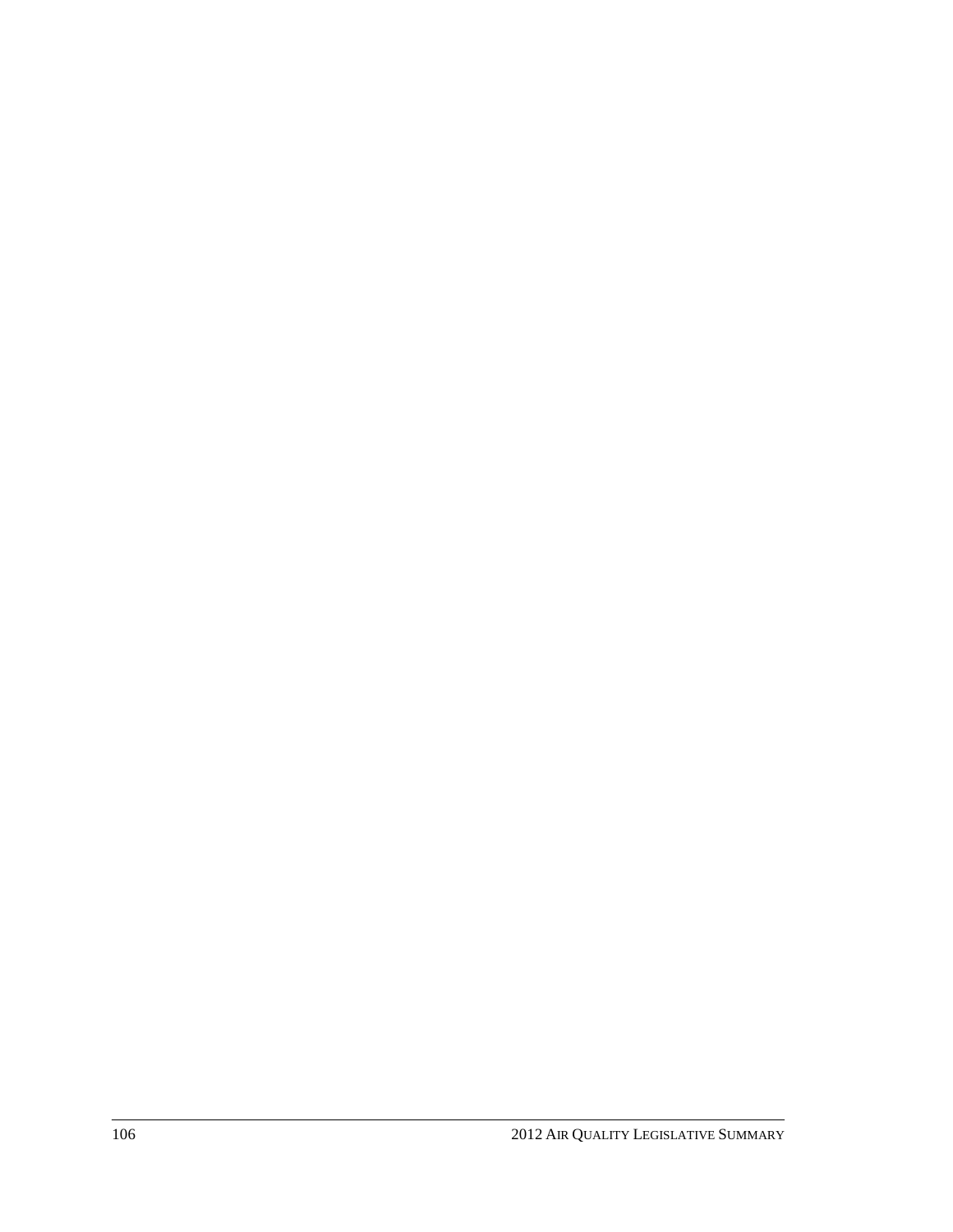# **ROSTER OF LEGISLATORS**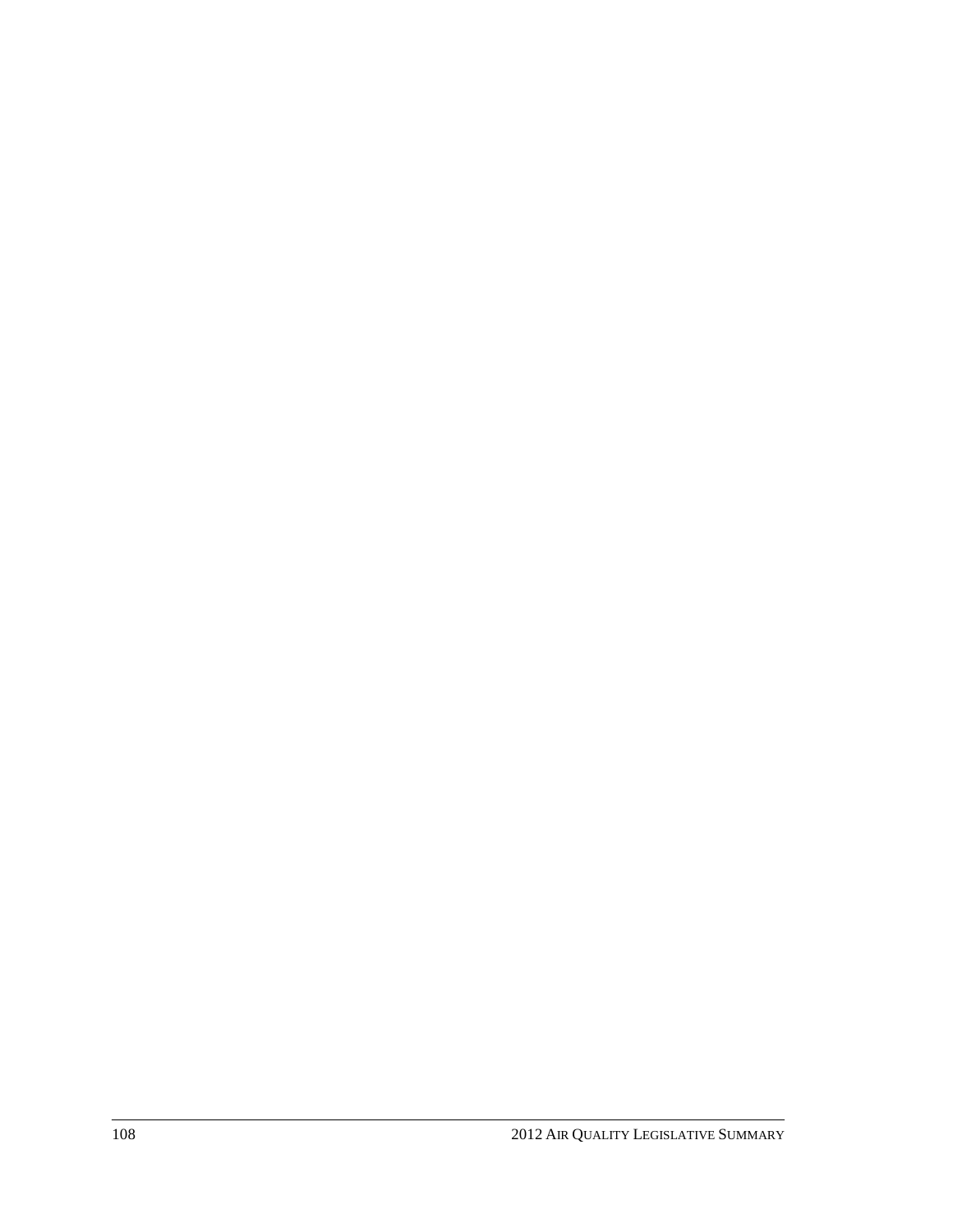### **2012 ASSEMBLY MEMBERS**

| <b>Name</b>          | <b>Party</b> | <b>Area Represented</b> |
|----------------------|--------------|-------------------------|
| Achadjian, Katcho    | $\mathbf R$  | San Luis Obispo         |
| Alejo, Luis A.       | D            | Salinas                 |
| Allen, Michael       | D            | Santa Rosa              |
| Ammiano, Tom         | D            | San Francisco           |
| Atkins, Toni G.      | D            | San Diego               |
| Beall, Jr., Jim      | D            | San Jose                |
| Berryhill, Bill R.   | R            | Stockton                |
| Block, Marty         | D            | San Diego               |
| Blumenfield, Robert  | D            | Van Nuys                |
| Bonilla, Susan       | D            | Martinez                |
| Bradford, Steven C.  | D            | Inglewood               |
| Brownley, Julia      | D            | Santa Monica            |
| Buchanan, Joan       | D            | San Ramon               |
| Butler, Betsy        | D            | Torrance                |
| Calderon, Charles M. | D            | Whittier                |
| Campos, Nora         | D            | San Jose                |
| Carter, Wilmer Amina | D            | Rialto                  |
| Cedillo, Gilbert     | D            | Los Angeles             |
| Chesbro, Wesley      | D            | Eureka                  |
| Conway, Connie       | $\mathbf R$  | Visalia                 |
| Cook, Paul           | $\mathbf R$  | Yucaipa                 |
| Davis, Mike          | D            | Los Angeles             |
| Dickinson, Roger     | D            | Sacramento              |
| Donnelly, Tim M.     | $\mathbf R$  | Hesperia                |
| Eng, Mike            | D            | <b>Monterey Park</b>    |
| Feuer, Mike          | D            | Los Angeles             |
| Fletcher, Nathan     | $\mathbf I$  | San Diego               |
| Fong, Paul           | D            | Mountain View           |
| Fuentes, Felipe      | D            | Los Angeles             |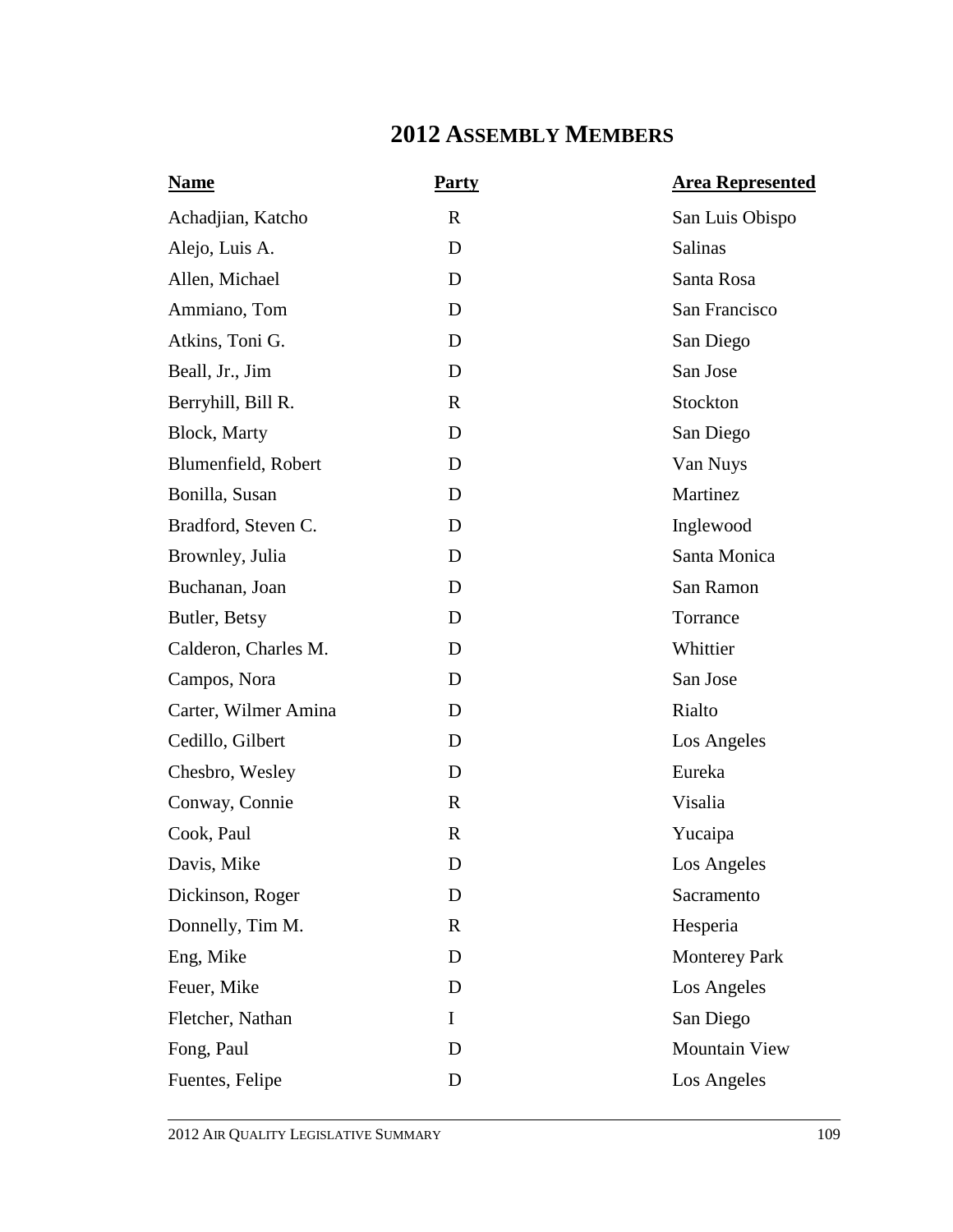| Furutani, Warren T. | D            | Long Beach             |
|---------------------|--------------|------------------------|
| Gaines, Beth        | $\mathbf{R}$ | Roseville              |
| Galgiani, Cathleen  | D            | Tracy                  |
| Garrick, Martin     | $\mathbf R$  | Carlsbad               |
| Gatto, Mike         | D            | <b>Burbank</b>         |
| Gordon, Richard S.  | D            | Redwood City           |
| Gorell, Jeff        | R            | Camarillo              |
| Grove, Shannon L.   | $\mathbf R$  | Bakersfield            |
| Hagman, Curt C.     | $\mathbb{R}$ | Chino Hills            |
| Halderman, Linda    | $\mathbf R$  | Clovis/Fresno          |
| Hall, Isadore III   | D            | Los Angeles            |
| Harkey, Diane L.    | $\mathbf{R}$ | Laguna Niguel          |
| Hayashi, Mary       | D            | Hayward                |
| Hernández, Roger    | D            | <b>Baldwin Park</b>    |
| Hill, Jerry         | D            | South San Francisco    |
| Huber, Alyson L.    | D            | El Dorado Hills        |
| Hueso, Ben          | D            | Chula Vista            |
| Huffman, Jared      | D            | San Rafael             |
| Jeffries, Kevin     | $\mathbb{R}$ | Riverside              |
| Jones, Brian W.     | $\mathbb{R}$ | La Mesa                |
| Knight, Stephen T.  | $\mathbf R$  | <b>Antelope Valley</b> |
| Lara, Ricardo       | D            | South Gate             |
| Logue, Dan          | $\mathbb{R}$ | Chico                  |
| Lowenthal, Bonnie   | D            | Long Beach             |
| Ma, Fiona           | D            | San Francisco          |
| Mansoor, Allan R.   | R            | Costa Mesa             |
| Mendoza, Tony       | D            | Artesia                |
| Miller, Jeff        | $\mathbf{R}$ | Orange                 |
| Mitchell, Holly J.  | D            | Los Angeles            |
| Monning, William W. | D            | Santa Cruz             |
| Morrell, Mike L.    | $\mathbf R$  | Redlands               |
| Nestande, Brian     | $\mathbf R$  | Palm Desert            |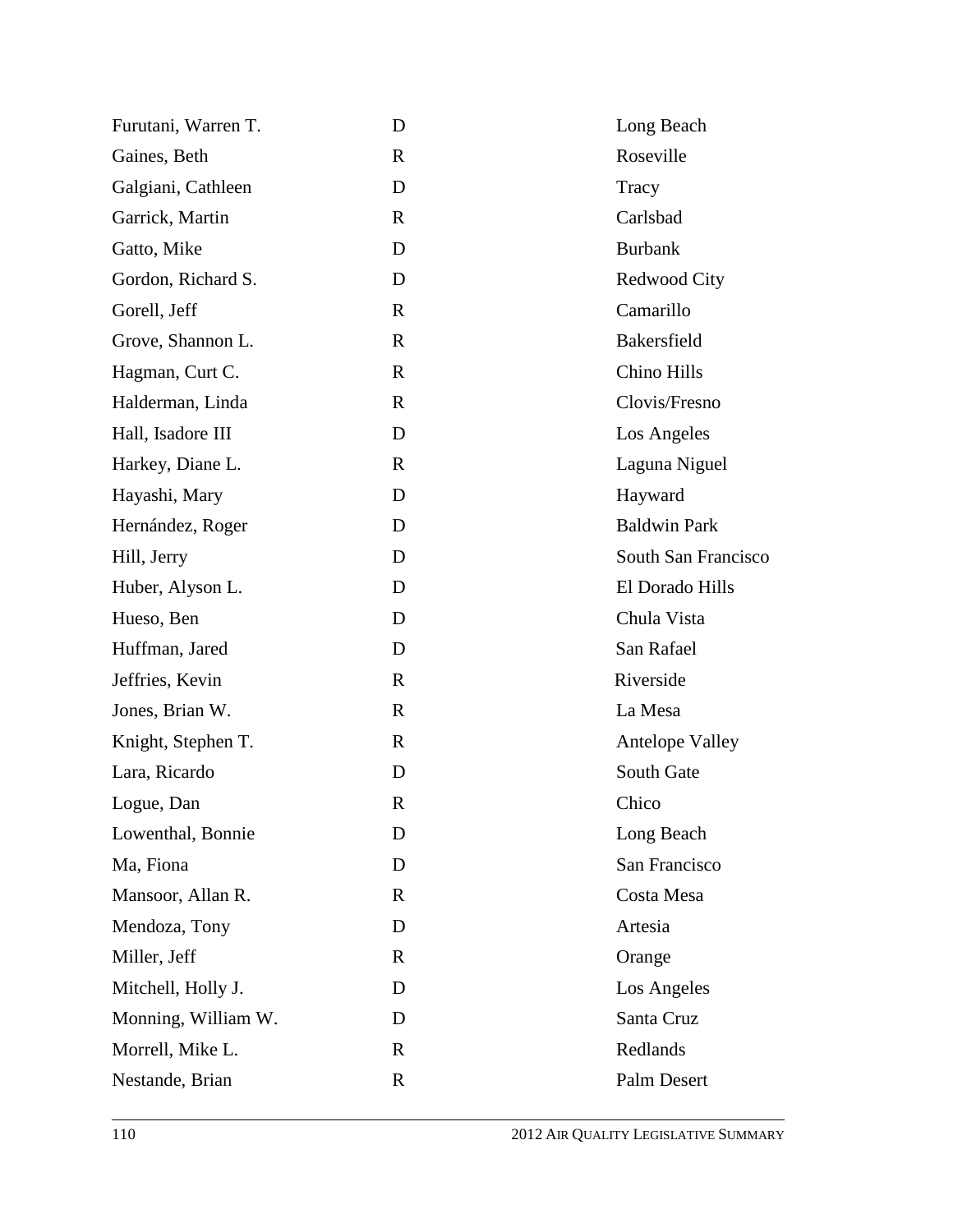| Nielson, Jim W.        | $\mathbb{R}$ | <b>Biggs</b>            |
|------------------------|--------------|-------------------------|
| Norby, Chris           | $\mathbb{R}$ | Fullerton               |
| Olsen, Kristin M.      | $\mathbf R$  | Modesto                 |
| Pan, Richard           | D            | Sacramento              |
| Perea, Henry T.        | D            | Fresno                  |
| Pérez, John A.         | D            | Los Angeles             |
| Pérez, V. Manuel       | D            | Coachella               |
| Portantino, Anthony J. | D            | Pasadena                |
| Silva, Jim             | $\mathbf R$  | <b>Huntington Beach</b> |
| Skinner, Nancy         | D            | Berkeley                |
| Smyth, Cameron         | R            | Santa Clarita           |
| Solorio, Jose          | D            | Santa Ana               |
| Swanson, Sandré R.     | D            | Oakland                 |
| Torres, Norma J.       | D            | Pomona                  |
| Valadao, David G.      | $\mathbb{R}$ | Hanford                 |
| Wagner, Donald P.      | R            | Irvine                  |
| Wieckowski, Bob        | D            | Fremont                 |
| Williams, Das          | D            | Santa Barbara           |
| Yamada, Mariko         | D            | Davis                   |

D–Democrat

R–Republican

I–Independent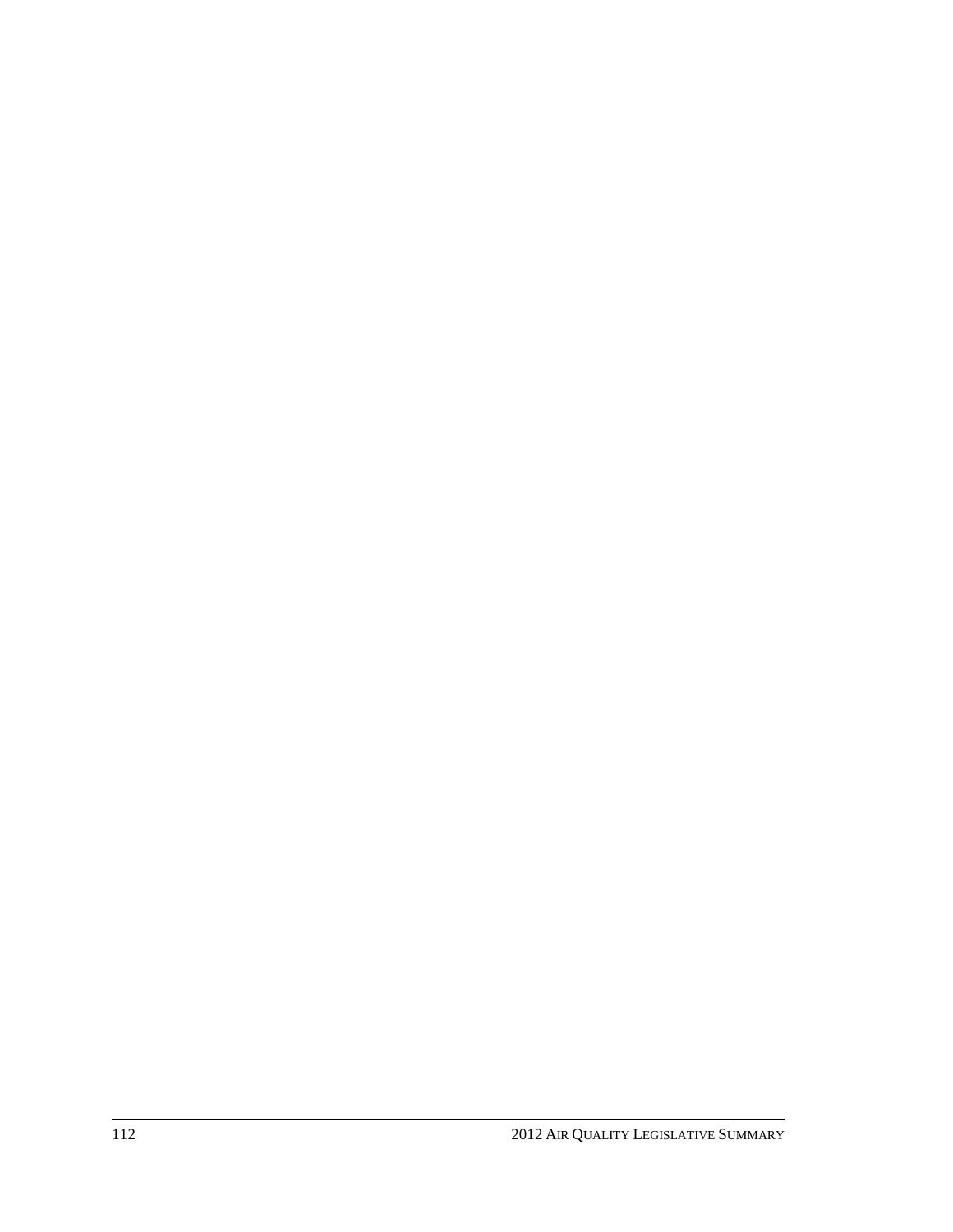### **2012 SENATE MEMBERS**

| <b>Name</b>            | <b>Party</b> | <b>Area Represented</b> |
|------------------------|--------------|-------------------------|
| Alquist, Elaine        | D            | Santa Clara             |
| Anderson, Joel         | $\mathbf R$  | San Diego               |
| Berryhill, Tom         | $\mathbf{R}$ | <b>Stanislaus</b>       |
| Blakeslee, Sam         | $\mathbf R$  | San Luis Obispo         |
| Calderon, Ronald S.    | D            | Montebello              |
| Cannella, Anthony J.   | $\mathbf R$  | Ceres                   |
| Corbett, Ellen M.      | D            | San Leandro             |
| Correa, Lou            | D            | Santa Ana               |
| De León, Kevin         | D            | Los Angeles             |
| DeSaulnier, Mark       | D            | Concord                 |
| Dutton, Bob            | $\mathbf R$  | <b>Inland Empire</b>    |
| Emmerson, Bill         | $\mathbf R$  | Riverside               |
| Evans, Noreen          | D            | Santa Rosa              |
| Fuller, Jean           | $\mathbf R$  | Bakersfield             |
| Gaines, Ted            | $\mathbf R$  | Roseville               |
| Hancock, Loni          | D            | Berkeley                |
| Harman, Tom            | $\mathbf R$  | Huntington Beach        |
| Hernandez, Ed          | D            | Los Angeles             |
| Huff, Bob              | $\mathbb{R}$ | Diamond Bar             |
| Kehoe, Christine       | D            | San Diego               |
| La Malfa, Doug L.      | $\mathbf R$  | <b>Butte</b>            |
| Leno, Mark             | D            | San Francisco           |
| Lieu, Ted W.           | D            | Torrance                |
| Liu, Carol             | D            | Pasadena                |
| Lowenthal, Alan S.     | D            | Long Beach              |
| Negrete McLeod, Gloria | D            | Chino                   |
| Padilla, Alex          | D            | Pacoima                 |
| Pavley, Fran           | D            | <b>Agoura Hills</b>     |
| Price, Jr., Curren D.  | D            | Los Angeles             |